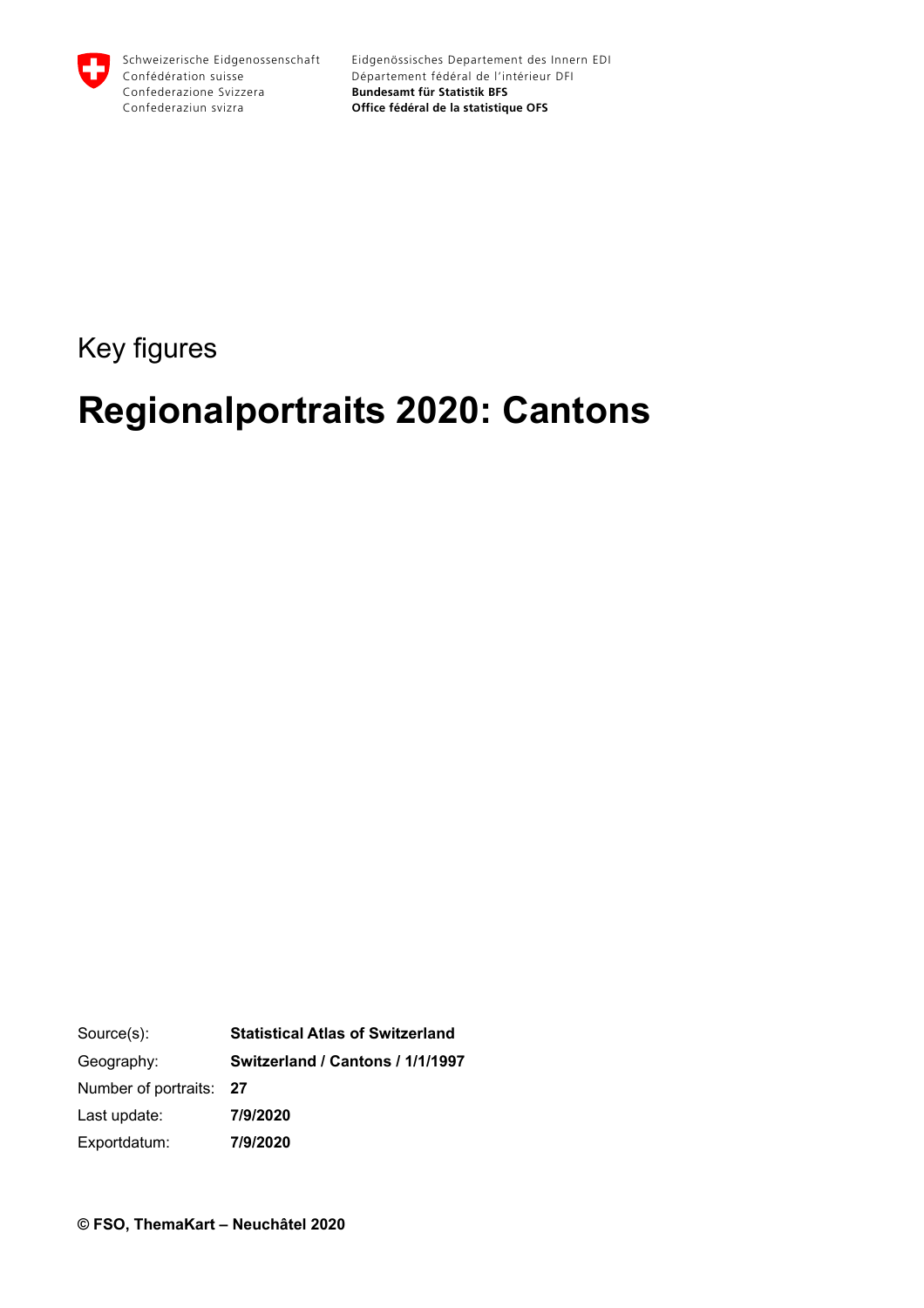

# Contents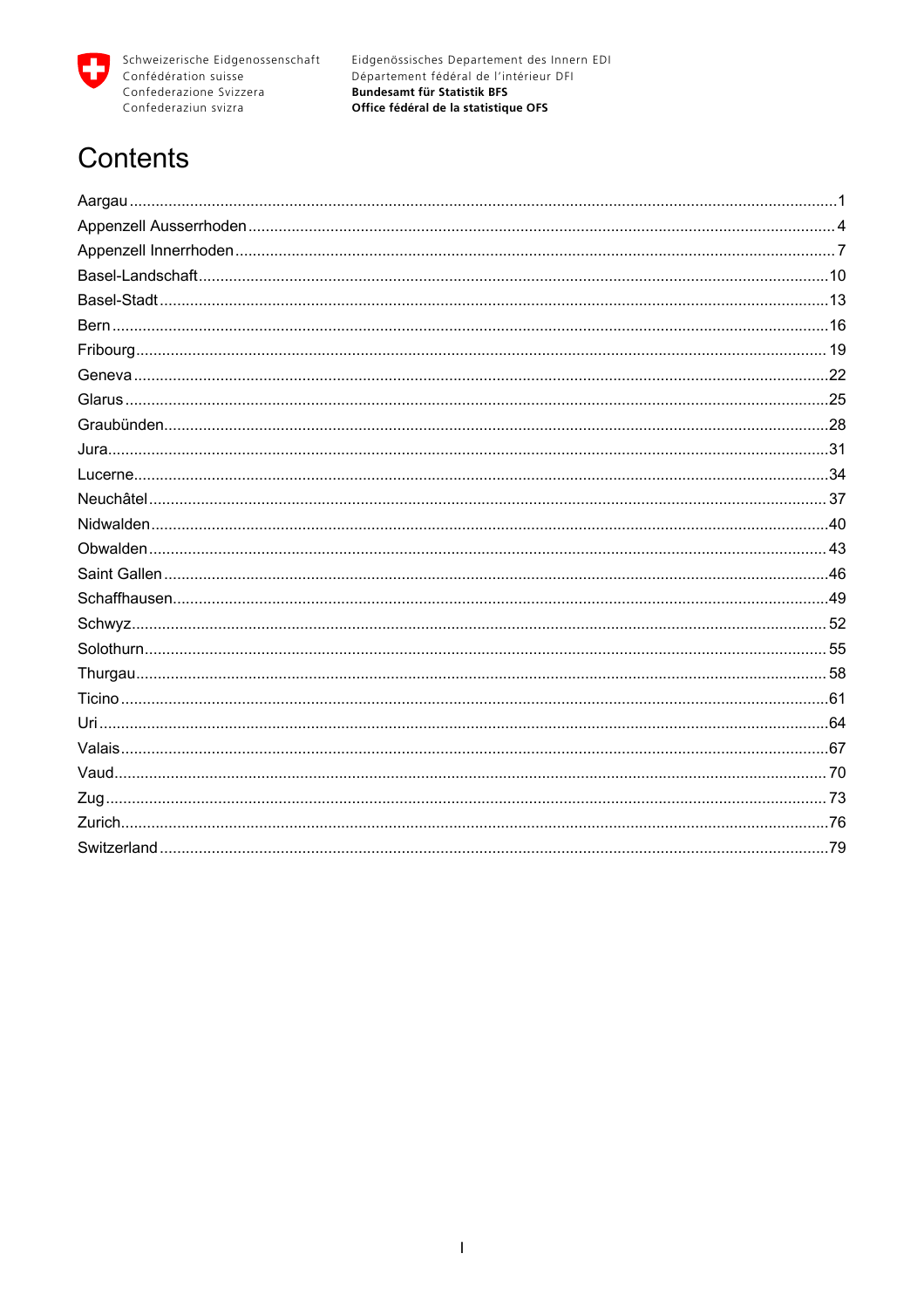<span id="page-2-0"></span>



### **Aargau**

| <b>Population</b>                      |                 |         |
|----------------------------------------|-----------------|---------|
| Residents                              | 2018            | 678,207 |
| Change in %                            | 2010-2018       | 10.9    |
| Population density per km <sup>2</sup> | 2018            | 486.1   |
| Age distribution in %                  |                 |         |
| 0-19 years                             | 2018            | 20.2    |
| 20-64 years                            | 2018            | 62.1    |
| 65 years or over                       | 2018            | 17.7    |
| Urban population in %                  | 2018            | 85.0    |
| Foreign nationals in %                 | 2018            | 25.1    |
| Components of population change (in ‰) |                 |         |
| Crude marriage rate                    | 2018            | 5.0     |
| Crude divorce rate                     | 2018            | 1.9     |
| Crude birth rate                       | 2018            | 10.3    |
| Crude mortality rate                   | 2018            | 7.1     |
| Private households                     | 2018            | 292,608 |
| Size of households in persons          | 2018            | 2.3     |
| Main language in %                     |                 |         |
| German                                 | 2016-2018       | 86.0    |
| French                                 | 2016-2018       | 2.0     |
| Italian                                | 2016-2018       | 5.2     |
| Romansh                                | 2016-2018       | 0.2     |
| English                                | 2016-2018       | 4.3     |
| <b>Religious affiliation in %</b>      |                 |         |
| Roman Catholic                         | 2016-2018       | 32.2    |
| <b>Protestant Reformed</b>             | 2016-2018       | 23.5    |
| No affiliation                         | 2016-2018       | 28.0    |
| Area                                   |                 |         |
| Total surface area in km <sup>2</sup>  | 2004/09         | 1,404.0 |
| Settlement and urban area in %         | 2004/09         | 17.0    |
| Change in %                            | 1979/85-2004/09 | 23.5    |
| Agricultural area in %                 | 2004/09         | 44.1    |
| Change in %                            | 1979/85-2004/09 | $-6.9$  |
| Wooded area in %                       | 2004/09         | 36.4    |
| Unproductive area in %                 | 2004/09         | 2.6     |
| <b>Work and income</b>                 |                 |         |
| Net activity rate (15-64 years)        | 2018            | 81.3    |
| Unemployment rate (according to SECO)  | 2019            | 2.5     |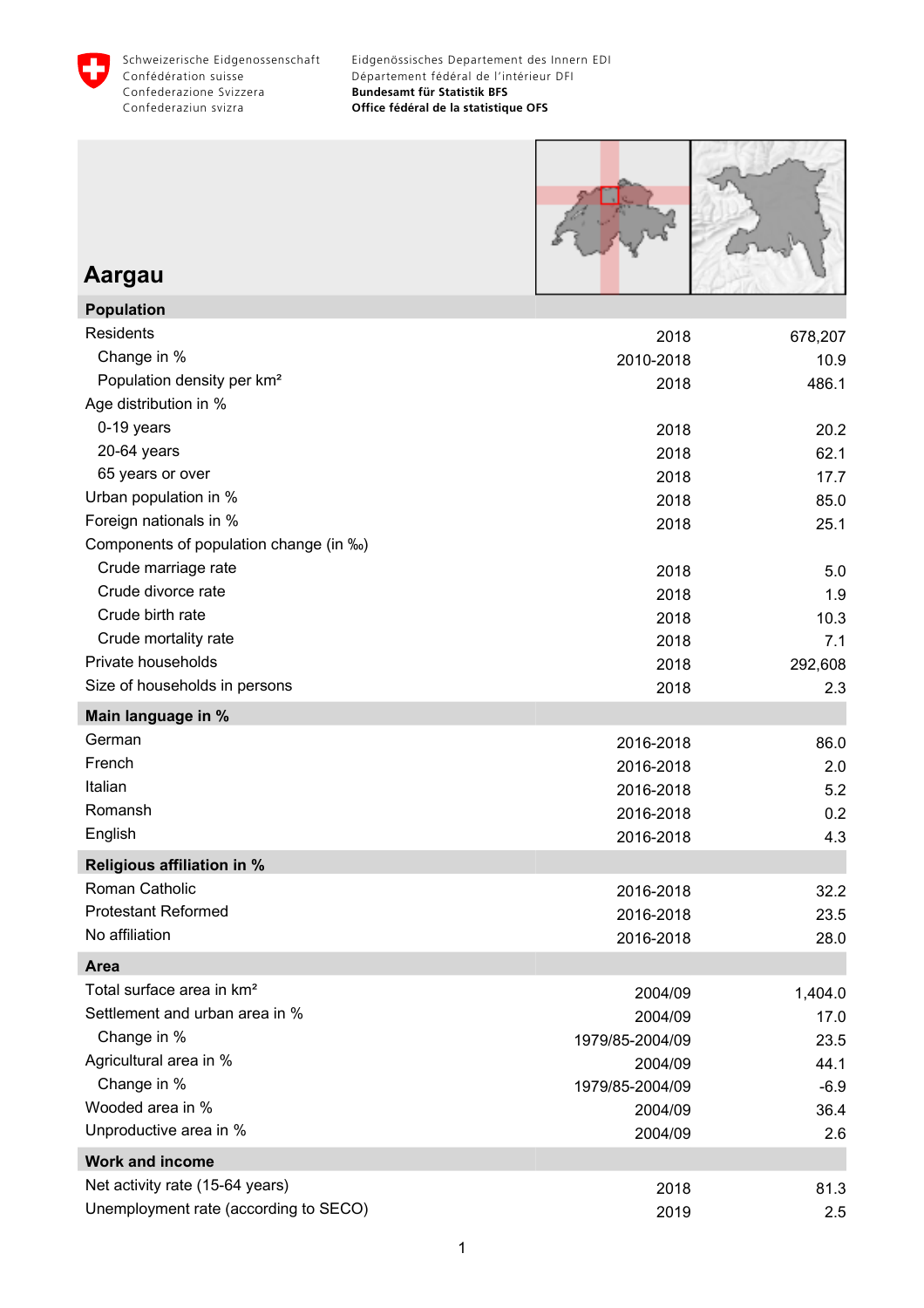



#### **Aargau**

| <b>Economy</b>                                                                   |           |         |
|----------------------------------------------------------------------------------|-----------|---------|
| Gross domestic product (GDP) per capita in Swiss francs                          | 2017      | 62,337  |
| Change in % of cantonal GDP                                                      | 2016-2017 | 0.8     |
| Employed total                                                                   | 2017      | 341,510 |
| Primary sector                                                                   | 2017      | 10,581  |
| Secondary sector                                                                 | 2017      | 94,013  |
| <b>Tertiary sector</b>                                                           | 2017      | 236,916 |
| Business establishments total                                                    | 2017      | 45,625  |
| Primary sector                                                                   | 2017      | 3,454   |
| Secondary sector                                                                 | 2017      | 7,273   |
| <b>Tertiary sector</b>                                                           | 2017      | 34,898  |
| <b>Agriculture</b>                                                               |           |         |
| Share of organic agricultural land in total utilised agricultural area<br>in $%$ |           |         |
| Utilised agricultural area per farm in ha                                        | 2018      | 10.3    |
|                                                                                  | 2018      | 18.7    |
| <b>Construction and housing</b>                                                  |           |         |
| Dwelling vacancy rate                                                            | 2019      | 2.59    |
| Homeownership rate                                                               | 2018      | 47.7    |
| Average per capita living space in m <sup>2</sup>                                | 2018      | 50      |
| New housing units per 1000 residents                                             | 2017      | 8.6     |
| <b>Tourism</b>                                                                   |           |         |
| Arrivals in hotels and spas                                                      | 2018      | 360,553 |
| Overnight stays in hotels and spas                                               | 2018      | 725,507 |
| <b>Mobility and transport</b>                                                    |           |         |
| Passenger cars per 1000 inhabitants                                              | 2018      | 589     |
| Main mode of transport of employed commuters in %                                |           |         |
| Public transportation                                                            | 2017      | 24.6    |
| Private motorised transport                                                      | 2017      | 62.9    |
| <b>Social security</b>                                                           |           |         |
| Social assistance rate                                                           | 2018      | 2.2     |
| <b>Health</b>                                                                    |           |         |
| Physicians in the outpatient sector per 100,000 inhabitants                      | 2018      | 171     |
| Hospitals                                                                        |           |         |
| Hospital beds per 1000 inhabitants                                               | 2018      | 4.5     |
| Hospitalisation rate in intensive care (per 1000 inhabitants)                    | 2018      | 146.9   |
| Average length of stay in intensive care (days)                                  | 2018      | 5.0     |
| <b>Education level in %</b>                                                      |           |         |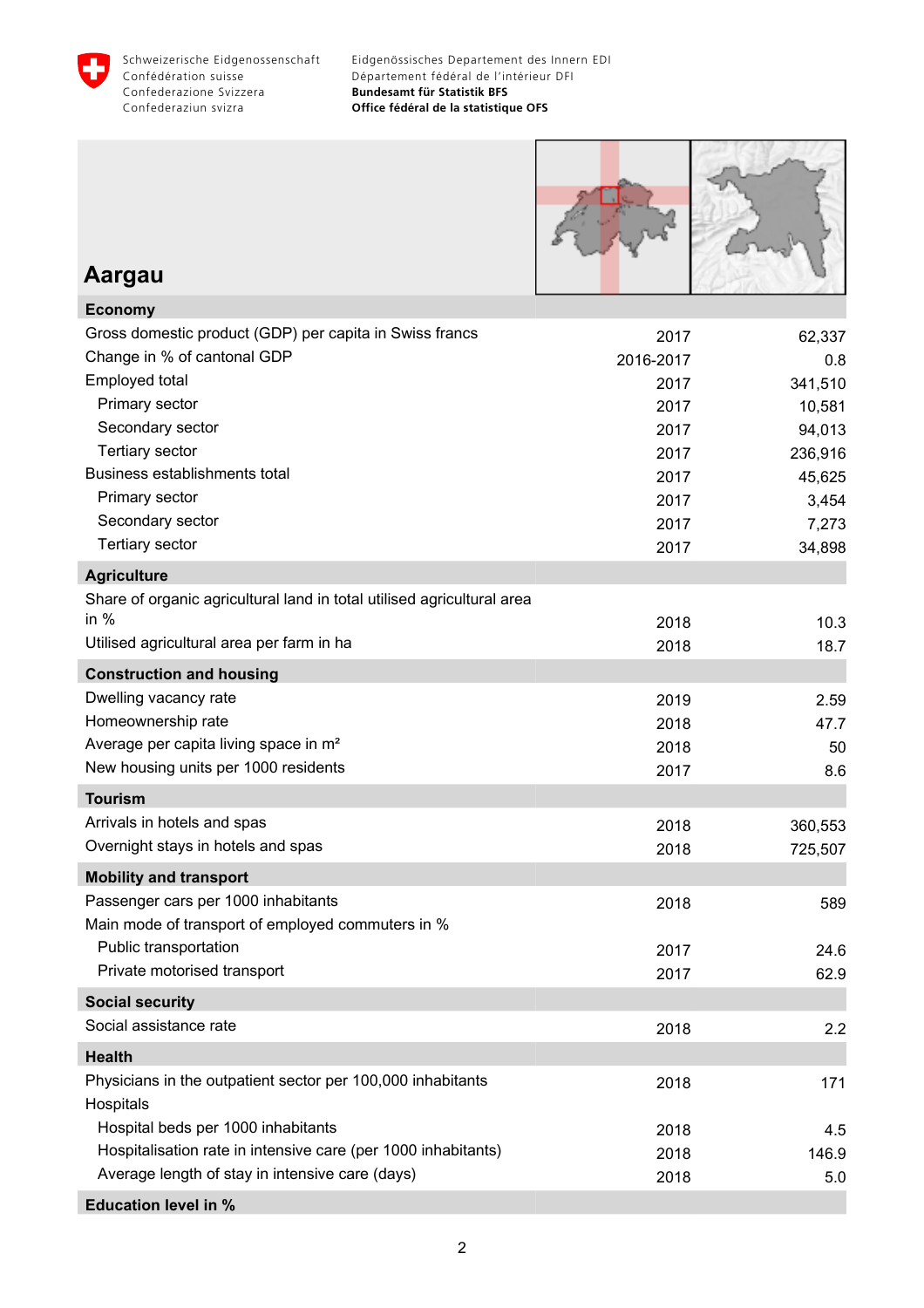

| Aargau                                                                |      |      |
|-----------------------------------------------------------------------|------|------|
| Without post-compulsory education                                     | 2018 | 17.7 |
| Upper secondary education                                             | 2018 | 50.6 |
| <b>Tertiary level</b>                                                 | 2018 | 31.7 |
| Graduation rate in higher education institutions                      | 2018 | 24.6 |
| Voter shares of selected parties in % (National Council<br>elections) |      |      |
| FDP/PLR inclusive LP/PL-BS                                            | 2019 | 13.6 |
| <b>CVP</b>                                                            | 2019 | 9.9  |
| <b>SP</b>                                                             | 2019 | 16.5 |
| <b>SVP</b>                                                            | 2019 | 31.5 |
| EVP/CSP                                                               | 2019 | 3.6  |
| <b>GLP</b>                                                            | 2019 | 8.5  |
| <b>BDP</b>                                                            | 2019 | 3.1  |
| PdA/Sol.                                                              | 2019 |      |
| <b>GPS</b>                                                            | 2019 | 9.8  |
| Small right-wing parties                                              | 2019 | 1.0  |
| Criminal offences as ‰ of total population                            |      |      |
| under the Swiss Criminal Code                                         | 2018 | 37.4 |
| under the Narcotics Act (NarcA)                                       | 2018 | 5.1  |
| under the Foreign Nationals Act (FNA)                                 | 2018 | 2.0  |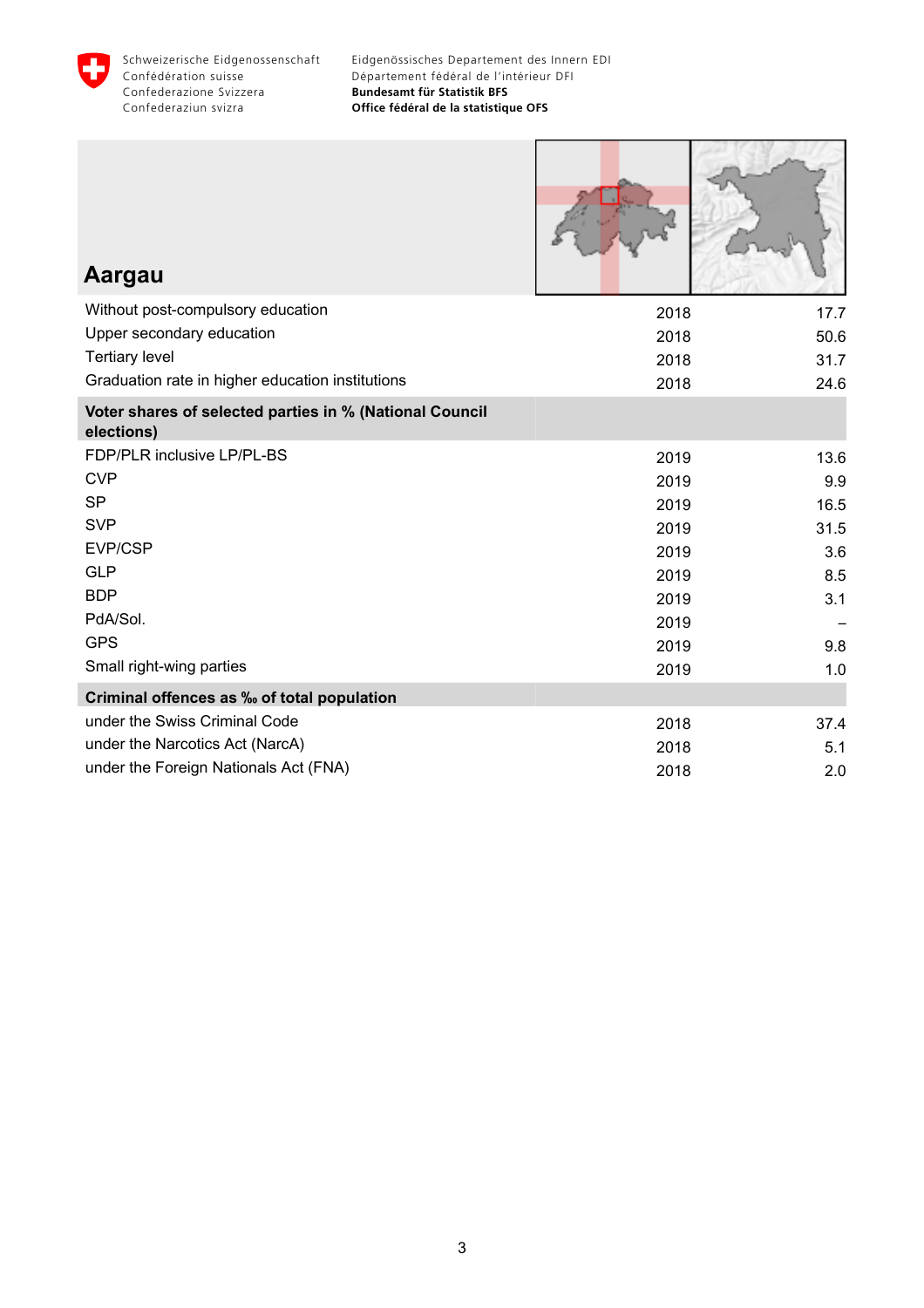<span id="page-5-0"></span>



# **Appenzell Ausserrhoden**

| <b>Population</b>                      |                 |        |
|----------------------------------------|-----------------|--------|
| <b>Residents</b>                       | 2018            | 55,234 |
| Change in %                            | 2010-2018       | 4.2    |
| Population density per km <sup>2</sup> | 2018            | 227.5  |
| Age distribution in %                  |                 |        |
| 0-19 years                             | 2018            | 20.1   |
| 20-64 years                            | 2018            | 60.1   |
| 65 years or over                       | 2018            | 19.7   |
| Urban population in %                  | 2018            | 76.6   |
| Foreign nationals in %                 | 2018            | 16.3   |
| Components of population change (in ‰) |                 |        |
| Crude marriage rate                    | 2018            | 4.5    |
| Crude divorce rate                     | 2018            | 2.0    |
| Crude birth rate                       | 2018            | 10.7   |
| Crude mortality rate                   | 2018            | 8.3    |
| Private households                     | 2018            | 23,767 |
| Size of households in persons          | 2018            | 2.3    |
| Main language in %                     |                 |        |
| German                                 | 2016-2018       | 90.9   |
| French                                 | 2016-2018       |        |
| Italian                                | 2016-2018       | 2.2    |
| Romansh                                | 2016-2018       |        |
| English                                | 2016-2018       | 2.8    |
| <b>Religious affiliation in %</b>      |                 |        |
| Roman Catholic                         | 2016-2018       | 28.5   |
| <b>Protestant Reformed</b>             | 2016-2018       | 38.0   |
| No affiliation                         | 2016-2018       | 21.3   |
| Area                                   |                 |        |
| Total surface area in km <sup>2</sup>  | 2004/09         | 242.9  |
| Settlement and urban area in %         | 2004/09         | 9.2    |
| Change in %                            | 1979/85-2004/09 | 21.9   |
| Agricultural area in %                 | 2004/09         | 54.8   |
| Change in %                            | 1979/85-2004/09 | $-2.8$ |
| Wooded area in %                       | 2004/09         | 34.5   |
| Unproductive area in %                 | 2004/09         | 1.5    |
| <b>Work and income</b>                 |                 |        |
| Net activity rate (15-64 years)        | 2018            |        |
| Unemployment rate (according to SECO)  |                 | 82.6   |
|                                        | 2019            | 1.6    |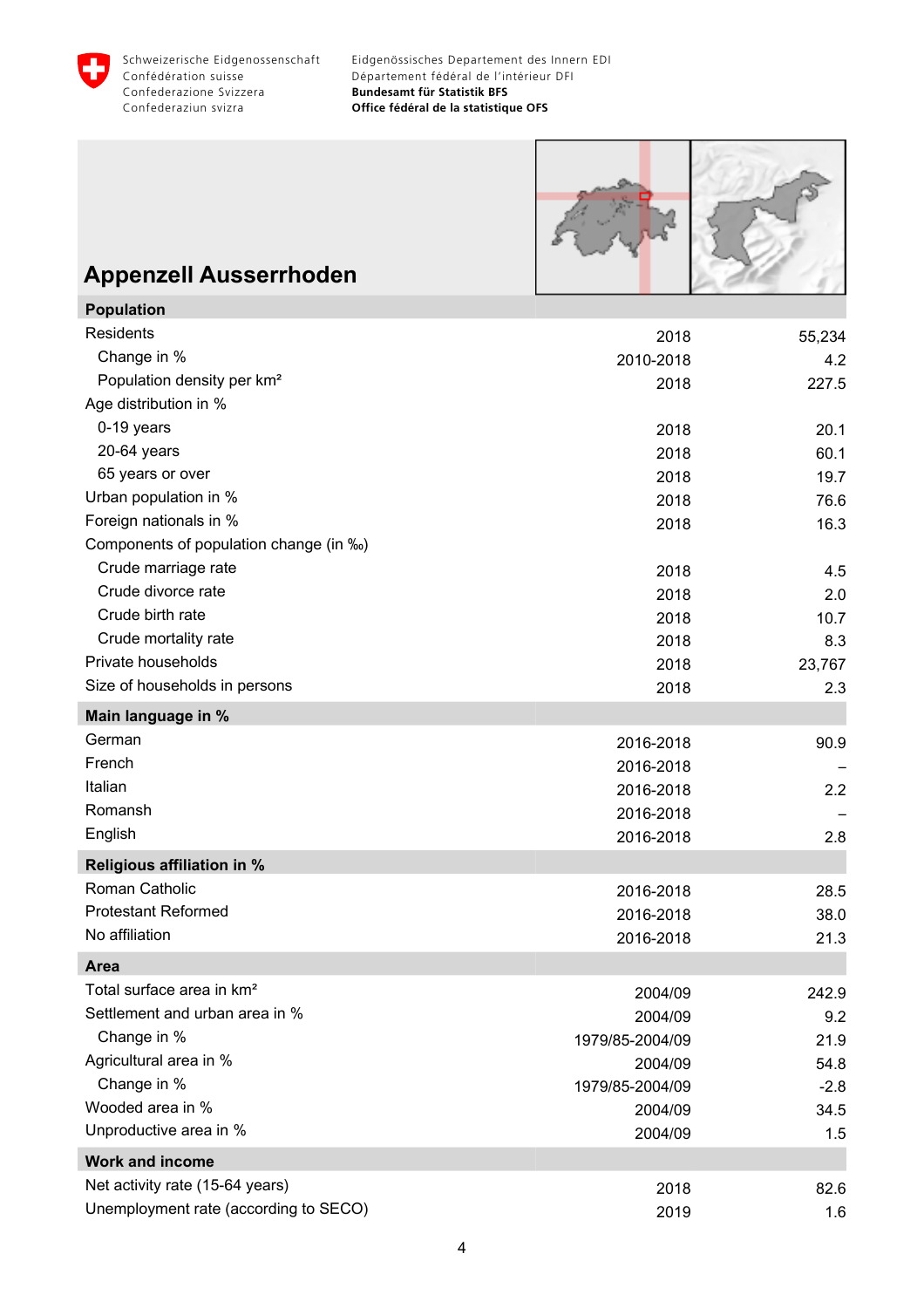



# **Appenzell Ausserrhoden**

| <b>Economy</b>                                                         |           |         |
|------------------------------------------------------------------------|-----------|---------|
| Gross domestic product (GDP) per capita in Swiss francs                | 2017      | 56,038  |
| Change in % of cantonal GDP                                            | 2016-2017 | 0.2     |
| Employed total                                                         | 2017      | 26,898  |
| Primary sector                                                         | 2017      | 1,718   |
| Secondary sector                                                       | 2017      | 7,687   |
| <b>Tertiary sector</b>                                                 | 2017      | 17,493  |
| Business establishments total                                          | 2017      | 5,164   |
| Primary sector                                                         | 2017      | 734     |
| Secondary sector                                                       | 2017      | 849     |
| <b>Tertiary sector</b>                                                 | 2017      | 3,581   |
| <b>Agriculture</b>                                                     |           |         |
| Share of organic agricultural land in total utilised agricultural area |           |         |
| in $%$                                                                 | 2018      | 23.7    |
| Utilised agricultural area per farm in ha                              | 2018      | 17.0    |
| <b>Construction and housing</b>                                        |           |         |
| Dwelling vacancy rate                                                  | 2019      | 2.30    |
| Homeownership rate                                                     | 2018      | 48.7    |
| Average per capita living space in m <sup>2</sup>                      | 2018      | 51      |
| New housing units per 1000 residents                                   | 2017      | 3.9     |
| <b>Tourism</b>                                                         |           |         |
| Arrivals in hotels and spas                                            | 2018      | 69,236  |
| Overnight stays in hotels and spas                                     | 2018      | 121,708 |
| <b>Mobility and transport</b>                                          |           |         |
| Passenger cars per 1000 inhabitants                                    | 2018      | 580     |
| Main mode of transport of employed commuters in %                      |           |         |
| Public transportation                                                  | 2017      | 20.4    |
| Private motorised transport                                            | 2017      | 62.6    |
| <b>Social security</b>                                                 |           |         |
| Social assistance rate                                                 | 2018      | 2.3     |
| <b>Health</b>                                                          |           |         |
| Physicians in the outpatient sector per 100,000 inhabitants            | 2018      | 176     |
| Hospitals                                                              |           |         |
| Hospital beds per 1000 inhabitants                                     | 2018      | 9.0     |
| Hospitalisation rate in intensive care (per 1000 inhabitants)          | 2018      | 163.8   |
| Average length of stay in intensive care (days)                        | 2018      | 4.2     |
| <b>Education level in %</b>                                            |           |         |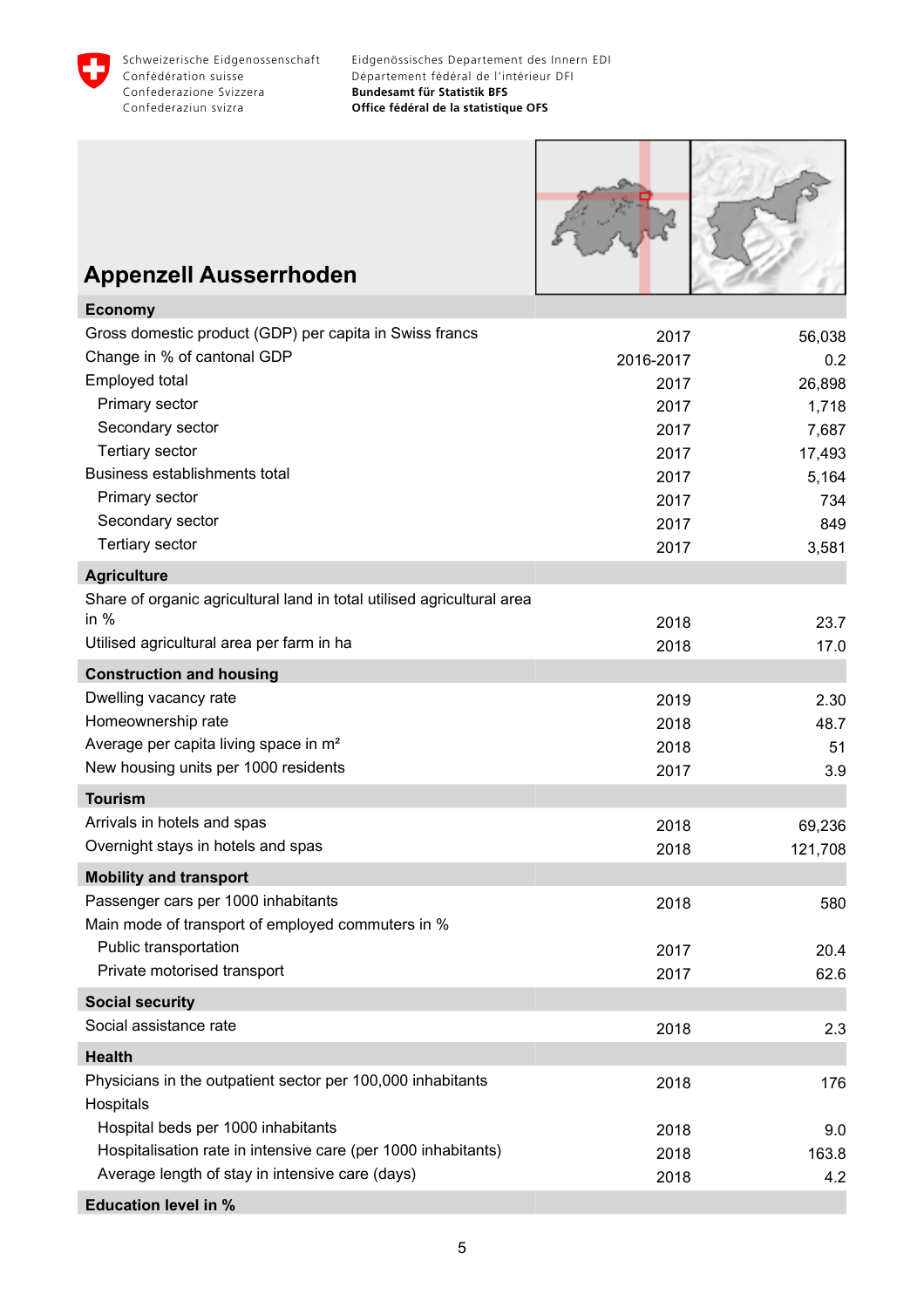

Г

| <b>Appenzell Ausserrhoden</b>                                         |      |      |
|-----------------------------------------------------------------------|------|------|
| Without post-compulsory education                                     | 2018 | 19.1 |
| Upper secondary education                                             | 2018 | 50.0 |
| <b>Tertiary level</b>                                                 | 2018 | 30.9 |
| Graduation rate in higher education institutions                      | 2018 | 28.9 |
| Voter shares of selected parties in % (National Council<br>elections) |      |      |
| FDP/PLR inclusive LP/PL-BS                                            | 2019 | 48.4 |
| <b>CVP</b>                                                            | 2019 |      |
| <b>SP</b>                                                             | 2019 |      |
| <b>SVP</b>                                                            | 2019 | 49.5 |
| EVP/CSP                                                               | 2019 |      |
| <b>GLP</b>                                                            | 2019 |      |
| <b>BDP</b>                                                            | 2019 |      |
| PdA/Sol.                                                              | 2019 |      |
| <b>GPS</b>                                                            | 2019 |      |
| Small right-wing parties                                              | 2019 |      |
| Criminal offences as ‰ of total population                            |      |      |
| under the Swiss Criminal Code                                         | 2018 | 28.7 |
| under the Narcotics Act (NarcA)                                       | 2018 | 3.4  |
| under the Foreign Nationals Act (FNA)                                 | 2018 | 0.6  |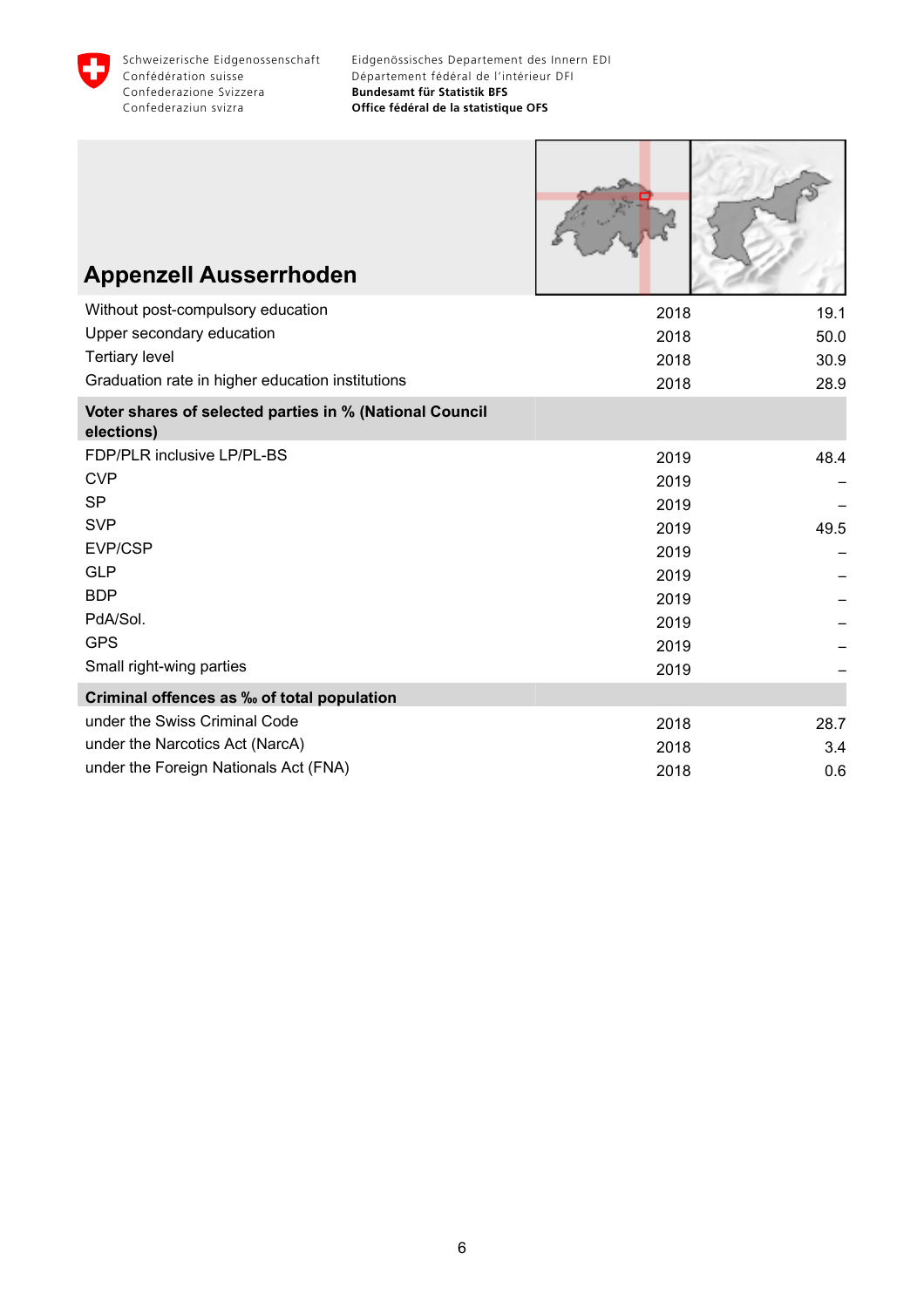<span id="page-8-0"></span>



# **Appenzell Innerrhoden**

| <b>Population</b>                      |                 |        |
|----------------------------------------|-----------------|--------|
| Residents                              | 2018            | 16,145 |
| Change in %                            | 2010-2018       | 2.9    |
| Population density per km <sup>2</sup> | 2018            | 93.6   |
| Age distribution in %                  |                 |        |
| 0-19 years                             | 2018            | 21.2   |
| 20-64 years                            | 2018            | 59.6   |
| 65 years or over                       | 2018            | 19.1   |
| Urban population in %                  | 2018            | 0.0    |
| Foreign nationals in %                 | 2018            | 11.3   |
| Components of population change (in ‰) |                 |        |
| Crude marriage rate                    | 2018            | 3.6    |
| Crude divorce rate                     | 2018            | 1.6    |
| Crude birth rate                       | 2018            | 10.5   |
| Crude mortality rate                   | 2018            | 8.5    |
| Private households                     | 2018            | 6,463  |
| Size of households in persons          | 2018            | 2.5    |
| Main language in %                     |                 |        |
| German                                 | 2016-2018       | 92.6   |
| French                                 | 2016-2018       |        |
| Italian                                | 2016-2018       |        |
| Romansh                                | 2016-2018       |        |
| English                                | 2016-2018       |        |
| <b>Religious affiliation in %</b>      |                 |        |
| Roman Catholic                         | 2016-2018       | 72.5   |
| <b>Protestant Reformed</b>             | 2016-2018       | 9.7    |
| No affiliation                         | 2016-2018       | 9.8    |
| Area                                   |                 |        |
| Total surface area in km <sup>2</sup>  | 2004/09         | 172.4  |
| Settlement and urban area in %         | 2004/09         | 4.7    |
| Change in %                            | 1979/85-2004/09 | 39.6   |
| Agricultural area in %                 | 2004/09         | 53.7   |
| Change in %                            | 1979/85-2004/09 | $-2.7$ |
| Wooded area in %                       | 2004/09         | 32.0   |
| Unproductive area in %                 | 2004/09         | 9.6    |
| <b>Work and income</b>                 |                 |        |
| Net activity rate (15-64 years)        | 2018            | 83.3   |
| Unemployment rate (according to SECO)  | 2019            | 1.1    |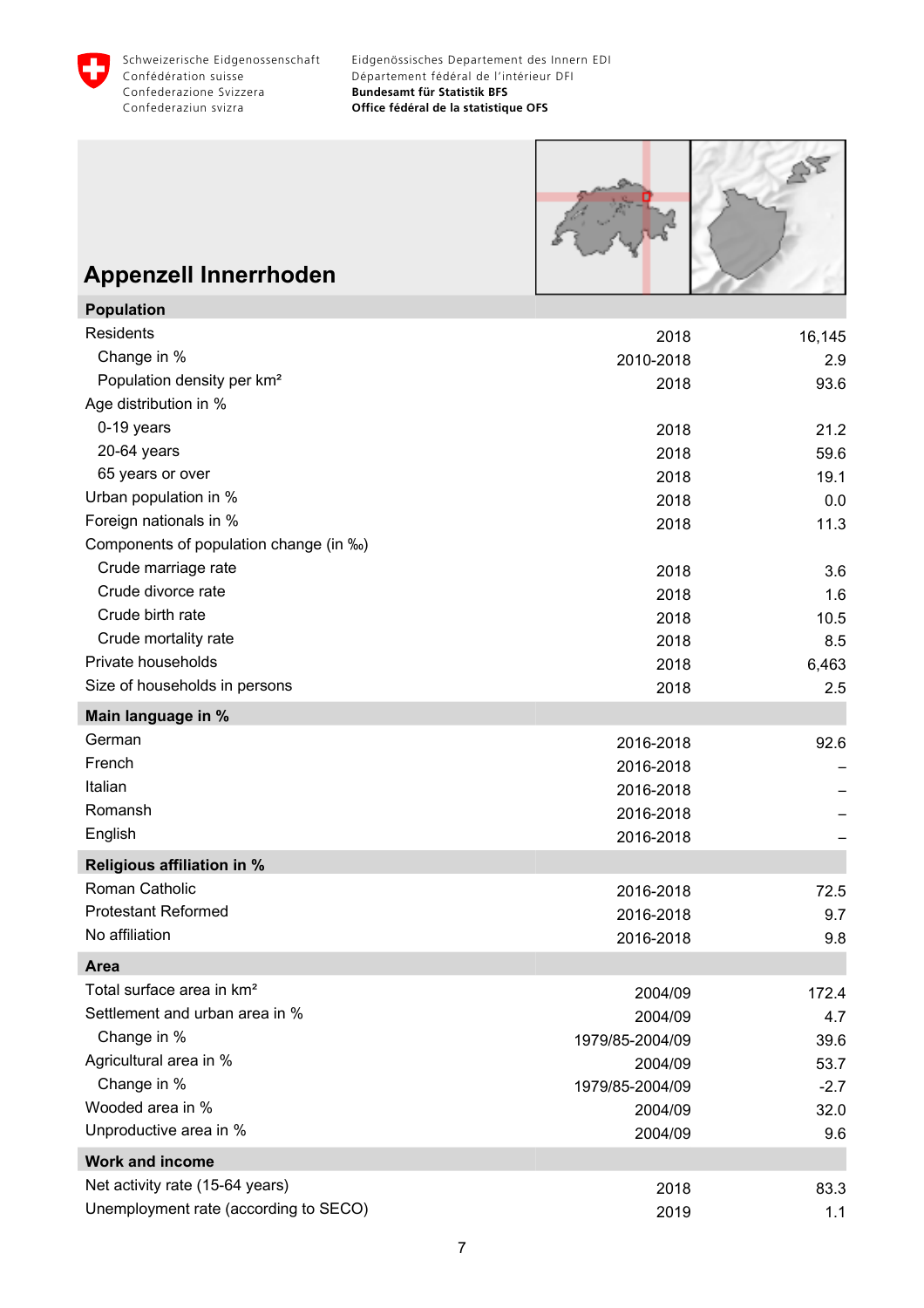



# **Appenzell Innerrhoden**

| <b>Economy</b>                                                         |           |         |
|------------------------------------------------------------------------|-----------|---------|
| Gross domestic product (GDP) per capita in Swiss francs                | 2017      | 61,633  |
| Change in % of cantonal GDP                                            | 2016-2017 | 0.1     |
| Employed total                                                         | 2017      | 8,912   |
| Primary sector                                                         | 2017      | 1,042   |
| Secondary sector                                                       | 2017      | 2,806   |
| Tertiary sector                                                        | 2017      | 5,064   |
| Business establishments total                                          | 2017      | 1,898   |
| Primary sector                                                         | 2017      | 479     |
| Secondary sector                                                       | 2017      | 301     |
| <b>Tertiary sector</b>                                                 | 2017      | 1,118   |
| <b>Agriculture</b>                                                     |           |         |
| Share of organic agricultural land in total utilised agricultural area |           |         |
| in $%$                                                                 | 2018      | 6.1     |
| Utilised agricultural area per farm in ha                              | 2018      | 15.5    |
| <b>Construction and housing</b>                                        |           |         |
| Dwelling vacancy rate                                                  | 2019      | 2.02    |
| Homeownership rate                                                     | 2018      | 55.9    |
| Average per capita living space in m <sup>2</sup>                      | 2018      | 49      |
| New housing units per 1000 residents                                   | 2017      | 3.9     |
| <b>Tourism</b>                                                         |           |         |
| Arrivals in hotels and spas                                            | 2018      | 96,060  |
| Overnight stays in hotels and spas                                     | 2018      | 159,514 |
| <b>Mobility and transport</b>                                          |           |         |
| Passenger cars per 1000 inhabitants                                    | 2018      | 605     |
| Main mode of transport of employed commuters in %                      |           |         |
| Public transportation                                                  | 2017      |         |
| Private motorised transport                                            | 2017      | 68.8    |
| <b>Social security</b>                                                 |           |         |
| Social assistance rate                                                 | 2018      | 1.0     |
| <b>Health</b>                                                          |           |         |
| Physicians in the outpatient sector per 100,000 inhabitants            | 2018      | 124     |
| Hospitals                                                              |           |         |
| Hospital beds per 1000 inhabitants                                     | 2018      | 2.0     |
| Hospitalisation rate in intensive care (per 1000 inhabitants)          | 2018      | 150.4   |
| Average length of stay in intensive care (days)                        | 2018      | 3.8     |
| <b>Education level in %</b>                                            |           |         |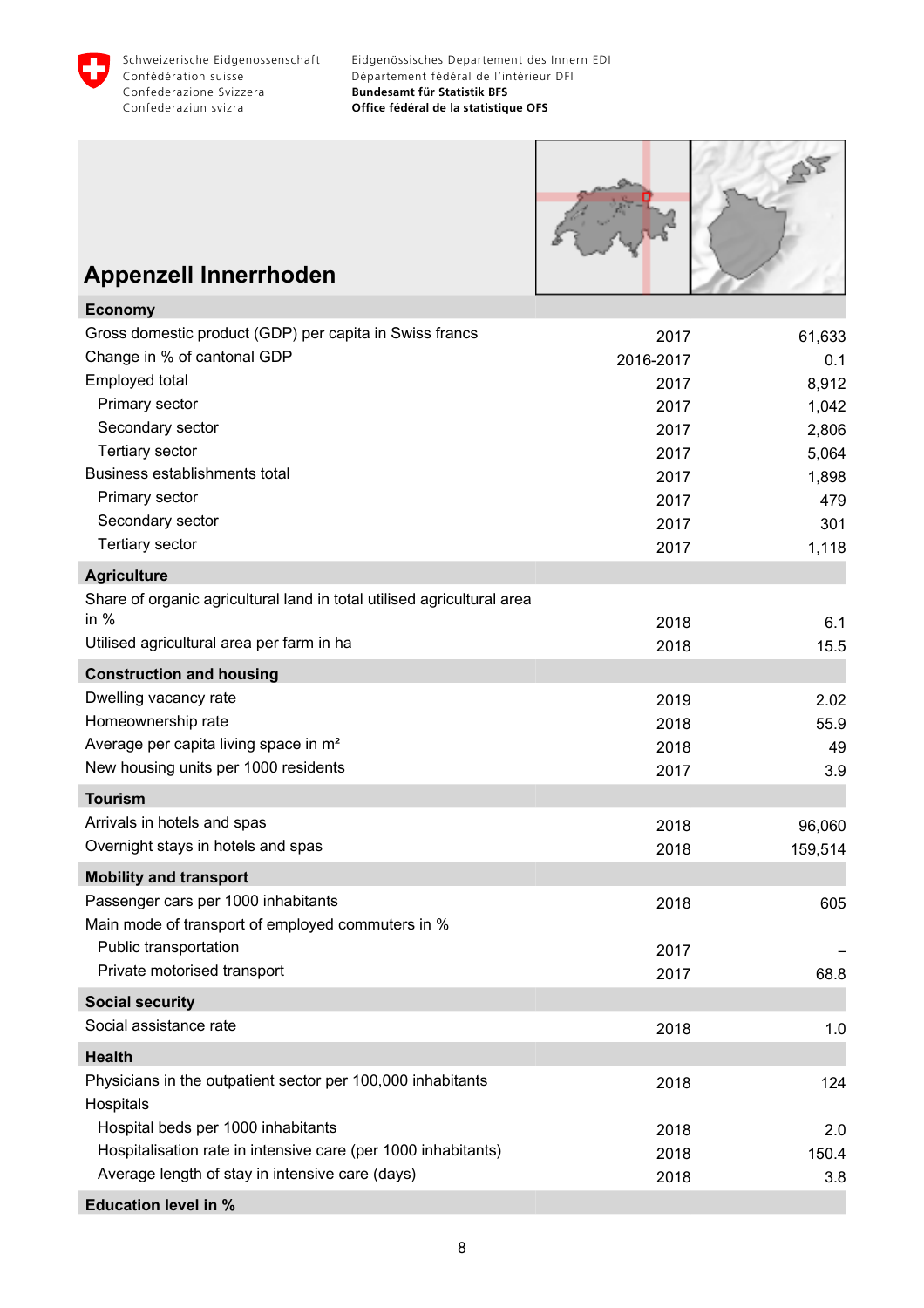

Г

**100 112000** 

| <b>Appenzell Innerrhoden</b>                                          |      |      |
|-----------------------------------------------------------------------|------|------|
| Without post-compulsory education                                     | 2018 |      |
| Upper secondary education                                             | 2018 | 53.3 |
| <b>Tertiary level</b>                                                 | 2018 | 26.0 |
| Graduation rate in higher education institutions                      | 2018 | 27.6 |
| Voter shares of selected parties in % (National Council<br>elections) |      |      |
| FDP/PLR inclusive LP/PL-BS                                            | 2019 |      |
| <b>CVP</b>                                                            | 2019 | 61.3 |
| <b>SP</b>                                                             | 2019 | 8.7  |
| <b>SVP</b>                                                            | 2019 | 29.1 |
| EVP/CSP                                                               | 2019 |      |
| <b>GLP</b>                                                            | 2019 |      |
| <b>BDP</b>                                                            | 2019 |      |
| PdA/Sol.                                                              | 2019 |      |
| <b>GPS</b>                                                            | 2019 |      |
| Small right-wing parties                                              | 2019 |      |
| Criminal offences as ‰ of total population                            |      |      |
| under the Swiss Criminal Code                                         | 2018 | 21.0 |
| under the Narcotics Act (NarcA)                                       | 2018 | 0.9  |
| under the Foreign Nationals Act (FNA)                                 | 2018 |      |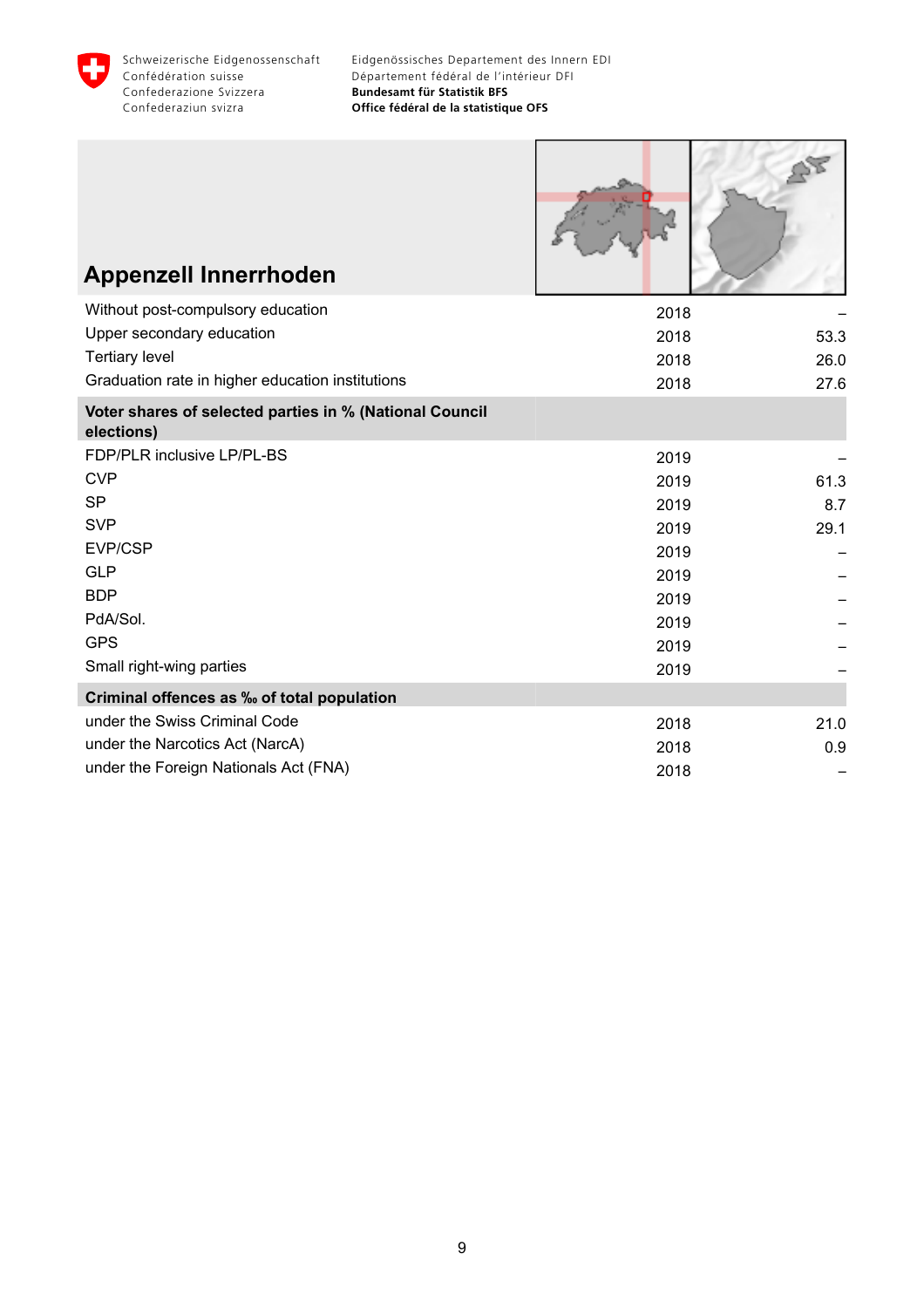<span id="page-11-0"></span>



### **Basel-Landschaft**

| <b>Population</b>                      |                 |         |
|----------------------------------------|-----------------|---------|
| Residents                              | 2018            | 288,132 |
| Change in %                            | 2010-2018       | 5.0     |
| Population density per km <sup>2</sup> | 2018            | 556.6   |
| Age distribution in %                  |                 |         |
| 0-19 years                             | 2018            | 19.2    |
| 20-64 years                            | 2018            | 58.9    |
| 65 years or over                       | 2018            | 21.9    |
| Urban population in %                  | 2018            | 97.6    |
| Foreign nationals in %                 | 2018            | 22.8    |
| Components of population change (in ‰) |                 |         |
| Crude marriage rate                    | 2018            | 4.3     |
| Crude divorce rate                     | 2018            | 2.1     |
| Crude birth rate                       | 2018            | 9.1     |
| Crude mortality rate                   | 2018            | 8.5     |
| Private households                     | 2018            | 127,664 |
| Size of households in persons          | 2018            | 2.2     |
| Main language in %                     |                 |         |
| German                                 | 2016-2018       | 86.3    |
| French                                 | 2016-2018       | 3.4     |
| Italian                                | 2016-2018       | 5.3     |
| Romansh                                | 2016-2018       |         |
| English                                | 2016-2018       | 6.0     |
| <b>Religious affiliation in %</b>      |                 |         |
| Roman Catholic                         | 2016-2018       | 25.5    |
| <b>Protestant Reformed</b>             | 2016-2018       | 30.2    |
| No affiliation                         | 2016-2018       | 30.4    |
| Area                                   |                 |         |
| Total surface area in km <sup>2</sup>  | 2004/09         | 517.7   |
| Settlement and urban area in %         | 2004/09         | 17.4    |
| Change in %                            | 1979/85-2004/09 | 17.4    |
| Agricultural area in %                 | 2004/09         | 40.5    |
| Change in %                            | 1979/85-2004/09 | $-5.7$  |
| Wooded area in %                       | 2004/09         | 41.3    |
| Unproductive area in %                 | 2004/09         | 0.7     |
| <b>Work and income</b>                 |                 |         |
| Net activity rate (15-64 years)        | 2018            | 79.6    |
| Unemployment rate (according to SECO)  | 2019            | 1.9     |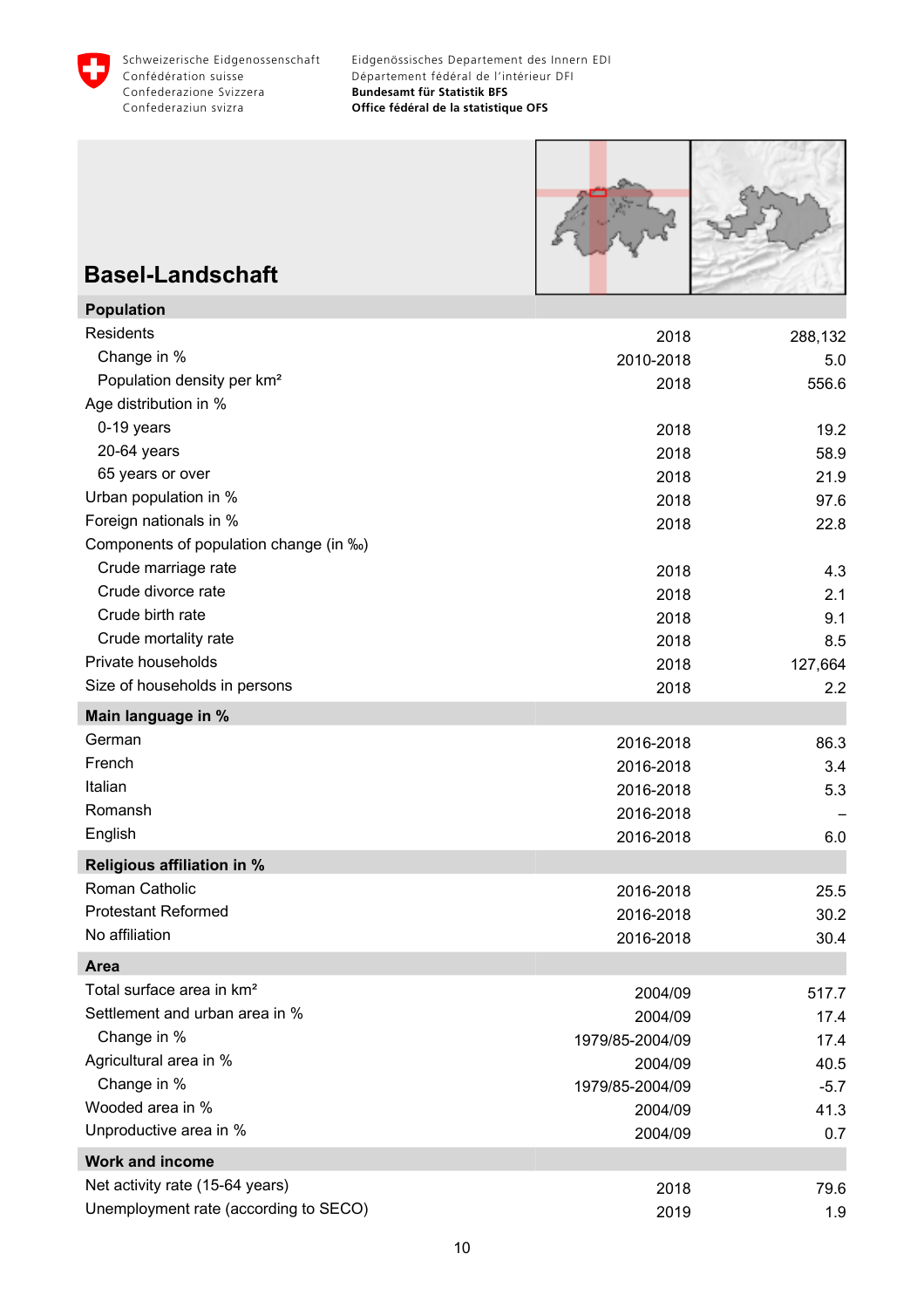



# **Basel-Landschaft**

| <b>Economy</b>                                                         |           |         |
|------------------------------------------------------------------------|-----------|---------|
| Gross domestic product (GDP) per capita in Swiss francs                | 2017      | 71,065  |
| Change in % of cantonal GDP                                            | 2016-2017 | 2.8     |
| Employed total                                                         | 2017      | 149,179 |
| Primary sector                                                         | 2017      | 3,202   |
| Secondary sector                                                       | 2017      | 39,181  |
| Tertiary sector                                                        | 2017      | 106,796 |
| Business establishments total                                          | 2017      | 19,625  |
| Primary sector                                                         | 2017      | 970     |
| Secondary sector                                                       | 2017      | 3,149   |
| <b>Tertiary sector</b>                                                 | 2017      | 15,506  |
| <b>Agriculture</b>                                                     |           |         |
| Share of organic agricultural land in total utilised agricultural area |           |         |
| in $%$                                                                 | 2018      | 16.3    |
| Utilised agricultural area per farm in ha                              | 2018      | 23.6    |
| <b>Construction and housing</b>                                        |           |         |
| Dwelling vacancy rate                                                  | 2019      | 1.06    |
| Homeownership rate                                                     | 2018      | 45.1    |
| Average per capita living space in m <sup>2</sup>                      | 2018      | 48      |
| New housing units per 1000 residents                                   | 2017      | 5.2     |
| <b>Tourism</b>                                                         |           |         |
| Arrivals in hotels and spas                                            | 2018      | 141,623 |
| Overnight stays in hotels and spas                                     | 2018      | 284,890 |
| <b>Mobility and transport</b>                                          |           |         |
| Passenger cars per 1000 inhabitants                                    | 2018      | 517     |
| Main mode of transport of employed commuters in %                      |           |         |
| Public transportation                                                  | 2017      | 37.1    |
| Private motorised transport                                            | 2017      | 47.2    |
| <b>Social security</b>                                                 |           |         |
| Social assistance rate                                                 | 2018      | 3.0     |
| <b>Health</b>                                                          |           |         |
| Physicians in the outpatient sector per 100,000 inhabitants            | 2018      | 245     |
| Hospitals                                                              |           |         |
| Hospital beds per 1000 inhabitants                                     | 2018      | 3.4     |
| Hospitalisation rate in intensive care (per 1000 inhabitants)          | 2018      | 171.5   |
| Average length of stay in intensive care (days)                        | 2018      | 5.1     |
| <b>Education level in %</b>                                            |           |         |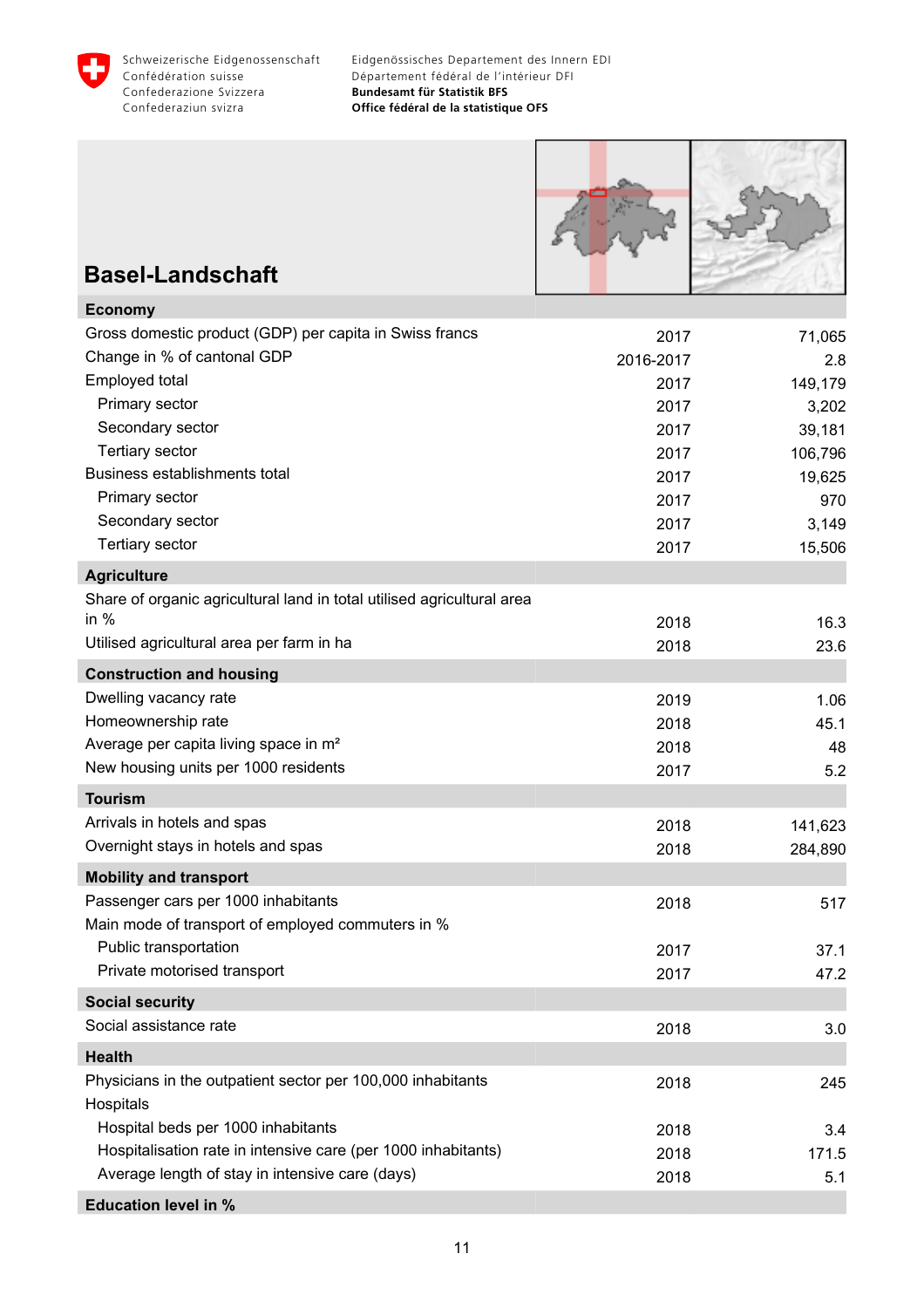

Г

 $11.77$ 

ı

| <b>Basel-Landschaft</b>                                               |      |      |
|-----------------------------------------------------------------------|------|------|
| Without post-compulsory education                                     | 2018 | 15.6 |
| Upper secondary education                                             | 2018 | 50.9 |
| <b>Tertiary level</b>                                                 | 2018 | 33.5 |
| Graduation rate in higher education institutions                      | 2018 | 31.6 |
| Voter shares of selected parties in % (National Council<br>elections) |      |      |
| FDP/PLR inclusive LP/PL-BS                                            | 2019 | 16.5 |
| <b>CVP</b>                                                            | 2019 | 8.5  |
| <b>SP</b>                                                             | 2019 | 21.8 |
| <b>SVP</b>                                                            | 2019 | 25.1 |
| EVP/CSP                                                               | 2019 | 3.5  |
| <b>GLP</b>                                                            | 2019 | 5.3  |
| <b>BDP</b>                                                            | 2019 | 1.2  |
| PdA/Sol.                                                              | 2019 |      |
| <b>GPS</b>                                                            | 2019 | 18.0 |
| Small right-wing parties                                              | 2019 |      |
| Criminal offences as ‰ of total population                            |      |      |
| under the Swiss Criminal Code                                         | 2018 | 34.2 |
| under the Narcotics Act (NarcA)                                       | 2018 | 2.5  |
| under the Foreign Nationals Act (FNA)                                 | 2018 | 0.6  |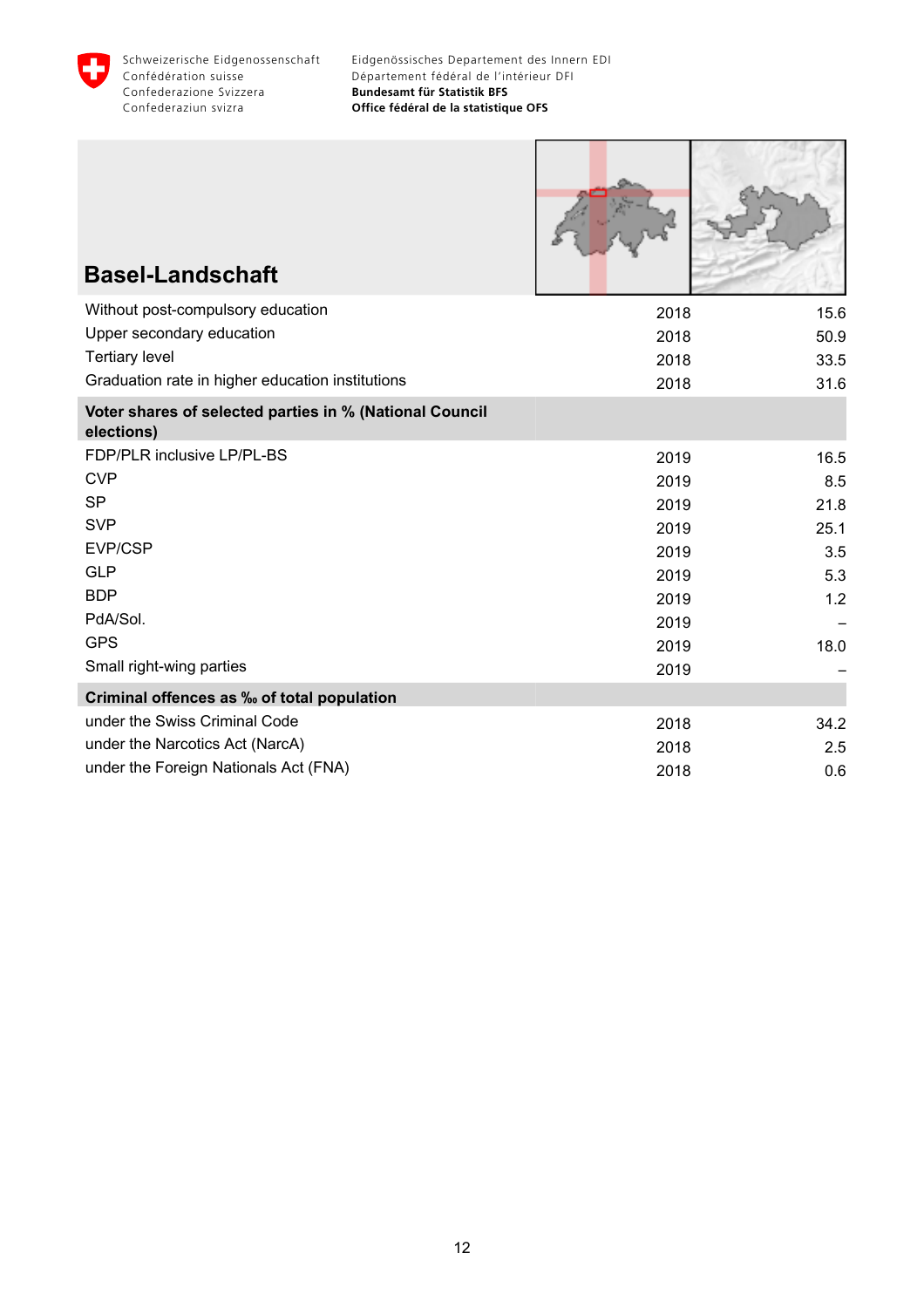<span id="page-14-0"></span>



### **Basel-Stadt**

| <b>Population</b>                      |                 |         |
|----------------------------------------|-----------------|---------|
| Residents                              | 2018            | 194,766 |
| Change in %                            | 2010-2018       | 5.3     |
| Population density per km <sup>2</sup> | 2018            | 5,271.1 |
| Age distribution in %                  |                 |         |
| 0-19 years                             | 2018            | 17.2    |
| 20-64 years                            | 2018            | 62.9    |
| 65 years or over                       | 2018            | 19.9    |
| Urban population in %                  | 2018            | 100.0   |
| Foreign nationals in %                 | 2018            | 36.4    |
| Components of population change (in ‰) |                 |         |
| Crude marriage rate                    | 2018            | 5.3     |
| Crude divorce rate                     | 2018            | 1.9     |
| Crude birth rate                       | 2018            | 10.7    |
| Crude mortality rate                   | 2018            | 10.7    |
| Private households                     | 2018            | 96,431  |
| Size of households in persons          | 2018            | 2.0     |
| Main language in %                     |                 |         |
| German                                 | 2016-2018       | 76.5    |
| French                                 | 2016-2018       | 5.1     |
| Italian                                | 2016-2018       | 6.1     |
| Romansh                                | 2016-2018       |         |
| English                                | 2016-2018       | 10.3    |
| <b>Religious affiliation in %</b>      |                 |         |
| Roman Catholic                         | 2016-2018       | 16.8    |
| <b>Protestant Reformed</b>             | 2016-2018       | 16.2    |
| No affiliation                         | 2016-2018       | 49.4    |
| Area                                   |                 |         |
| Total surface area in km <sup>2</sup>  | 2004/09         | 37.0    |
| Settlement and urban area in %         | 2004/09         | 71.1    |
| Change in %                            | 1979/85-2004/09 | 1.3     |
| Agricultural area in %                 | 2004/09         | 12.0    |
| Change in %                            | 1979/85-2004/09 | $-5.7$  |
| Wooded area in %                       | 2004/09         | 12.4    |
| Unproductive area in %                 | 2004/09         | 4.5     |
| <b>Work and income</b>                 |                 |         |
| Net activity rate (15-64 years)        | 2018            | 77.4    |
| Unemployment rate (according to SECO)  | 2019            | 3.0     |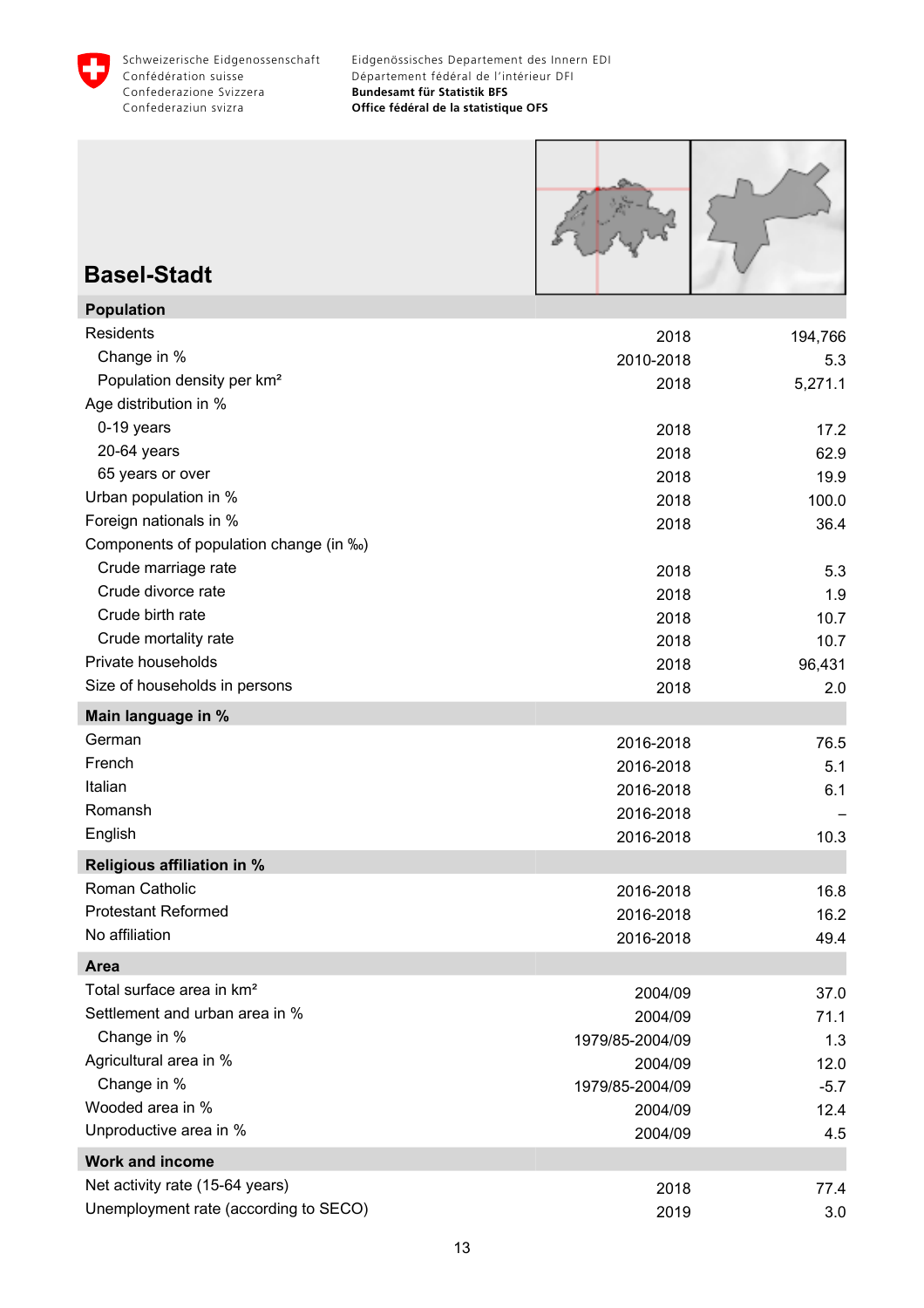

**Basel-Stadt**

**Economy**

**Agriculture**

**Tourism**

Eidgenössisches Departement des Innern EDI Département fédéral de l'intérieur DFI **Bundesamt für Statistik BFS Office fédéral de la statistique OFS**



Private motorised transport 17.4 **Social security** Social assistance rate 6.2 **Health** Physicians in the outpatient sector per 100,000 inhabitants 2018 2018 2018 **Hospitals** Hospital beds per 1000 inhabitants **2018** 11.1 Hospitalisation rate in intensive care (per 1000 inhabitants) 2018 172.7 Average length of stay in intensive care (days)  $2018$  2018  $5.6$ 

**Education level in %**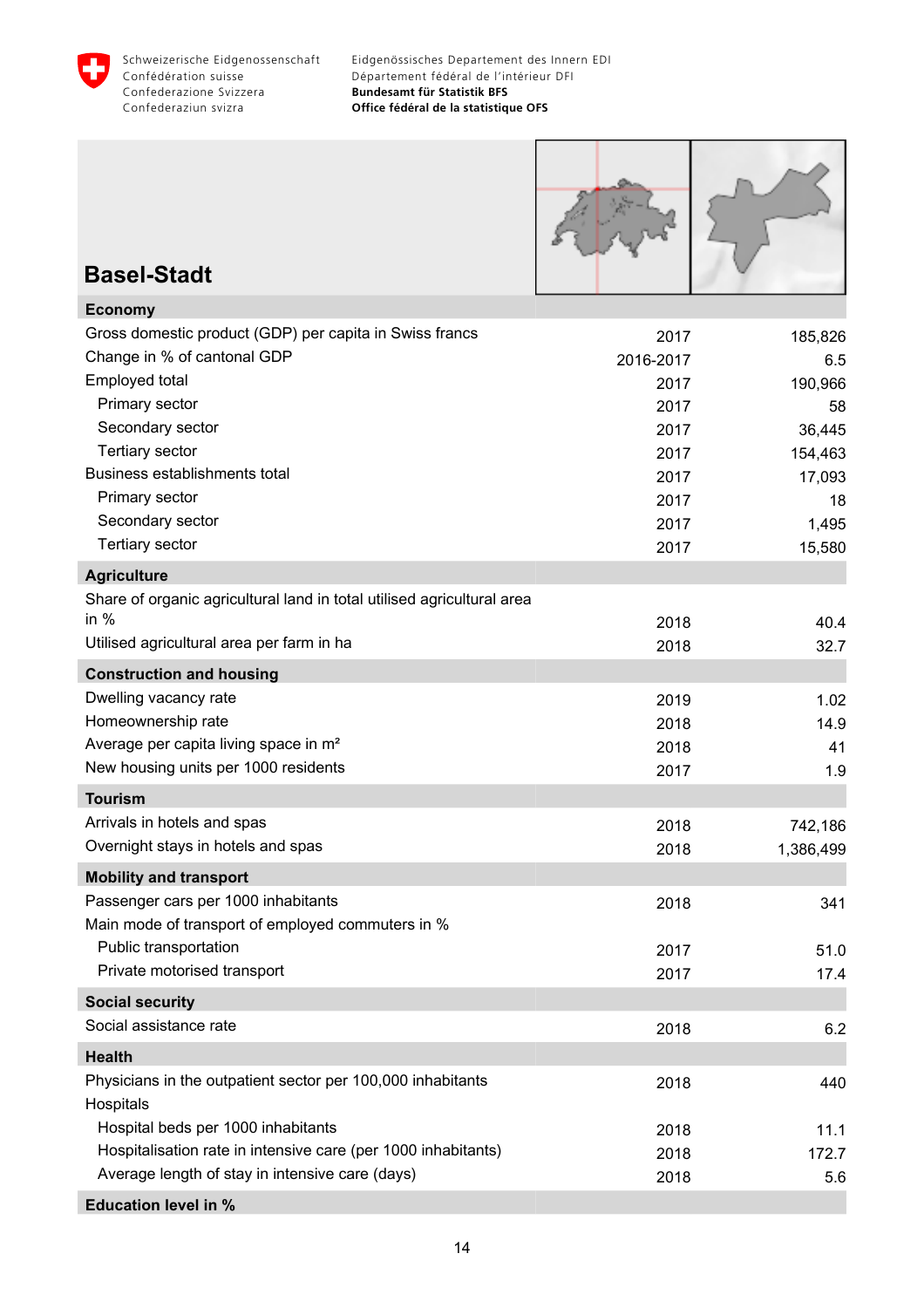

| <b>Basel-Stadt</b>                                                    |      |       |
|-----------------------------------------------------------------------|------|-------|
| Without post-compulsory education                                     | 2018 | 18.7  |
| Upper secondary education                                             | 2018 | 36.6  |
| <b>Tertiary level</b>                                                 | 2018 | 44.7  |
| Graduation rate in higher education institutions                      | 2018 | 26.1  |
| Voter shares of selected parties in % (National Council<br>elections) |      |       |
| FDP/PLR inclusive LP/PL-BS                                            | 2019 | 21.4  |
| <b>CVP</b>                                                            | 2019 | 4.6   |
| <b>SP</b>                                                             | 2019 | 32.7  |
| <b>SVP</b>                                                            | 2019 | 12.4  |
| EVP/CSP                                                               | 2019 | 2.0   |
| <b>GLP</b>                                                            | 2019 | 5.7   |
| <b>BDP</b>                                                            | 2019 | 0.4   |
| PdA/Sol.                                                              | 2019 |       |
| <b>GPS</b>                                                            | 2019 | 17.7  |
| Small right-wing parties                                              | 2019 | 0.3   |
| Criminal offences as ‰ of total population                            |      |       |
| under the Swiss Criminal Code                                         | 2018 | 106.3 |
| under the Narcotics Act (NarcA)                                       | 2018 | 18.8  |
| under the Foreign Nationals Act (FNA)                                 | 2018 | 16.1  |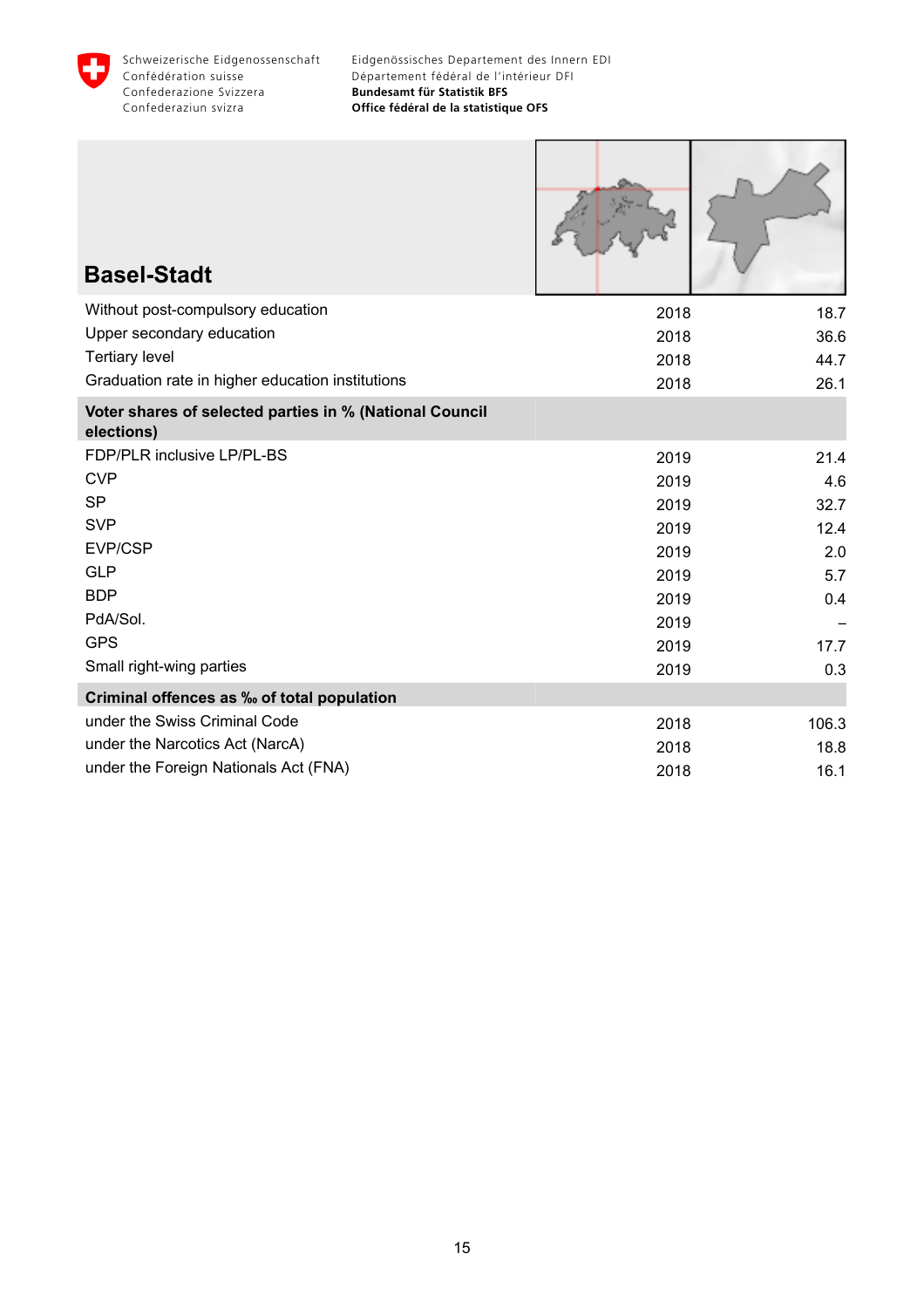<span id="page-17-0"></span>



#### **Bern**

| <b>Population</b>                      |                 |           |
|----------------------------------------|-----------------|-----------|
| Residents                              | 2018            | 1,034,977 |
| Change in %                            | 2010-2018       | 5.6       |
| Population density per km <sup>2</sup> | 2018            | 177.2     |
| Age distribution in %                  |                 |           |
| 0-19 years                             | 2018            | 19.0      |
| 20-64 years                            | 2018            | 60.1      |
| 65 years or over                       | 2018            | 20.8      |
| Urban population in %                  | 2018            | 74.7      |
| Foreign nationals in %                 | 2018            | 16.3      |
| Components of population change (in ‰) |                 |           |
| Crude marriage rate                    | 2018            | 4.8       |
| Crude divorce rate                     | 2018            | 1.9       |
| Crude birth rate                       | 2018            | 9.8       |
| Crude mortality rate                   | 2018            | 9.1       |
| Private households                     | 2018            | 469,733   |
| Size of households in persons          | 2018            | 2.2       |
| Main language in %                     |                 |           |
| German                                 | 2016-2018       | 83.1      |
| French                                 | 2016-2018       | 10.8      |
| Italian                                | 2016-2018       | 3.0       |
| Romansh                                | 2016-2018       | 0.1       |
| English                                | 2016-2018       | 3.6       |
| Religious affiliation in %             |                 |           |
| Roman Catholic                         | 2016-2018       | 15.5      |
| <b>Protestant Reformed</b>             | 2016-2018       | 50.3      |
| No affiliation                         | 2016-2018       | 20.8      |
| Area                                   |                 |           |
| Total surface area in km <sup>2</sup>  | 2004/09         | 5,959.4   |
| Settlement and urban area in %         | 2004/09         | 6.9       |
| Change in %                            | 1979/85-2004/09 | 19.3      |
| Agricultural area in %                 | 2004/09         | 42.6      |
| Change in %                            | 1979/85-2004/09 | $-3.2$    |
| Wooded area in %                       | 2004/09         | 31.3      |
| Unproductive area in %                 | 2004/09         | 19.2      |
| <b>Work and income</b>                 |                 |           |
| Net activity rate (15-64 years)        | 2018            | 82.4      |
| Unemployment rate (according to SECO)  | 2019            | 1.8       |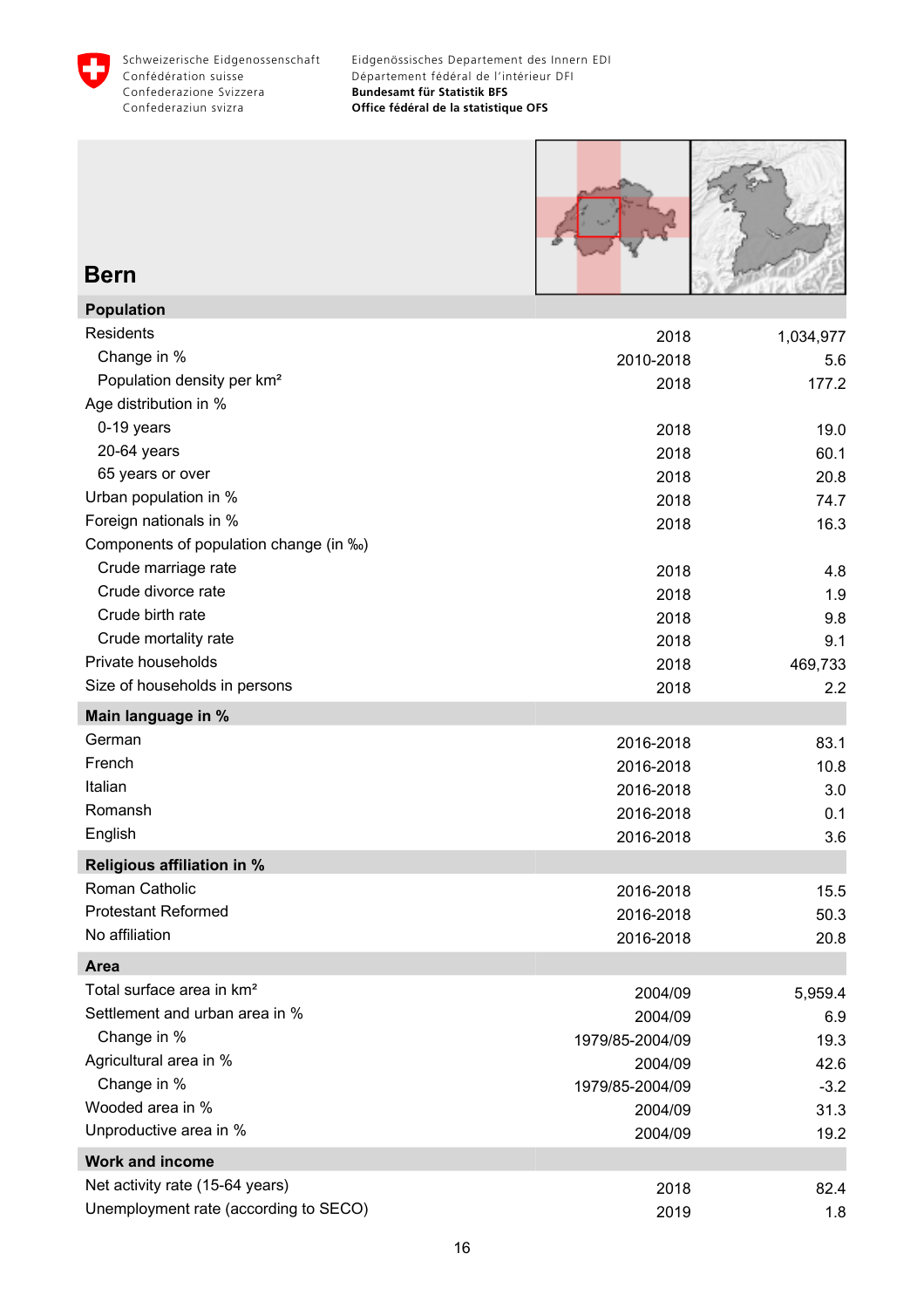



#### **Bern**

| <b>Economy</b>                                                         |           |           |
|------------------------------------------------------------------------|-----------|-----------|
| Gross domestic product (GDP) per capita in Swiss francs                | 2017      | 76,085    |
| Change in % of cantonal GDP                                            | 2016-2017 | 0.2       |
| Employed total                                                         | 2017      | 637,457   |
| Primary sector                                                         | 2017      | 33,007    |
| Secondary sector                                                       | 2017      | 130,188   |
| Tertiary sector                                                        | 2017      | 474,262   |
| Business establishments total                                          | 2017      | 80,319    |
| Primary sector                                                         | 2017      | 10,936    |
| Secondary sector                                                       | 2017      | 11,649    |
| Tertiary sector                                                        | 2017      | 57,734    |
| <b>Agriculture</b>                                                     |           |           |
| Share of organic agricultural land in total utilised agricultural area |           |           |
| in $%$                                                                 | 2018      | 12.5      |
| Utilised agricultural area per farm in ha                              | 2018      | 18.5      |
| <b>Construction and housing</b>                                        |           |           |
| Dwelling vacancy rate                                                  | 2019      | 1.87      |
| Homeownership rate                                                     | 2018      | 39.4      |
| Average per capita living space in m <sup>2</sup>                      | 2018      | 46        |
| New housing units per 1000 residents                                   | 2017      | 4.2       |
| <b>Tourism</b>                                                         |           |           |
| Arrivals in hotels and spas                                            | 2018      | 2,860,600 |
| Overnight stays in hotels and spas                                     | 2018      | 5,549,868 |
| <b>Mobility and transport</b>                                          |           |           |
| Passenger cars per 1000 inhabitants                                    | 2018      | 519       |
| Main mode of transport of employed commuters in %                      |           |           |
| Public transportation                                                  | 2017      | 32.5      |
| Private motorised transport                                            | 2017      | 49.7      |
| <b>Social security</b>                                                 |           |           |
| Social assistance rate                                                 | 2018      | 4.0       |
| <b>Health</b>                                                          |           |           |
| Physicians in the outpatient sector per 100,000 inhabitants            | 2018      | 225       |
| Hospitals                                                              |           |           |
| Hospital beds per 1000 inhabitants                                     | 2018      | 4.8       |
| Hospitalisation rate in intensive care (per 1000 inhabitants)          | 2018      | 158.3     |
| Average length of stay in intensive care (days)                        | 2018      | 4.9       |
| <b>Education level in %</b>                                            |           |           |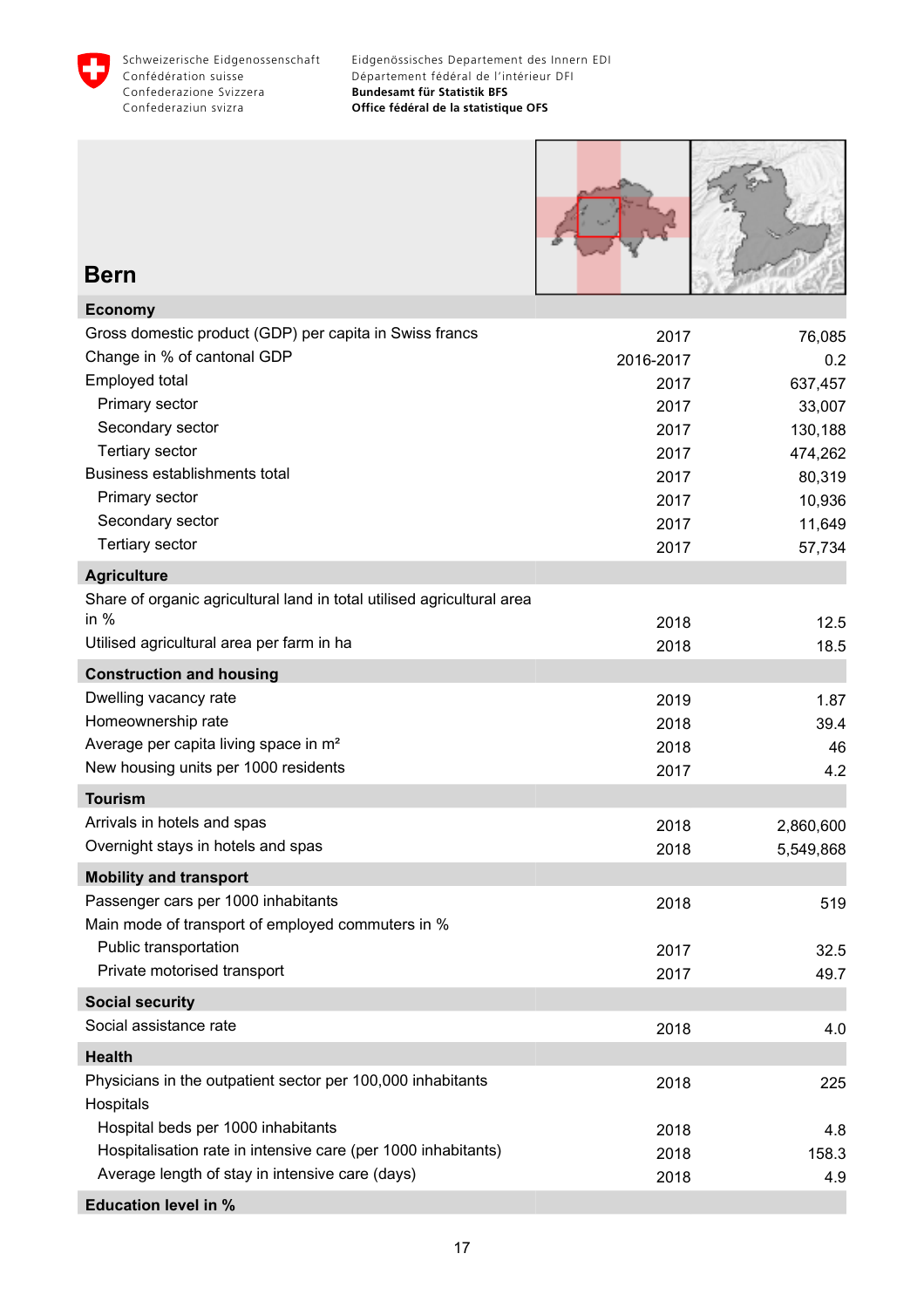

Г

**K** 

÷,

| <b>Bern</b>                                                           |      |      |
|-----------------------------------------------------------------------|------|------|
| Without post-compulsory education                                     | 2018 | 16.7 |
| Upper secondary education                                             | 2018 | 51.0 |
| <b>Tertiary level</b>                                                 | 2018 | 32.2 |
| Graduation rate in higher education institutions                      | 2018 | 24.3 |
| Voter shares of selected parties in % (National Council<br>elections) |      |      |
| FDP/PLR inclusive LP/PL-BS                                            | 2019 | 8.4  |
| <b>CVP</b>                                                            | 2019 | 1.9  |
| <b>SP</b>                                                             | 2019 | 16.8 |
| <b>SVP</b>                                                            | 2019 | 30.0 |
| EVP/CSP                                                               | 2019 | 4.2  |
| <b>GLP</b>                                                            | 2019 | 9.7  |
| <b>BDP</b>                                                            | 2019 | 8.0  |
| PdA/Sol.                                                              | 2019 | 0.6  |
| <b>GPS</b>                                                            | 2019 | 13.6 |
| Small right-wing parties                                              | 2019 | 2.8  |
| Criminal offences as ‰ of total population                            |      |      |
| under the Swiss Criminal Code                                         | 2018 | 48.6 |
| under the Narcotics Act (NarcA)                                       | 2018 | 11.7 |
| under the Foreign Nationals Act (FNA)                                 | 2018 | 2.6  |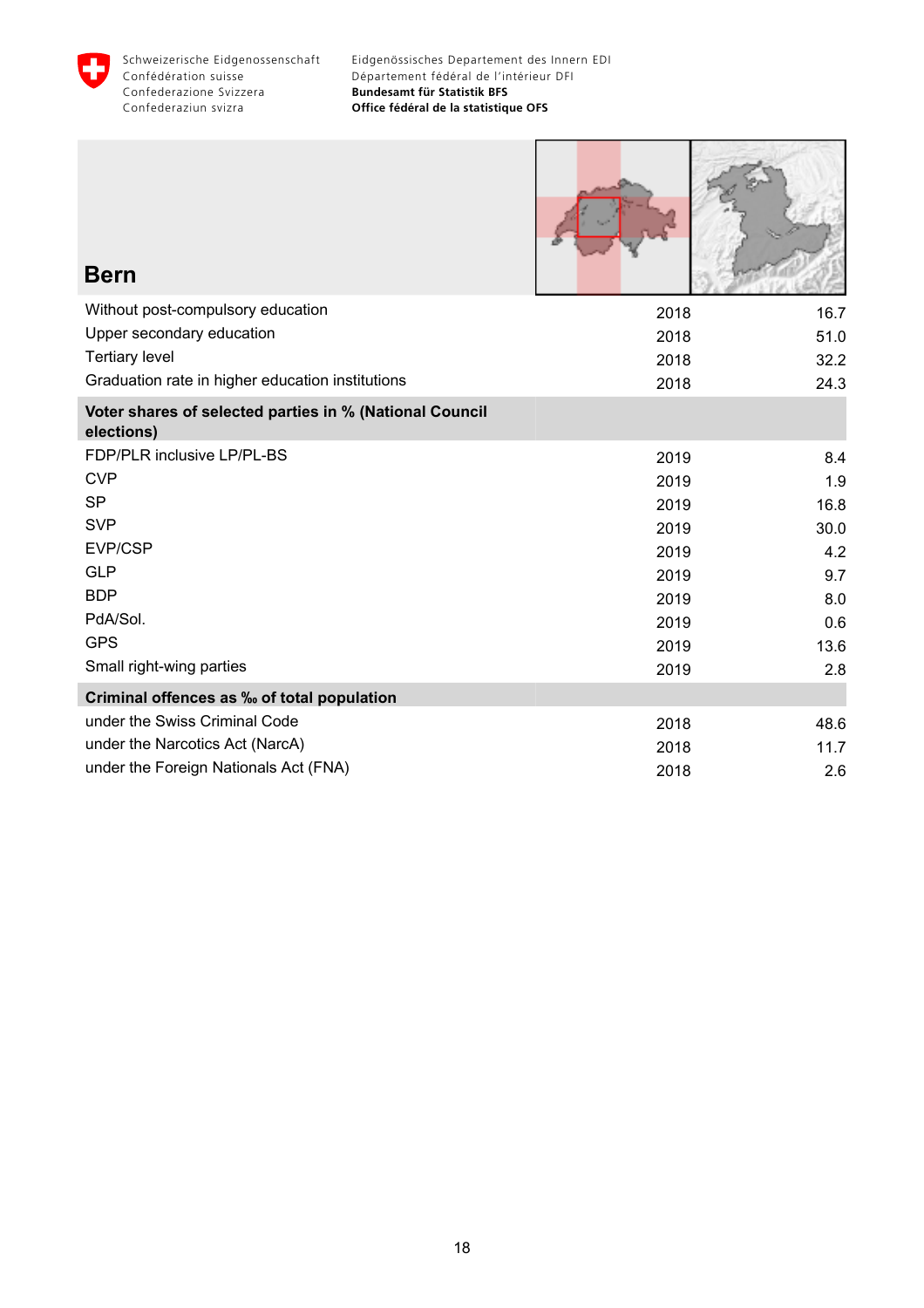<span id="page-20-0"></span>



# **Fribourg**

| <b>Population</b>                      |                 |         |
|----------------------------------------|-----------------|---------|
| <b>Residents</b>                       | 2018            | 318,714 |
| Change in %                            | 2010-2018       | 14.4    |
| Population density per km <sup>2</sup> | 2018            | 200.4   |
| Age distribution in %                  |                 |         |
| 0-19 years                             | 2018            | 22.3    |
| 20-64 years                            | 2018            | 61.9    |
| 65 years or over                       | 2018            | 15.7    |
| Urban population in %                  | 2018            | 74.9    |
| Foreign nationals in %                 | 2018            | 22.7    |
| Components of population change (in ‰) |                 |         |
| Crude marriage rate                    | 2018            | 4.4     |
| Crude divorce rate                     | 2018            | 1.9     |
| Crude birth rate                       | 2018            | 11.2    |
| Crude mortality rate                   | 2018            | 6.5     |
| Private households                     | 2018            | 130,758 |
| Size of households in persons          | 2018            | 2.4     |
| Main language in %                     |                 |         |
| German                                 | 2016-2018       | 26.5    |
| French                                 | 2016-2018       | 68.7    |
| Italian                                | 2016-2018       | 2.3     |
| Romansh                                | 2016-2018       |         |
| English                                | 2016-2018       | 3.1     |
| <b>Religious affiliation in %</b>      |                 |         |
| Roman Catholic                         | 2016-2018       | 59.8    |
| <b>Protestant Reformed</b>             | 2016-2018       | 11.8    |
| No affiliation                         | 2016-2018       | 18.3    |
| Area                                   |                 |         |
| Total surface area in km <sup>2</sup>  | 2004/09         | 1,671.4 |
| Settlement and urban area in %         | 2004/09         | 8.4     |
| Change in %                            | 1979/85-2004/09 | 34.6    |
| Agricultural area in %                 | 2004/09         | 56.3    |
| Change in %                            | 1979/85-2004/09 | $-4.3$  |
| Wooded area in %                       | 2004/09         | 26.9    |
| Unproductive area in %                 | 2004/09         | 8.4     |
| <b>Work and income</b>                 |                 |         |
| Net activity rate (15-64 years)        | 2018            | 79.8    |
| Unemployment rate (according to SECO)  | 2019            | 2.5     |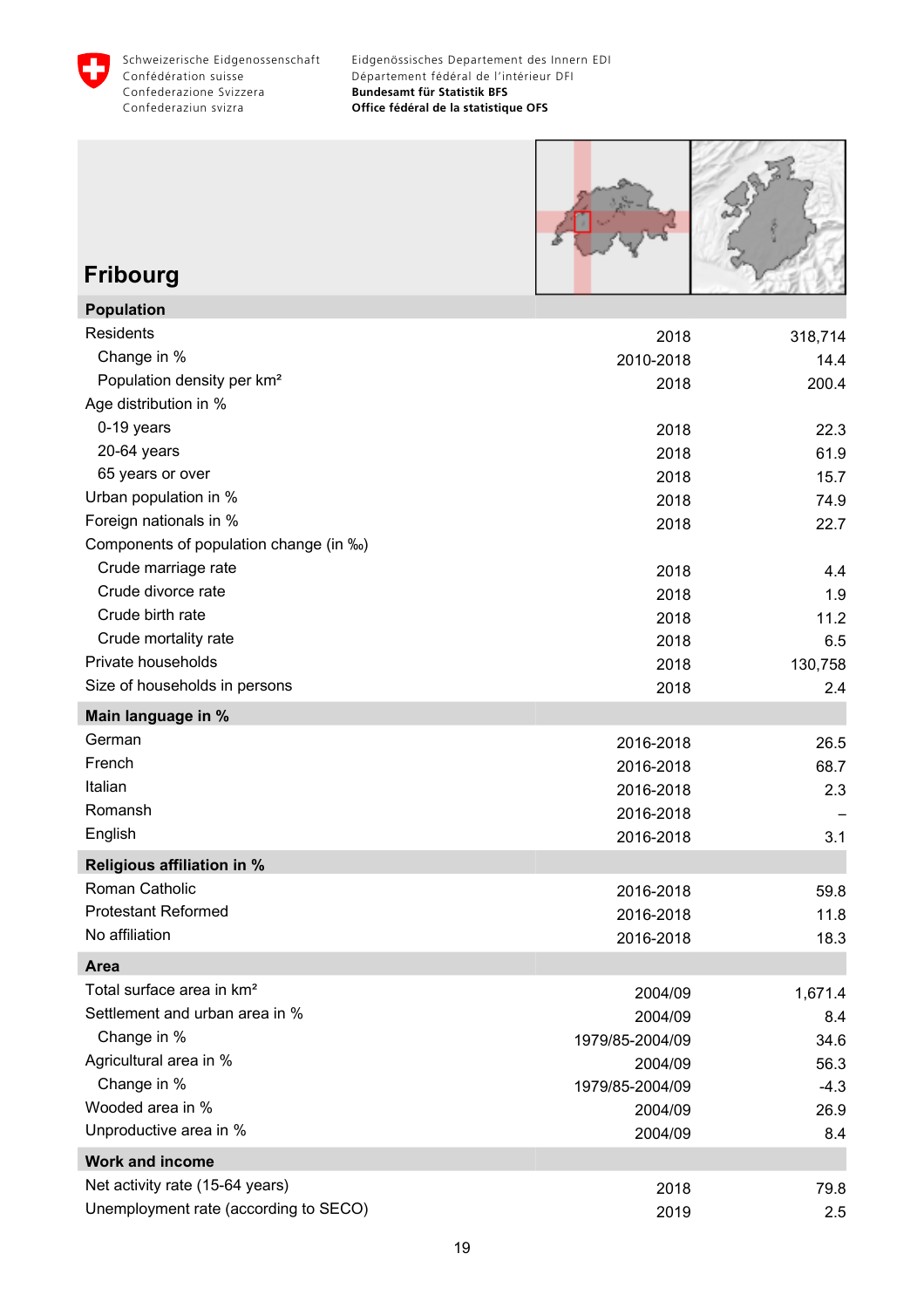



### **Fribourg**

| <b>Economy</b>                                                         |           |         |
|------------------------------------------------------------------------|-----------|---------|
| Gross domestic product (GDP) per capita in Swiss francs                | 2017      | 59,444  |
| Change in % of cantonal GDP                                            | 2016-2017 | 1.1     |
| Employed total                                                         | 2017      | 153,309 |
| Primary sector                                                         | 2017      | 8,769   |
| Secondary sector                                                       | 2017      | 37,791  |
| Tertiary sector                                                        | 2017      | 106,749 |
| Business establishments total                                          | 2017      | 21,798  |
| Primary sector                                                         | 2017      | 2,938   |
| Secondary sector                                                       | 2017      | 3,446   |
| Tertiary sector                                                        | 2017      | 15,414  |
| <b>Agriculture</b>                                                     |           |         |
| Share of organic agricultural land in total utilised agricultural area |           |         |
| in $%$                                                                 | 2018      | 7.3     |
| Utilised agricultural area per farm in ha                              | 2018      | 27.2    |
| <b>Construction and housing</b>                                        |           |         |
| Dwelling vacancy rate                                                  | 2019      | 1.83    |
| Homeownership rate                                                     | 2018      | 44.0    |
| Average per capita living space in m <sup>2</sup>                      | 2018      | 45      |
| New housing units per 1000 residents                                   | 2017      | 7.0     |
| <b>Tourism</b>                                                         |           |         |
| Arrivals in hotels and spas                                            | 2018      | 280,494 |
| Overnight stays in hotels and spas                                     | 2018      | 444,342 |
| <b>Mobility and transport</b>                                          |           |         |
| Passenger cars per 1000 inhabitants                                    | 2018      | 592     |
| Main mode of transport of employed commuters in %                      |           |         |
| Public transportation                                                  | 2017      | 19.0    |
| Private motorised transport                                            | 2017      | 70.9    |
| <b>Social security</b>                                                 |           |         |
| Social assistance rate                                                 | 2018      | 2.3     |
| <b>Health</b>                                                          |           |         |
| Physicians in the outpatient sector per 100,000 inhabitants            | 2018      | 145     |
| Hospitals                                                              |           |         |
| Hospital beds per 1000 inhabitants                                     | 2018      | 2.7     |
| Hospitalisation rate in intensive care (per 1000 inhabitants)          | 2018      | 129.9   |
| Average length of stay in intensive care (days)                        | 2018      | 5.2     |
| <b>Education level in %</b>                                            |           |         |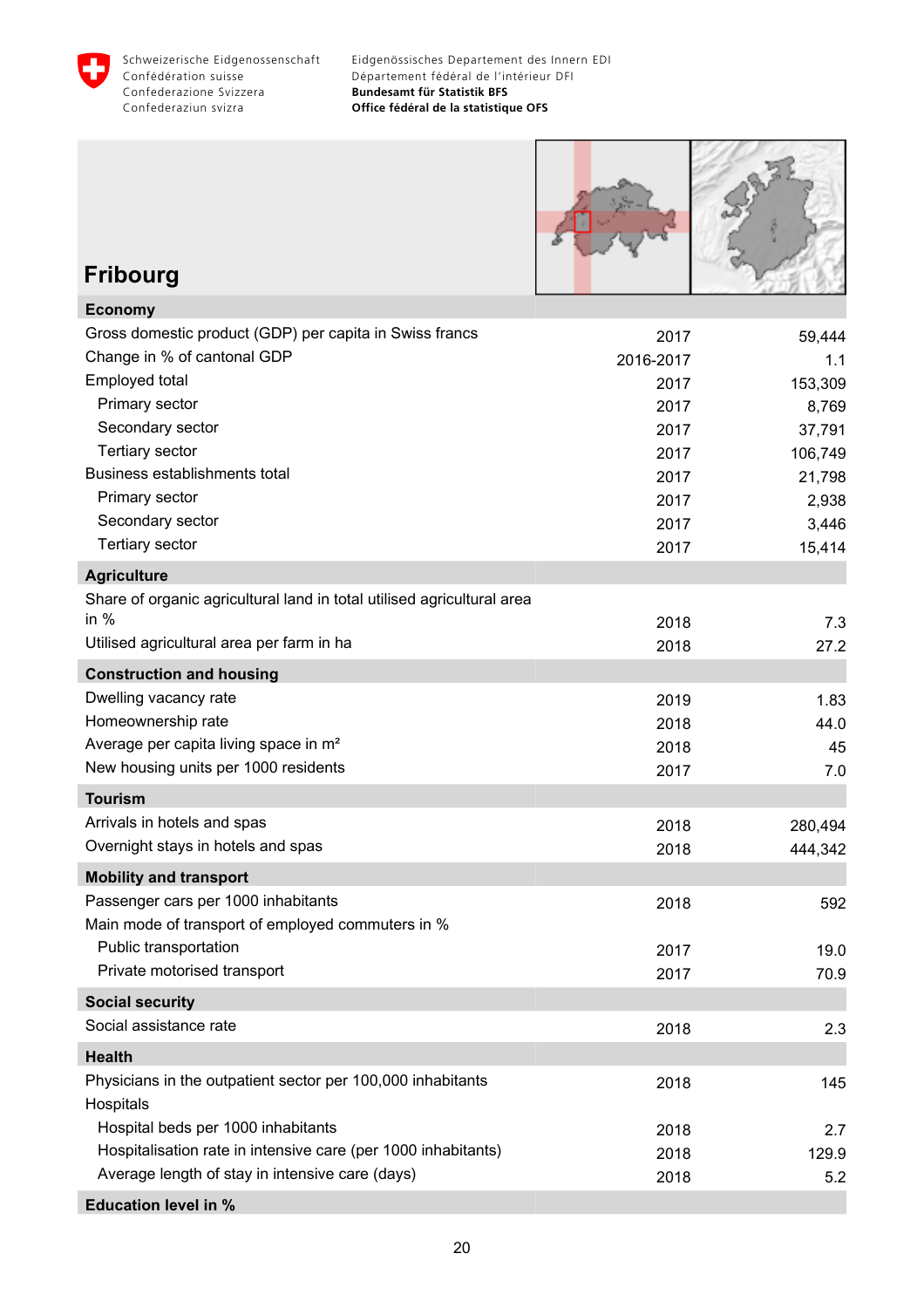

| <b>Fribourg</b>                                                       |      |      |
|-----------------------------------------------------------------------|------|------|
| Without post-compulsory education                                     | 2018 | 25.4 |
| Upper secondary education                                             | 2018 | 43.0 |
| <b>Tertiary level</b>                                                 | 2018 | 31.6 |
| Graduation rate in higher education institutions                      | 2018 | 29.8 |
| Voter shares of selected parties in % (National Council<br>elections) |      |      |
| FDP/PLR inclusive LP/PL-BS                                            | 2019 | 15.4 |
| <b>CVP</b>                                                            | 2019 | 17.8 |
| <b>SP</b>                                                             | 2019 | 21.2 |
| <b>SVP</b>                                                            | 2019 | 20.2 |
| EVP/CSP                                                               | 2019 | 4.0  |
| <b>GLP</b>                                                            | 2019 | 5.4  |
| <b>BDP</b>                                                            | 2019 | 0.7  |
| PdA/Sol.                                                              | 2019 |      |
| <b>GPS</b>                                                            | 2019 | 12.5 |
| Small right-wing parties                                              | 2019 | 0.7  |
| Criminal offences as ‰ of total population                            |      |      |
| under the Swiss Criminal Code                                         | 2018 | 40.8 |
| under the Narcotics Act (NarcA)                                       | 2018 | 12.3 |
| under the Foreign Nationals Act (FNA)                                 | 2018 | 6.0  |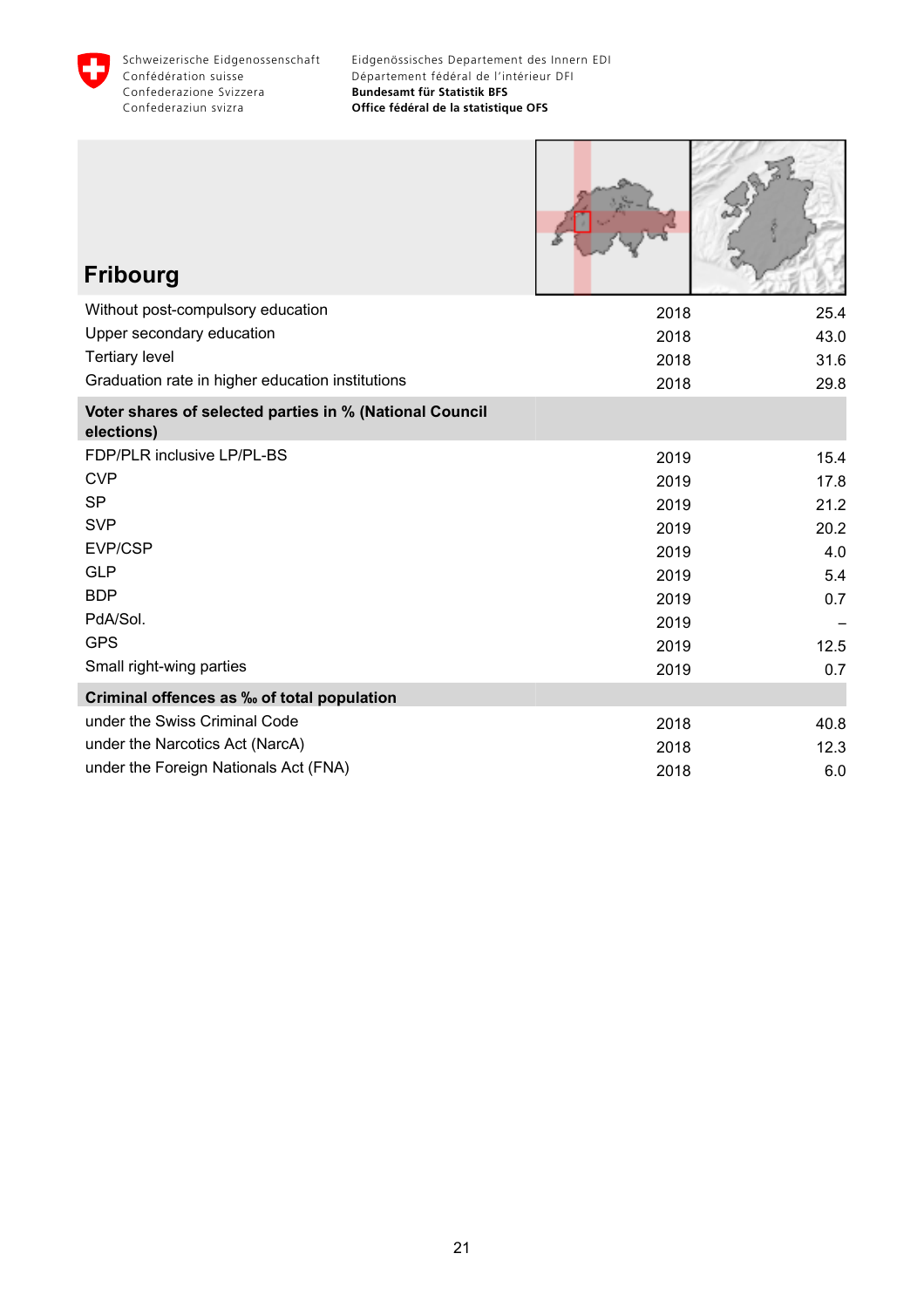<span id="page-23-0"></span>



#### **Geneva**

**Population**

| Population                             |                 |         |
|----------------------------------------|-----------------|---------|
| Residents                              | 2018            | 499,480 |
| Change in %                            | 2010-2018       | 9.1     |
| Population density per km <sup>2</sup> | 2018            | 2,032.1 |
| Age distribution in %                  |                 |         |
| 0-19 years                             | 2018            | 21.1    |
| 20-64 years                            | 2018            | 62.5    |
| 65 years or over                       | 2018            | 16.4    |
| Urban population in %                  | 2018            | 100.0   |
| Foreign nationals in %                 | 2018            | 40.0    |
| Components of population change (in ‰) |                 |         |
| Crude marriage rate                    | 2018            | 4.8     |
| Crude divorce rate                     | 2018            | 2.4     |
| Crude birth rate                       | 2018            | 10.8    |
| Crude mortality rate                   | 2018            | 6.8     |
| Private households                     | 2018            | 200,190 |
| Size of households in persons          | 2018            | 2.4     |
| Main language in %                     |                 |         |
| German                                 | 2016-2018       | 4.3     |
| French                                 | 2016-2018       | 79.8    |
| Italian                                | 2016-2018       | 6.0     |
| Romansh                                | 2016-2018       |         |
| English                                | 2016-2018       | 10.4    |
| <b>Religious affiliation in %</b>      |                 |         |
| Roman Catholic                         | 2016-2018       | 32.5    |
| <b>Protestant Reformed</b>             | 2016-2018       | 9.0     |
| No affiliation                         | 2016-2018       | 41.5    |
| <b>Area</b>                            |                 |         |
| Total surface area in km <sup>2</sup>  | 2004/09         | 282.3   |
| Settlement and urban area in %         | 2004/09         | 33.4    |
| Change in %                            | 1979/85-2004/09 | 14.8    |
| Agricultural area in %                 | 2004/09         | 39.5    |
| Change in %                            | 1979/85-2004/09 | $-9.5$  |
| Wooded area in %                       | 2004/09         | 12.4    |
| Unproductive area in %                 | 2004/09         | 14.7    |
| <b>Work and income</b>                 |                 |         |
| Net activity rate (15-64 years)        | 2018            | 74.7    |
| Unemployment rate (according to SECO)  | 2019            | 3.9     |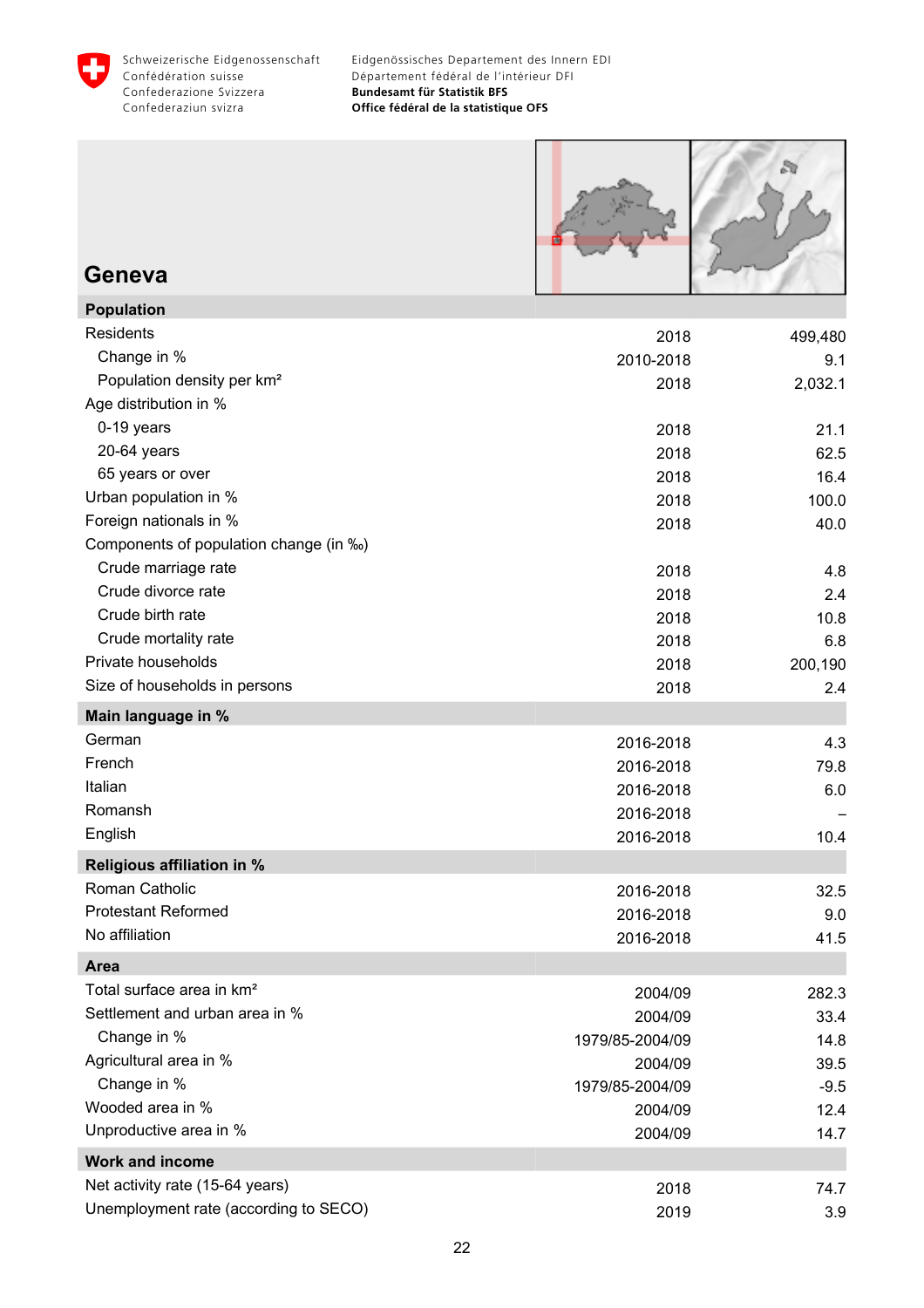



#### **Geneva**

| Gross domestic product (GDP) per capita in Swiss francs<br>2017<br>100,464<br>Change in % of cantonal GDP<br>2016-2017<br>2.1<br>Employed total<br>351,698<br>2017<br>Primary sector<br>1,826<br>2017<br>Secondary sector<br>46,564<br>2017<br><b>Tertiary sector</b><br>303,308<br>2017<br>Business establishments total<br>40,837<br>2017<br>Primary sector<br>2017<br>418<br>Secondary sector<br>2017<br>4,542<br>Tertiary sector<br>35,877<br>2017<br><b>Agriculture</b><br>Share of organic agricultural land in total utilised agricultural area |
|--------------------------------------------------------------------------------------------------------------------------------------------------------------------------------------------------------------------------------------------------------------------------------------------------------------------------------------------------------------------------------------------------------------------------------------------------------------------------------------------------------------------------------------------------------|
|                                                                                                                                                                                                                                                                                                                                                                                                                                                                                                                                                        |
|                                                                                                                                                                                                                                                                                                                                                                                                                                                                                                                                                        |
|                                                                                                                                                                                                                                                                                                                                                                                                                                                                                                                                                        |
|                                                                                                                                                                                                                                                                                                                                                                                                                                                                                                                                                        |
|                                                                                                                                                                                                                                                                                                                                                                                                                                                                                                                                                        |
|                                                                                                                                                                                                                                                                                                                                                                                                                                                                                                                                                        |
|                                                                                                                                                                                                                                                                                                                                                                                                                                                                                                                                                        |
|                                                                                                                                                                                                                                                                                                                                                                                                                                                                                                                                                        |
|                                                                                                                                                                                                                                                                                                                                                                                                                                                                                                                                                        |
|                                                                                                                                                                                                                                                                                                                                                                                                                                                                                                                                                        |
|                                                                                                                                                                                                                                                                                                                                                                                                                                                                                                                                                        |
|                                                                                                                                                                                                                                                                                                                                                                                                                                                                                                                                                        |
| in $%$<br>11.4<br>2018                                                                                                                                                                                                                                                                                                                                                                                                                                                                                                                                 |
| Utilised agricultural area per farm in ha<br>2018<br>29.3                                                                                                                                                                                                                                                                                                                                                                                                                                                                                              |
| <b>Construction and housing</b>                                                                                                                                                                                                                                                                                                                                                                                                                                                                                                                        |
| Dwelling vacancy rate<br>2019<br>0.54                                                                                                                                                                                                                                                                                                                                                                                                                                                                                                                  |
| Homeownership rate<br>2018<br>18.7                                                                                                                                                                                                                                                                                                                                                                                                                                                                                                                     |
| Average per capita living space in m <sup>2</sup><br>2018<br>36                                                                                                                                                                                                                                                                                                                                                                                                                                                                                        |
| New housing units per 1000 residents<br>2017<br>4.0                                                                                                                                                                                                                                                                                                                                                                                                                                                                                                    |
| <b>Tourism</b>                                                                                                                                                                                                                                                                                                                                                                                                                                                                                                                                         |
| Arrivals in hotels and spas<br>2018<br>1,570,657                                                                                                                                                                                                                                                                                                                                                                                                                                                                                                       |
| Overnight stays in hotels and spas<br>2018<br>3,232,871                                                                                                                                                                                                                                                                                                                                                                                                                                                                                                |
| <b>Mobility and transport</b>                                                                                                                                                                                                                                                                                                                                                                                                                                                                                                                          |
| Passenger cars per 1000 inhabitants<br>2018<br>445                                                                                                                                                                                                                                                                                                                                                                                                                                                                                                     |
| Main mode of transport of employed commuters in %                                                                                                                                                                                                                                                                                                                                                                                                                                                                                                      |
| Public transportation<br>2017<br>46.0                                                                                                                                                                                                                                                                                                                                                                                                                                                                                                                  |
| Private motorised transport<br>35.5<br>2017                                                                                                                                                                                                                                                                                                                                                                                                                                                                                                            |
| <b>Social security</b>                                                                                                                                                                                                                                                                                                                                                                                                                                                                                                                                 |
| Social assistance rate<br>2018<br>5.9                                                                                                                                                                                                                                                                                                                                                                                                                                                                                                                  |
|                                                                                                                                                                                                                                                                                                                                                                                                                                                                                                                                                        |
| <b>Health</b>                                                                                                                                                                                                                                                                                                                                                                                                                                                                                                                                          |
| Physicians in the outpatient sector per 100,000 inhabitants<br>2018<br>399                                                                                                                                                                                                                                                                                                                                                                                                                                                                             |
| Hospitals<br>Hospital beds per 1000 inhabitants                                                                                                                                                                                                                                                                                                                                                                                                                                                                                                        |
| 2018<br>4.8<br>Hospitalisation rate in intensive care (per 1000 inhabitants)<br>126.4                                                                                                                                                                                                                                                                                                                                                                                                                                                                  |
| 2018<br>Average length of stay in intensive care (days)<br>2018<br>6.2                                                                                                                                                                                                                                                                                                                                                                                                                                                                                 |
| <b>Education level in %</b>                                                                                                                                                                                                                                                                                                                                                                                                                                                                                                                            |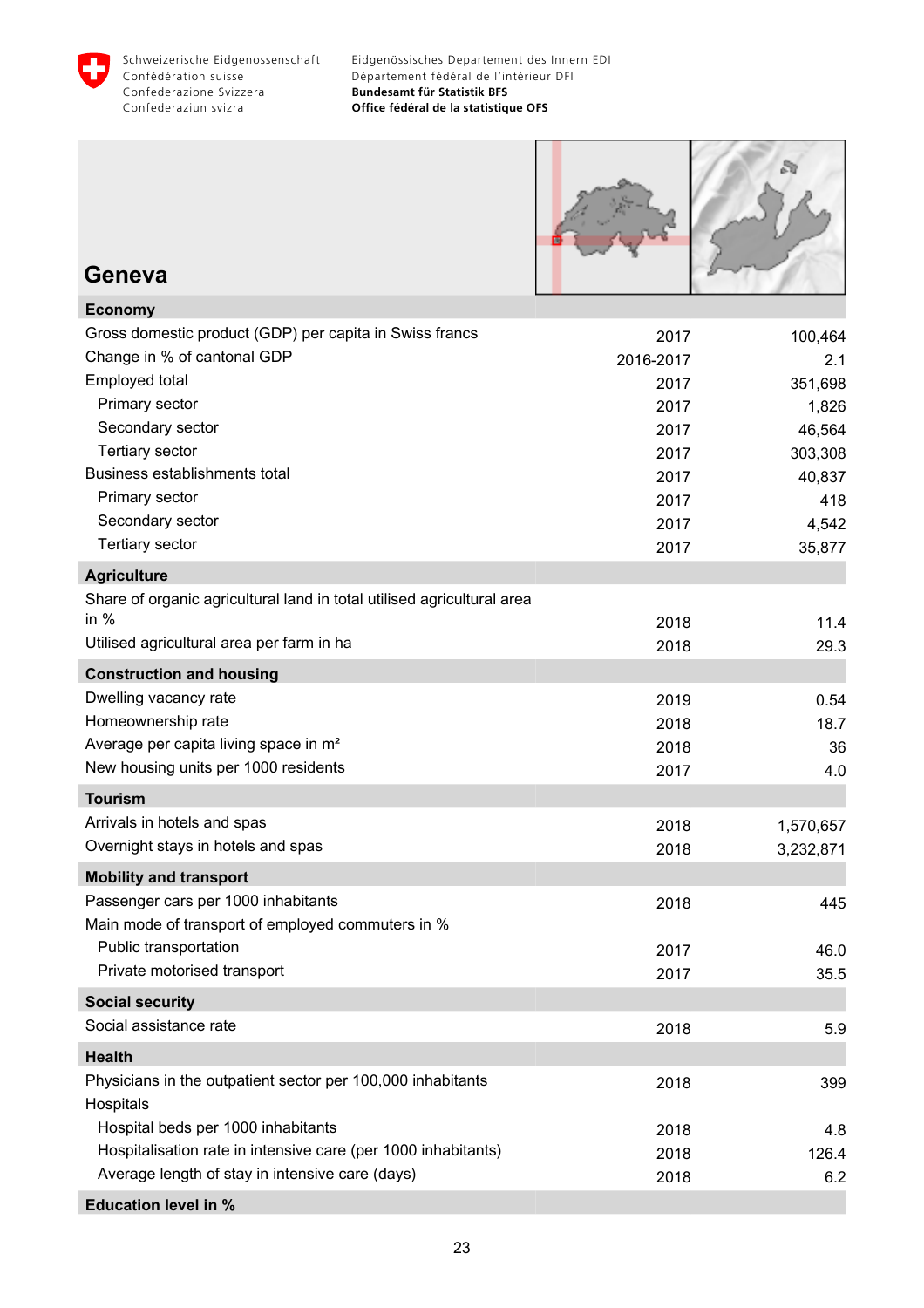

| Geneva                                                                |      |       |
|-----------------------------------------------------------------------|------|-------|
| Without post-compulsory education                                     | 2018 | 23.6  |
| Upper secondary education                                             | 2018 | 31.4  |
| <b>Tertiary level</b>                                                 | 2018 | 45.0  |
| Graduation rate in higher education institutions                      | 2018 | 31.9  |
| Voter shares of selected parties in % (National Council<br>elections) |      |       |
| FDP/PLR inclusive LP/PL-BS                                            | 2019 | 17.9  |
| <b>CVP</b>                                                            | 2019 | 7.7   |
| <b>SP</b>                                                             | 2019 | 14.7  |
| <b>SVP</b>                                                            | 2019 | 13.7  |
| EVP/CSP                                                               | 2019 | 0.7   |
| <b>GLP</b>                                                            | 2019 | 5.4   |
| <b>BDP</b>                                                            | 2019 | 0.4   |
| PdA/Sol.                                                              | 2019 | 7.4   |
| <b>GPS</b>                                                            | 2019 | 24.6  |
| Small right-wing parties                                              | 2019 | 5.5   |
| Criminal offences as ‰ of total population                            |      |       |
| under the Swiss Criminal Code                                         | 2018 | 100.3 |
| under the Narcotics Act (NarcA)                                       | 2018 | 13.5  |
| under the Foreign Nationals Act (FNA)                                 | 2018 | 16.7  |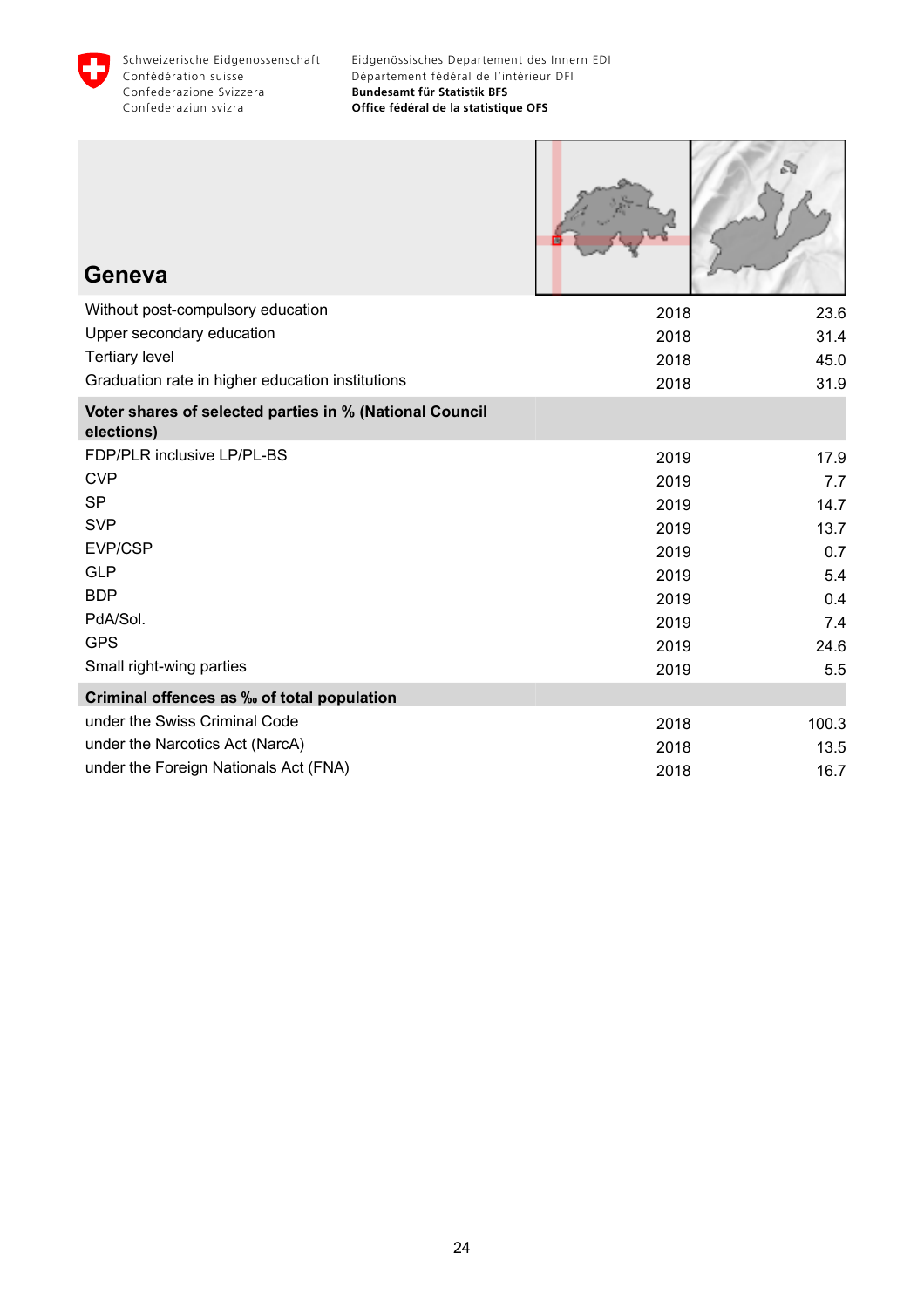<span id="page-26-0"></span>



**Glarus Population**

| Population                             |                 |        |
|----------------------------------------|-----------------|--------|
| <b>Residents</b>                       | 2018            | 40,403 |
| Change in %                            | 2010-2018       | 4.6    |
| Population density per km <sup>2</sup> | 2018            | 59.4   |
| Age distribution in %                  |                 |        |
| 0-19 years                             | 2018            | 19.1   |
| 20-64 years                            | 2018            | 60.8   |
| 65 years or over                       | 2018            | 20.1   |
| Urban population in %                  | 2018            | 76.5   |
| Foreign nationals in %                 | 2018            | 24.1   |
| Components of population change (in ‰) |                 |        |
| Crude marriage rate                    | 2018            | 4.5    |
| Crude divorce rate                     | 2018            | 1.6    |
| Crude birth rate                       | 2018            | 10.1   |
| Crude mortality rate                   | 2018            | 9.0    |
| Private households                     | 2018            | 17,921 |
| Size of households in persons          | 2018            | 2.2    |
| Main language in %                     |                 |        |
| German                                 | 2016-2018       | 85.8   |
| French                                 | 2016-2018       |        |
| Italian                                | 2016-2018       | 5.7    |
| Romansh                                | 2016-2018       |        |
| English                                | 2016-2018       | 2.9    |
| <b>Religious affiliation in %</b>      |                 |        |
| Roman Catholic                         | 2016-2018       | 32.2   |
| <b>Protestant Reformed</b>             | 2016-2018       | 31.4   |
| No affiliation                         | 2016-2018       | 21.2   |
| Area                                   |                 |        |
| Total surface area in km <sup>2</sup>  | 2004/09         | 685.4  |
| Settlement and urban area in %         | 2004/09         | 2.9    |
| Change in %                            | 1979/85-2004/09 | 17.1   |
| Agricultural area in %                 | 2004/09         | 30.0   |
| Change in %                            | 1979/85-2004/09 | $-3.9$ |
| Wooded area in %                       | 2004/09         | 30.8   |
| Unproductive area in %                 | 2004/09         | 36.2   |
| <b>Work and income</b>                 |                 |        |
| Net activity rate (15-64 years)        | 2018            | 80.0   |
| Unemployment rate (according to SECO)  | 2019            | 1.4    |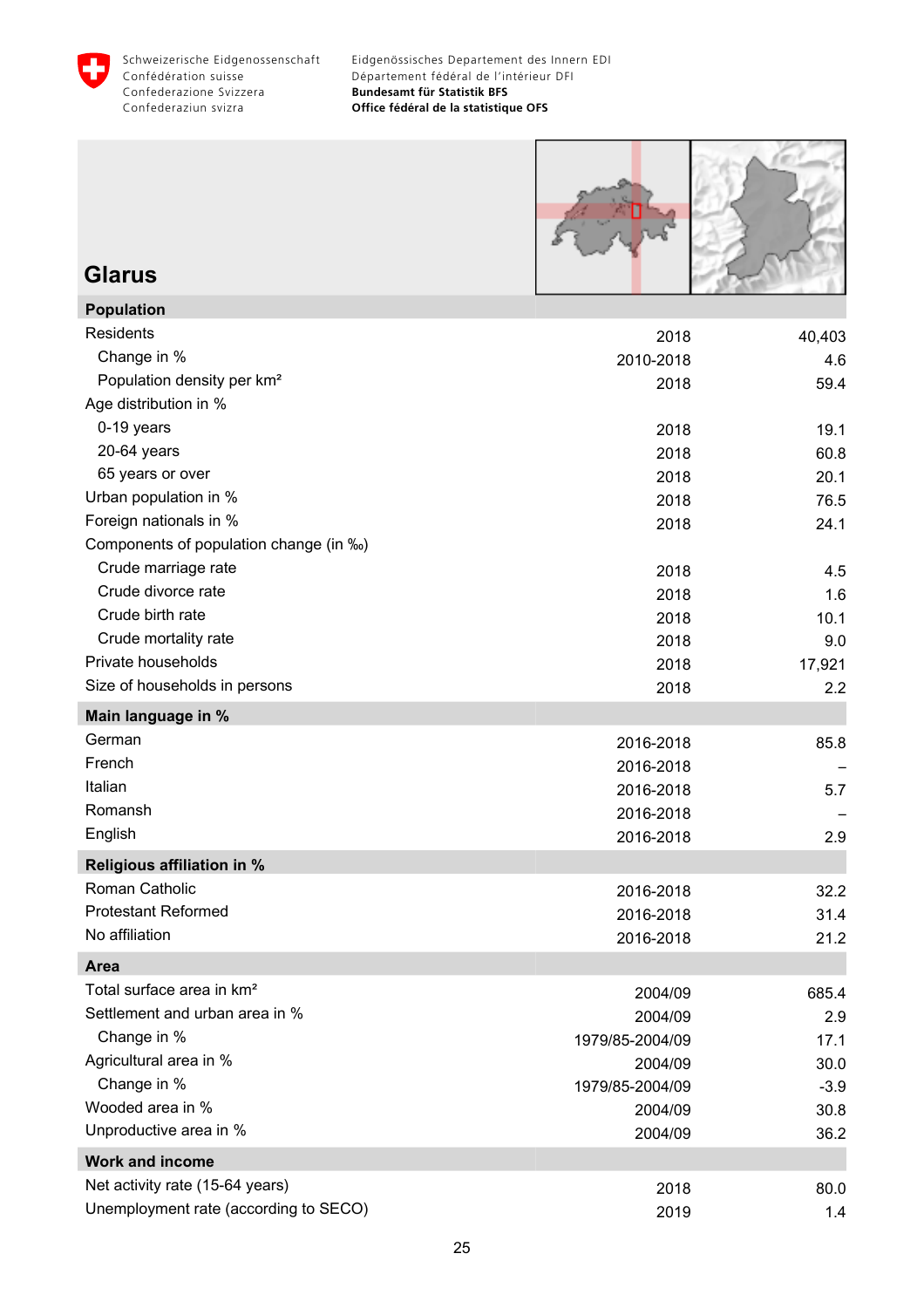



#### **Glarus**

| <b>Economy</b>                                                         |           |         |
|------------------------------------------------------------------------|-----------|---------|
| Gross domestic product (GDP) per capita in Swiss francs                | 2017      | 68,671  |
| Change in % of cantonal GDP                                            | 2016-2017 | 2.4     |
| Employed total                                                         | 2017      | 22,043  |
| Primary sector                                                         | 2017      | 1,091   |
| Secondary sector                                                       | 2017      | 8,014   |
| <b>Tertiary sector</b>                                                 | 2017      | 12,938  |
| Business establishments total                                          | 2017      | 3,306   |
| Primary sector                                                         | 2017      | 388     |
| Secondary sector                                                       | 2017      | 616     |
| <b>Tertiary sector</b>                                                 | 2017      | 2,302   |
| <b>Agriculture</b>                                                     |           |         |
| Share of organic agricultural land in total utilised agricultural area |           |         |
| in $%$                                                                 | 2018      | 31.0    |
| Utilised agricultural area per farm in ha                              | 2018      | 19.1    |
| <b>Construction and housing</b>                                        |           |         |
| Dwelling vacancy rate                                                  | 2019      | 1.71    |
| Homeownership rate                                                     | 2018      | 46.7    |
| Average per capita living space in m <sup>2</sup>                      | 2018      | 50      |
| New housing units per 1000 residents                                   | 2017      | 6.8     |
| <b>Tourism</b>                                                         |           |         |
| Arrivals in hotels and spas                                            | 2018      | 68,078  |
| Overnight stays in hotels and spas                                     | 2018      | 135,265 |
| <b>Mobility and transport</b>                                          |           |         |
| Passenger cars per 1000 inhabitants                                    | 2018      | 586     |
| Main mode of transport of employed commuters in %                      |           |         |
| Public transportation                                                  | 2017      |         |
| Private motorised transport                                            | 2017      | 65.7    |
| <b>Social security</b>                                                 |           |         |
| Social assistance rate                                                 | 2018      | 1.9     |
| <b>Health</b>                                                          |           |         |
| Physicians in the outpatient sector per 100,000 inhabitants            | 2018      | 139     |
| Hospitals                                                              |           |         |
| Hospital beds per 1000 inhabitants                                     | 2018      | 3.6     |
| Hospitalisation rate in intensive care (per 1000 inhabitants)          | 2018      | 158.3   |
| Average length of stay in intensive care (days)                        | 2018      | 5.5     |
| <b>Education level in %</b>                                            |           |         |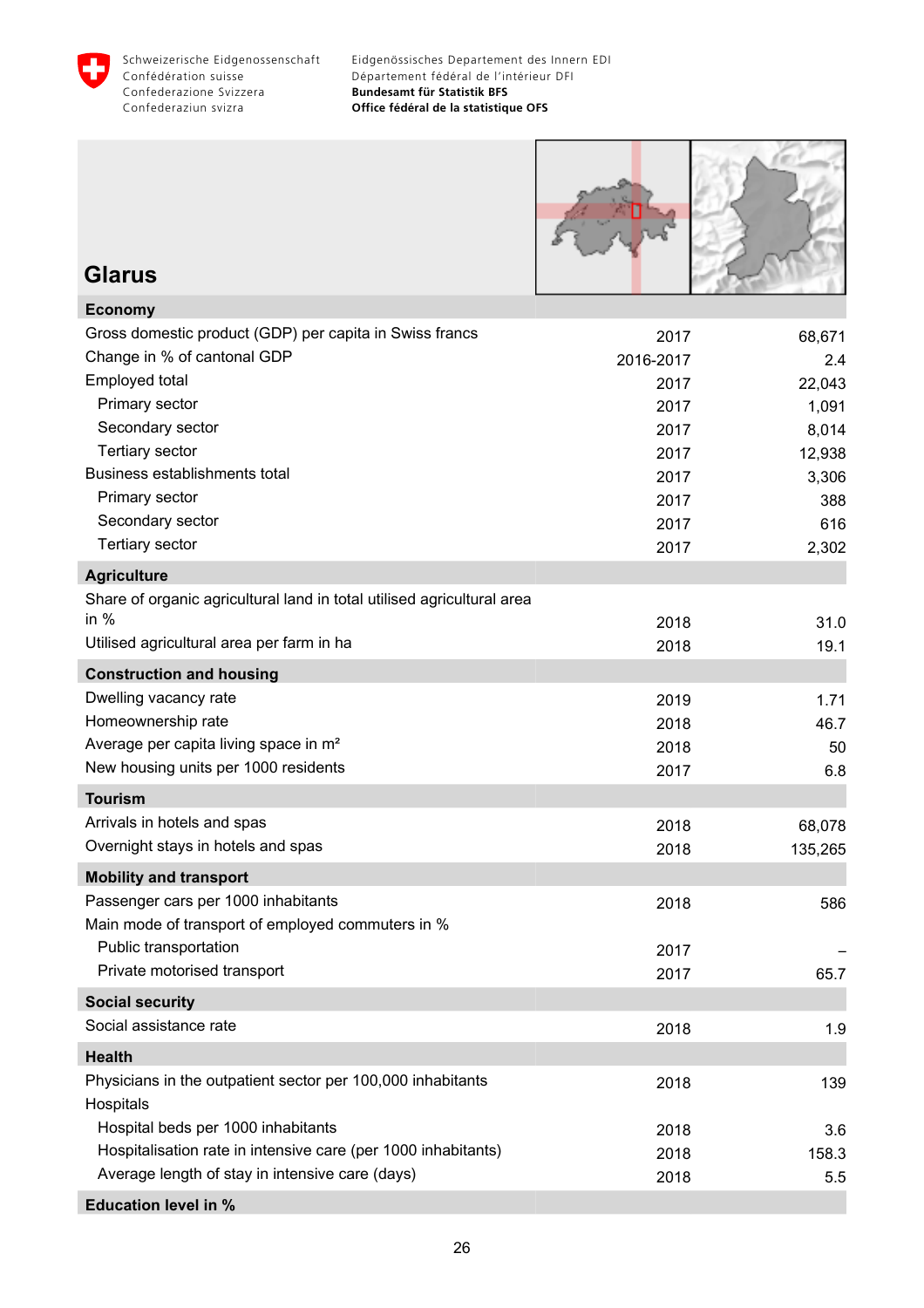

Г

J

والناسل

| <b>Glarus</b>                                                         |      |      |
|-----------------------------------------------------------------------|------|------|
| Without post-compulsory education                                     | 2018 | 24.3 |
| Upper secondary education                                             | 2018 | 52.4 |
| <b>Tertiary level</b>                                                 | 2018 | 23.3 |
| Graduation rate in higher education institutions                      | 2018 | 19.9 |
| Voter shares of selected parties in % (National Council<br>elections) |      |      |
| FDP/PLR inclusive LP/PL-BS                                            | 2019 |      |
| <b>CVP</b>                                                            | 2019 |      |
| <b>SP</b>                                                             | 2019 | 28.2 |
| <b>SVP</b>                                                            | 2019 |      |
| EVP/CSP                                                               | 2019 |      |
| <b>GLP</b>                                                            | 2019 |      |
| <b>BDP</b>                                                            | 2019 | 63.0 |
| PdA/Sol.                                                              | 2019 |      |
| <b>GPS</b>                                                            | 2019 | 2.7  |
| Small right-wing parties                                              | 2019 |      |
| Criminal offences as ‰ of total population                            |      |      |
| under the Swiss Criminal Code                                         | 2018 | 24.8 |
| under the Narcotics Act (NarcA)                                       | 2018 | 4.4  |
| under the Foreign Nationals Act (FNA)                                 | 2018 | 2.6  |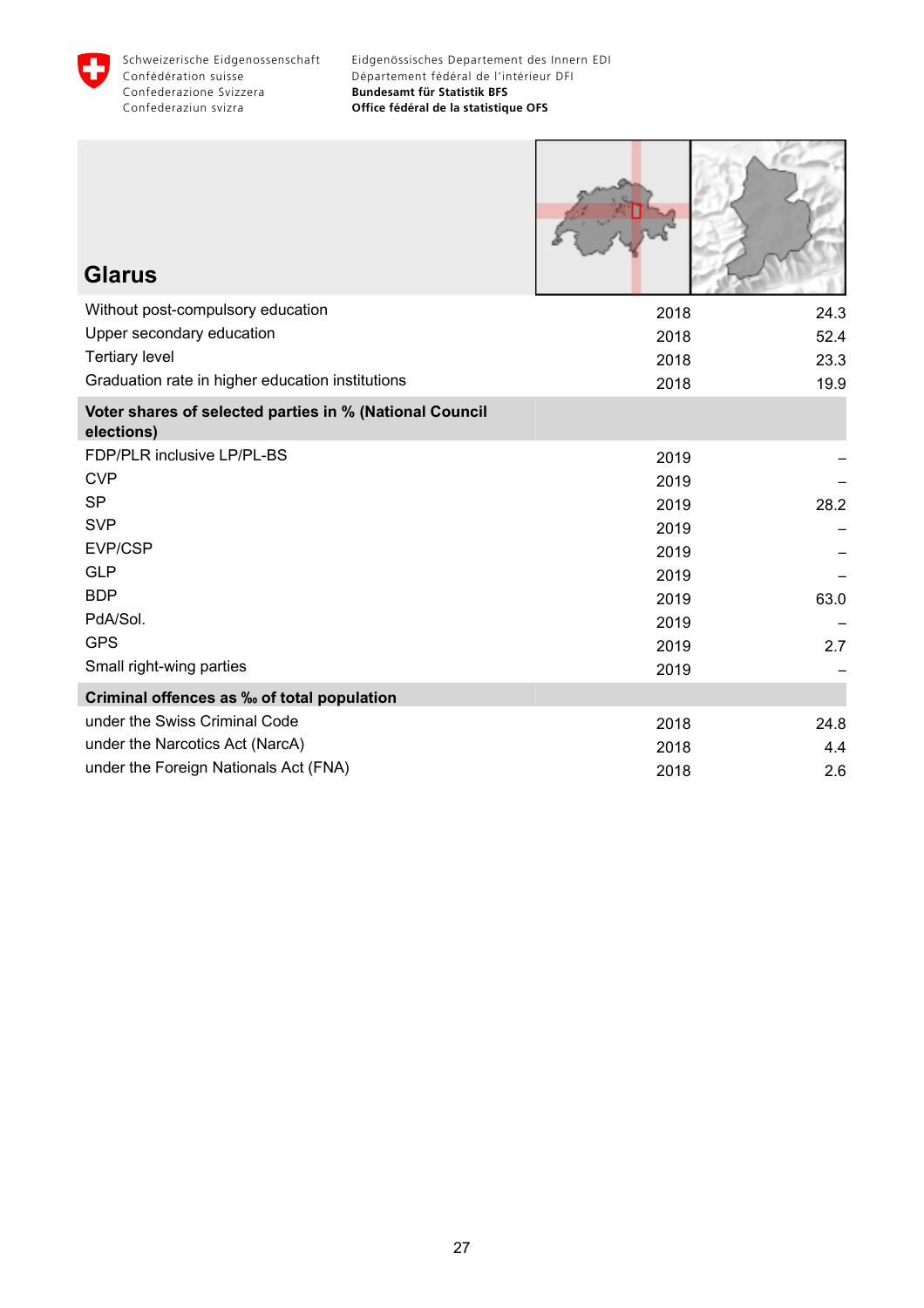<span id="page-29-0"></span>



### **Graubünden**

| <b>Population</b>                      |                 |         |
|----------------------------------------|-----------------|---------|
| Residents                              | 2018            | 198,379 |
| Change in %                            | 2010-2018       | 3.0     |
| Population density per km <sup>2</sup> | 2018            | 27.9    |
| Age distribution in %                  |                 |         |
| 0-19 years                             | 2018            | 18.0    |
| 20-64 years                            | 2018            | 60.7    |
| 65 years or over                       | 2018            | 21.3    |
| Urban population in %                  | 2018            | 44.8    |
| Foreign nationals in %                 | 2018            | 18.6    |
| Components of population change (in ‰) |                 |         |
| Crude marriage rate                    | 2018            | 4.3     |
| Crude divorce rate                     | 2018            | 1.7     |
| Crude birth rate                       | 2018            | 9.1     |
| Crude mortality rate                   | 2018            | 9.0     |
| Private households                     | 2018            | 91,447  |
| Size of households in persons          | 2018            | 2.1     |
| Main language in %                     |                 |         |
| German                                 | 2016-2018       | 74.3    |
| French                                 | 2016-2018       | 1.4     |
| Italian                                | 2016-2018       | 12.8    |
| Romansh                                | 2016-2018       | 14.6    |
| English                                | 2016-2018       | 2.9     |
| <b>Religious affiliation in %</b>      |                 |         |
| Roman Catholic                         | 2016-2018       | 42.0    |
| <b>Protestant Reformed</b>             | 2016-2018       | 32.0    |
| No affiliation                         | 2016-2018       | 18.2    |
| Area                                   |                 |         |
| Total surface area in km <sup>2</sup>  | 2004/09         | 7,105.0 |
| Settlement and urban area in %         | 2004/09         | 2.0     |
| Change in %                            | 1979/85-2004/09 | 22.8    |
| Agricultural area in %                 | 2004/09         | 28.8    |
| Change in %                            | 1979/85-2004/09 | $-6.0$  |
| Wooded area in %                       | 2004/09         | 27.6    |
| Unproductive area in %                 | 2004/09         | 41.6    |
| <b>Work and income</b>                 |                 |         |
| Net activity rate (15-64 years)        | 2018            | 80.9    |
| Unemployment rate (according to SECO)  | 2019            | 1.1     |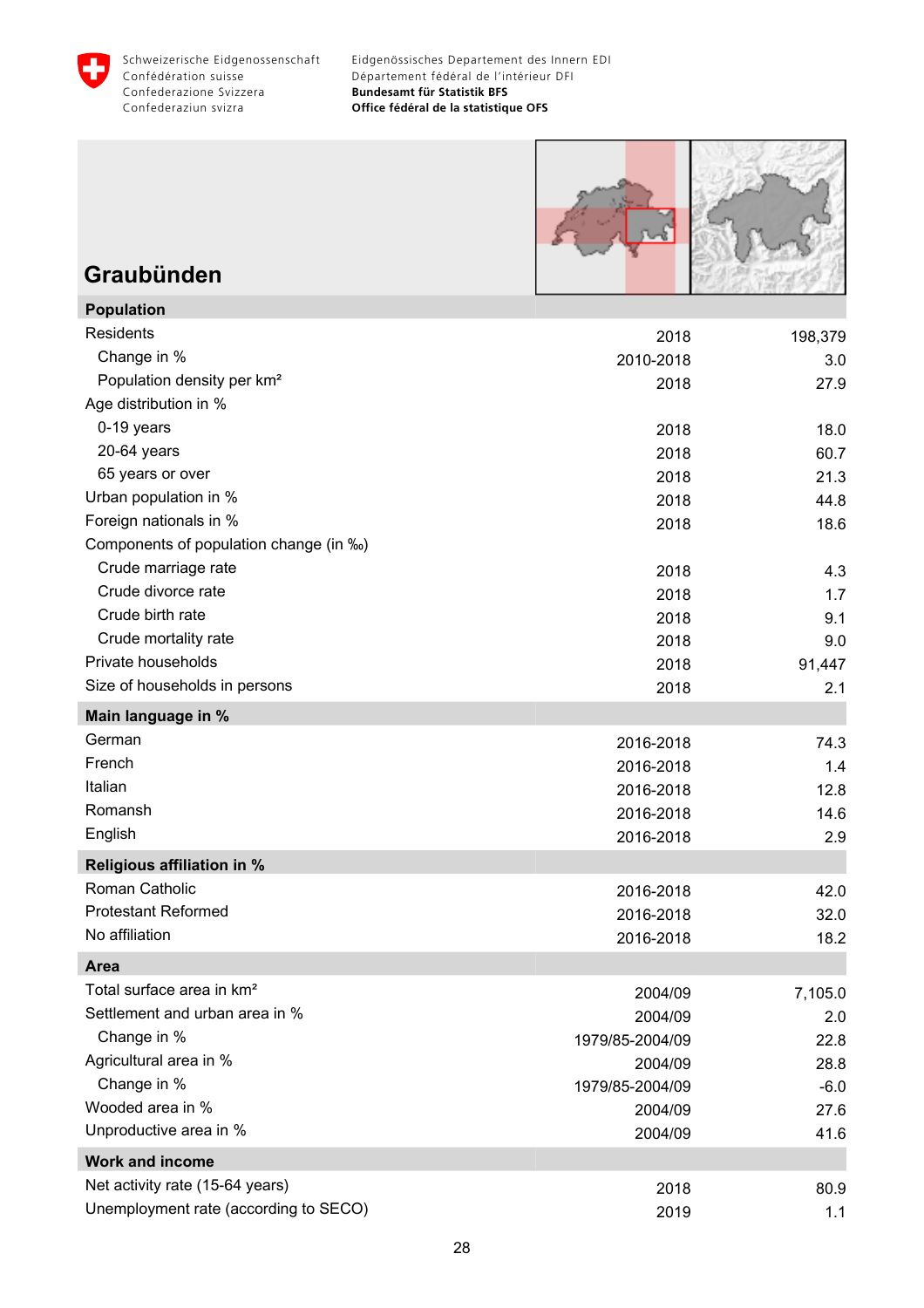



### **Graubünden**

| <b>Economy</b>                                                         |           |           |
|------------------------------------------------------------------------|-----------|-----------|
| Gross domestic product (GDP) per capita in Swiss francs                | 2017      | 70,909    |
| Change in % of cantonal GDP                                            | 2016-2017 | $-0.7$    |
| Employed total                                                         | 2017      | 128,531   |
| Primary sector                                                         | 2017      | 7,067     |
| Secondary sector                                                       | 2017      | 26,711    |
| <b>Tertiary sector</b>                                                 | 2017      | 94,753    |
| Business establishments total                                          | 2017      | 20,731    |
| Primary sector                                                         | 2017      | 2,474     |
| Secondary sector                                                       | 2017      | 3,040     |
| <b>Tertiary sector</b>                                                 | 2017      | 15,217    |
| <b>Agriculture</b>                                                     |           |           |
| Share of organic agricultural land in total utilised agricultural area |           |           |
| in $%$                                                                 | 2018      | 65.2      |
| Utilised agricultural area per farm in ha                              | 2018      | 24.6      |
| <b>Construction and housing</b>                                        |           |           |
| Dwelling vacancy rate                                                  | 2019      | 1.68      |
| Homeownership rate                                                     | 2018      | 43.9      |
| Average per capita living space in m <sup>2</sup>                      | 2018      | 47        |
| New housing units per 1000 residents                                   | 2017      | 6.6       |
| <b>Tourism</b>                                                         |           |           |
| Arrivals in hotels and spas                                            | 2018      | 1,926,828 |
| Overnight stays in hotels and spas                                     | 2018      | 5,132,212 |
| <b>Mobility and transport</b>                                          |           |           |
| Passenger cars per 1000 inhabitants                                    | 2018      | 573       |
| Main mode of transport of employed commuters in %                      |           |           |
| Public transportation                                                  | 2017      | 17.4      |
| Private motorised transport                                            | 2017      | 53.6      |
| <b>Social security</b>                                                 |           |           |
| Social assistance rate                                                 | 2018      | 1.4       |
| <b>Health</b>                                                          |           |           |
| Physicians in the outpatient sector per 100,000 inhabitants            | 2018      | 189       |
| Hospitals                                                              |           |           |
| Hospital beds per 1000 inhabitants                                     | 2018      | 5.7       |
| Hospitalisation rate in intensive care (per 1000 inhabitants)          | 2018      | 152.5     |
| Average length of stay in intensive care (days)                        | 2018      | 5.1       |
| <b>Education level in %</b>                                            |           |           |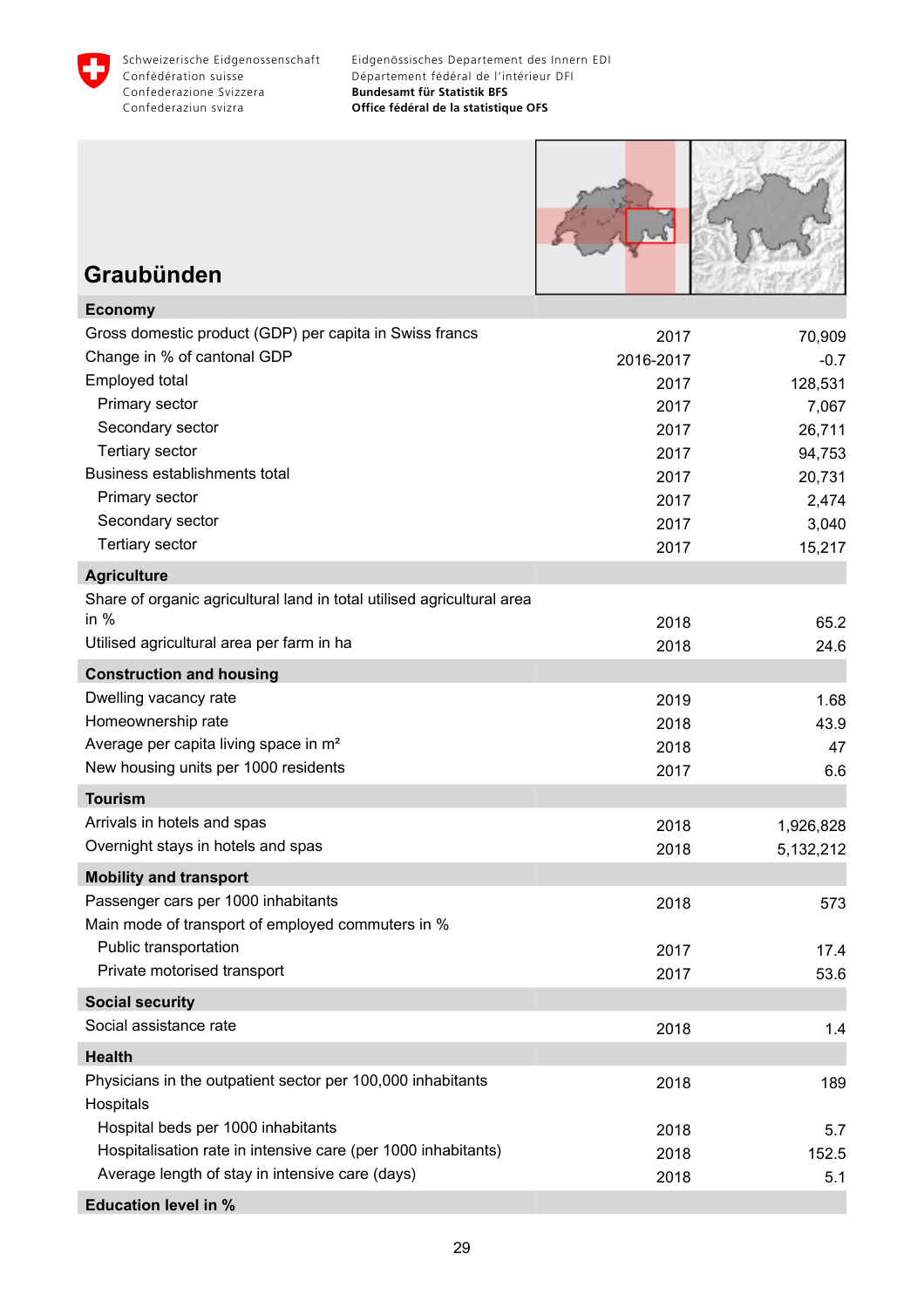

| Graubünden                                                            |      |      |
|-----------------------------------------------------------------------|------|------|
| Without post-compulsory education                                     | 2018 | 19.2 |
| Upper secondary education                                             | 2018 | 53.3 |
| <b>Tertiary level</b>                                                 | 2018 | 27.5 |
| Graduation rate in higher education institutions                      | 2018 | 27.2 |
| Voter shares of selected parties in % (National Council<br>elections) |      |      |
| FDP/PLR inclusive LP/PL-BS                                            | 2019 | 13.6 |
| <b>CVP</b>                                                            | 2019 | 16.3 |
| <b>SP</b>                                                             | 2019 | 17.1 |
| <b>SVP</b>                                                            | 2019 | 29.9 |
| EVP/CSP                                                               | 2019 |      |
| <b>GLP</b>                                                            | 2019 | 8.3  |
| <b>BDP</b>                                                            | 2019 | 9.1  |
| PdA/Sol.                                                              | 2019 |      |
| <b>GPS</b>                                                            | 2019 | 5.5  |
| Small right-wing parties                                              | 2019 |      |
| Criminal offences as ‰ of total population                            |      |      |
| under the Swiss Criminal Code                                         | 2018 | 34.4 |
| under the Narcotics Act (NarcA)                                       | 2018 | 6.8  |
| under the Foreign Nationals Act (FNA)                                 | 2018 | 1.0  |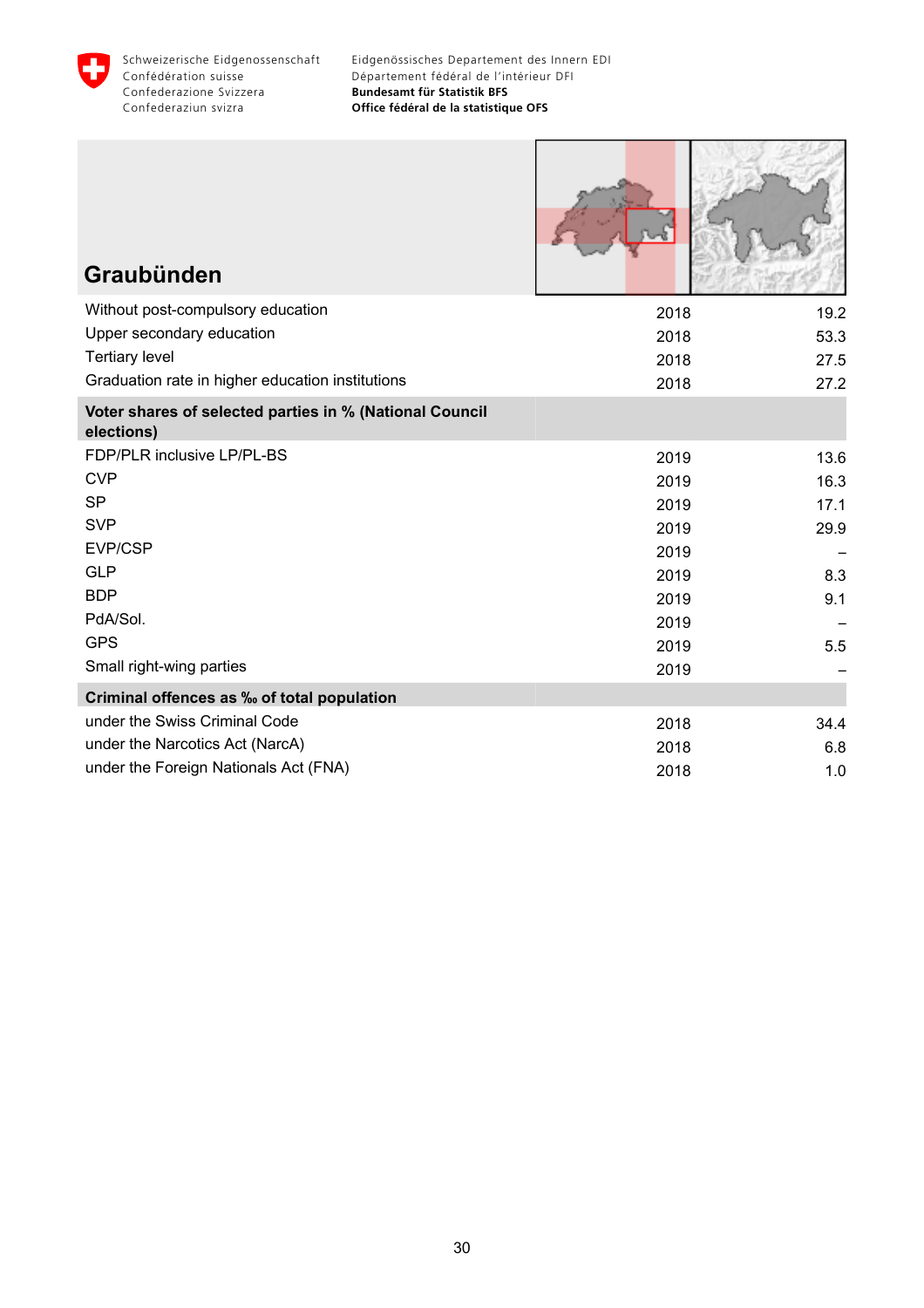<span id="page-32-0"></span>



### **Jura**

| <b>Population</b>                      |                 |        |
|----------------------------------------|-----------------|--------|
| Residents                              | 2018            | 73,419 |
| Change in %                            | 2010-2018       | 4.8    |
| Population density per km <sup>2</sup> | 2018            | 87.6   |
| Age distribution in %                  |                 |        |
| 0-19 years                             | 2018            | 21.0   |
| 20-64 years                            | 2018            | 58.1   |
| 65 years or over                       | 2018            | 20.9   |
| Urban population in %                  | 2018            | 53.3   |
| Foreign nationals in %                 | 2018            | 14.7   |
| Components of population change (in ‰) |                 |        |
| Crude marriage rate                    | 2018            | 4.0    |
| Crude divorce rate                     | 2018            | 2.3    |
| Crude birth rate                       | 2018            | 9.3    |
| Crude mortality rate                   | 2018            | 9.3    |
| Private households                     | 2018            | 31,985 |
| Size of households in persons          | 2018            | 2.3    |
| Main language in %                     |                 |        |
| German                                 | 2016-2018       | 6.1    |
| French                                 | 2016-2018       | 90.2   |
| Italian                                | 2016-2018       | 2.8    |
| Romansh                                | 2016-2018       |        |
| English                                | 2016-2018       | 1.6    |
| Religious affiliation in %             |                 |        |
| Roman Catholic                         | 2016-2018       | 66.9   |
| <b>Protestant Reformed</b>             | 2016-2018       | 8.7    |
| No affiliation                         | 2016-2018       | 15.5   |
| Area                                   |                 |        |
| Total surface area in km <sup>2</sup>  | 2004/09         | 838.6  |
| Settlement and urban area in %         | 2004/09         | 6.7    |
| Change in %                            | 1979/85-2004/09 | 37.6   |
| Agricultural area in %                 | 2004/09         | 48.7   |
| Change in %                            | 1979/85-2004/09 | $-1.6$ |
| Wooded area in %                       | 2004/09         | 43.5   |
| Unproductive area in %                 | 2004/09         | 1.1    |
| <b>Work and income</b>                 |                 |        |
| Net activity rate (15-64 years)        | 2018            | 78.2   |
| Unemployment rate (according to SECO)  | 2019            | 3.4    |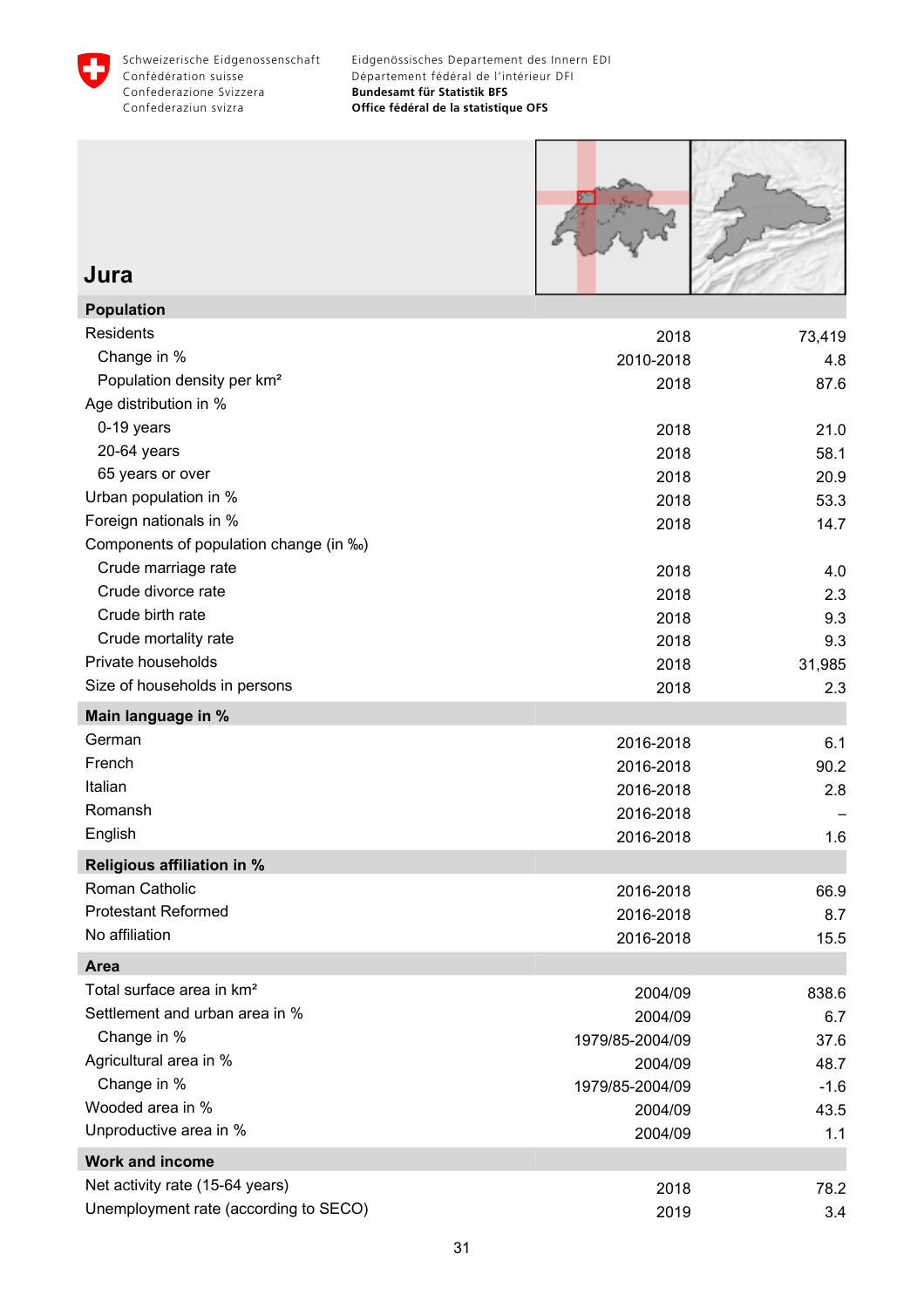



#### **Jura**

| <b>Economy</b>                                                         |           |         |
|------------------------------------------------------------------------|-----------|---------|
| Gross domestic product (GDP) per capita in Swiss francs                | 2017      | 63,236  |
| Change in % of cantonal GDP                                            | 2016-2017 | 2.5     |
| Employed total                                                         | 2017      | 42,886  |
| Primary sector                                                         | 2017      | 3,059   |
| Secondary sector                                                       | 2017      | 15,522  |
| <b>Tertiary sector</b>                                                 | 2017      | 24,305  |
| Business establishments total                                          | 2017      | 6,388   |
| Primary sector                                                         | 2017      | 1,081   |
| Secondary sector                                                       | 2017      | 1,209   |
| Tertiary sector                                                        | 2017      | 4,098   |
| <b>Agriculture</b>                                                     |           |         |
| Share of organic agricultural land in total utilised agricultural area |           |         |
| in $%$                                                                 | 2018      | 17.9    |
| Utilised agricultural area per farm in ha                              | 2018      | 39.9    |
| <b>Construction and housing</b>                                        |           |         |
| Dwelling vacancy rate                                                  | 2019      | 2.59    |
| Homeownership rate                                                     | 2018      | 51.3    |
| Average per capita living space in m <sup>2</sup>                      | 2018      | 47      |
| New housing units per 1000 residents                                   | 2017      | 6.2     |
| <b>Tourism</b>                                                         |           |         |
| Arrivals in hotels and spas                                            | 2018      | 64,809  |
| Overnight stays in hotels and spas                                     | 2018      | 101,896 |
| <b>Mobility and transport</b>                                          |           |         |
| Passenger cars per 1000 inhabitants                                    | 2018      | 592     |
| Main mode of transport of employed commuters in %                      |           |         |
| Public transportation                                                  | 2017      | 15.5    |
| Private motorised transport                                            | 2017      | 72.7    |
| <b>Social security</b>                                                 |           |         |
| Social assistance rate                                                 | 2018      | 3.3     |
| <b>Health</b>                                                          |           |         |
| Physicians in the outpatient sector per 100,000 inhabitants            | 2018      | 151     |
| Hospitals                                                              |           |         |
| Hospital beds per 1000 inhabitants                                     | 2018      | 4.7     |
| Hospitalisation rate in intensive care (per 1000 inhabitants)          | 2018      | 163.3   |
| Average length of stay in intensive care (days)                        | 2018      | 5.0     |
| <b>Education level in %</b>                                            |           |         |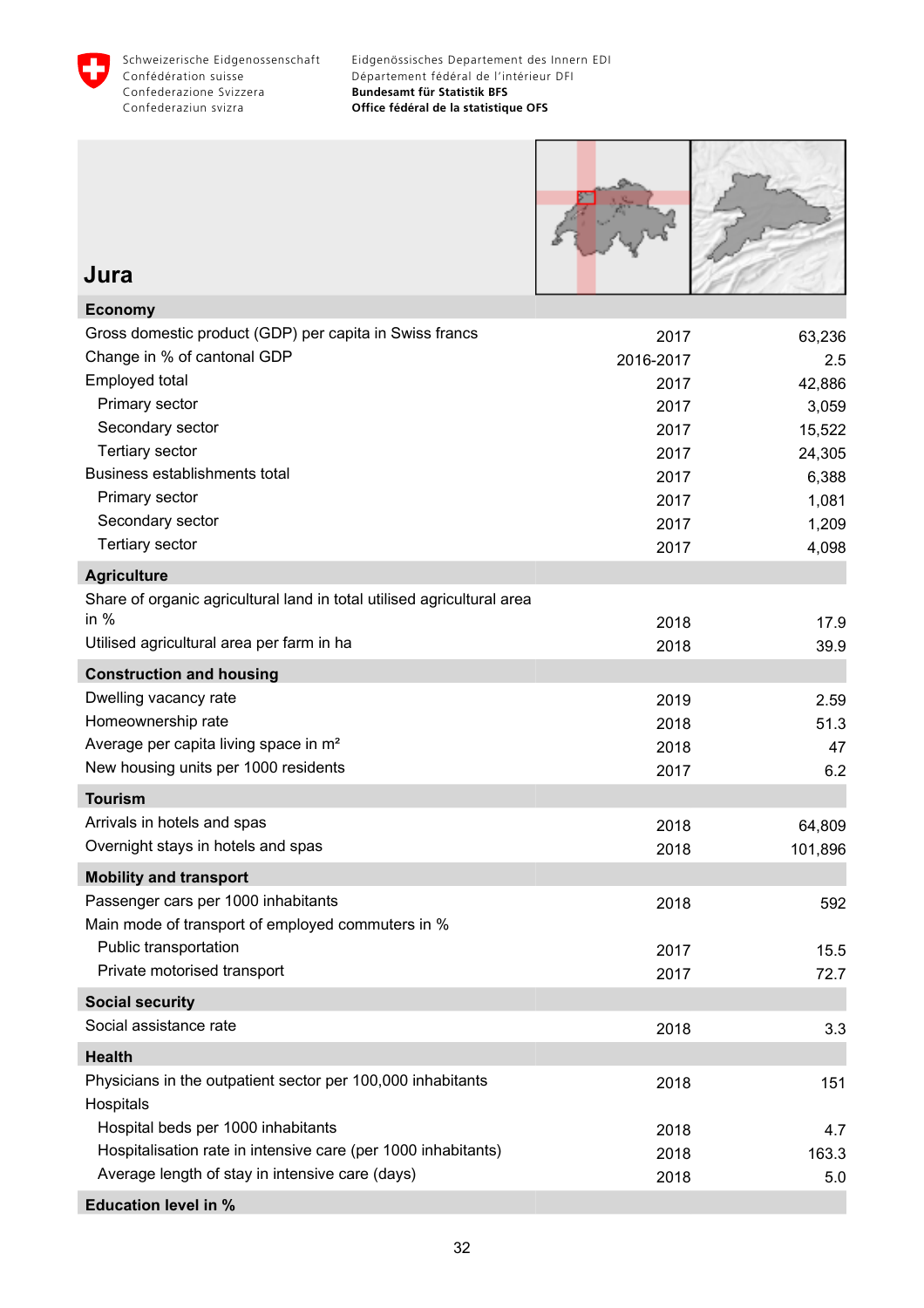

Г

н

| Jura                                                                  |      |      |
|-----------------------------------------------------------------------|------|------|
| Without post-compulsory education                                     | 2018 | 27.7 |
| Upper secondary education                                             | 2018 | 46.7 |
| <b>Tertiary level</b>                                                 | 2018 | 25.7 |
| Graduation rate in higher education institutions                      | 2018 | 34.1 |
| Voter shares of selected parties in % (National Council<br>elections) |      |      |
| FDP/PLR inclusive LP/PL-BS                                            | 2019 | 9.1  |
| <b>CVP</b>                                                            | 2019 | 22.8 |
| <b>SP</b>                                                             | 2019 | 27.0 |
| <b>SVP</b>                                                            | 2019 | 14.5 |
| <b>EVP/CSP</b>                                                        | 2019 | 11.1 |
| <b>GLP</b>                                                            | 2019 |      |
| <b>BDP</b>                                                            | 2019 |      |
| PdA/Sol.                                                              | 2019 |      |
| <b>GPS</b>                                                            | 2019 | 15.6 |
| Small right-wing parties                                              | 2019 |      |
| Criminal offences as ‰ of total population                            |      |      |
| under the Swiss Criminal Code                                         | 2018 | 33.3 |
| under the Narcotics Act (NarcA)                                       | 2018 | 5.5  |
| under the Foreign Nationals Act (FNA)                                 | 2018 | 2.7  |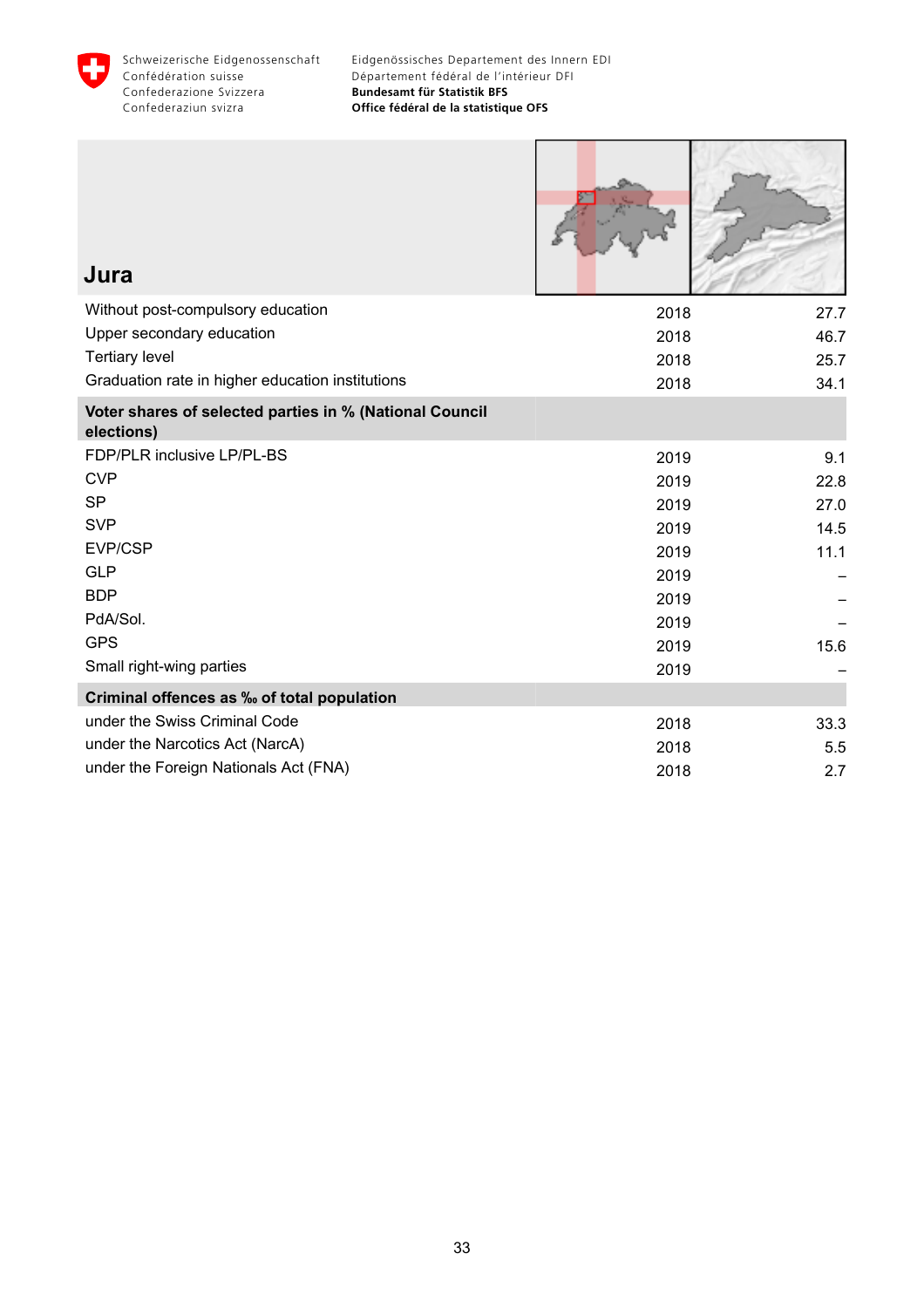<span id="page-35-0"></span>



#### **Lucerne**

| <b>Population</b>                      |                 |         |
|----------------------------------------|-----------------|---------|
| Residents                              | 2018            | 409,557 |
| Change in %                            | 2010-2018       | 8.5     |
| Population density per km <sup>2</sup> | 2018            | 286.6   |
| Age distribution in %                  |                 |         |
| 0-19 years                             | 2018            | 20.4    |
| 20-64 years                            | 2018            | 62.0    |
| 65 years or over                       | 2018            | 17.6    |
| Urban population in %                  | 2018            | 63.8    |
| Foreign nationals in %                 | 2018            | 18.5    |
| Components of population change (in ‰) |                 |         |
| Crude marriage rate                    | 2018            | 4.9     |
| Crude divorce rate                     | 2018            | 1.7     |
| Crude birth rate                       | 2018            | 10.8    |
| Crude mortality rate                   | 2018            | 7.7     |
| Private households                     | 2018            | 176,401 |
| Size of households in persons          | 2018            | 2.3     |
| Main language in %                     |                 |         |
| German                                 | 2016-2018       | 88.2    |
| French                                 | 2016-2018       | 1.7     |
| Italian                                | 2016-2018       | 3.0     |
| Romansh                                | 2016-2018       | 0.2     |
| English                                | 2016-2018       | 3.6     |
| <b>Religious affiliation in %</b>      |                 |         |
| Roman Catholic                         | 2016-2018       | 60.3    |
| <b>Protestant Reformed</b>             | 2016-2018       | 10.0    |
| No affiliation                         | 2016-2018       | 18.1    |
| <b>Area</b>                            |                 |         |
| Total surface area in km <sup>2</sup>  | 2004/09         | 1,493.3 |
| Settlement and urban area in %         | 2004/09         | 9.6     |
| Change in %                            | 1979/85-2004/09 | 31.7    |
| Agricultural area in %                 | 2004/09         | 53.4    |
| Change in %                            | 1979/85-2004/09 | $-4.0$  |
| Wooded area in %                       | 2004/09         | 29.9    |
| Unproductive area in %                 | 2004/09         | 7.0     |
| <b>Work and income</b>                 |                 |         |
| Net activity rate (15-64 years)        | 2018            | 82.0    |
| Unemployment rate (according to SECO)  | 2019            | 1.6     |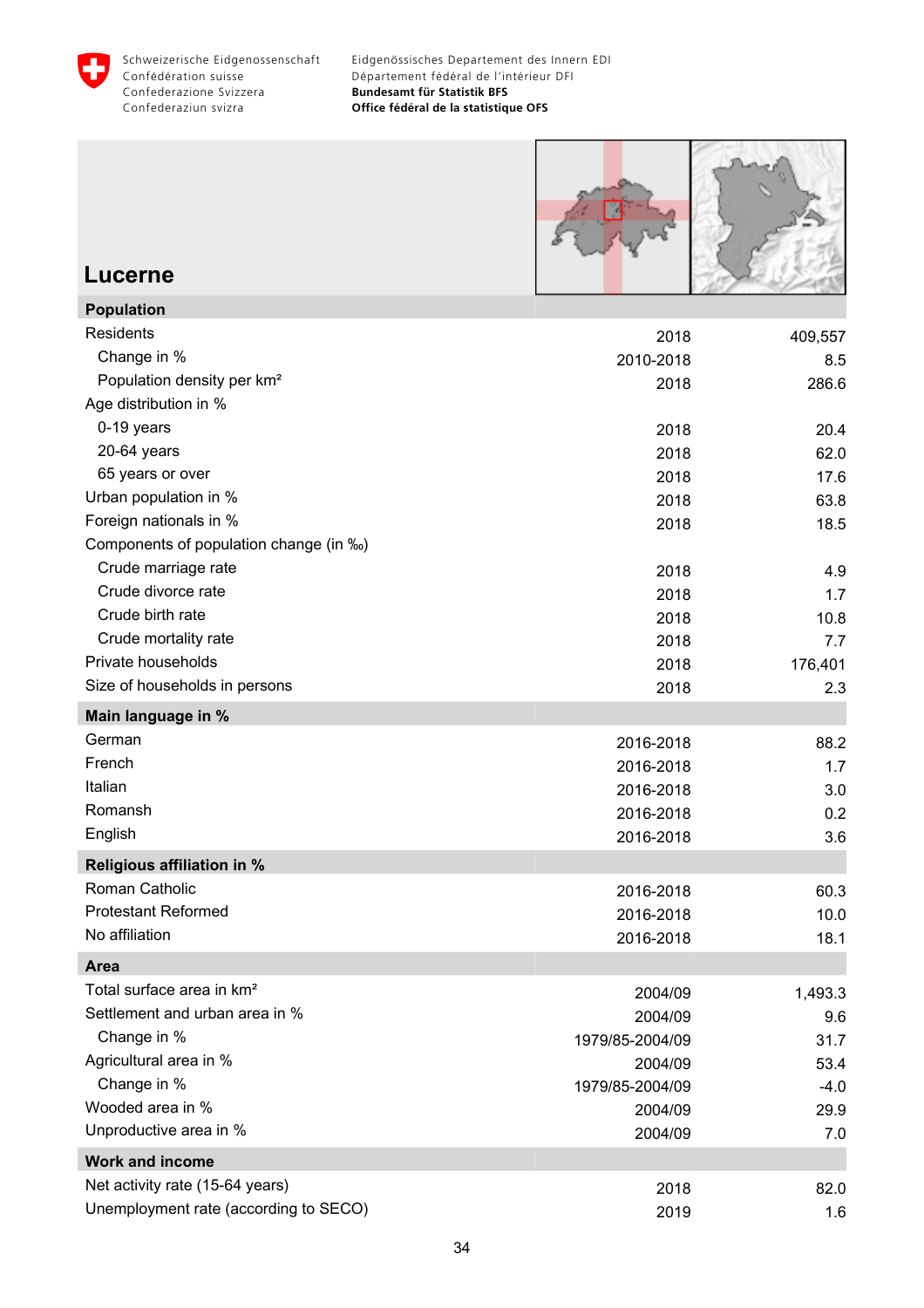



### **Lucerne**

| Gross domestic product (GDP) per capita in Swiss francs<br>2017<br>66,655<br>Change in % of cantonal GDP<br>2016-2017<br>1.1<br>Employed total<br>250,821<br>2017<br>Primary sector<br>2017<br>13,624<br>Secondary sector<br>57,132<br>2017<br><b>Tertiary sector</b><br>2017<br>180,065<br>Business establishments total<br>2017<br>32,295<br>Primary sector<br>2017<br>4,752<br>Secondary sector<br>2017<br>4,620<br><b>Tertiary sector</b><br>22,923<br>2017<br><b>Agriculture</b><br>Share of organic agricultural land in total utilised agricultural area<br>in $%$<br>2018<br>10.1<br>Utilised agricultural area per farm in ha<br>2018<br>16.6<br><b>Construction and housing</b><br>Dwelling vacancy rate<br>2019<br>1.51<br>Homeownership rate<br>2018<br>35.1<br>Average per capita living space in m <sup>2</sup><br>2018<br>46<br>New housing units per 1000 residents<br>6.8<br>2017<br><b>Tourism</b><br>Arrivals in hotels and spas<br>2018<br>1,245,782<br>Overnight stays in hotels and spas<br>2,174,803<br>2018<br><b>Mobility and transport</b><br>Passenger cars per 1000 inhabitants<br>2018<br>532<br>Main mode of transport of employed commuters in %<br>Public transportation<br>2017<br>25.5<br>Private motorised transport<br>2017<br>57.9<br><b>Social security</b><br>Social assistance rate<br>2018<br>2.4<br><b>Health</b><br>Physicians in the outpatient sector per 100,000 inhabitants<br>2018<br>177<br>Hospitals<br>Hospital beds per 1000 inhabitants<br>2018<br>3.8<br>Hospitalisation rate in intensive care (per 1000 inhabitants)<br>2018<br>127.1<br>Average length of stay in intensive care (days)<br>2018<br>5.4 | <b>Economy</b>              |  |
|-----------------------------------------------------------------------------------------------------------------------------------------------------------------------------------------------------------------------------------------------------------------------------------------------------------------------------------------------------------------------------------------------------------------------------------------------------------------------------------------------------------------------------------------------------------------------------------------------------------------------------------------------------------------------------------------------------------------------------------------------------------------------------------------------------------------------------------------------------------------------------------------------------------------------------------------------------------------------------------------------------------------------------------------------------------------------------------------------------------------------------------------------------------------------------------------------------------------------------------------------------------------------------------------------------------------------------------------------------------------------------------------------------------------------------------------------------------------------------------------------------------------------------------------------------------------------------------------------------------------------------------------------------------------|-----------------------------|--|
|                                                                                                                                                                                                                                                                                                                                                                                                                                                                                                                                                                                                                                                                                                                                                                                                                                                                                                                                                                                                                                                                                                                                                                                                                                                                                                                                                                                                                                                                                                                                                                                                                                                                 |                             |  |
|                                                                                                                                                                                                                                                                                                                                                                                                                                                                                                                                                                                                                                                                                                                                                                                                                                                                                                                                                                                                                                                                                                                                                                                                                                                                                                                                                                                                                                                                                                                                                                                                                                                                 |                             |  |
|                                                                                                                                                                                                                                                                                                                                                                                                                                                                                                                                                                                                                                                                                                                                                                                                                                                                                                                                                                                                                                                                                                                                                                                                                                                                                                                                                                                                                                                                                                                                                                                                                                                                 |                             |  |
|                                                                                                                                                                                                                                                                                                                                                                                                                                                                                                                                                                                                                                                                                                                                                                                                                                                                                                                                                                                                                                                                                                                                                                                                                                                                                                                                                                                                                                                                                                                                                                                                                                                                 |                             |  |
|                                                                                                                                                                                                                                                                                                                                                                                                                                                                                                                                                                                                                                                                                                                                                                                                                                                                                                                                                                                                                                                                                                                                                                                                                                                                                                                                                                                                                                                                                                                                                                                                                                                                 |                             |  |
|                                                                                                                                                                                                                                                                                                                                                                                                                                                                                                                                                                                                                                                                                                                                                                                                                                                                                                                                                                                                                                                                                                                                                                                                                                                                                                                                                                                                                                                                                                                                                                                                                                                                 |                             |  |
|                                                                                                                                                                                                                                                                                                                                                                                                                                                                                                                                                                                                                                                                                                                                                                                                                                                                                                                                                                                                                                                                                                                                                                                                                                                                                                                                                                                                                                                                                                                                                                                                                                                                 |                             |  |
|                                                                                                                                                                                                                                                                                                                                                                                                                                                                                                                                                                                                                                                                                                                                                                                                                                                                                                                                                                                                                                                                                                                                                                                                                                                                                                                                                                                                                                                                                                                                                                                                                                                                 |                             |  |
|                                                                                                                                                                                                                                                                                                                                                                                                                                                                                                                                                                                                                                                                                                                                                                                                                                                                                                                                                                                                                                                                                                                                                                                                                                                                                                                                                                                                                                                                                                                                                                                                                                                                 |                             |  |
|                                                                                                                                                                                                                                                                                                                                                                                                                                                                                                                                                                                                                                                                                                                                                                                                                                                                                                                                                                                                                                                                                                                                                                                                                                                                                                                                                                                                                                                                                                                                                                                                                                                                 |                             |  |
|                                                                                                                                                                                                                                                                                                                                                                                                                                                                                                                                                                                                                                                                                                                                                                                                                                                                                                                                                                                                                                                                                                                                                                                                                                                                                                                                                                                                                                                                                                                                                                                                                                                                 |                             |  |
|                                                                                                                                                                                                                                                                                                                                                                                                                                                                                                                                                                                                                                                                                                                                                                                                                                                                                                                                                                                                                                                                                                                                                                                                                                                                                                                                                                                                                                                                                                                                                                                                                                                                 |                             |  |
|                                                                                                                                                                                                                                                                                                                                                                                                                                                                                                                                                                                                                                                                                                                                                                                                                                                                                                                                                                                                                                                                                                                                                                                                                                                                                                                                                                                                                                                                                                                                                                                                                                                                 |                             |  |
|                                                                                                                                                                                                                                                                                                                                                                                                                                                                                                                                                                                                                                                                                                                                                                                                                                                                                                                                                                                                                                                                                                                                                                                                                                                                                                                                                                                                                                                                                                                                                                                                                                                                 |                             |  |
|                                                                                                                                                                                                                                                                                                                                                                                                                                                                                                                                                                                                                                                                                                                                                                                                                                                                                                                                                                                                                                                                                                                                                                                                                                                                                                                                                                                                                                                                                                                                                                                                                                                                 |                             |  |
|                                                                                                                                                                                                                                                                                                                                                                                                                                                                                                                                                                                                                                                                                                                                                                                                                                                                                                                                                                                                                                                                                                                                                                                                                                                                                                                                                                                                                                                                                                                                                                                                                                                                 |                             |  |
|                                                                                                                                                                                                                                                                                                                                                                                                                                                                                                                                                                                                                                                                                                                                                                                                                                                                                                                                                                                                                                                                                                                                                                                                                                                                                                                                                                                                                                                                                                                                                                                                                                                                 |                             |  |
|                                                                                                                                                                                                                                                                                                                                                                                                                                                                                                                                                                                                                                                                                                                                                                                                                                                                                                                                                                                                                                                                                                                                                                                                                                                                                                                                                                                                                                                                                                                                                                                                                                                                 |                             |  |
|                                                                                                                                                                                                                                                                                                                                                                                                                                                                                                                                                                                                                                                                                                                                                                                                                                                                                                                                                                                                                                                                                                                                                                                                                                                                                                                                                                                                                                                                                                                                                                                                                                                                 |                             |  |
|                                                                                                                                                                                                                                                                                                                                                                                                                                                                                                                                                                                                                                                                                                                                                                                                                                                                                                                                                                                                                                                                                                                                                                                                                                                                                                                                                                                                                                                                                                                                                                                                                                                                 |                             |  |
|                                                                                                                                                                                                                                                                                                                                                                                                                                                                                                                                                                                                                                                                                                                                                                                                                                                                                                                                                                                                                                                                                                                                                                                                                                                                                                                                                                                                                                                                                                                                                                                                                                                                 |                             |  |
|                                                                                                                                                                                                                                                                                                                                                                                                                                                                                                                                                                                                                                                                                                                                                                                                                                                                                                                                                                                                                                                                                                                                                                                                                                                                                                                                                                                                                                                                                                                                                                                                                                                                 |                             |  |
|                                                                                                                                                                                                                                                                                                                                                                                                                                                                                                                                                                                                                                                                                                                                                                                                                                                                                                                                                                                                                                                                                                                                                                                                                                                                                                                                                                                                                                                                                                                                                                                                                                                                 |                             |  |
|                                                                                                                                                                                                                                                                                                                                                                                                                                                                                                                                                                                                                                                                                                                                                                                                                                                                                                                                                                                                                                                                                                                                                                                                                                                                                                                                                                                                                                                                                                                                                                                                                                                                 |                             |  |
|                                                                                                                                                                                                                                                                                                                                                                                                                                                                                                                                                                                                                                                                                                                                                                                                                                                                                                                                                                                                                                                                                                                                                                                                                                                                                                                                                                                                                                                                                                                                                                                                                                                                 |                             |  |
|                                                                                                                                                                                                                                                                                                                                                                                                                                                                                                                                                                                                                                                                                                                                                                                                                                                                                                                                                                                                                                                                                                                                                                                                                                                                                                                                                                                                                                                                                                                                                                                                                                                                 |                             |  |
|                                                                                                                                                                                                                                                                                                                                                                                                                                                                                                                                                                                                                                                                                                                                                                                                                                                                                                                                                                                                                                                                                                                                                                                                                                                                                                                                                                                                                                                                                                                                                                                                                                                                 |                             |  |
|                                                                                                                                                                                                                                                                                                                                                                                                                                                                                                                                                                                                                                                                                                                                                                                                                                                                                                                                                                                                                                                                                                                                                                                                                                                                                                                                                                                                                                                                                                                                                                                                                                                                 |                             |  |
|                                                                                                                                                                                                                                                                                                                                                                                                                                                                                                                                                                                                                                                                                                                                                                                                                                                                                                                                                                                                                                                                                                                                                                                                                                                                                                                                                                                                                                                                                                                                                                                                                                                                 |                             |  |
|                                                                                                                                                                                                                                                                                                                                                                                                                                                                                                                                                                                                                                                                                                                                                                                                                                                                                                                                                                                                                                                                                                                                                                                                                                                                                                                                                                                                                                                                                                                                                                                                                                                                 |                             |  |
|                                                                                                                                                                                                                                                                                                                                                                                                                                                                                                                                                                                                                                                                                                                                                                                                                                                                                                                                                                                                                                                                                                                                                                                                                                                                                                                                                                                                                                                                                                                                                                                                                                                                 |                             |  |
|                                                                                                                                                                                                                                                                                                                                                                                                                                                                                                                                                                                                                                                                                                                                                                                                                                                                                                                                                                                                                                                                                                                                                                                                                                                                                                                                                                                                                                                                                                                                                                                                                                                                 |                             |  |
|                                                                                                                                                                                                                                                                                                                                                                                                                                                                                                                                                                                                                                                                                                                                                                                                                                                                                                                                                                                                                                                                                                                                                                                                                                                                                                                                                                                                                                                                                                                                                                                                                                                                 |                             |  |
|                                                                                                                                                                                                                                                                                                                                                                                                                                                                                                                                                                                                                                                                                                                                                                                                                                                                                                                                                                                                                                                                                                                                                                                                                                                                                                                                                                                                                                                                                                                                                                                                                                                                 |                             |  |
|                                                                                                                                                                                                                                                                                                                                                                                                                                                                                                                                                                                                                                                                                                                                                                                                                                                                                                                                                                                                                                                                                                                                                                                                                                                                                                                                                                                                                                                                                                                                                                                                                                                                 |                             |  |
|                                                                                                                                                                                                                                                                                                                                                                                                                                                                                                                                                                                                                                                                                                                                                                                                                                                                                                                                                                                                                                                                                                                                                                                                                                                                                                                                                                                                                                                                                                                                                                                                                                                                 | <b>Education level in %</b> |  |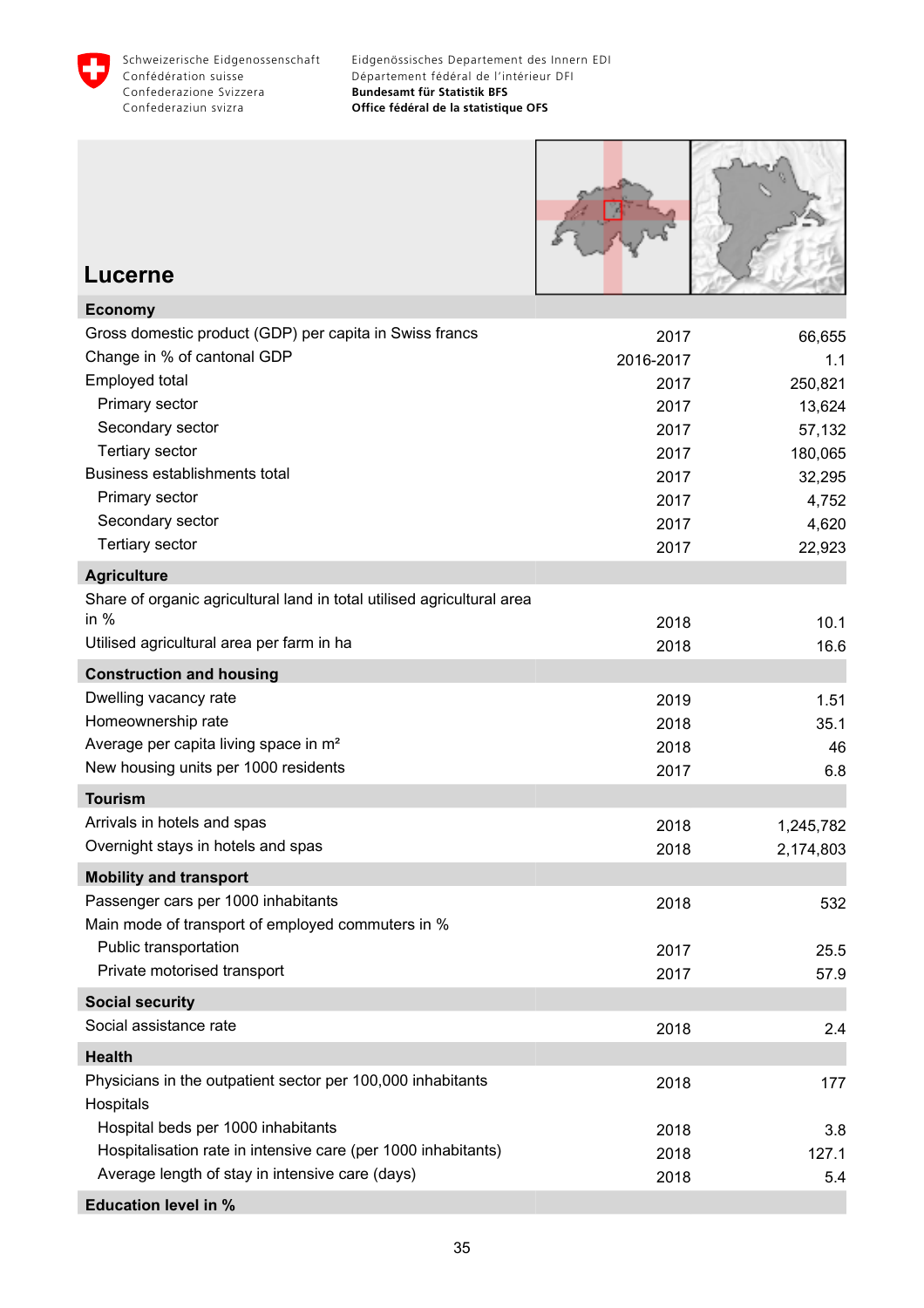

Г

3. AND 21 3

-1

| Lucerne                                                               |      |      |
|-----------------------------------------------------------------------|------|------|
| Without post-compulsory education                                     | 2018 | 18.2 |
| Upper secondary education                                             | 2018 | 49.1 |
| <b>Tertiary level</b>                                                 | 2018 | 32.7 |
| Graduation rate in higher education institutions                      | 2018 | 24.3 |
| Voter shares of selected parties in % (National Council<br>elections) |      |      |
| FDP/PLR inclusive LP/PL-BS                                            | 2019 | 15.6 |
| <b>CVP</b>                                                            | 2019 | 25.5 |
| <b>SP</b>                                                             | 2019 | 13.5 |
| <b>SVP</b>                                                            | 2019 | 24.7 |
| EVP/CSP                                                               | 2019 | 0.7  |
| <b>GLP</b>                                                            | 2019 | 7.1  |
| <b>BDP</b>                                                            | 2019 |      |
| PdA/Sol.                                                              | 2019 |      |
| <b>GPS</b>                                                            | 2019 | 12.2 |
| Small right-wing parties                                              | 2019 | 0.1  |
| Criminal offences as ‰ of total population                            |      |      |
| under the Swiss Criminal Code                                         | 2018 | 43.9 |
| under the Narcotics Act (NarcA)                                       | 2018 | 7.5  |
| under the Foreign Nationals Act (FNA)                                 | 2018 | 2.1  |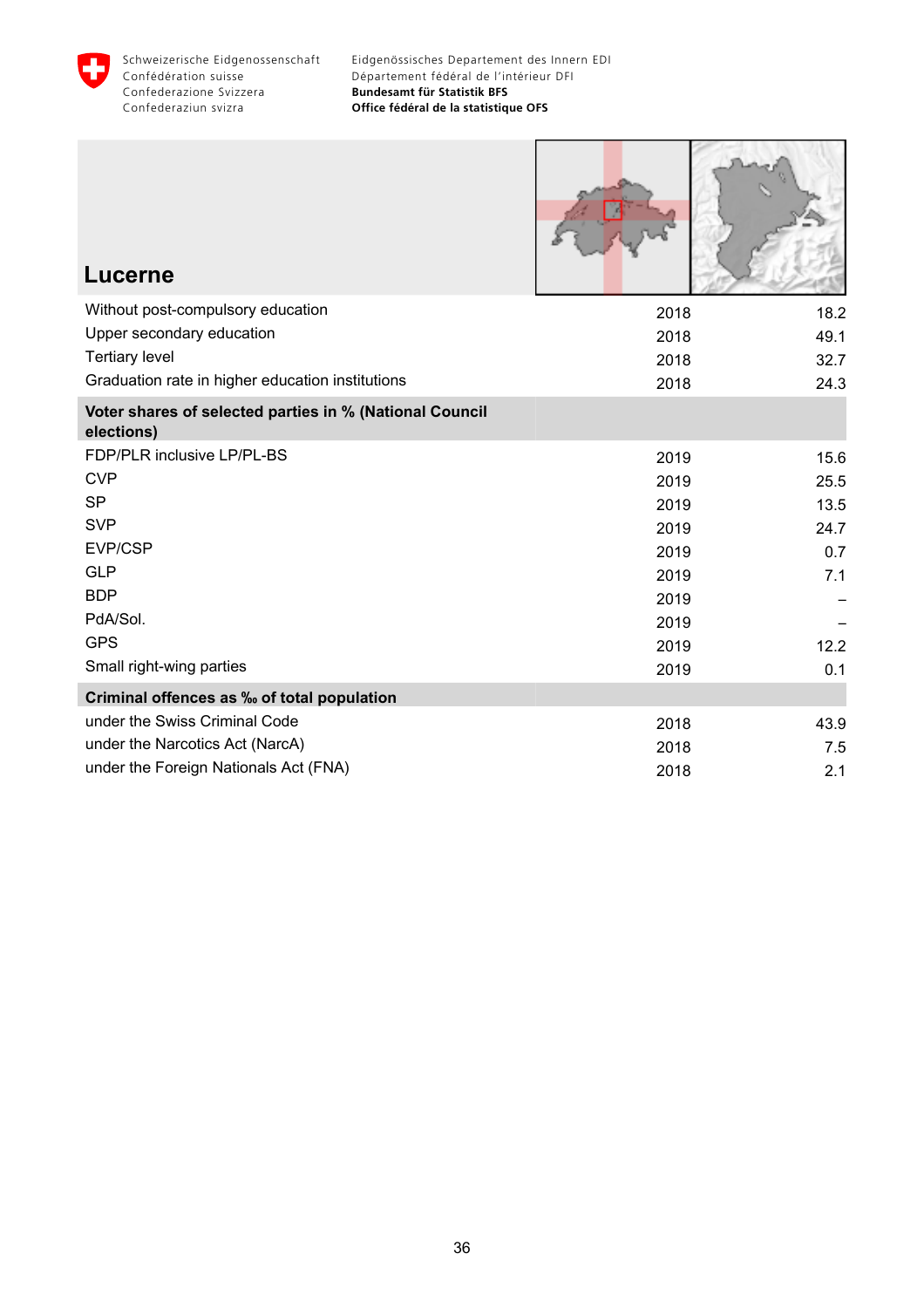



### **Neuchâtel**

| <b>Population</b>                      |                 |         |
|----------------------------------------|-----------------|---------|
| Residents                              | 2018            | 176,850 |
| Change in %                            | 2010-2018       | 2.8     |
| Population density per km <sup>2</sup> | 2018            | 246.7   |
| Age distribution in %                  |                 |         |
| 0-19 years                             | 2018            | 21.1    |
| 20-64 years                            | 2018            | 59.8    |
| 65 years or over                       | 2018            | 19.0    |
| Urban population in %                  | 2018            | 87.8    |
| Foreign nationals in %                 | 2018            | 25.3    |
| Components of population change (in ‰) |                 |         |
| Crude marriage rate                    | 2018            | 3.6     |
| Crude divorce rate                     | 2018            | 2.3     |
| Crude birth rate                       | 2018            | 9.3     |
| Crude mortality rate                   | 2018            | 9.0     |
| Private households                     | 2018            | 81,046  |
| Size of households in persons          | 2018            | 2.1     |
| Main language in %                     |                 |         |
| German                                 | 2016-2018       | 4.8     |
| French                                 | 2016-2018       | 87.3    |
| Italian                                | 2016-2018       | 5.3     |
| Romansh                                | 2016-2018       |         |
| English                                | 2016-2018       | 3.5     |
| <b>Religious affiliation in %</b>      |                 |         |
| Roman Catholic                         | 2016-2018       | 21.1    |
| <b>Protestant Reformed</b>             | 2016-2018       | 19.8    |
| No affiliation                         | 2016-2018       | 46.1    |
| <b>Area</b>                            |                 |         |
| Total surface area in km <sup>2</sup>  | 2004/09         | 802.3   |
| Settlement and urban area in %         | 2004/09         | 8.4     |
| Change in %                            | 1979/85-2004/09 | 18.4    |
| Agricultural area in %                 | 2004/09         | 41.7    |
| Change in %                            | 1979/85-2004/09 | $-2.5$  |
| Wooded area in %                       | 2004/09         | 38.5    |
| Unproductive area in %                 | 2004/09         | 11.5    |
| <b>Work and income</b>                 |                 |         |
| Net activity rate (15-64 years)        | 2018            | 76.7    |
| Unemployment rate (according to SECO)  | 2019            | 3.5     |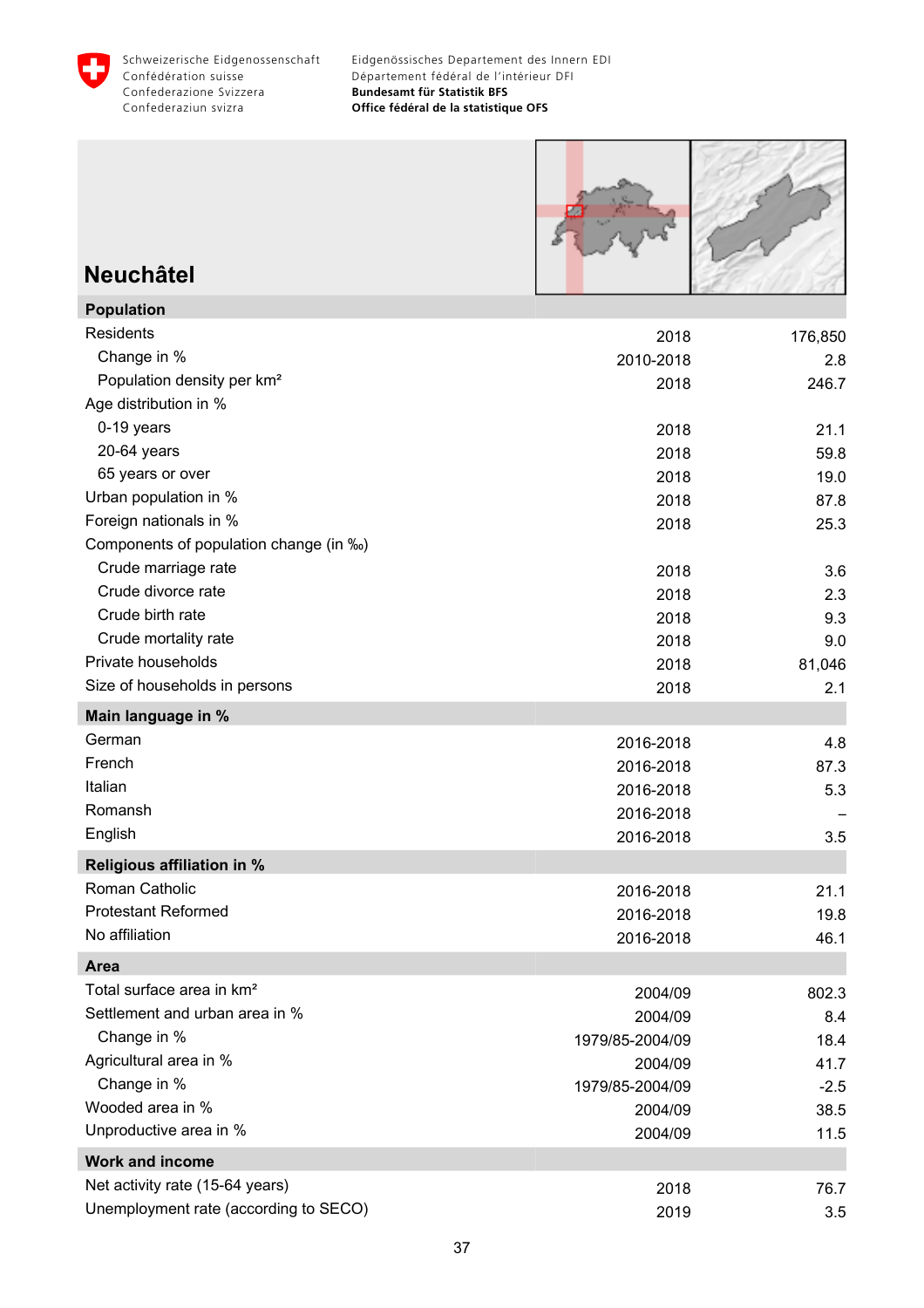



### **Neuchâtel**

| <b>Economy</b>                                                         |           |         |
|------------------------------------------------------------------------|-----------|---------|
| Gross domestic product (GDP) per capita in Swiss francs                | 2017      | 86,584  |
| Change in % of cantonal GDP                                            | 2016-2017 | 2.6     |
| Employed total                                                         | 2017      | 105,379 |
| Primary sector                                                         | 2017      | 2,486   |
| Secondary sector                                                       | 2017      | 33,838  |
| <b>Tertiary sector</b>                                                 | 2017      | 69,055  |
| Business establishments total                                          | 2017      | 13,602  |
| Primary sector                                                         | 2017      | 885     |
| Secondary sector                                                       | 2017      | 2,423   |
| <b>Tertiary sector</b>                                                 | 2017      | 10,294  |
| <b>Agriculture</b>                                                     |           |         |
| Share of organic agricultural land in total utilised agricultural area |           |         |
| in $%$                                                                 | 2018      | 8.5     |
| Utilised agricultural area per farm in ha                              | 2018      | 39.6    |
| <b>Construction and housing</b>                                        |           |         |
| Dwelling vacancy rate                                                  | 2019      | 2.39    |
| Homeownership rate                                                     | 2018      | 31.5    |
| Average per capita living space in m <sup>2</sup>                      | 2018      | 45      |
| New housing units per 1000 residents                                   | 2017      | 3.5     |
| <b>Tourism</b>                                                         |           |         |
| Arrivals in hotels and spas                                            | 2018      | 135,174 |
| Overnight stays in hotels and spas                                     | 2018      | 226,838 |
| <b>Mobility and transport</b>                                          |           |         |
| Passenger cars per 1000 inhabitants                                    | 2018      | 545     |
| Main mode of transport of employed commuters in %                      |           |         |
| Public transportation                                                  | 2017      | 25.1    |
| Private motorised transport                                            | 2017      | 62.3    |
| <b>Social security</b>                                                 |           |         |
| Social assistance rate                                                 | 2018      | 7.2     |
| <b>Health</b>                                                          |           |         |
| Physicians in the outpatient sector per 100,000 inhabitants            | 2018      | 239     |
| Hospitals                                                              |           |         |
| Hospital beds per 1000 inhabitants                                     | 2018      | 3.4     |
| Hospitalisation rate in intensive care (per 1000 inhabitants)          | 2018      | 136.2   |
| Average length of stay in intensive care (days)                        | 2018      | 5.0     |
| <b>Education level in %</b>                                            |           |         |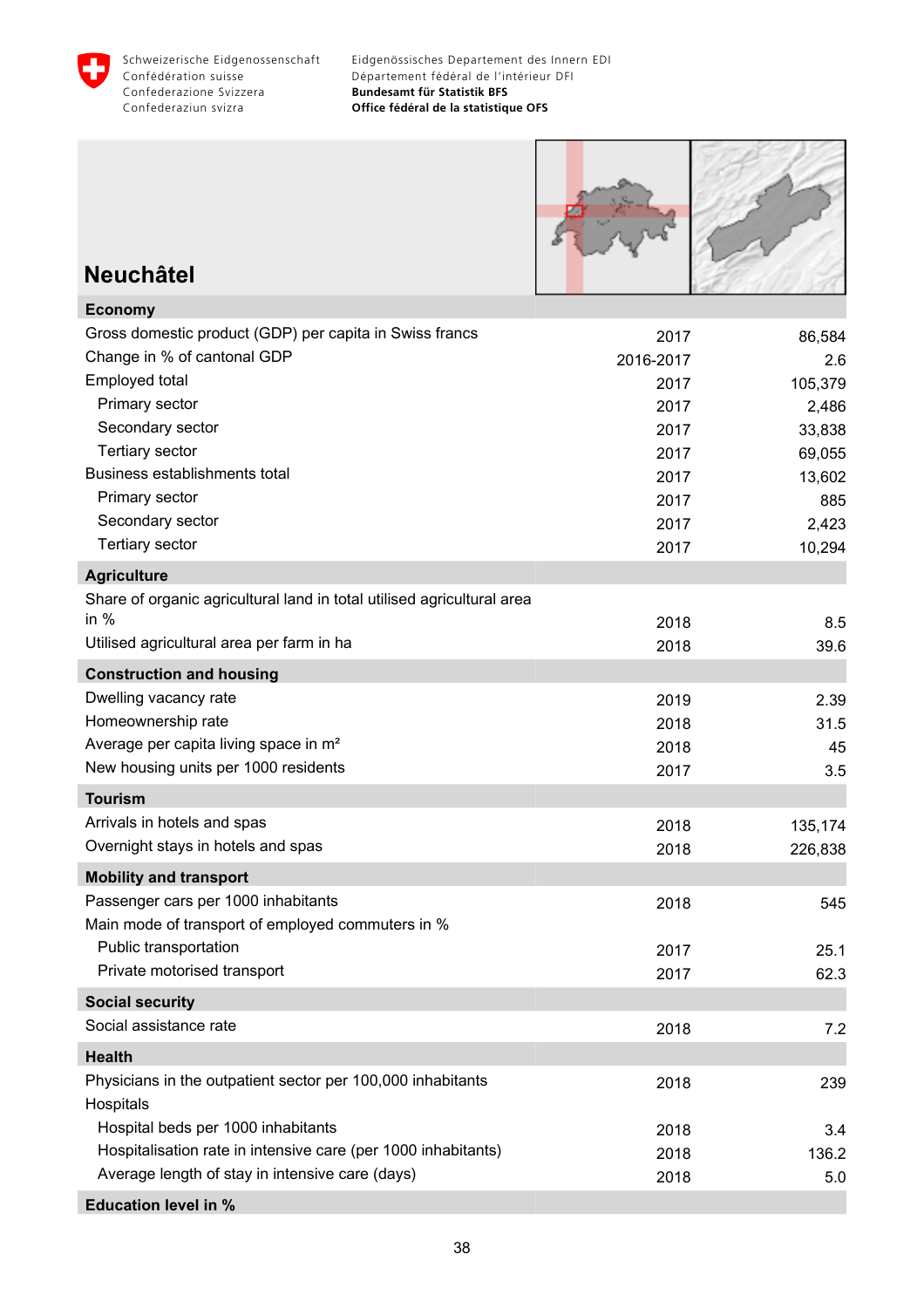

| <b>Neuchâtel</b>                                                      |      |      |
|-----------------------------------------------------------------------|------|------|
| Without post-compulsory education                                     | 2018 | 26.0 |
| Upper secondary education                                             | 2018 | 42.5 |
| <b>Tertiary level</b>                                                 | 2018 | 31.5 |
| Graduation rate in higher education institutions                      | 2018 | 34.3 |
| Voter shares of selected parties in % (National Council<br>elections) |      |      |
| FDP/PLR inclusive LP/PL-BS                                            | 2019 | 22.3 |
| <b>CVP</b>                                                            | 2019 | 4.2  |
| <b>SP</b>                                                             | 2019 | 16.6 |
| <b>SVP</b>                                                            | 2019 | 12.7 |
| EVP/CSP                                                               | 2019 |      |
| <b>GLP</b>                                                            | 2019 | 9.1  |
| <b>BDP</b>                                                            | 2019 |      |
| PdA/Sol.                                                              | 2019 | 14.1 |
| <b>GPS</b>                                                            | 2019 | 20.8 |
| Small right-wing parties                                              | 2019 |      |
| Criminal offences as ‰ of total population                            |      |      |
| under the Swiss Criminal Code                                         | 2018 | 57.7 |
| under the Narcotics Act (NarcA)                                       | 2018 | 10.4 |
| under the Foreign Nationals Act (FNA)                                 | 2018 | 2.4  |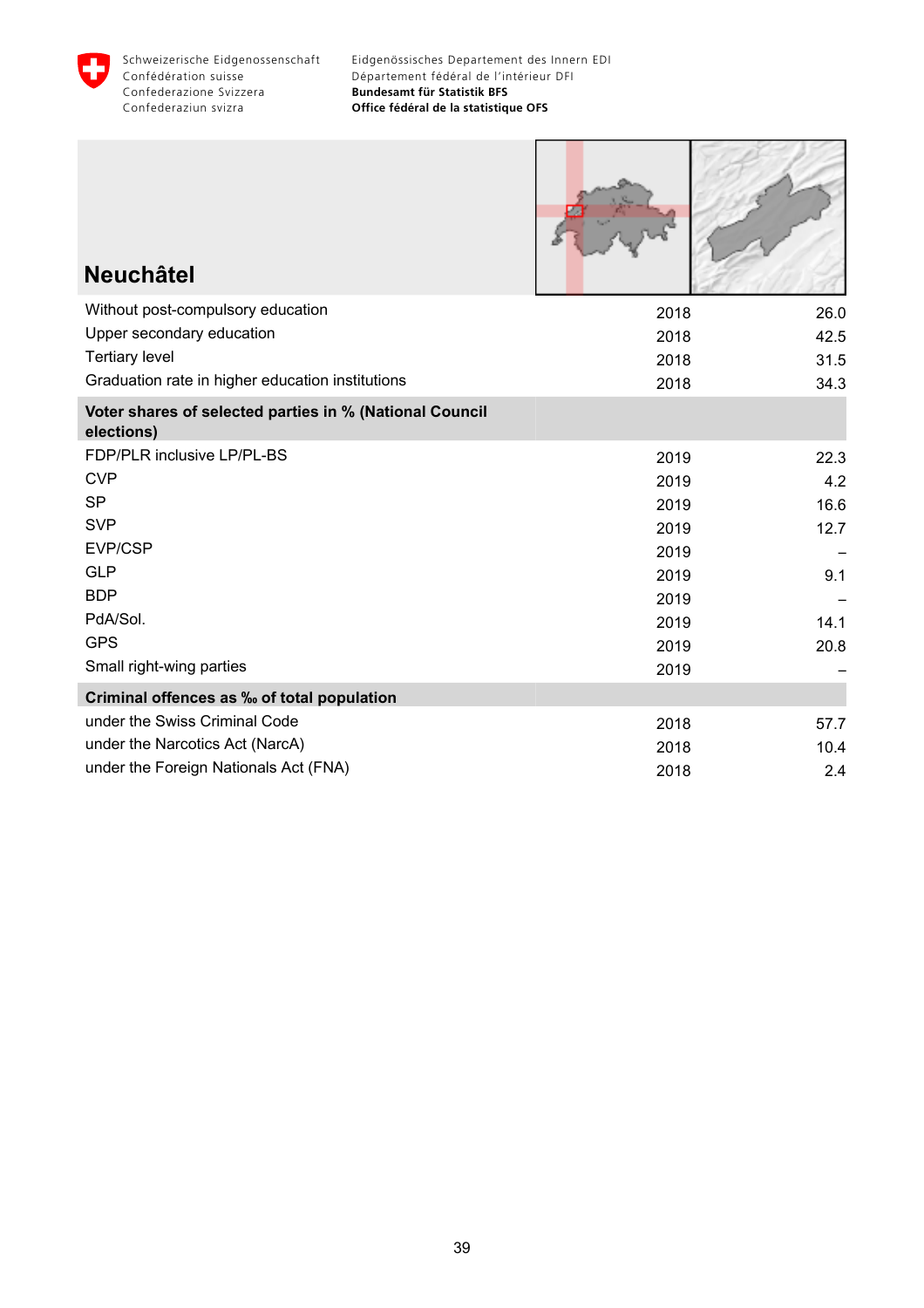



### **Nidwalden**

| <b>Population</b>                      |                 |        |
|----------------------------------------|-----------------|--------|
| Residents                              | 2018            | 43,223 |
| Change in %                            | 2010-2018       | 5.4    |
| Population density per km <sup>2</sup> | 2018            | 179.1  |
| Age distribution in %                  |                 |        |
| 0-19 years                             | 2018            | 18.2   |
| 20-64 years                            | 2018            | 61.4   |
| 65 years or over                       | 2018            | 20.3   |
| Urban population in %                  | 2018            | 50.6   |
| Foreign nationals in %                 | 2018            | 14.7   |
| Components of population change (in ‰) |                 |        |
| Crude marriage rate                    | 2018            | 5.2    |
| Crude divorce rate                     | 2018            | 1.8    |
| Crude birth rate                       | 2018            | 10.0   |
| Crude mortality rate                   | 2018            | 7.0    |
| Private households                     | 2018            | 19,022 |
| Size of households in persons          | 2018            | 2.2    |
| Main language in %                     |                 |        |
| German                                 | 2016-2018       | 91.2   |
| French                                 | 2016-2018       | 1.6    |
| Italian                                | 2016-2018       | 2.6    |
| Romansh                                | 2016-2018       |        |
| English                                | 2016-2018       | 4.5    |
| <b>Religious affiliation in %</b>      |                 |        |
| Roman Catholic                         | 2016-2018       | 65.7   |
| <b>Protestant Reformed</b>             | 2016-2018       | 9.8    |
| No affiliation                         | 2016-2018       | 17.4   |
| Area                                   |                 |        |
| Total surface area in km <sup>2</sup>  | 2004/09         | 275.9  |
| Settlement and urban area in %         | 2004/09         | 5.4    |
| Change in %                            | 1979/85-2004/09 | 27.8   |
| Agricultural area in %                 | 2004/09         | 37.0   |
| Change in %                            | 1979/85-2004/09 | $-3.4$ |
| Wooded area in %                       | 2004/09         | 33.3   |
| Unproductive area in %                 | 2004/09         | 24.3   |
| <b>Work and income</b>                 |                 |        |
| Net activity rate (15-64 years)        | 2018            | 81.4   |
| Unemployment rate (according to SECO)  | 2019            | 0.8    |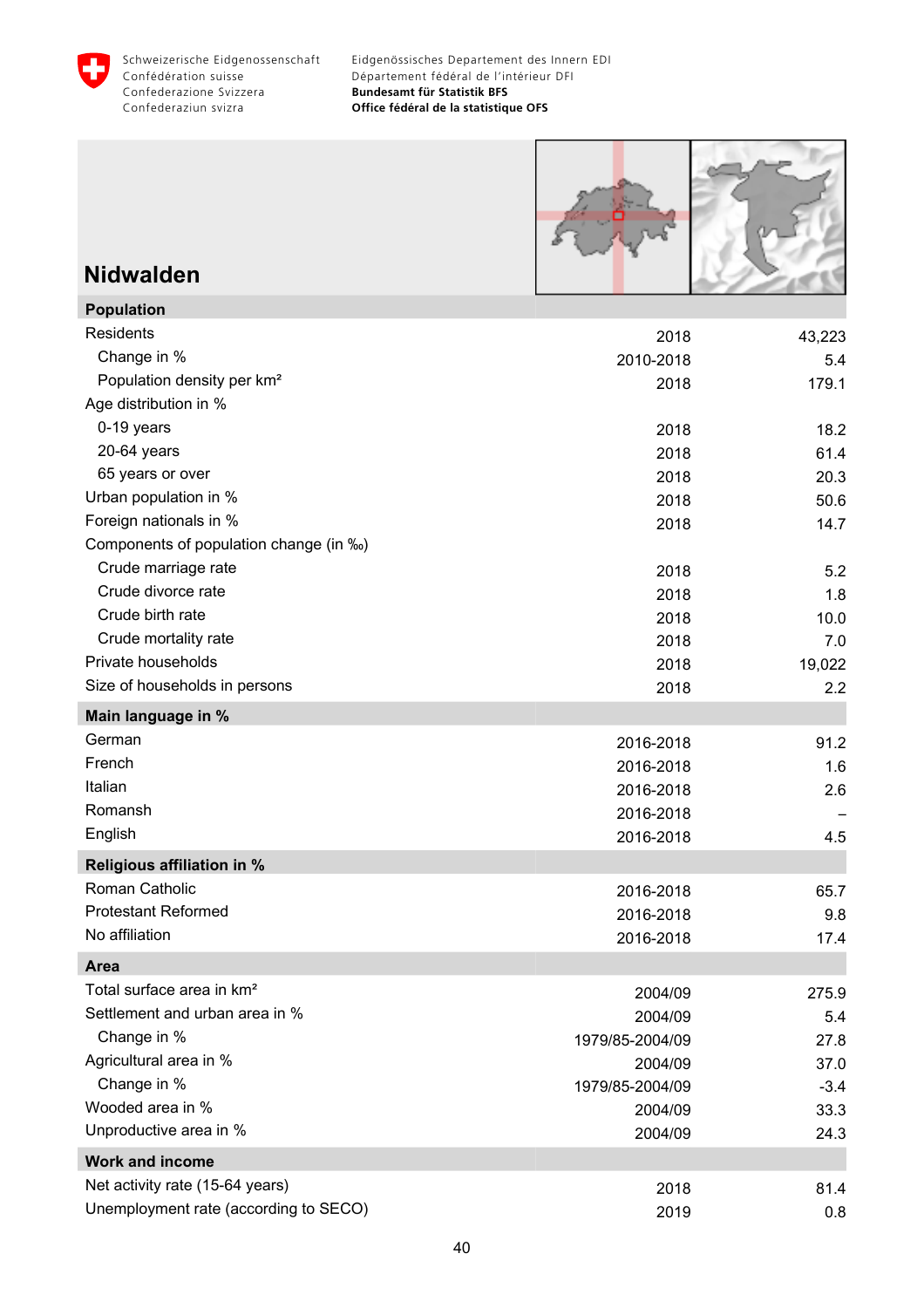



### **Nidwalden**

| <b>Economy</b>                                                         |           |         |
|------------------------------------------------------------------------|-----------|---------|
| Gross domestic product (GDP) per capita in Swiss francs                | 2017      | 71,329  |
| Change in % of cantonal GDP                                            | 2016-2017 | 3.4     |
| Employed total                                                         | 2017      | 23,666  |
| Primary sector                                                         | 2017      | 1,239   |
| Secondary sector                                                       | 2017      | 6,795   |
| <b>Tertiary sector</b>                                                 | 2017      | 15,632  |
| Business establishments total                                          | 2017      | 4,098   |
| Primary sector                                                         | 2017      | 457     |
| Secondary sector                                                       | 2017      | 570     |
| <b>Tertiary sector</b>                                                 | 2017      | 3,071   |
| <b>Agriculture</b>                                                     |           |         |
| Share of organic agricultural land in total utilised agricultural area |           |         |
| in $%$                                                                 | 2018      | 19.7    |
| Utilised agricultural area per farm in ha                              | 2018      | 13.9    |
| <b>Construction and housing</b>                                        |           |         |
| Dwelling vacancy rate                                                  | 2019      | 1.50    |
| Homeownership rate                                                     | 2018      | 41.0    |
| Average per capita living space in m <sup>2</sup>                      | 2018      | 50      |
| New housing units per 1000 residents                                   | 2017      | 6.9     |
| <b>Tourism</b>                                                         |           |         |
| Arrivals in hotels and spas                                            | 2018      | 196,522 |
| Overnight stays in hotels and spas                                     | 2018      | 328,506 |
| <b>Mobility and transport</b>                                          |           |         |
| Passenger cars per 1000 inhabitants                                    | 2018      | 626     |
| Main mode of transport of employed commuters in %                      |           |         |
| Public transportation                                                  | 2017      | 16.9    |
| Private motorised transport                                            | 2017      | 68.1    |
| <b>Social security</b>                                                 |           |         |
| Social assistance rate                                                 | 2018      | 0.9     |
| <b>Health</b>                                                          |           |         |
| Physicians in the outpatient sector per 100,000 inhabitants            | 2018      | 123     |
| Hospitals                                                              |           |         |
| Hospital beds per 1000 inhabitants                                     | 2018      | 2.3     |
| Hospitalisation rate in intensive care (per 1000 inhabitants)          | 2018      | 137.0   |
| Average length of stay in intensive care (days)                        | 2018      | 4.5     |
| <b>Education level in %</b>                                            |           |         |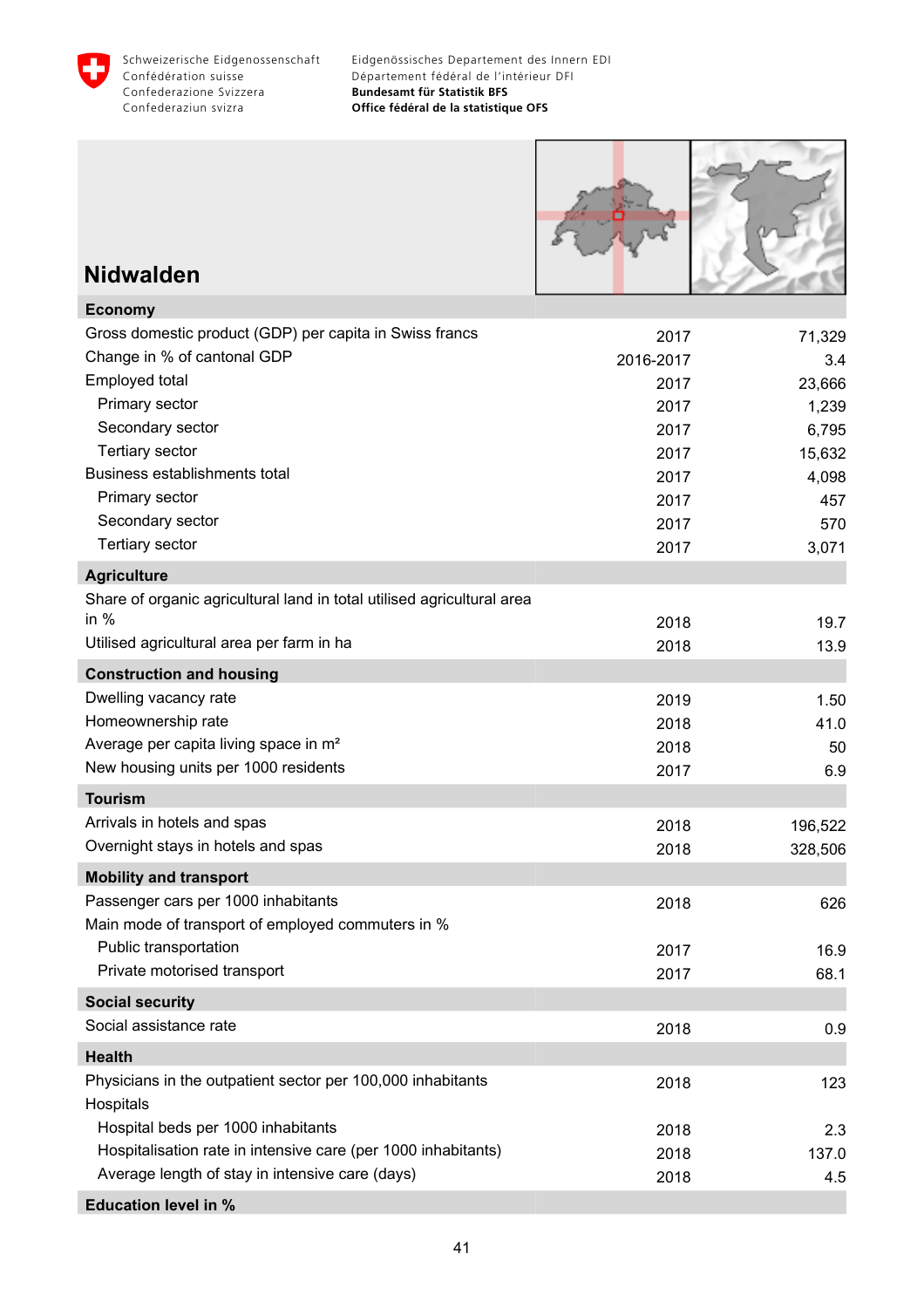

Г

 $\sim$ 

Ì

| <b>Nidwalden</b>                                                      |      |      |
|-----------------------------------------------------------------------|------|------|
| Without post-compulsory education                                     | 2018 | 17.1 |
| Upper secondary education                                             | 2018 | 49.7 |
| <b>Tertiary level</b>                                                 | 2018 | 33.2 |
| Graduation rate in higher education institutions                      | 2018 | 32.5 |
| Voter shares of selected parties in % (National Council<br>elections) |      |      |
| FDP/PLR inclusive LP/PL-BS                                            | 2019 |      |
| <b>CVP</b>                                                            | 2019 | 35.8 |
| <b>SP</b>                                                             | 2019 |      |
| <b>SVP</b>                                                            | 2019 | 64.2 |
| EVP/CSP                                                               | 2019 |      |
| <b>GLP</b>                                                            | 2019 |      |
| <b>BDP</b>                                                            | 2019 |      |
| PdA/Sol.                                                              | 2019 |      |
| <b>GPS</b>                                                            | 2019 |      |
| Small right-wing parties                                              | 2019 |      |
| Criminal offences as ‰ of total population                            |      |      |
| under the Swiss Criminal Code                                         | 2018 | 28.9 |
| under the Narcotics Act (NarcA)                                       | 2018 | 3.0  |
| under the Foreign Nationals Act (FNA)                                 | 2018 | 1.3  |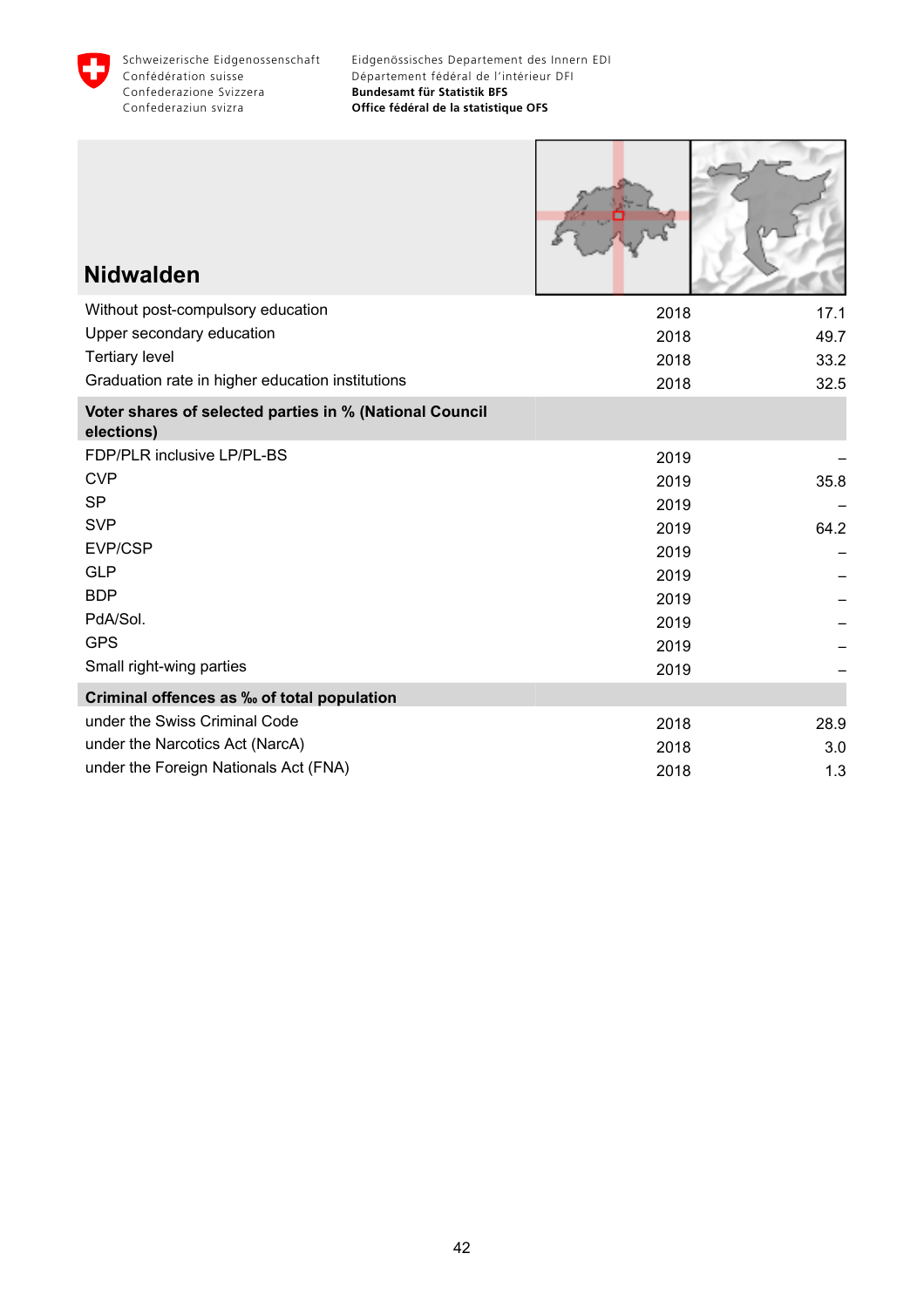



### **Obwalden**

| <b>Population</b>                      |                 |        |
|----------------------------------------|-----------------|--------|
| Residents                              | 2018            | 37,841 |
| Change in %                            | 2010-2018       | 6.3    |
| Population density per km <sup>2</sup> | 2018            | 78.7   |
| Age distribution in %                  |                 |        |
| 0-19 years                             | 2018            | 20.2   |
| 20-64 years                            | 2018            | 61.0   |
| 65 years or over                       | 2018            | 18.8   |
| Urban population in %                  | 2018            | 27.4   |
| Foreign nationals in %                 | 2018            | 14.7   |
| Components of population change (in ‰) |                 |        |
| Crude marriage rate                    | 2018            | 4.9    |
| Crude divorce rate                     | 2018            | 1.1    |
| Crude birth rate                       | 2018            | 10.2   |
| Crude mortality rate                   | 2018            | 6.8    |
| Private households                     | 2018            | 16,025 |
| Size of households in persons          | 2018            | 2.3    |
| Main language in %                     |                 |        |
| German                                 | 2016-2018       | 90.5   |
| French                                 | 2016-2018       |        |
| Italian                                | 2016-2018       |        |
| Romansh                                | 2016-2018       |        |
| English                                | 2016-2018       | 3.6    |
| <b>Religious affiliation in %</b>      |                 |        |
| Roman Catholic                         | 2016-2018       | 69.6   |
| <b>Protestant Reformed</b>             | 2016-2018       | 7.3    |
| No affiliation                         | 2016-2018       | 15.5   |
| <b>Area</b>                            |                 |        |
| Total surface area in km <sup>2</sup>  | 2004/09         | 490.6  |
| Settlement and urban area in %         | 2004/09         | 3.8    |
| Change in %                            | 1979/85-2004/09 | 34.2   |
| Agricultural area in %                 | 2004/09         | 36.9   |
| Change in %                            | 1979/85-2004/09 | $-4.3$ |
| Wooded area in %                       | 2004/09         | 40.7   |
| Unproductive area in %                 | 2004/09         | 18.6   |
| <b>Work and income</b>                 |                 |        |
| Net activity rate (15-64 years)        | 2018            | 84.3   |
| Unemployment rate (according to SECO)  | 2019            | 0.7    |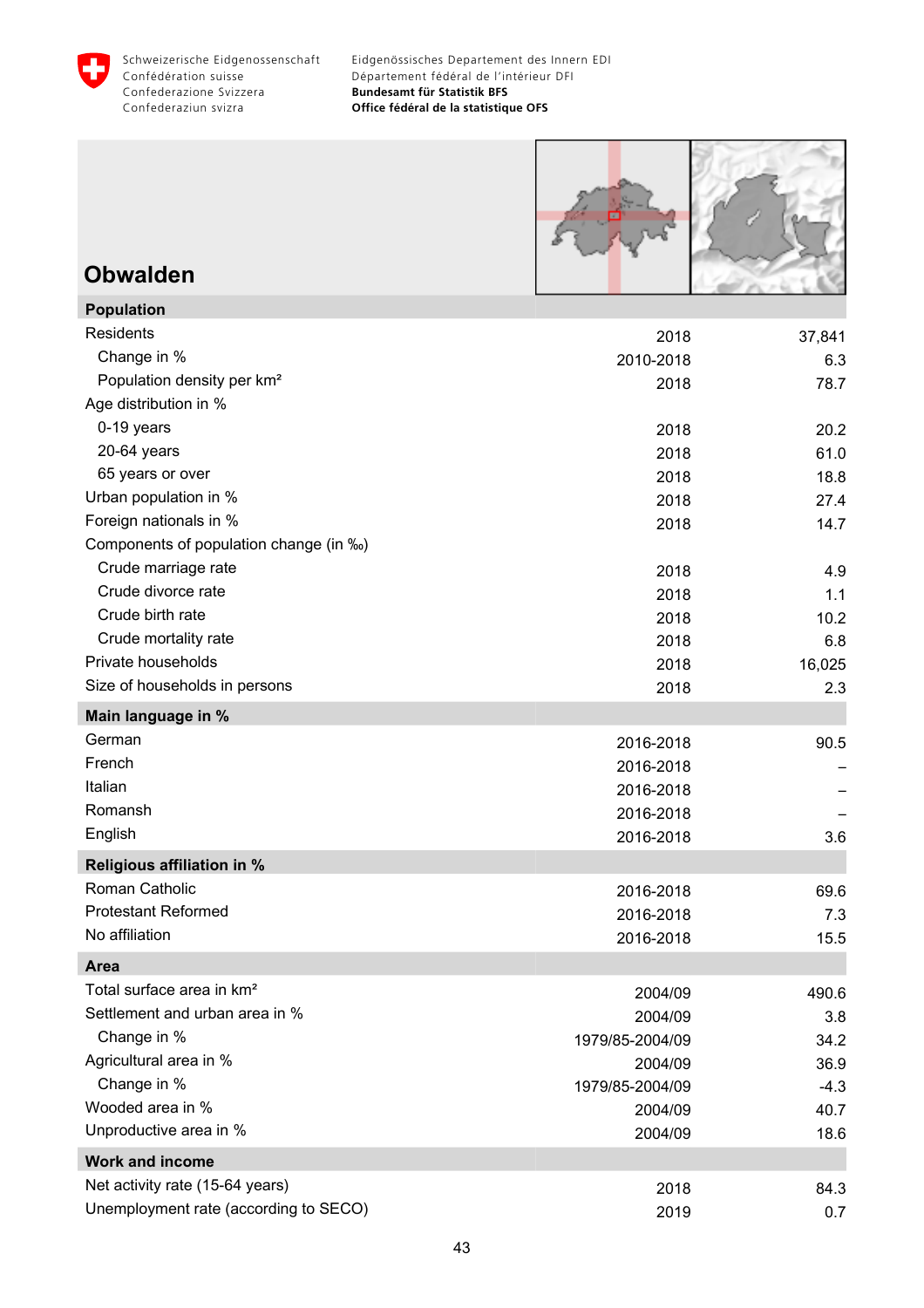



### **Obwalden**

| <b>Economy</b>                                                         |           |         |
|------------------------------------------------------------------------|-----------|---------|
| Gross domestic product (GDP) per capita in Swiss francs                | 2017      | 66,970  |
| Change in % of cantonal GDP                                            | 2016-2017 | 1.0     |
| Employed total                                                         | 2017      | 22,189  |
| Primary sector                                                         | 2017      | 1,743   |
| Secondary sector                                                       | 2017      | 7,226   |
| <b>Tertiary sector</b>                                                 | 2017      | 13,220  |
| Business establishments total                                          | 2017      | 3,654   |
| Primary sector                                                         | 2017      | 651     |
| Secondary sector                                                       | 2017      | 534     |
| <b>Tertiary sector</b>                                                 | 2017      | 2,469   |
| <b>Agriculture</b>                                                     |           |         |
| Share of organic agricultural land in total utilised agricultural area |           |         |
| in $%$                                                                 | 2018      | 34.8    |
| Utilised agricultural area per farm in ha                              | 2018      | 12.7    |
| <b>Construction and housing</b>                                        |           |         |
| Dwelling vacancy rate                                                  | 2019      | 0.87    |
| Homeownership rate                                                     | 2018      | 45.2    |
| Average per capita living space in m <sup>2</sup>                      | 2018      | 48      |
| New housing units per 1000 residents                                   | 2017      | 5.1     |
| <b>Tourism</b>                                                         |           |         |
| Arrivals in hotels and spas                                            | 2018      | 364,860 |
| Overnight stays in hotels and spas                                     | 2018      | 673,298 |
| <b>Mobility and transport</b>                                          |           |         |
| Passenger cars per 1000 inhabitants                                    | 2018      | 602     |
| Main mode of transport of employed commuters in %                      |           |         |
| Public transportation                                                  | 2017      |         |
| Private motorised transport                                            | 2017      | 68.6    |
| <b>Social security</b>                                                 |           |         |
| Social assistance rate                                                 | 2018      | 1.1     |
| <b>Health</b>                                                          |           |         |
| Physicians in the outpatient sector per 100,000 inhabitants            | 2018      | 124     |
| Hospitals                                                              |           |         |
| Hospital beds per 1000 inhabitants                                     | 2018      | 1.3     |
| Hospitalisation rate in intensive care (per 1000 inhabitants)          | 2018      | 139.3   |
| Average length of stay in intensive care (days)                        | 2018      | 4.2     |
| <b>Education level in %</b>                                            |           |         |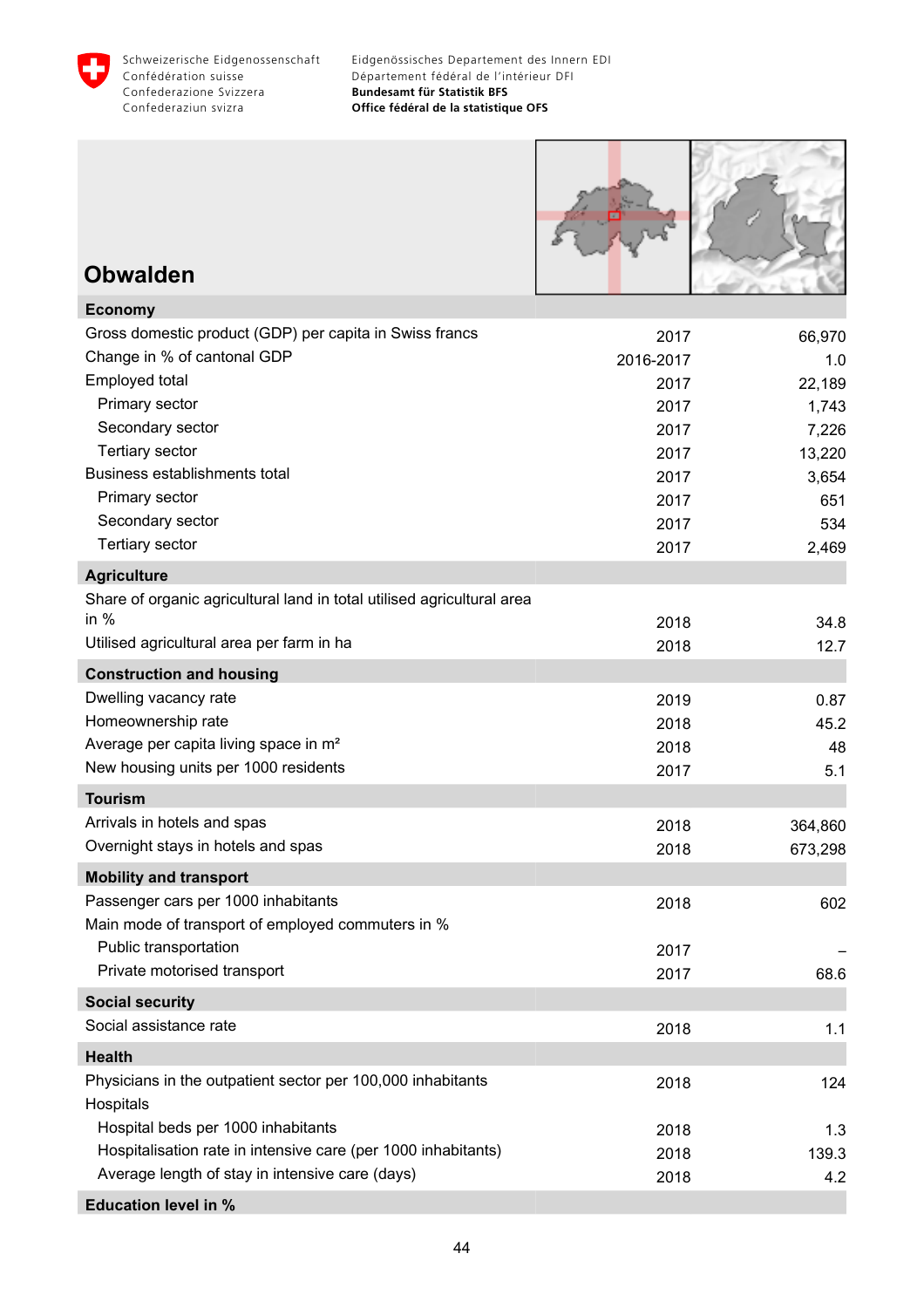

Г

**ROCKET** 

| <b>Obwalden</b>                                                       |      |      |
|-----------------------------------------------------------------------|------|------|
| Without post-compulsory education                                     | 2018 | 22.2 |
| Upper secondary education                                             | 2018 | 49.1 |
| <b>Tertiary level</b>                                                 | 2018 | 28.8 |
| Graduation rate in higher education institutions                      | 2018 | 26.5 |
| Voter shares of selected parties in % (National Council<br>elections) |      |      |
| FDP/PLR inclusive LP/PL-BS                                            | 2019 | 11.6 |
| <b>CVP</b>                                                            | 2019 | 36.7 |
| <b>SP</b>                                                             | 2019 | 2.9  |
| <b>SVP</b>                                                            | 2019 | 37.3 |
| EVP/CSP                                                               | 2019 |      |
| <b>GLP</b>                                                            | 2019 |      |
| <b>BDP</b>                                                            | 2019 |      |
| PdA/Sol.                                                              | 2019 |      |
| <b>GPS</b>                                                            | 2019 |      |
| Small right-wing parties                                              | 2019 |      |
| Criminal offences as ‰ of total population                            |      |      |
| under the Swiss Criminal Code                                         | 2018 | 35.6 |
| under the Narcotics Act (NarcA)                                       | 2018 | 2.4  |
| under the Foreign Nationals Act (FNA)                                 | 2018 | 1.7  |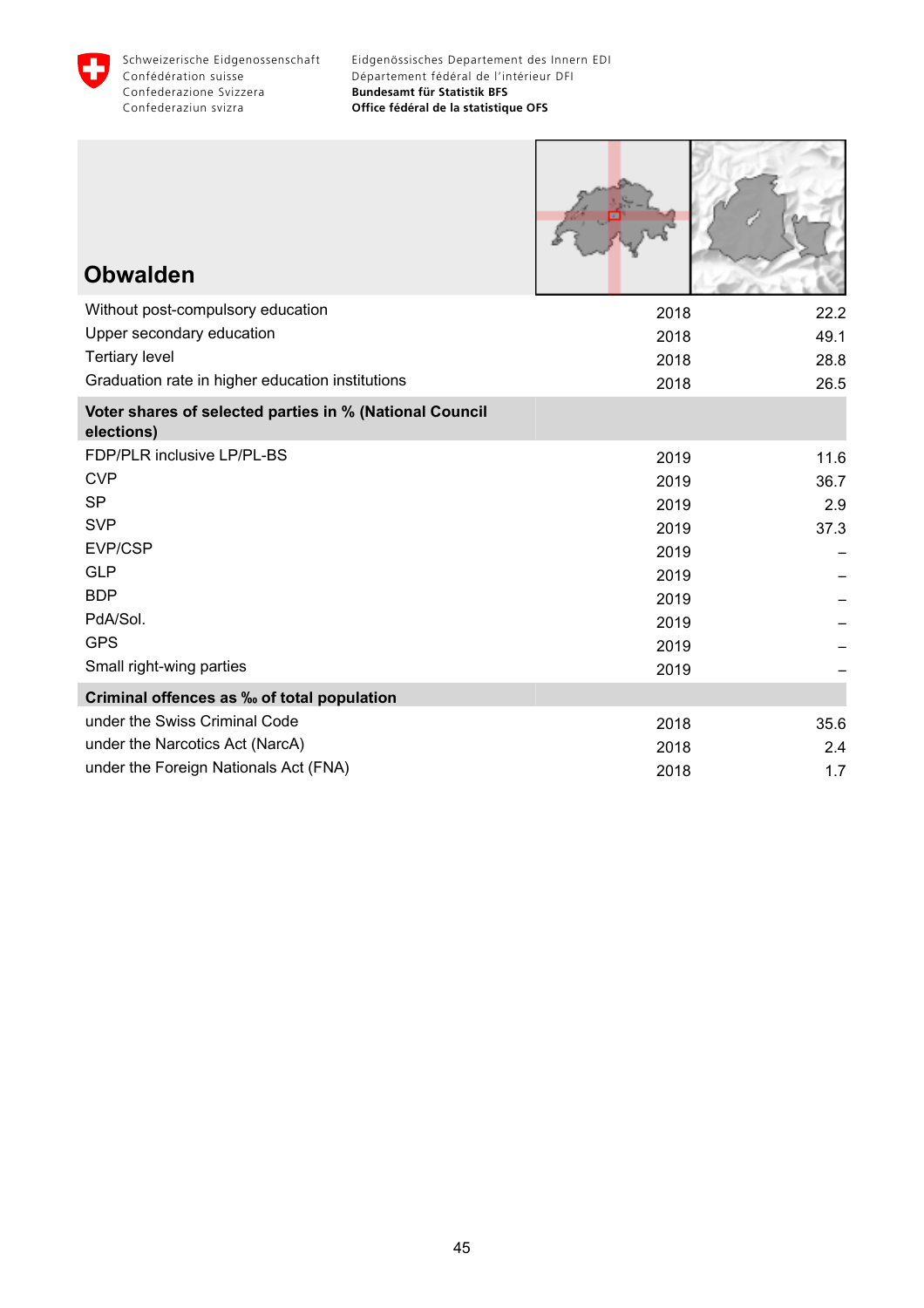



### **Saint Gallen**

| <b>Population</b>                      |                 |         |
|----------------------------------------|-----------------|---------|
| Residents                              | 2018            | 507,697 |
| Change in %                            | 2010-2018       | 6.0     |
| Population density per km <sup>2</sup> | 2018            | 260.2   |
| Age distribution in %                  |                 |         |
| 0-19 years                             | 2018            | 20.5    |
| 20-64 years                            | 2018            | 61.2    |
| 65 years or over                       | 2018            | 18.2    |
| Urban population in %                  | 2018            | 82.4    |
| Foreign nationals in %                 | 2018            | 24.1    |
| Components of population change (in ‰) |                 |         |
| Crude marriage rate                    | 2018            | 5.2     |
| Crude divorce rate                     | 2018            | 1.8     |
| Crude birth rate                       | 2018            | 10.6    |
| Crude mortality rate                   | 2018            | 7.7     |
| Private households                     | 2018            | 220,280 |
| Size of households in persons          | 2018            | 2.3     |
| Main language in %                     |                 |         |
| German                                 | 2016-2018       | 87.3    |
| French                                 | 2016-2018       | 1.2     |
| Italian                                | 2016-2018       | 3.4     |
| Romansh                                | 2016-2018       | 0.3     |
| English                                | 2016-2018       | 3.2     |
| <b>Religious affiliation in %</b>      |                 |         |
| Roman Catholic                         | 2016-2018       | 44.0    |
| <b>Protestant Reformed</b>             | 2016-2018       | 20.9    |
| No affiliation                         | 2016-2018       | 19.1    |
| <b>Area</b>                            |                 |         |
| Total surface area in km <sup>2</sup>  | 2004/09         | 2,030.7 |
| Settlement and urban area in %         | 2004/09         | 9.6     |
| Change in %                            | 1979/85-2004/09 | 24.2    |
| Agricultural area in %                 | 2004/09         | 46.5    |
| Change in %                            | 1979/85-2004/09 | $-4.3$  |
| Wooded area in %                       | 2004/09         | 30.5    |
| Unproductive area in %                 | 2004/09         | 13.4    |
| <b>Work and income</b>                 |                 |         |
| Net activity rate (15-64 years)        | 2018            | 80.8    |
| Unemployment rate (according to SECO)  | 2019            | 1.8     |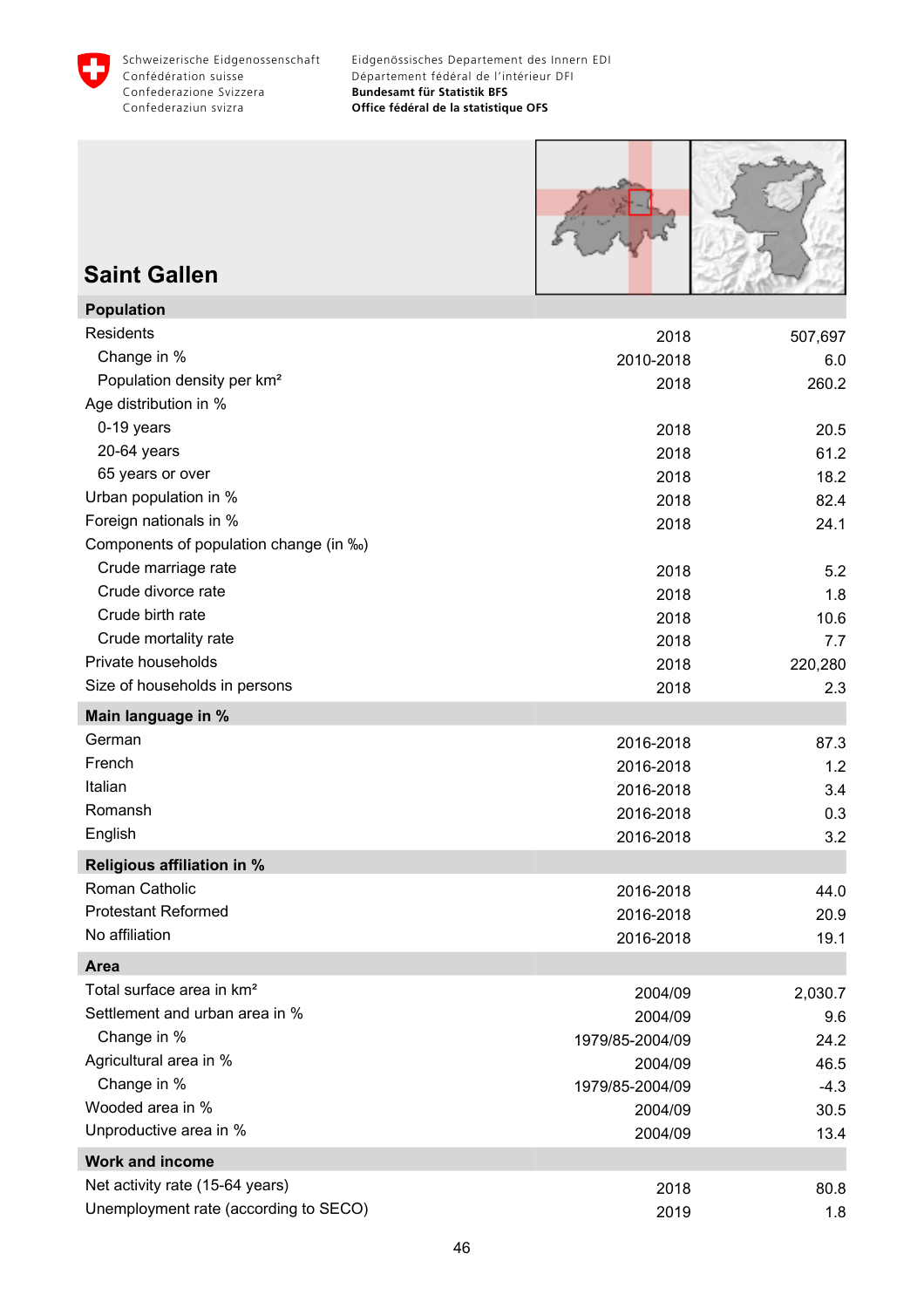



# **Saint Gallen**

| <b>Economy</b>                                                         |           |         |
|------------------------------------------------------------------------|-----------|---------|
| Gross domestic product (GDP) per capita in Swiss francs                | 2017      | 73,059  |
| Change in % of cantonal GDP                                            | 2016-2017 | 1.0     |
| Employed total                                                         | 2017      | 301,259 |
| Primary sector                                                         | 2017      | 11,227  |
| Secondary sector                                                       | 2017      | 87,522  |
| Tertiary sector                                                        | 2017      | 202,510 |
| Business establishments total                                          | 2017      | 38,739  |
| Primary sector                                                         | 2017      | 4,133   |
| Secondary sector                                                       | 2017      | 6,716   |
| <b>Tertiary sector</b>                                                 | 2017      | 27,890  |
| <b>Agriculture</b>                                                     |           |         |
| Share of organic agricultural land in total utilised agricultural area |           |         |
| in $%$                                                                 | 2018      | 13.4    |
| Utilised agricultural area per farm in ha                              | 2018      | 18.1    |
| <b>Construction and housing</b>                                        |           |         |
| Dwelling vacancy rate                                                  | 2019      | 2.18    |
| Homeownership rate                                                     | 2018      | 41.6    |
| Average per capita living space in m <sup>2</sup>                      | 2018      | 47      |
| New housing units per 1000 residents                                   | 2017      | 5.5     |
| <b>Tourism</b>                                                         |           |         |
| Arrivals in hotels and spas                                            | 2018      | 476,590 |
| Overnight stays in hotels and spas                                     | 2018      | 983,647 |
| <b>Mobility and transport</b>                                          |           |         |
| Passenger cars per 1000 inhabitants                                    | 2018      | 556     |
| Main mode of transport of employed commuters in %                      |           |         |
| Public transportation                                                  | 2017      | 22.0    |
| Private motorised transport                                            | 2017      | 60.5    |
| <b>Social security</b>                                                 |           |         |
| Social assistance rate                                                 | 2018      | 2.2     |
| <b>Health</b>                                                          |           |         |
| Physicians in the outpatient sector per 100,000 inhabitants            | 2018      | 195     |
| Hospitals                                                              |           |         |
| Hospital beds per 1000 inhabitants                                     | 2018      | 4.5     |
| Hospitalisation rate in intensive care (per 1000 inhabitants)          | 2018      | 153.1   |
| Average length of stay in intensive care (days)                        | 2018      | 5.0     |
| <b>Education level in %</b>                                            |           |         |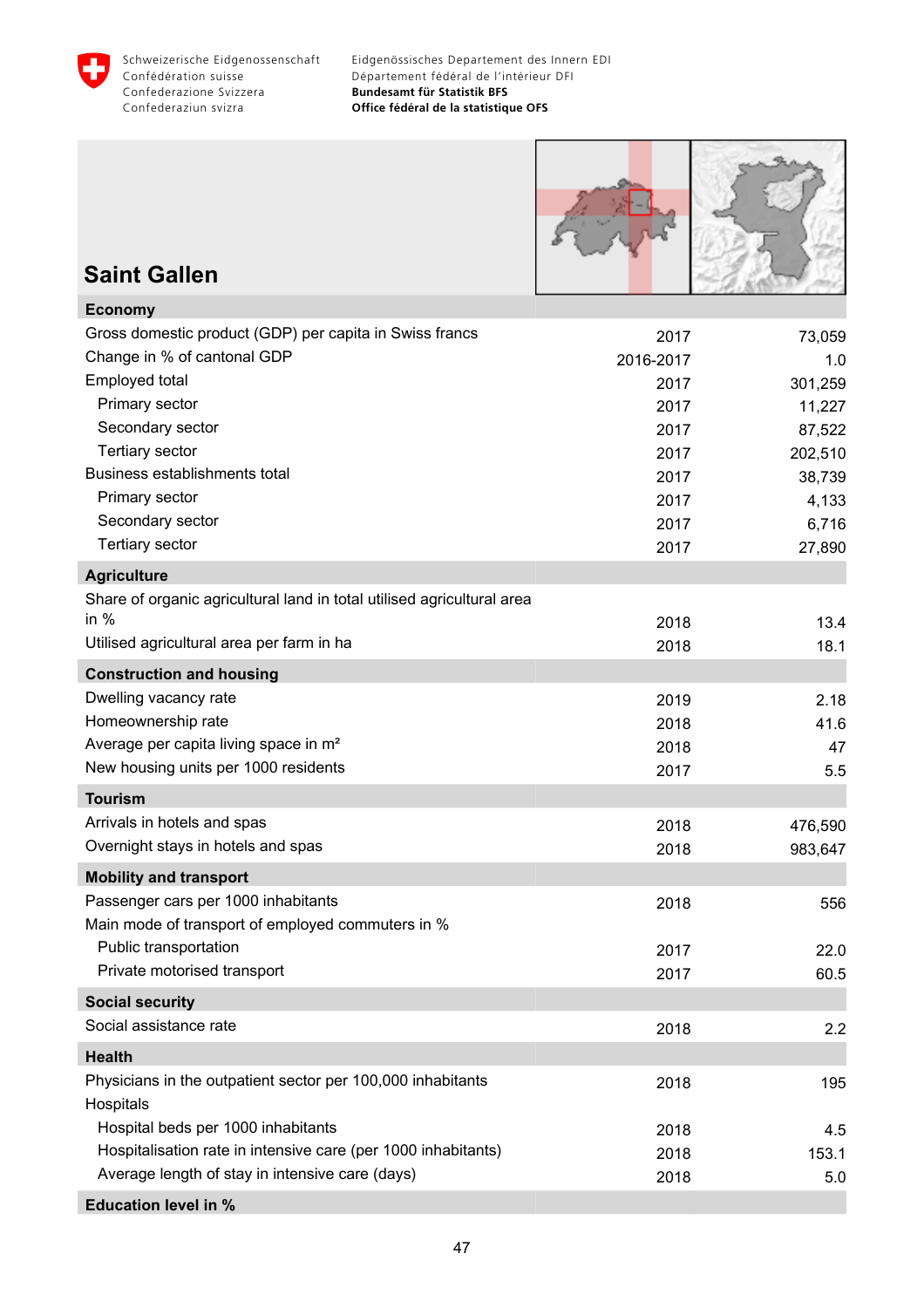

| <b>Saint Gallen</b>                                                   |      |      |
|-----------------------------------------------------------------------|------|------|
| Without post-compulsory education                                     | 2018 | 19.4 |
| Upper secondary education                                             | 2018 | 52.0 |
| <b>Tertiary level</b>                                                 | 2018 | 28.6 |
| Graduation rate in higher education institutions                      | 2018 | 22.5 |
| Voter shares of selected parties in % (National Council<br>elections) |      |      |
| FDP/PLR inclusive LP/PL-BS                                            | 2019 | 15.0 |
| <b>CVP</b>                                                            | 2019 | 18.8 |
| <b>SP</b>                                                             | 2019 | 12.7 |
| <b>SVP</b>                                                            | 2019 | 31.3 |
| EVP/CSP                                                               | 2019 | 1.6  |
| <b>GLP</b>                                                            | 2019 | 7.3  |
| <b>BDP</b>                                                            | 2019 | 0.6  |
| PdA/Sol.                                                              | 2019 |      |
| <b>GPS</b>                                                            | 2019 | 10.5 |
| Small right-wing parties                                              | 2019 | 1.2  |
| Criminal offences as ‰ of total population                            |      |      |
| under the Swiss Criminal Code                                         | 2018 | 36.5 |
| under the Narcotics Act (NarcA)                                       | 2018 | 9.9  |
| under the Foreign Nationals Act (FNA)                                 | 2018 | 2.9  |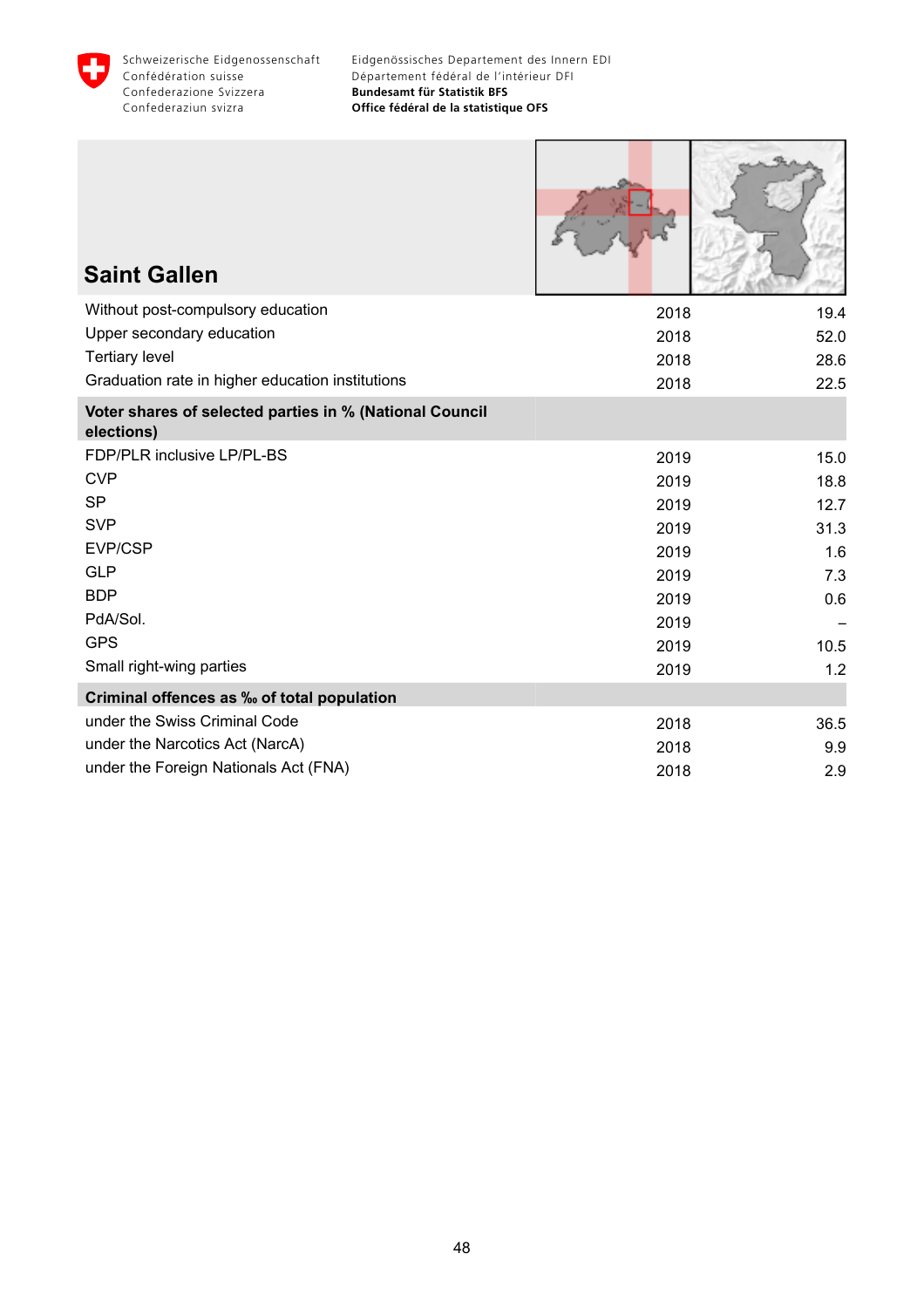



### **Schaffhausen**

**Population**

| Population                             |                 |        |
|----------------------------------------|-----------------|--------|
| Residents                              | 2018            | 81,991 |
| Change in %                            | 2010-2018       | 7.4    |
| Population density per km <sup>2</sup> | 2018            | 275.0  |
| Age distribution in %                  |                 |        |
| 0-19 years                             | 2018            | 18.8   |
| 20-64 years                            | 2018            | 60.0   |
| 65 years or over                       | 2018            | 21.2   |
| Urban population in %                  | 2018            | 89.8   |
| Foreign nationals in %                 | 2018            | 26.1   |
| Components of population change (in ‰) |                 |        |
| Crude marriage rate                    | 2018            | 4.8    |
| Crude divorce rate                     | 2018            | 1.6    |
| Crude birth rate                       | 2018            | 9.5    |
| Crude mortality rate                   | 2018            | 9.5    |
| Private households                     | 2018            | 37,252 |
| Size of households in persons          | 2018            | 2.2    |
| Main language in %                     |                 |        |
| German                                 | 2016-2018       | 87.1   |
| French                                 | 2016-2018       | 1.6    |
| Italian                                | 2016-2018       | 3.8    |
| Romansh                                | 2016-2018       |        |
| English                                | 2016-2018       | 4.4    |
| <b>Religious affiliation in %</b>      |                 |        |
| Roman Catholic                         | 2016-2018       | 22.5   |
| <b>Protestant Reformed</b>             | 2016-2018       | 35.3   |
| No affiliation                         | 2016-2018       | 25.4   |
| <b>Area</b>                            |                 |        |
| Total surface area in km <sup>2</sup>  | 2004/09         | 298.4  |
| Settlement and urban area in %         | 2004/09         | 11.4   |
| Change in %                            | 1979/85-2004/09 | 14.5   |
| Agricultural area in %                 | 2004/09         | 43.9   |
| Change in %                            | 1979/85-2004/09 | $-3.9$ |
| Wooded area in %                       | 2004/09         | 43.4   |
| Unproductive area in %                 | 2004/09         | 1.4    |
| <b>Work and income</b>                 |                 |        |
| Net activity rate (15-64 years)        | 2018            | 80.2   |
| Unemployment rate (according to SECO)  | 2019            | 2.9    |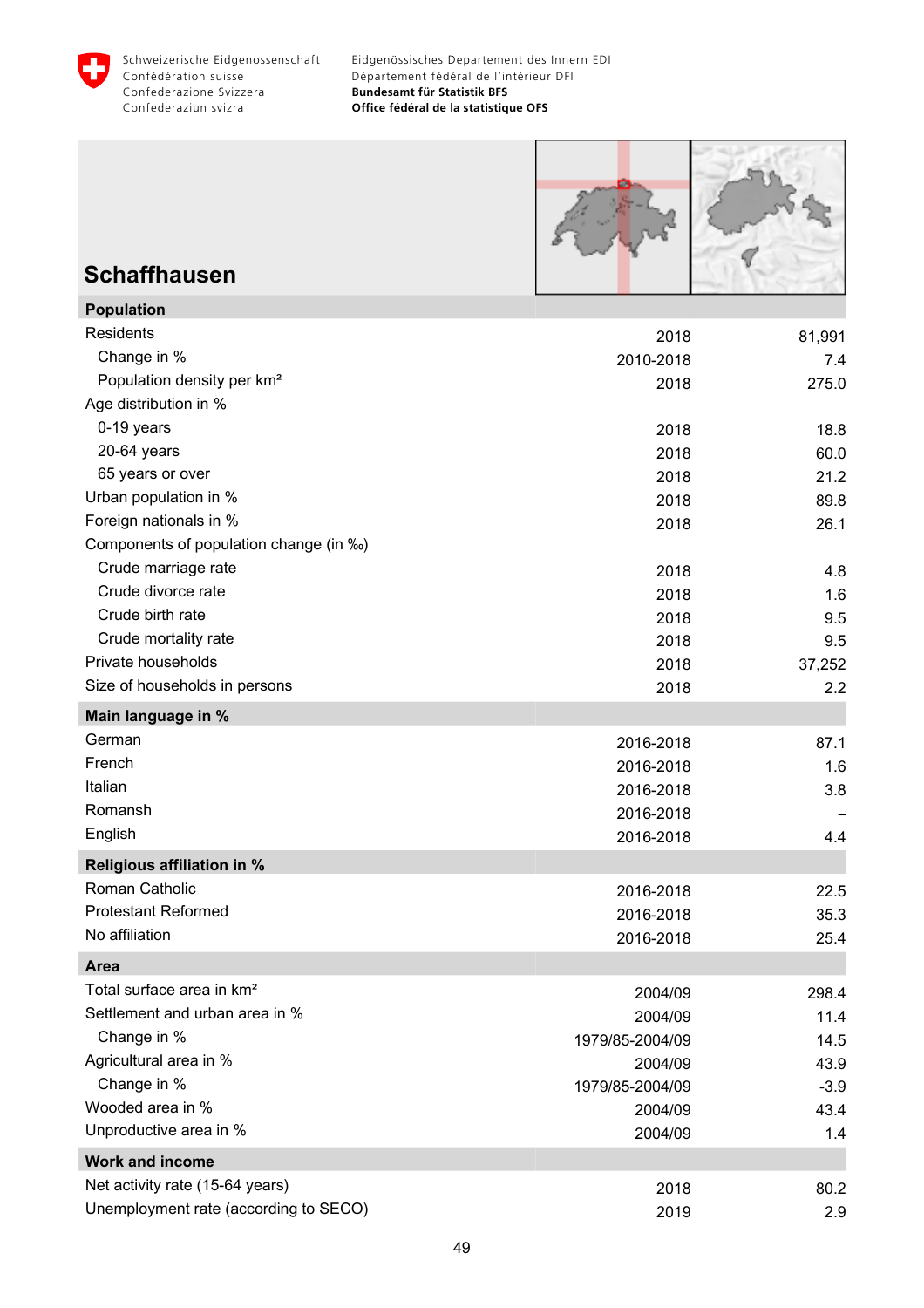



# **Schaffhausen**

| <b>Economy</b>                                                         |           |         |
|------------------------------------------------------------------------|-----------|---------|
| Gross domestic product (GDP) per capita in Swiss francs                | 2017      | 85,895  |
| Change in % of cantonal GDP                                            | 2016-2017 | 0.8     |
| Employed total                                                         | 2017      | 45,920  |
| Primary sector                                                         | 2017      | 1,948   |
| Secondary sector                                                       | 2017      | 13,340  |
| <b>Tertiary sector</b>                                                 | 2017      | 30,632  |
| Business establishments total                                          | 2017      | 6,569   |
| Primary sector                                                         | 2017      | 608     |
| Secondary sector                                                       | 2017      | 960     |
| <b>Tertiary sector</b>                                                 | 2017      | 5,001   |
| <b>Agriculture</b>                                                     |           |         |
| Share of organic agricultural land in total utilised agricultural area |           |         |
| in $%$                                                                 | 2018      | 6.6     |
| Utilised agricultural area per farm in ha                              | 2018      | 29.0    |
| <b>Construction and housing</b>                                        |           |         |
| Dwelling vacancy rate                                                  | 2019      | 2.56    |
| Homeownership rate                                                     | 2018      | 44.6    |
| Average per capita living space in m <sup>2</sup>                      | 2018      | 51      |
| New housing units per 1000 residents                                   | 2017      | 6.8     |
| <b>Tourism</b>                                                         |           |         |
| Arrivals in hotels and spas                                            | 2018      | 93,949  |
| Overnight stays in hotels and spas                                     | 2018      | 154,698 |
| <b>Mobility and transport</b>                                          |           |         |
| Passenger cars per 1000 inhabitants                                    | 2018      | 562     |
| Main mode of transport of employed commuters in %                      |           |         |
| Public transportation                                                  | 2017      | 29.7    |
| Private motorised transport                                            | 2017      | 54.9    |
| <b>Social security</b>                                                 |           |         |
| Social assistance rate                                                 | 2018      | 2.7     |
| <b>Health</b>                                                          |           |         |
| Physicians in the outpatient sector per 100,000 inhabitants            | 2018      | 191     |
| Hospitals                                                              |           |         |
| Hospital beds per 1000 inhabitants                                     | 2018      | 3.5     |
| Hospitalisation rate in intensive care (per 1000 inhabitants)          | 2018      | 143.2   |
| Average length of stay in intensive care (days)                        | 2018      | 5.3     |
| <b>Education level in %</b>                                            |           |         |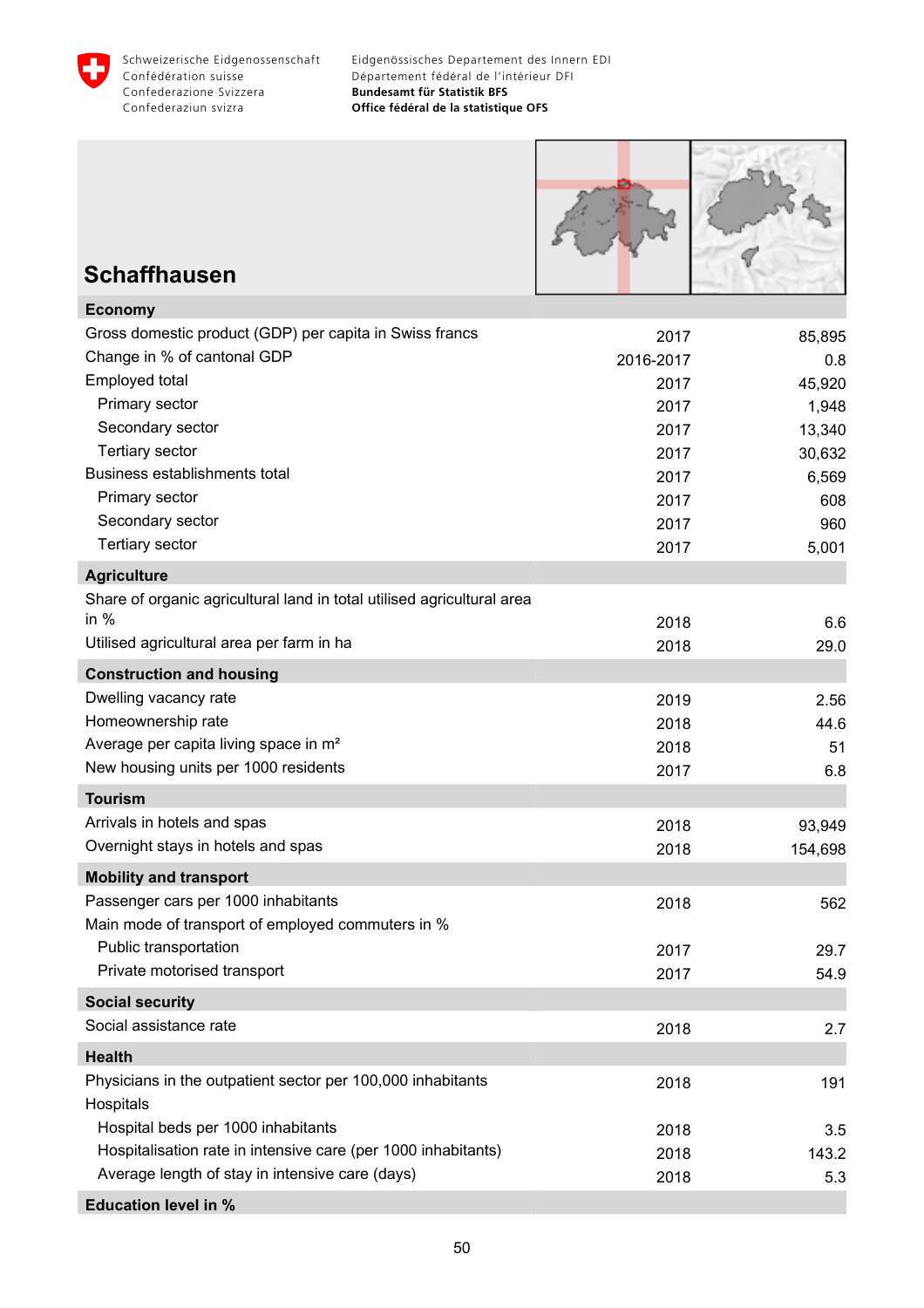

| <b>Schaffhausen</b>                                                   |      |      |
|-----------------------------------------------------------------------|------|------|
| Without post-compulsory education                                     | 2018 | 18.1 |
| Upper secondary education                                             | 2018 | 50.6 |
| <b>Tertiary level</b>                                                 | 2018 | 31.3 |
| Graduation rate in higher education institutions                      | 2018 | 23.4 |
| Voter shares of selected parties in % (National Council<br>elections) |      |      |
| FDP/PLR inclusive LP/PL-BS                                            | 2019 | 11.0 |
| <b>CVP</b>                                                            | 2019 | 2.1  |
| <b>SP</b>                                                             | 2019 | 26.2 |
| <b>SVP</b>                                                            | 2019 | 39.5 |
| EVP/CSP                                                               | 2019 | 1.9  |
| <b>GLP</b>                                                            | 2019 | 5.9  |
| <b>BDP</b>                                                            | 2019 |      |
| PdA/Sol.                                                              | 2019 |      |
| <b>GPS</b>                                                            | 2019 | 6.8  |
| Small right-wing parties                                              | 2019 | 3.4  |
| Criminal offences as ‰ of total population                            |      |      |
| under the Swiss Criminal Code                                         | 2018 | 46.3 |
| under the Narcotics Act (NarcA)                                       | 2018 | 8.7  |
| under the Foreign Nationals Act (FNA)                                 | 2018 | 5.1  |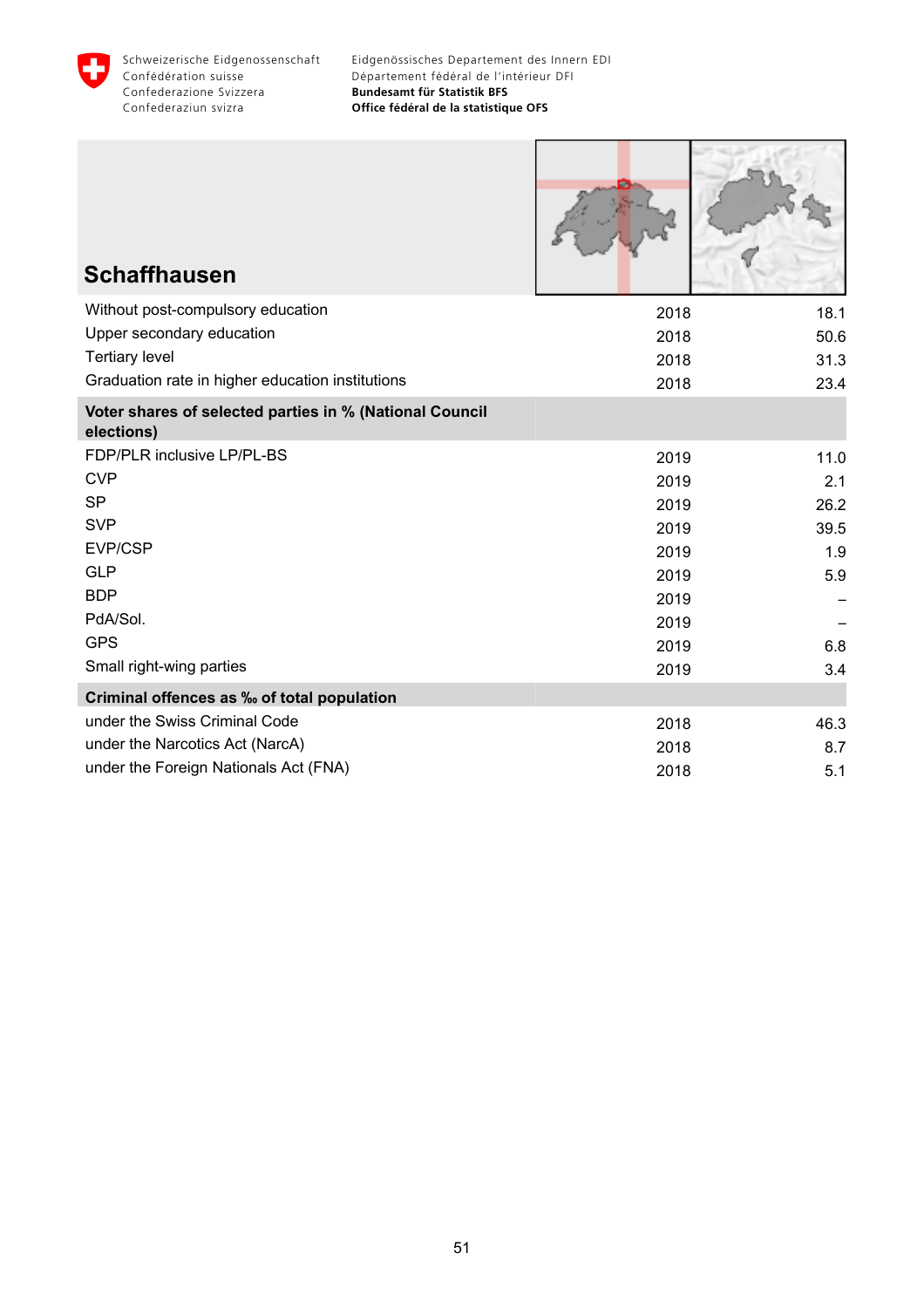



# **Schwyz**

| <b>Population</b>                      |                 |         |
|----------------------------------------|-----------------|---------|
| Residents                              | 2018            | 159,165 |
| Change in %                            | 2010-2018       | 8.5     |
| Population density per km <sup>2</sup> | 2018            | 187.0   |
| Age distribution in %                  |                 |         |
| 0-19 years                             | 2018            | 19.5    |
| 20-64 years                            | 2018            | 62.8    |
| 65 years or over                       | 2018            | 17.7    |
| Urban population in %                  | 2018            | 82.0    |
| Foreign nationals in %                 | 2018            | 21.6    |
| Components of population change (in ‰) |                 |         |
| Crude marriage rate                    | 2018            | 5.1     |
| Crude divorce rate                     | 2018            | 1.7     |
| Crude birth rate                       | 2018            | 10.3    |
| Crude mortality rate                   | 2018            | 7.3     |
| Private households                     | 2018            | 68,181  |
| Size of households in persons          | 2018            | 2.3     |
| Main language in %                     |                 |         |
| German                                 | 2016-2018       | 88.4    |
| French                                 | 2016-2018       | 2.1     |
| Italian                                | 2016-2018       | 2.9     |
| Romansh                                | 2016-2018       |         |
| English                                | 2016-2018       | 5.9     |
| <b>Religious affiliation in %</b>      |                 |         |
| Roman Catholic                         | 2016-2018       | 59.4    |
| <b>Protestant Reformed</b>             | 2016-2018       | 10.6    |
| No affiliation                         | 2016-2018       | 19.4    |
| <b>Area</b>                            |                 |         |
| Total surface area in km <sup>2</sup>  | 2004/09         | 908.0   |
| Settlement and urban area in %         | 2004/09         | 6.1     |
| Change in %                            | 1979/85-2004/09 | 31.5    |
| Agricultural area in %                 | 2004/09         | 40.5    |
| Change in %                            | 1979/85-2004/09 | $-3.5$  |
| Wooded area in %                       | 2004/09         | 33.7    |
| Unproductive area in %                 | 2004/09         | 19.7    |
| <b>Work and income</b>                 |                 |         |
| Net activity rate (15-64 years)        | 2018            | 80.6    |
| Unemployment rate (according to SECO)  | 2019            | 1.1     |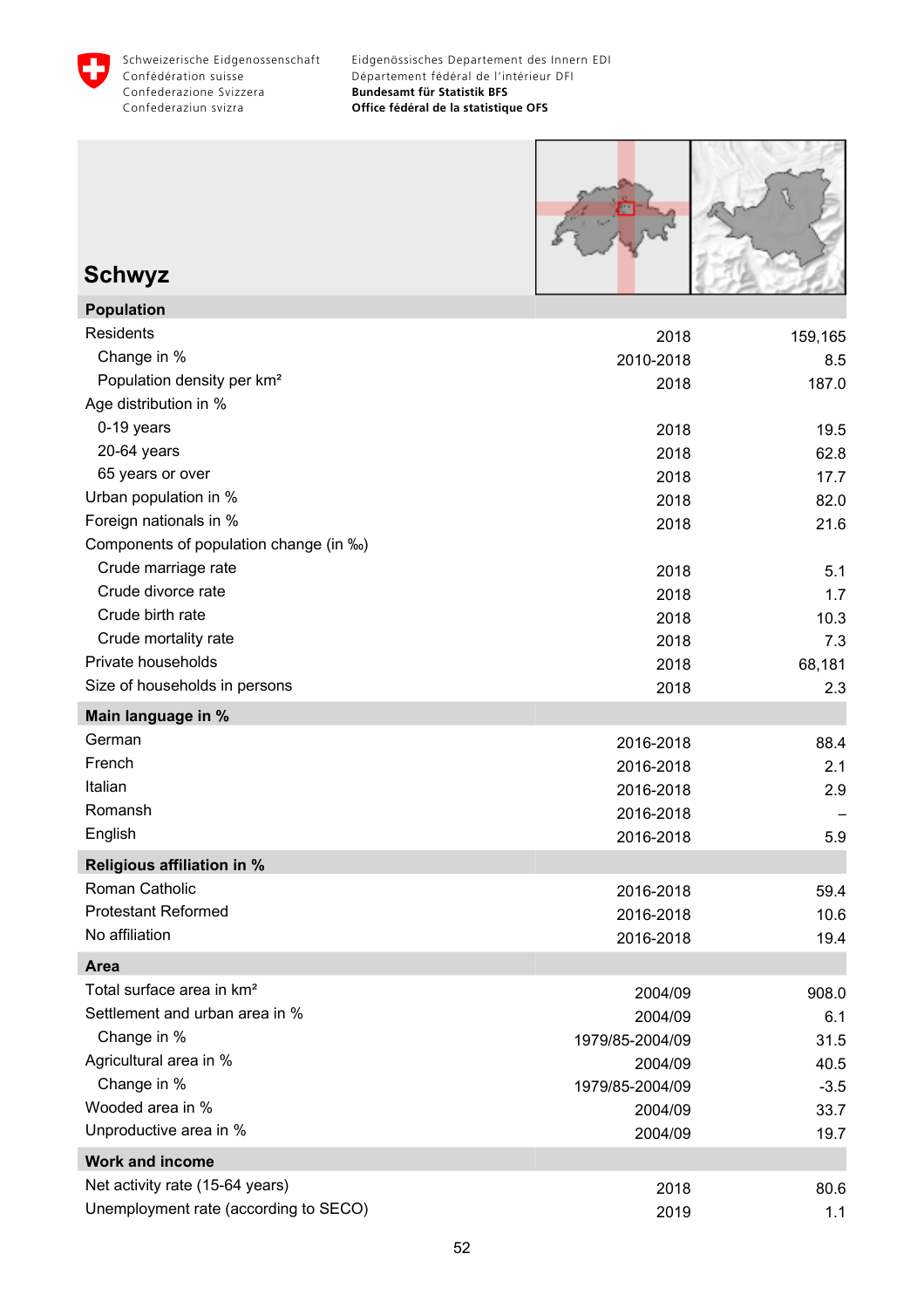



# **Schwyz**

| <b>Economy</b>                                                         |           |         |
|------------------------------------------------------------------------|-----------|---------|
| Gross domestic product (GDP) per capita in Swiss francs                | 2017      | 60,313  |
| Change in % of cantonal GDP                                            | 2016-2017 | 1.2     |
| Employed total                                                         | 2017      | 82,994  |
| Primary sector                                                         | 2017      | 4,427   |
| Secondary sector                                                       | 2017      | 21,086  |
| <b>Tertiary sector</b>                                                 | 2017      | 57,481  |
| Business establishments total                                          | 2017      | 15,351  |
| Primary sector                                                         | 2017      | 1,642   |
| Secondary sector                                                       | 2017      | 2,420   |
| <b>Tertiary sector</b>                                                 | 2017      | 11,289  |
| <b>Agriculture</b>                                                     |           |         |
| Share of organic agricultural land in total utilised agricultural area |           |         |
| in $%$                                                                 | 2018      | 11.9    |
| Utilised agricultural area per farm in ha                              | 2018      | 15.2    |
| <b>Construction and housing</b>                                        |           |         |
| Dwelling vacancy rate                                                  | 2019      | 1.44    |
| Homeownership rate                                                     | 2018      | 40.5    |
| Average per capita living space in m <sup>2</sup>                      | 2018      | 49      |
| New housing units per 1000 residents                                   | 2017      | 8.3     |
| <b>Tourism</b>                                                         |           |         |
| Arrivals in hotels and spas                                            | 2018      | 309,370 |
| Overnight stays in hotels and spas                                     | 2018      | 564,533 |
| <b>Mobility and transport</b>                                          |           |         |
| Passenger cars per 1000 inhabitants                                    | 2018      | 645     |
| Main mode of transport of employed commuters in %                      |           |         |
| Public transportation                                                  | 2017      | 18.6    |
| Private motorised transport                                            | 2017      | 67.5    |
| <b>Social security</b>                                                 |           |         |
| Social assistance rate                                                 | 2018      | 1.4     |
| <b>Health</b>                                                          |           |         |
| Physicians in the outpatient sector per 100,000 inhabitants            | 2018      | 146     |
| Hospitals                                                              |           |         |
| Hospital beds per 1000 inhabitants                                     | 2018      | 2.1     |
| Hospitalisation rate in intensive care (per 1000 inhabitants)          | 2018      | 153.3   |
| Average length of stay in intensive care (days)                        | 2018      | 4.3     |
| <b>Education level in %</b>                                            |           |         |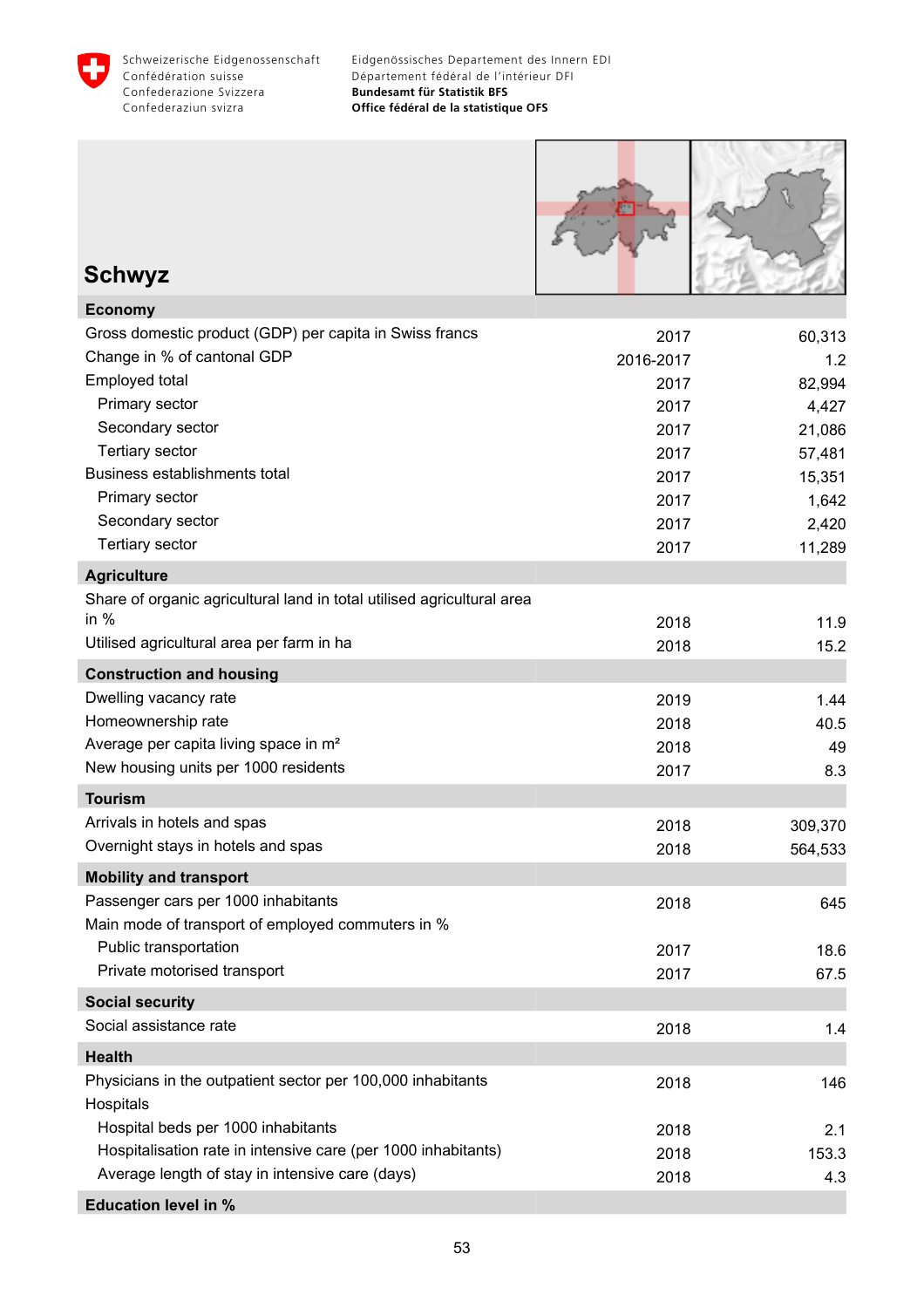

Г

**INTERNATIONAL PROPERTY** 

| <b>Schwyz</b>                                                         |      |      |
|-----------------------------------------------------------------------|------|------|
| Without post-compulsory education                                     | 2018 | 18.1 |
| Upper secondary education                                             | 2018 | 49.2 |
| <b>Tertiary level</b>                                                 | 2018 | 32.7 |
| Graduation rate in higher education institutions                      | 2018 | 25.4 |
| Voter shares of selected parties in % (National Council<br>elections) |      |      |
| FDP/PLR inclusive LP/PL-BS                                            | 2019 | 23.1 |
| <b>CVP</b>                                                            | 2019 | 18.4 |
| <b>SP</b>                                                             | 2019 | 13.8 |
| <b>SVP</b>                                                            | 2019 | 36.9 |
| EVP/CSP                                                               | 2019 | 0.6  |
| <b>GLP</b>                                                            | 2019 | 4.6  |
| <b>BDP</b>                                                            | 2019 |      |
| PdA/Sol.                                                              | 2019 |      |
| <b>GPS</b>                                                            | 2019 | 2.6  |
| Small right-wing parties                                              | 2019 |      |
| Criminal offences as ‰ of total population                            |      |      |
| under the Swiss Criminal Code                                         | 2018 | 27.0 |
| under the Narcotics Act (NarcA)                                       | 2018 | 6.8  |
| under the Foreign Nationals Act (FNA)                                 | 2018 | 2.4  |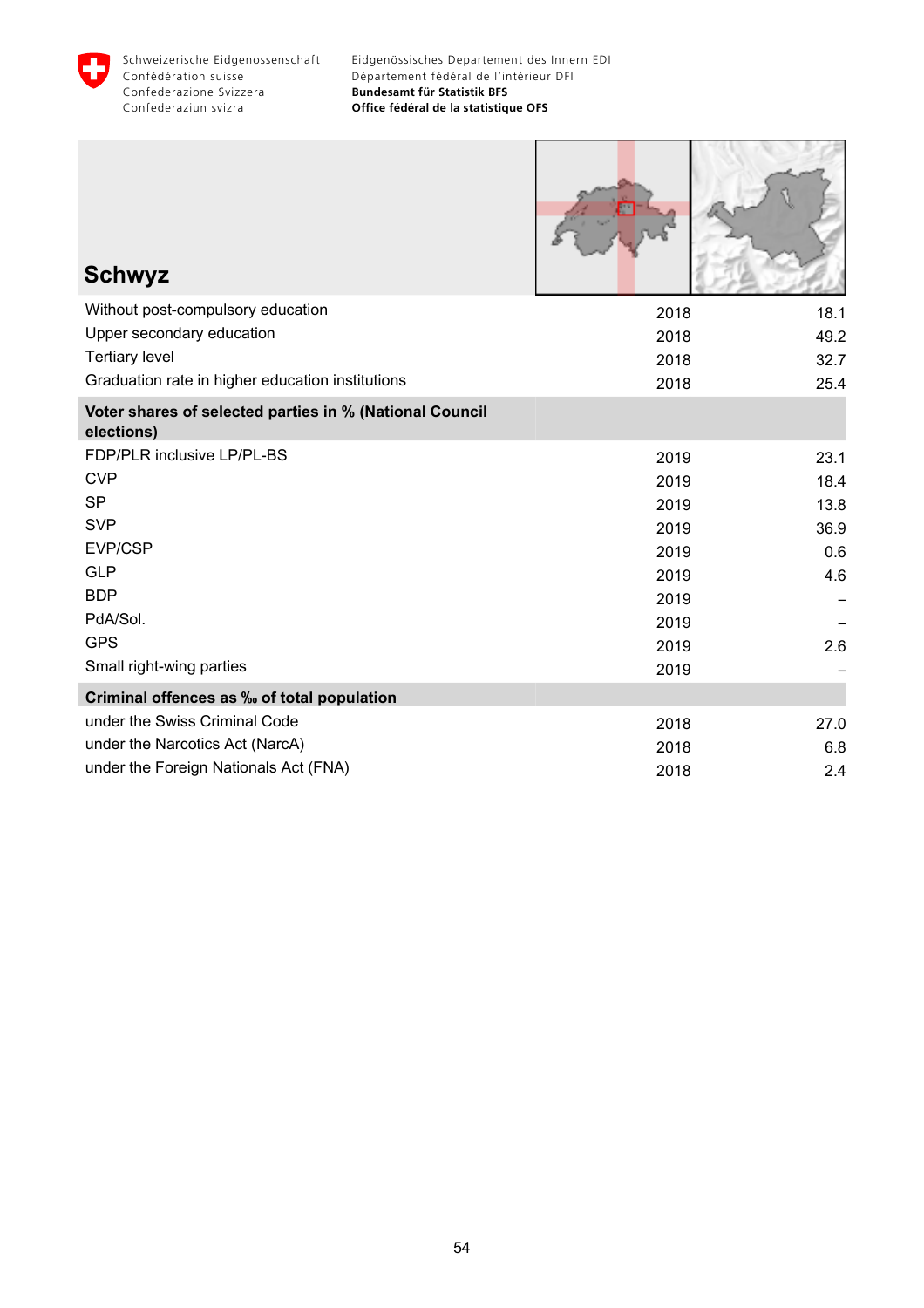



### **Solothurn**

| <b>Population</b>                      |                 |         |
|----------------------------------------|-----------------|---------|
| Residents                              | 2018            | 273,194 |
| Change in %                            | 2010-2018       | 7.0     |
| Population density per km <sup>2</sup> | 2018            | 345.6   |
| Age distribution in %                  |                 |         |
| 0-19 years                             | 2018            | 19.1    |
| 20-64 years                            | 2018            | 61.4    |
| 65 years or over                       | 2018            | 19.6    |
| Urban population in %                  | 2018            | 86.0    |
| Foreign nationals in %                 | 2018            | 22.6    |
| Components of population change (in ‰) |                 |         |
| Crude marriage rate                    | 2018            | 4.7     |
| Crude divorce rate                     | 2018            | 2.1     |
| Crude birth rate                       | 2018            | 9.8     |
| Crude mortality rate                   | 2018            | 9.0     |
| Private households                     | 2018            | 121,266 |
| Size of households in persons          | 2018            | 2.2     |
| Main language in %                     |                 |         |
| German                                 | 2016-2018       | 87.5    |
| French                                 | 2016-2018       | 2.6     |
| Italian                                | 2016-2018       | 4.8     |
| Romansh                                | 2016-2018       |         |
| English                                | 2016-2018       | 3.4     |
| <b>Religious affiliation in %</b>      |                 |         |
| Roman Catholic                         | 2016-2018       | 33.2    |
| <b>Protestant Reformed</b>             | 2016-2018       | 20.5    |
| No affiliation                         | 2016-2018       | 31.3    |
| <b>Area</b>                            |                 |         |
| Total surface area in km <sup>2</sup>  | 2004/09         | 790.4   |
| Settlement and urban area in %         | 2004/09         | 13.9    |
| Change in %                            | 1979/85-2004/09 | 24.4    |
| Agricultural area in %                 | 2004/09         | 42.3    |
| Change in %                            | 1979/85-2004/09 | $-5.8$  |
| Wooded area in %                       | 2004/09         | 42.7    |
| Unproductive area in %                 | 2004/09         | 1.1     |
| <b>Work and income</b>                 |                 |         |
| Net activity rate (15-64 years)        | 2018            | 80.6    |
| Unemployment rate (according to SECO)  | 2019            | 1.9     |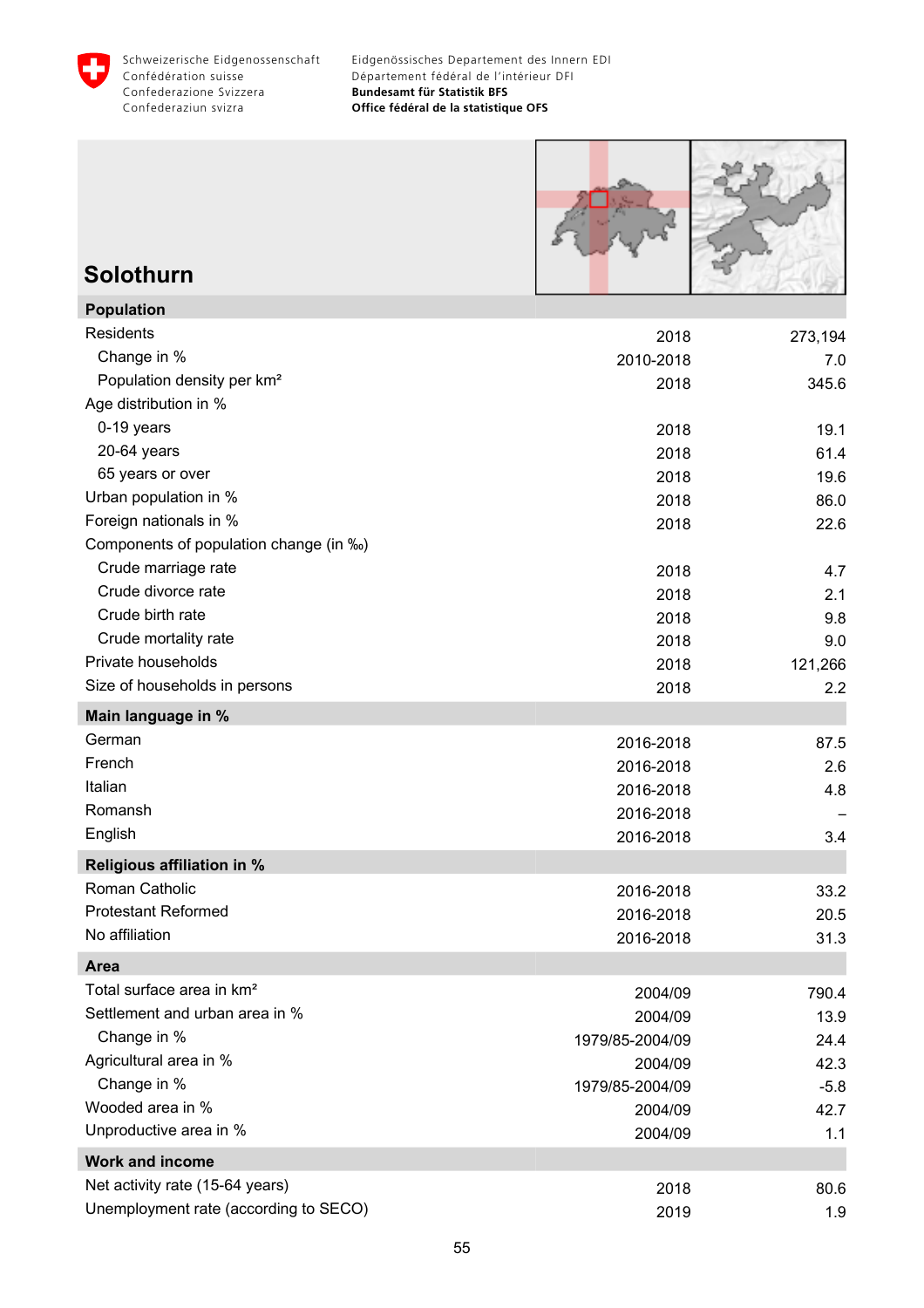



### **Solothurn**

| <b>Economy</b>                                                         |           |         |
|------------------------------------------------------------------------|-----------|---------|
| Gross domestic product (GDP) per capita in Swiss francs                | 2017      | 65,459  |
| Change in % of cantonal GDP                                            | 2016-2017 | 0.6     |
| Employed total                                                         | 2017      | 143,195 |
| Primary sector                                                         | 2017      | 4,231   |
| Secondary sector                                                       | 2017      | 37,523  |
| <b>Tertiary sector</b>                                                 | 2017      | 101,441 |
| Business establishments total                                          | 2017      | 18,318  |
| Primary sector                                                         | 2017      | 1,438   |
| Secondary sector                                                       | 2017      | 3,089   |
| <b>Tertiary sector</b>                                                 | 2017      | 13,791  |
| <b>Agriculture</b>                                                     |           |         |
| Share of organic agricultural land in total utilised agricultural area |           |         |
| in $%$                                                                 | 2018      | 15.3    |
| Utilised agricultural area per farm in ha                              | 2018      | 23.1    |
| <b>Construction and housing</b>                                        |           |         |
| Dwelling vacancy rate                                                  | 2019      | 3.40    |
| Homeownership rate                                                     | 2018      | 48.7    |
| Average per capita living space in m <sup>2</sup>                      | 2018      | 50      |
| New housing units per 1000 residents                                   | 2017      | 5.6     |
| <b>Tourism</b>                                                         |           |         |
| Arrivals in hotels and spas                                            | 2018      | 226,395 |
| Overnight stays in hotels and spas                                     | 2018      | 431,280 |
| <b>Mobility and transport</b>                                          |           |         |
| Passenger cars per 1000 inhabitants                                    | 2018      | 579     |
| Main mode of transport of employed commuters in %                      |           |         |
| Public transportation                                                  | 2017      | 21.7    |
| Private motorised transport                                            | 2017      | 63.5    |
| <b>Social security</b>                                                 |           |         |
| Social assistance rate                                                 | 2018      | 3.6     |
| <b>Health</b>                                                          |           |         |
| Physicians in the outpatient sector per 100,000 inhabitants            | 2018      | 161     |
| Hospitals                                                              |           |         |
| Hospital beds per 1000 inhabitants                                     | 2018      | 2.5     |
| Hospitalisation rate in intensive care (per 1000 inhabitants)          | 2018      | 158.6   |
| Average length of stay in intensive care (days)                        | 2018      | 5.2     |
| <b>Education level in %</b>                                            |           |         |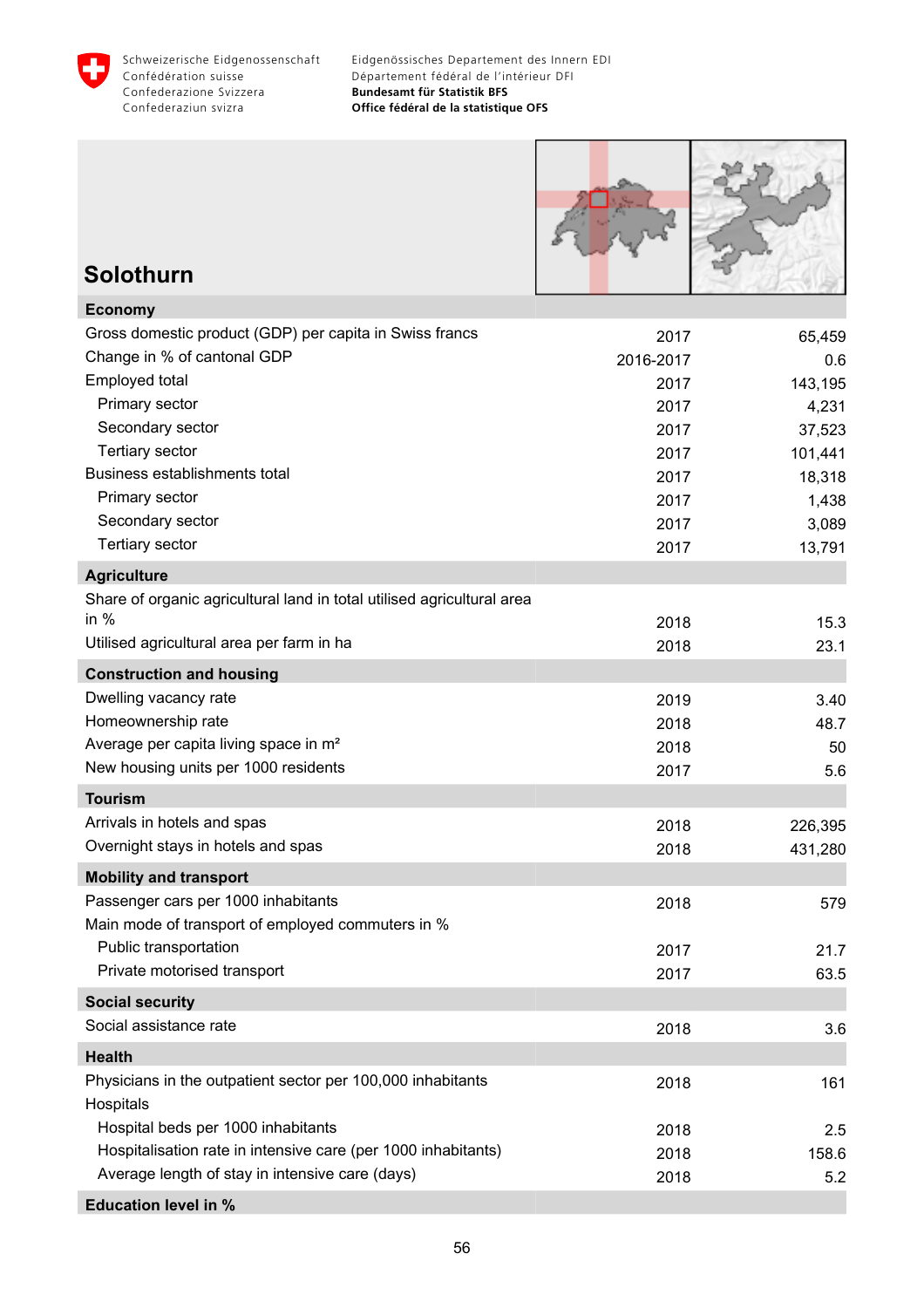

| <b>Solothurn</b>                                                      |      |      |
|-----------------------------------------------------------------------|------|------|
| Without post-compulsory education                                     | 2018 | 19.2 |
| Upper secondary education                                             | 2018 | 52.2 |
| <b>Tertiary level</b>                                                 | 2018 | 28.6 |
| Graduation rate in higher education institutions                      | 2018 | 24.5 |
| Voter shares of selected parties in % (National Council<br>elections) |      |      |
| FDP/PLR inclusive LP/PL-BS                                            | 2019 | 18.5 |
| <b>CVP</b>                                                            | 2019 | 14.2 |
| <b>SP</b>                                                             | 2019 | 18.4 |
| <b>SVP</b>                                                            | 2019 | 25.9 |
| EVP/CSP                                                               | 2019 | 1.2  |
| <b>GLP</b>                                                            | 2019 | 6.8  |
| <b>BDP</b>                                                            | 2019 | 2.0  |
| PdA/Sol.                                                              | 2019 |      |
| <b>GPS</b>                                                            | 2019 | 11.4 |
| Small right-wing parties                                              | 2019 | 0.6  |
| Criminal offences as ‰ of total population                            |      |      |
| under the Swiss Criminal Code                                         | 2018 | 52.0 |
| under the Narcotics Act (NarcA)                                       | 2018 | 6.5  |
| under the Foreign Nationals Act (FNA)                                 | 2018 | 1.6  |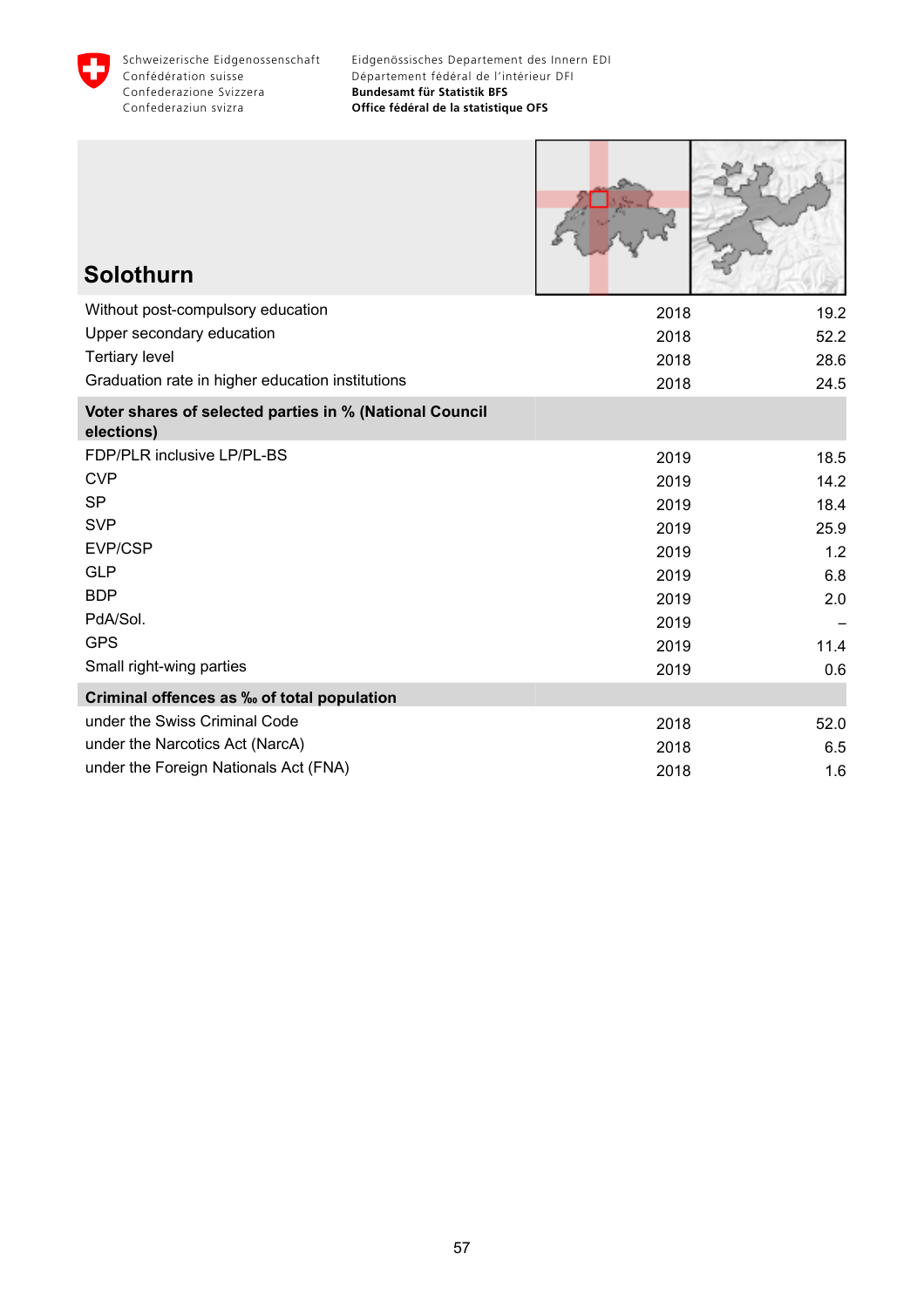



# **Thurgau**

**Population**

| Population                             |                 |         |
|----------------------------------------|-----------------|---------|
| <b>Residents</b>                       | 2018            | 276,472 |
| Change in %                            | 2010-2018       | 11.3    |
| Population density per km <sup>2</sup> | 2018            | 320.3   |
| Age distribution in %                  |                 |         |
| 0-19 years                             | 2018            | 20.3    |
| 20-64 years                            | 2018            | 62.1    |
| 65 years or over                       | 2018            | 17.6    |
| Urban population in %                  | 2018            | 67.1    |
| Foreign nationals in %                 | 2018            | 24.9    |
| Components of population change (in ‰) |                 |         |
| Crude marriage rate                    | 2018            | 4.9     |
| Crude divorce rate                     | 2018            | 1.8     |
| Crude birth rate                       | 2018            | 10.8    |
| Crude mortality rate                   | 2018            | 7.5     |
| Private households                     | 2018            | 119,717 |
| Size of households in persons          | 2018            | 2.3     |
| Main language in %                     |                 |         |
| German                                 | 2016-2018       | 89.0    |
| French                                 | 2016-2018       | 1.2     |
| Italian                                | 2016-2018       | 4.1     |
| Romansh                                | 2016-2018       | 0.2     |
| English                                | 2016-2018       | 3.0     |
| <b>Religious affiliation in %</b>      |                 |         |
| Roman Catholic                         | 2016-2018       | 31.6    |
| <b>Protestant Reformed</b>             | 2016-2018       | 31.5    |
| No affiliation                         | 2016-2018       | 21.8    |
| Area                                   |                 |         |
| Total surface area in km <sup>2</sup>  | 2004/09         | 991.5   |
| Settlement and urban area in %         | 2004/09         | 12.3    |
| Change in %                            | 1979/85-2004/09 | 26.5    |
| Agricultural area in %                 | 2004/09         | 51.9    |
| Change in %                            | 1979/85-2004/09 | $-4.8$  |
| Wooded area in %                       | 2004/09         | 21.4    |
| Unproductive area in %                 | 2004/09         | 14.4    |
| <b>Work and income</b>                 |                 |         |
| Net activity rate (15-64 years)        | 2018            | 80.8    |
| Unemployment rate (according to SECO)  | 2019            | 1.9     |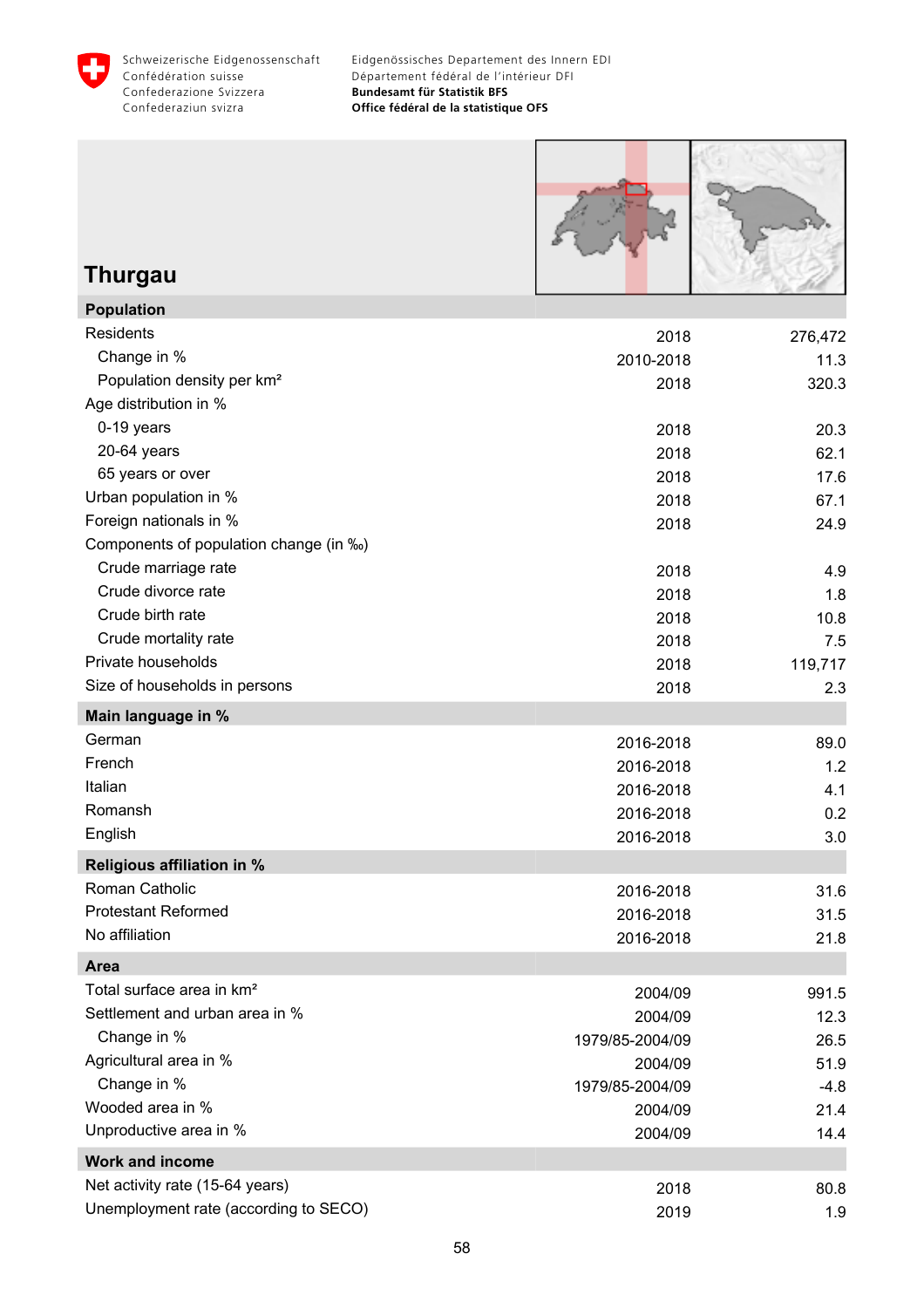



### **Thurgau**

| Gross domestic product (GDP) per capita in Swiss francs<br>2017<br>60,143<br>Change in % of cantonal GDP<br>2016-2017<br>$-0.3$<br>Employed total<br>2017<br>136,060<br>Primary sector<br>2017<br>8,691<br>Secondary sector<br>40,825<br>2017<br><b>Tertiary sector</b><br>86,544<br>2017<br>Business establishments total<br>2017<br>20,675<br>Primary sector<br>2017<br>2,675<br>Secondary sector<br>2017<br>3,584<br>Tertiary sector<br>14,416<br>2017<br><b>Agriculture</b><br>Share of organic agricultural land in total utilised agricultural area<br>in $%$<br>2018<br>14.4<br>Utilised agricultural area per farm in ha<br>2018<br>19.3<br><b>Construction and housing</b><br>Dwelling vacancy rate<br>2019<br>2.65<br>Homeownership rate<br>2018<br>45.3<br>Average per capita living space in m <sup>2</sup><br>2018<br>51<br>New housing units per 1000 residents<br>2017<br>9.5<br><b>Tourism</b><br>Arrivals in hotels and spas<br>2018<br>207,915<br>Overnight stays in hotels and spas<br>2018<br>425,687<br><b>Mobility and transport</b><br>Passenger cars per 1000 inhabitants<br>631<br>2018<br>Main mode of transport of employed commuters in %<br>Public transportation<br>2017<br>17.4<br>Private motorised transport<br>2017<br>67.4<br><b>Social security</b><br>Social assistance rate<br>2018<br>1.6<br><b>Health</b><br>Physicians in the outpatient sector per 100,000 inhabitants<br>2018<br>161<br>Hospitals<br>Hospital beds per 1000 inhabitants<br>2018<br>5.6<br>Hospitalisation rate in intensive care (per 1000 inhabitants)<br>2018<br>151.6<br>Average length of stay in intensive care (days)<br>2018<br>5.1<br><b>Education level in %</b> | <b>Economy</b> |  |
|--------------------------------------------------------------------------------------------------------------------------------------------------------------------------------------------------------------------------------------------------------------------------------------------------------------------------------------------------------------------------------------------------------------------------------------------------------------------------------------------------------------------------------------------------------------------------------------------------------------------------------------------------------------------------------------------------------------------------------------------------------------------------------------------------------------------------------------------------------------------------------------------------------------------------------------------------------------------------------------------------------------------------------------------------------------------------------------------------------------------------------------------------------------------------------------------------------------------------------------------------------------------------------------------------------------------------------------------------------------------------------------------------------------------------------------------------------------------------------------------------------------------------------------------------------------------------------------------------------------------------------------------------------------------------------------|----------------|--|
|                                                                                                                                                                                                                                                                                                                                                                                                                                                                                                                                                                                                                                                                                                                                                                                                                                                                                                                                                                                                                                                                                                                                                                                                                                                                                                                                                                                                                                                                                                                                                                                                                                                                                      |                |  |
|                                                                                                                                                                                                                                                                                                                                                                                                                                                                                                                                                                                                                                                                                                                                                                                                                                                                                                                                                                                                                                                                                                                                                                                                                                                                                                                                                                                                                                                                                                                                                                                                                                                                                      |                |  |
|                                                                                                                                                                                                                                                                                                                                                                                                                                                                                                                                                                                                                                                                                                                                                                                                                                                                                                                                                                                                                                                                                                                                                                                                                                                                                                                                                                                                                                                                                                                                                                                                                                                                                      |                |  |
|                                                                                                                                                                                                                                                                                                                                                                                                                                                                                                                                                                                                                                                                                                                                                                                                                                                                                                                                                                                                                                                                                                                                                                                                                                                                                                                                                                                                                                                                                                                                                                                                                                                                                      |                |  |
|                                                                                                                                                                                                                                                                                                                                                                                                                                                                                                                                                                                                                                                                                                                                                                                                                                                                                                                                                                                                                                                                                                                                                                                                                                                                                                                                                                                                                                                                                                                                                                                                                                                                                      |                |  |
|                                                                                                                                                                                                                                                                                                                                                                                                                                                                                                                                                                                                                                                                                                                                                                                                                                                                                                                                                                                                                                                                                                                                                                                                                                                                                                                                                                                                                                                                                                                                                                                                                                                                                      |                |  |
|                                                                                                                                                                                                                                                                                                                                                                                                                                                                                                                                                                                                                                                                                                                                                                                                                                                                                                                                                                                                                                                                                                                                                                                                                                                                                                                                                                                                                                                                                                                                                                                                                                                                                      |                |  |
|                                                                                                                                                                                                                                                                                                                                                                                                                                                                                                                                                                                                                                                                                                                                                                                                                                                                                                                                                                                                                                                                                                                                                                                                                                                                                                                                                                                                                                                                                                                                                                                                                                                                                      |                |  |
|                                                                                                                                                                                                                                                                                                                                                                                                                                                                                                                                                                                                                                                                                                                                                                                                                                                                                                                                                                                                                                                                                                                                                                                                                                                                                                                                                                                                                                                                                                                                                                                                                                                                                      |                |  |
|                                                                                                                                                                                                                                                                                                                                                                                                                                                                                                                                                                                                                                                                                                                                                                                                                                                                                                                                                                                                                                                                                                                                                                                                                                                                                                                                                                                                                                                                                                                                                                                                                                                                                      |                |  |
|                                                                                                                                                                                                                                                                                                                                                                                                                                                                                                                                                                                                                                                                                                                                                                                                                                                                                                                                                                                                                                                                                                                                                                                                                                                                                                                                                                                                                                                                                                                                                                                                                                                                                      |                |  |
|                                                                                                                                                                                                                                                                                                                                                                                                                                                                                                                                                                                                                                                                                                                                                                                                                                                                                                                                                                                                                                                                                                                                                                                                                                                                                                                                                                                                                                                                                                                                                                                                                                                                                      |                |  |
|                                                                                                                                                                                                                                                                                                                                                                                                                                                                                                                                                                                                                                                                                                                                                                                                                                                                                                                                                                                                                                                                                                                                                                                                                                                                                                                                                                                                                                                                                                                                                                                                                                                                                      |                |  |
|                                                                                                                                                                                                                                                                                                                                                                                                                                                                                                                                                                                                                                                                                                                                                                                                                                                                                                                                                                                                                                                                                                                                                                                                                                                                                                                                                                                                                                                                                                                                                                                                                                                                                      |                |  |
|                                                                                                                                                                                                                                                                                                                                                                                                                                                                                                                                                                                                                                                                                                                                                                                                                                                                                                                                                                                                                                                                                                                                                                                                                                                                                                                                                                                                                                                                                                                                                                                                                                                                                      |                |  |
|                                                                                                                                                                                                                                                                                                                                                                                                                                                                                                                                                                                                                                                                                                                                                                                                                                                                                                                                                                                                                                                                                                                                                                                                                                                                                                                                                                                                                                                                                                                                                                                                                                                                                      |                |  |
|                                                                                                                                                                                                                                                                                                                                                                                                                                                                                                                                                                                                                                                                                                                                                                                                                                                                                                                                                                                                                                                                                                                                                                                                                                                                                                                                                                                                                                                                                                                                                                                                                                                                                      |                |  |
|                                                                                                                                                                                                                                                                                                                                                                                                                                                                                                                                                                                                                                                                                                                                                                                                                                                                                                                                                                                                                                                                                                                                                                                                                                                                                                                                                                                                                                                                                                                                                                                                                                                                                      |                |  |
|                                                                                                                                                                                                                                                                                                                                                                                                                                                                                                                                                                                                                                                                                                                                                                                                                                                                                                                                                                                                                                                                                                                                                                                                                                                                                                                                                                                                                                                                                                                                                                                                                                                                                      |                |  |
|                                                                                                                                                                                                                                                                                                                                                                                                                                                                                                                                                                                                                                                                                                                                                                                                                                                                                                                                                                                                                                                                                                                                                                                                                                                                                                                                                                                                                                                                                                                                                                                                                                                                                      |                |  |
|                                                                                                                                                                                                                                                                                                                                                                                                                                                                                                                                                                                                                                                                                                                                                                                                                                                                                                                                                                                                                                                                                                                                                                                                                                                                                                                                                                                                                                                                                                                                                                                                                                                                                      |                |  |
|                                                                                                                                                                                                                                                                                                                                                                                                                                                                                                                                                                                                                                                                                                                                                                                                                                                                                                                                                                                                                                                                                                                                                                                                                                                                                                                                                                                                                                                                                                                                                                                                                                                                                      |                |  |
|                                                                                                                                                                                                                                                                                                                                                                                                                                                                                                                                                                                                                                                                                                                                                                                                                                                                                                                                                                                                                                                                                                                                                                                                                                                                                                                                                                                                                                                                                                                                                                                                                                                                                      |                |  |
|                                                                                                                                                                                                                                                                                                                                                                                                                                                                                                                                                                                                                                                                                                                                                                                                                                                                                                                                                                                                                                                                                                                                                                                                                                                                                                                                                                                                                                                                                                                                                                                                                                                                                      |                |  |
|                                                                                                                                                                                                                                                                                                                                                                                                                                                                                                                                                                                                                                                                                                                                                                                                                                                                                                                                                                                                                                                                                                                                                                                                                                                                                                                                                                                                                                                                                                                                                                                                                                                                                      |                |  |
|                                                                                                                                                                                                                                                                                                                                                                                                                                                                                                                                                                                                                                                                                                                                                                                                                                                                                                                                                                                                                                                                                                                                                                                                                                                                                                                                                                                                                                                                                                                                                                                                                                                                                      |                |  |
|                                                                                                                                                                                                                                                                                                                                                                                                                                                                                                                                                                                                                                                                                                                                                                                                                                                                                                                                                                                                                                                                                                                                                                                                                                                                                                                                                                                                                                                                                                                                                                                                                                                                                      |                |  |
|                                                                                                                                                                                                                                                                                                                                                                                                                                                                                                                                                                                                                                                                                                                                                                                                                                                                                                                                                                                                                                                                                                                                                                                                                                                                                                                                                                                                                                                                                                                                                                                                                                                                                      |                |  |
|                                                                                                                                                                                                                                                                                                                                                                                                                                                                                                                                                                                                                                                                                                                                                                                                                                                                                                                                                                                                                                                                                                                                                                                                                                                                                                                                                                                                                                                                                                                                                                                                                                                                                      |                |  |
|                                                                                                                                                                                                                                                                                                                                                                                                                                                                                                                                                                                                                                                                                                                                                                                                                                                                                                                                                                                                                                                                                                                                                                                                                                                                                                                                                                                                                                                                                                                                                                                                                                                                                      |                |  |
|                                                                                                                                                                                                                                                                                                                                                                                                                                                                                                                                                                                                                                                                                                                                                                                                                                                                                                                                                                                                                                                                                                                                                                                                                                                                                                                                                                                                                                                                                                                                                                                                                                                                                      |                |  |
|                                                                                                                                                                                                                                                                                                                                                                                                                                                                                                                                                                                                                                                                                                                                                                                                                                                                                                                                                                                                                                                                                                                                                                                                                                                                                                                                                                                                                                                                                                                                                                                                                                                                                      |                |  |
|                                                                                                                                                                                                                                                                                                                                                                                                                                                                                                                                                                                                                                                                                                                                                                                                                                                                                                                                                                                                                                                                                                                                                                                                                                                                                                                                                                                                                                                                                                                                                                                                                                                                                      |                |  |
|                                                                                                                                                                                                                                                                                                                                                                                                                                                                                                                                                                                                                                                                                                                                                                                                                                                                                                                                                                                                                                                                                                                                                                                                                                                                                                                                                                                                                                                                                                                                                                                                                                                                                      |                |  |
|                                                                                                                                                                                                                                                                                                                                                                                                                                                                                                                                                                                                                                                                                                                                                                                                                                                                                                                                                                                                                                                                                                                                                                                                                                                                                                                                                                                                                                                                                                                                                                                                                                                                                      |                |  |
|                                                                                                                                                                                                                                                                                                                                                                                                                                                                                                                                                                                                                                                                                                                                                                                                                                                                                                                                                                                                                                                                                                                                                                                                                                                                                                                                                                                                                                                                                                                                                                                                                                                                                      |                |  |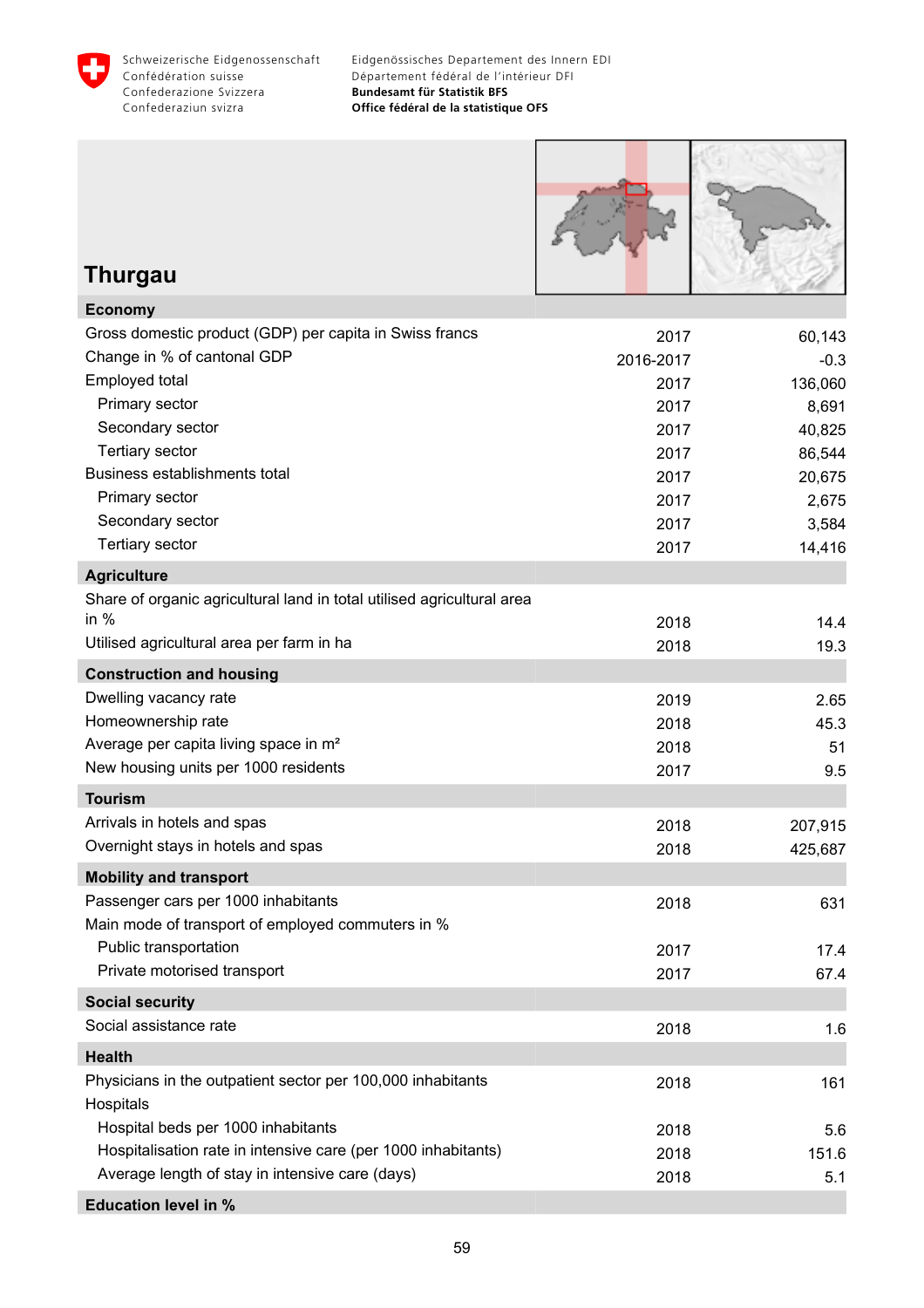

| <b>Thurgau</b>                                                        |      |      |
|-----------------------------------------------------------------------|------|------|
| Without post-compulsory education                                     | 2018 | 18.3 |
| Upper secondary education                                             | 2018 | 53.3 |
| <b>Tertiary level</b>                                                 | 2018 | 28.4 |
| Graduation rate in higher education institutions                      | 2018 | 23.4 |
| Voter shares of selected parties in % (National Council<br>elections) |      |      |
| FDP/PLR inclusive LP/PL-BS                                            | 2019 | 11.5 |
| <b>CVP</b>                                                            | 2019 | 12.7 |
| <b>SP</b>                                                             | 2019 | 12.6 |
| <b>SVP</b>                                                            | 2019 | 36.7 |
| EVP/CSP                                                               | 2019 | 2.7  |
| <b>GLP</b>                                                            | 2019 | 8.1  |
| <b>BDP</b>                                                            | 2019 | 2.3  |
| PdA/Sol.                                                              | 2019 |      |
| <b>GPS</b>                                                            | 2019 | 10.6 |
| Small right-wing parties                                              | 2019 | 2.8  |
| <b>Criminal offences as ‰ of total population</b>                     |      |      |
| under the Swiss Criminal Code                                         | 2018 | 35.7 |
| under the Narcotics Act (NarcA)                                       | 2018 | 4.6  |
| under the Foreign Nationals Act (FNA)                                 | 2018 | 2.8  |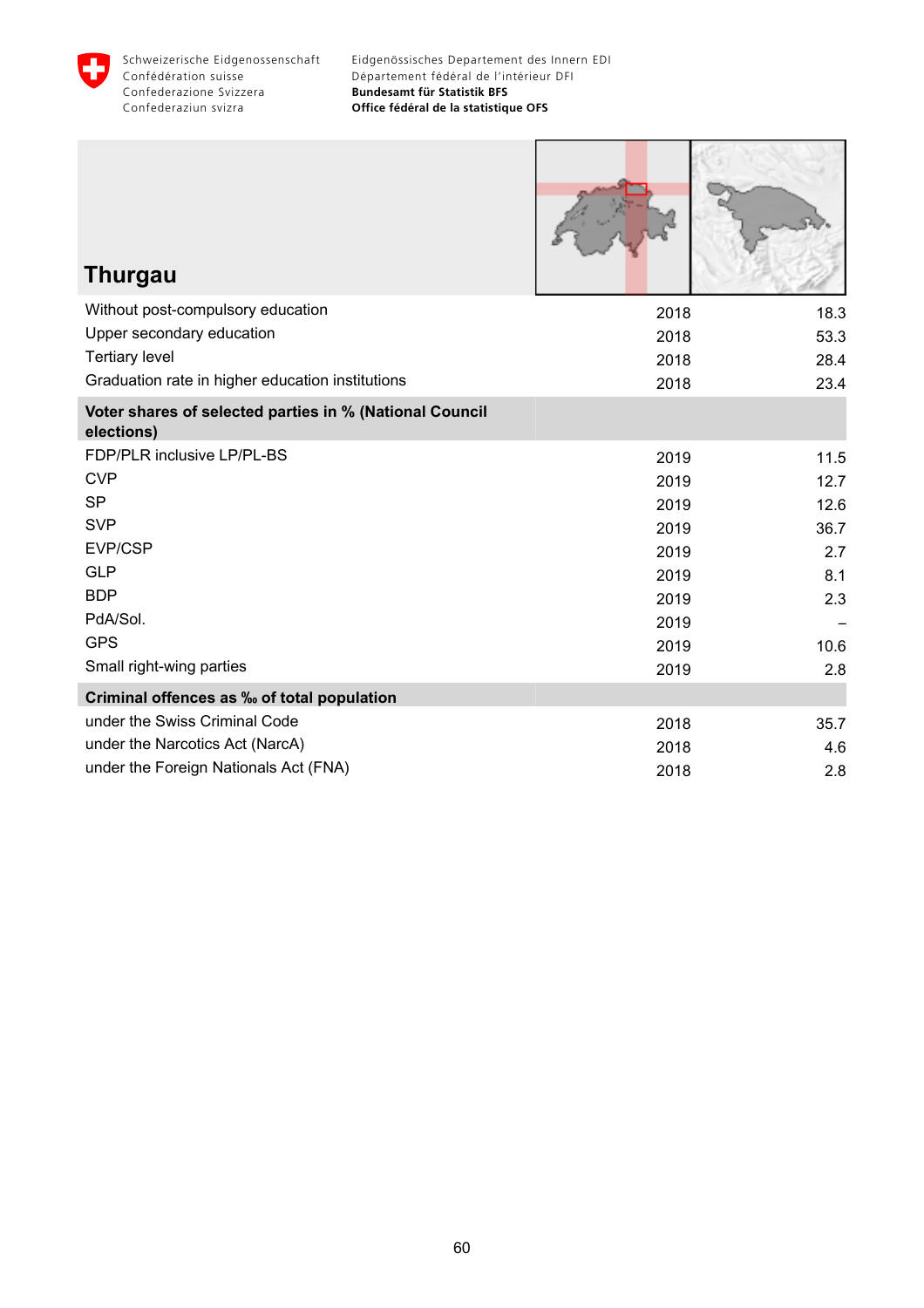



# **Ticino**

| <b>Population</b>                      |                 |         |
|----------------------------------------|-----------------|---------|
| <b>Residents</b>                       | 2018            | 353,343 |
| Change in %                            | 2010-2018       | 5.9     |
| Population density per km <sup>2</sup> | 2018            | 129.1   |
| Age distribution in %                  |                 |         |
| 0-19 years                             | 2018            | 18.1    |
| $20-64$ years                          | 2018            | 59.2    |
| 65 years or over                       | 2018            | 22.6    |
| Urban population in %                  | 2018            | 92.8    |
| Foreign nationals in %                 | 2018            | 27.8    |
| Components of population change (in ‰) |                 |         |
| Crude marriage rate                    | 2018            | 3.7     |
| Crude divorce rate                     | 2018            | 1.9     |
| Crude birth rate                       | 2018            | 7.2     |
| Crude mortality rate                   | 2018            | 8.9     |
| Private households                     | 2018            | 163,485 |
| Size of households in persons          | 2018            | 2.1     |
| Main language in %                     |                 |         |
| German                                 | 2016-2018       | 9.9     |
| French                                 | 2016-2018       | 4.6     |
| Italian                                | 2016-2018       | 88.0    |
| Romansh                                | 2016-2018       | 0.2     |
| English                                | 2016-2018       | 3.5     |
| <b>Religious affiliation in %</b>      |                 |         |
| Roman Catholic                         | 2016-2018       | 65.1    |
| <b>Protestant Reformed</b>             | 2016-2018       | 3.9     |
| No affiliation                         | 2016-2018       | 20.8    |
| Area                                   |                 |         |
| Total surface area in km <sup>2</sup>  | 2004/09         | 2,812.3 |
| Settlement and urban area in %         | 2004/09         | 5.6     |
| Change in %                            | 1979/85-2004/09 | 21.6    |
| Agricultural area in %                 | 2004/09         | 12.9    |
| Change in %                            | 1979/85-2004/09 | $-16.1$ |
| Wooded area in %                       | 2004/09         | 50.7    |
| Unproductive area in %                 | 2004/09         | 30.7    |
| <b>Work and income</b>                 |                 |         |
| Net activity rate (15-64 years)        | 2018            | 71.9    |
| Unemployment rate (according to SECO)  | 2019            | 2.8     |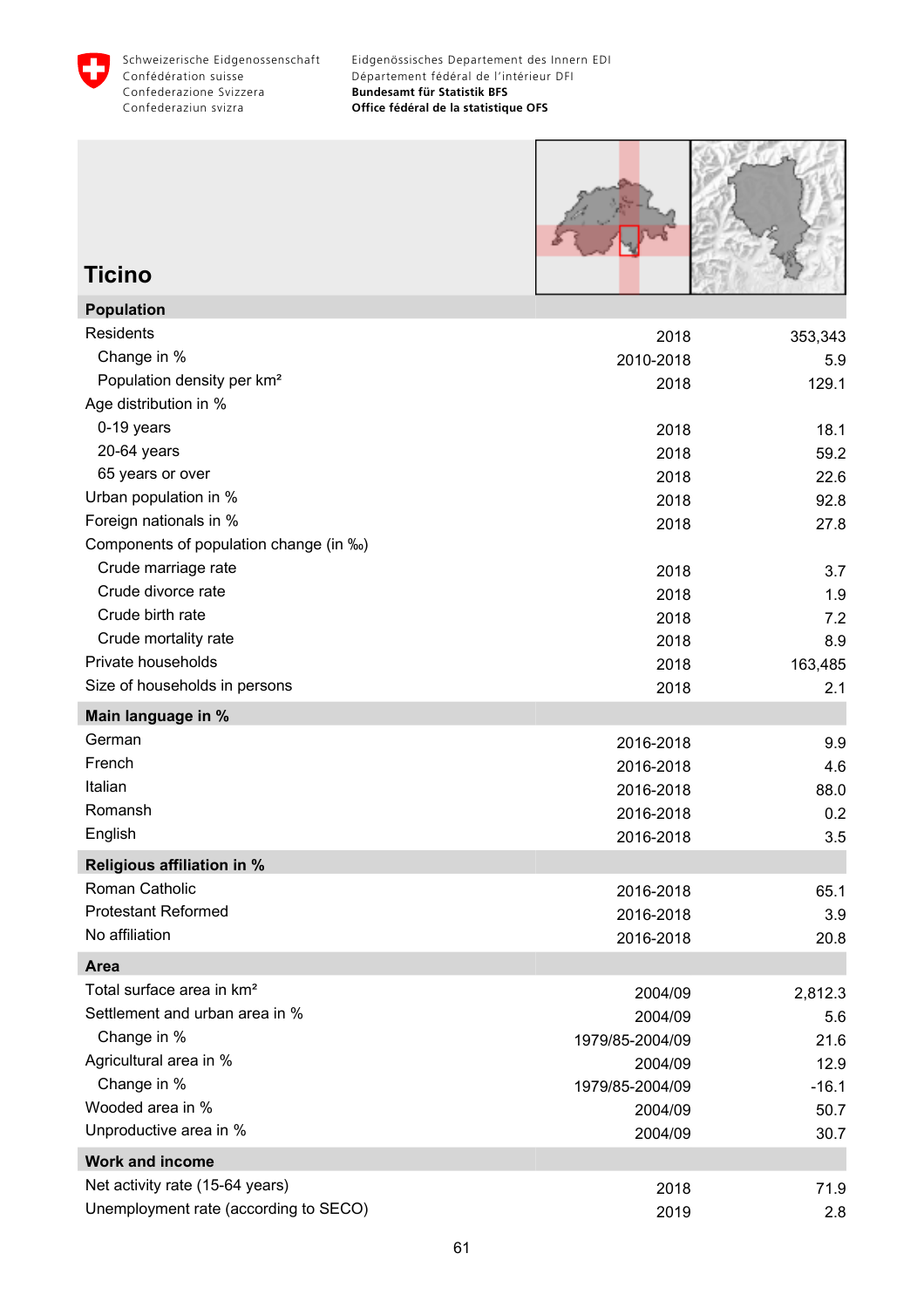



### **Ticino**

| <b>Economy</b>                                                         |           |           |
|------------------------------------------------------------------------|-----------|-----------|
| Gross domestic product (GDP) per capita in Swiss francs                | 2017      | 80,532    |
| Change in % of cantonal GDP                                            | 2016-2017 | $-2.7$    |
| Employed total                                                         | 2017      | 232,674   |
| Primary sector                                                         | 2017      | 3,341     |
| Secondary sector                                                       | 2017      | 51,254    |
| <b>Tertiary sector</b>                                                 | 2017      | 178,079   |
| Business establishments total                                          | 2017      | 38,886    |
| Primary sector                                                         | 2017      | 1,200     |
| Secondary sector                                                       | 2017      | 5,502     |
| <b>Tertiary sector</b>                                                 | 2017      | 32,184    |
| <b>Agriculture</b>                                                     |           |           |
| Share of organic agricultural land in total utilised agricultural area |           |           |
| in $%$                                                                 | 2018      | 20.7      |
| Utilised agricultural area per farm in ha                              | 2018      | 12.6      |
| <b>Construction and housing</b>                                        |           |           |
| Dwelling vacancy rate                                                  | 2019      | 2.29      |
| Homeownership rate                                                     | 2018      | 40.0      |
| Average per capita living space in m <sup>2</sup>                      | 2018      | 48        |
| New housing units per 1000 residents                                   | 2017      | 7.2       |
| <b>Tourism</b>                                                         |           |           |
| Arrivals in hotels and spas                                            | 2018      | 1,098,200 |
| Overnight stays in hotels and spas                                     | 2018      | 2,270,801 |
| <b>Mobility and transport</b>                                          |           |           |
| Passenger cars per 1000 inhabitants                                    | 2018      | 635       |
| Main mode of transport of employed commuters in %                      |           |           |
| Public transportation                                                  | 2017      | 18.1      |
| Private motorised transport                                            | 2017      | 68.3      |
| <b>Social security</b>                                                 |           |           |
| Social assistance rate                                                 | 2018      | 2.7       |
| <b>Health</b>                                                          |           |           |
| Physicians in the outpatient sector per 100,000 inhabitants            | 2018      | 228       |
| Hospitals                                                              |           |           |
| Hospital beds per 1000 inhabitants                                     | 2018      | 5.3       |
| Hospitalisation rate in intensive care (per 1000 inhabitants)          | 2018      | 164.3     |
| Average length of stay in intensive care (days)                        | 2018      | 6.4       |
| <b>Education level in %</b>                                            |           |           |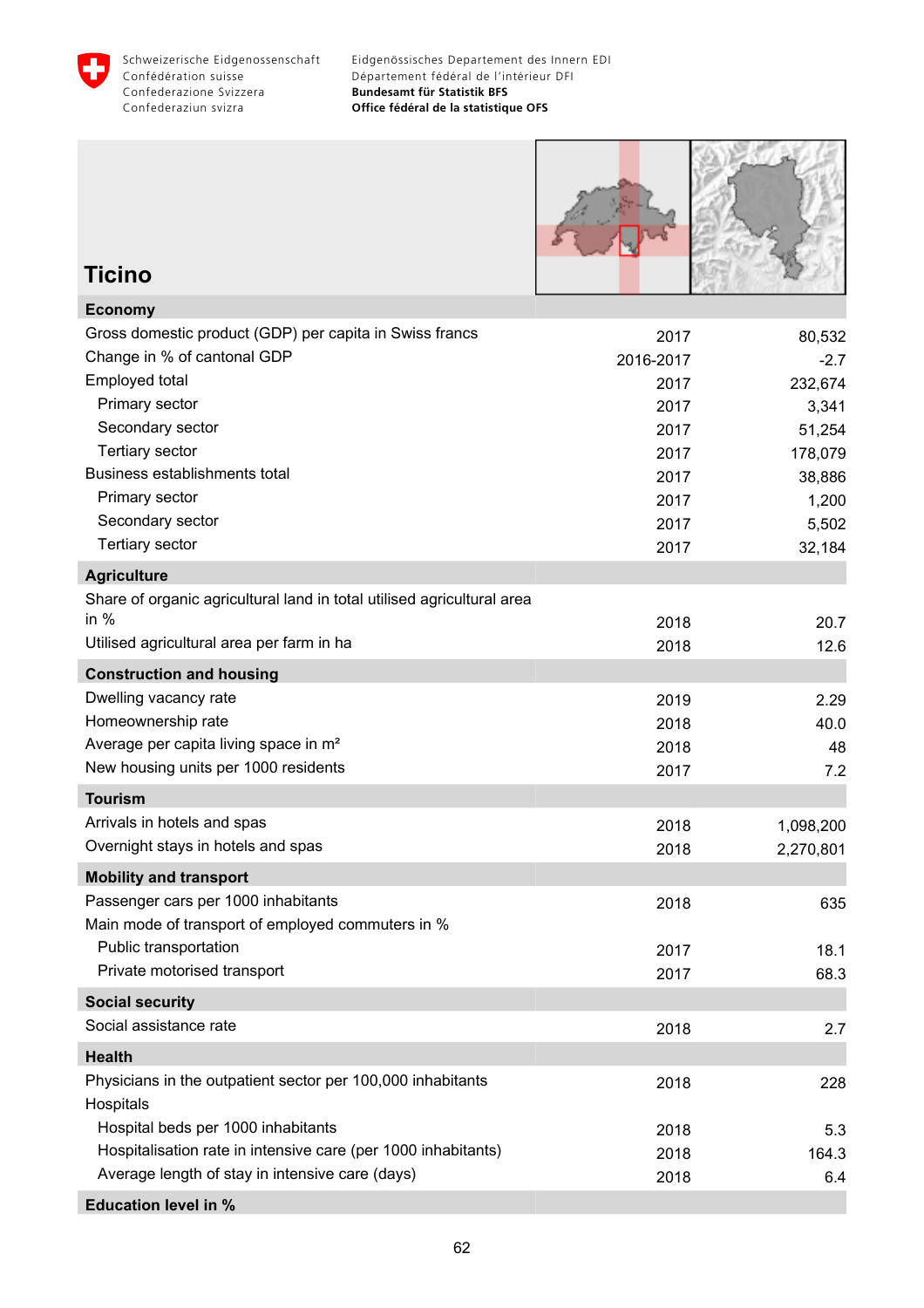

| <b>Ticino</b>                                                         |      |      |
|-----------------------------------------------------------------------|------|------|
| Without post-compulsory education                                     | 2018 | 22.8 |
| Upper secondary education                                             | 2018 | 44.5 |
| <b>Tertiary level</b>                                                 | 2018 | 32.8 |
| Graduation rate in higher education institutions                      | 2018 | 31.5 |
| Voter shares of selected parties in % (National Council<br>elections) |      |      |
| FDP/PLR inclusive LP/PL-BS                                            | 2019 | 20.5 |
| <b>CVP</b>                                                            | 2019 | 18.2 |
| <b>SP</b>                                                             | 2019 | 14.1 |
| <b>SVP</b>                                                            | 2019 | 11.7 |
| EVP/CSP                                                               | 2019 |      |
| <b>GLP</b>                                                            | 2019 | 1.0  |
| <b>BDP</b>                                                            | 2019 |      |
| PdA/Sol.                                                              | 2019 | 0.8  |
| <b>GPS</b>                                                            | 2019 | 12.1 |
| Small right-wing parties                                              | 2019 | 18.0 |
| Criminal offences as ‰ of total population                            |      |      |
| under the Swiss Criminal Code                                         | 2018 | 38.3 |
| under the Narcotics Act (NarcA)                                       | 2018 | 9.7  |
| under the Foreign Nationals Act (FNA)                                 | 2018 | 2.4  |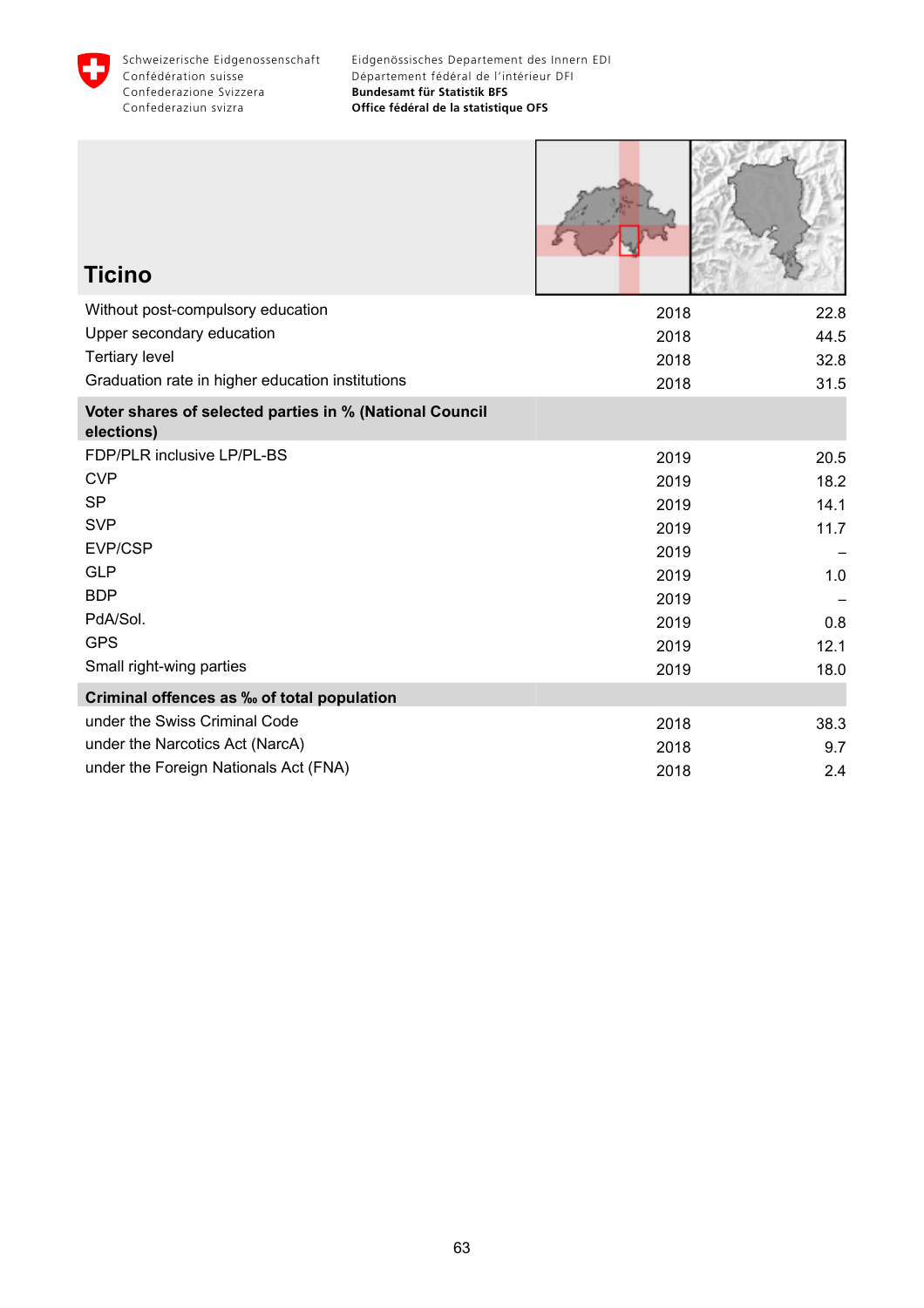



**Uri**

| <b>Population</b>                      |                 |         |
|----------------------------------------|-----------------|---------|
| Residents                              | 2018            | 36,433  |
| Change in %                            | 2010-2018       | 2.9     |
| Population density per km <sup>2</sup> | 2018            | 34.5    |
| Age distribution in %                  |                 |         |
| 0-19 years                             | 2018            | 20.1    |
| 20-64 years                            | 2018            | 59.4    |
| 65 years or over                       | 2018            | 20.4    |
| Urban population in %                  | 2018            | 88.6    |
| Foreign nationals in %                 | 2018            | 12.3    |
| Components of population change (in ‰) |                 |         |
| Crude marriage rate                    | 2018            | 4.7     |
| Crude divorce rate                     | 2018            | 1.1     |
| Crude birth rate                       | 2018            | 9.8     |
| Crude mortality rate                   | 2018            | 8.9     |
| Private households                     | 2018            | 15,307  |
| Size of households in persons          | 2018            | 2.3     |
| Main language in %                     |                 |         |
| German                                 | 2016-2018       | 91.9    |
| French                                 | 2016-2018       |         |
| Italian                                | 2016-2018       | 2.8     |
| Romansh                                | 2016-2018       |         |
| English                                | 2016-2018       | 2.3     |
| Religious affiliation in %             |                 |         |
| Roman Catholic                         | 2016-2018       | 78.6    |
| <b>Protestant Reformed</b>             | 2016-2018       | 5.1     |
| No affiliation                         | 2016-2018       | 10.0    |
| Area                                   |                 |         |
| Total surface area in km <sup>2</sup>  | 2004/09         | 1,076.3 |
| Settlement and urban area in %         | 2004/09         | 1.9     |
| Change in %                            | 1979/85-2004/09 | 23.6    |
| Agricultural area in %                 | 2004/09         | 24.2    |
| Change in %                            | 1979/85-2004/09 | $-5.5$  |
| Wooded area in %                       | 2004/09         | 20.1    |
| Unproductive area in %                 | 2004/09         | 53.9    |
| <b>Work and income</b>                 |                 |         |
| Net activity rate (15-64 years)        | 2018            | 82.0    |
| Unemployment rate (according to SECO)  | 2019            | 1.1     |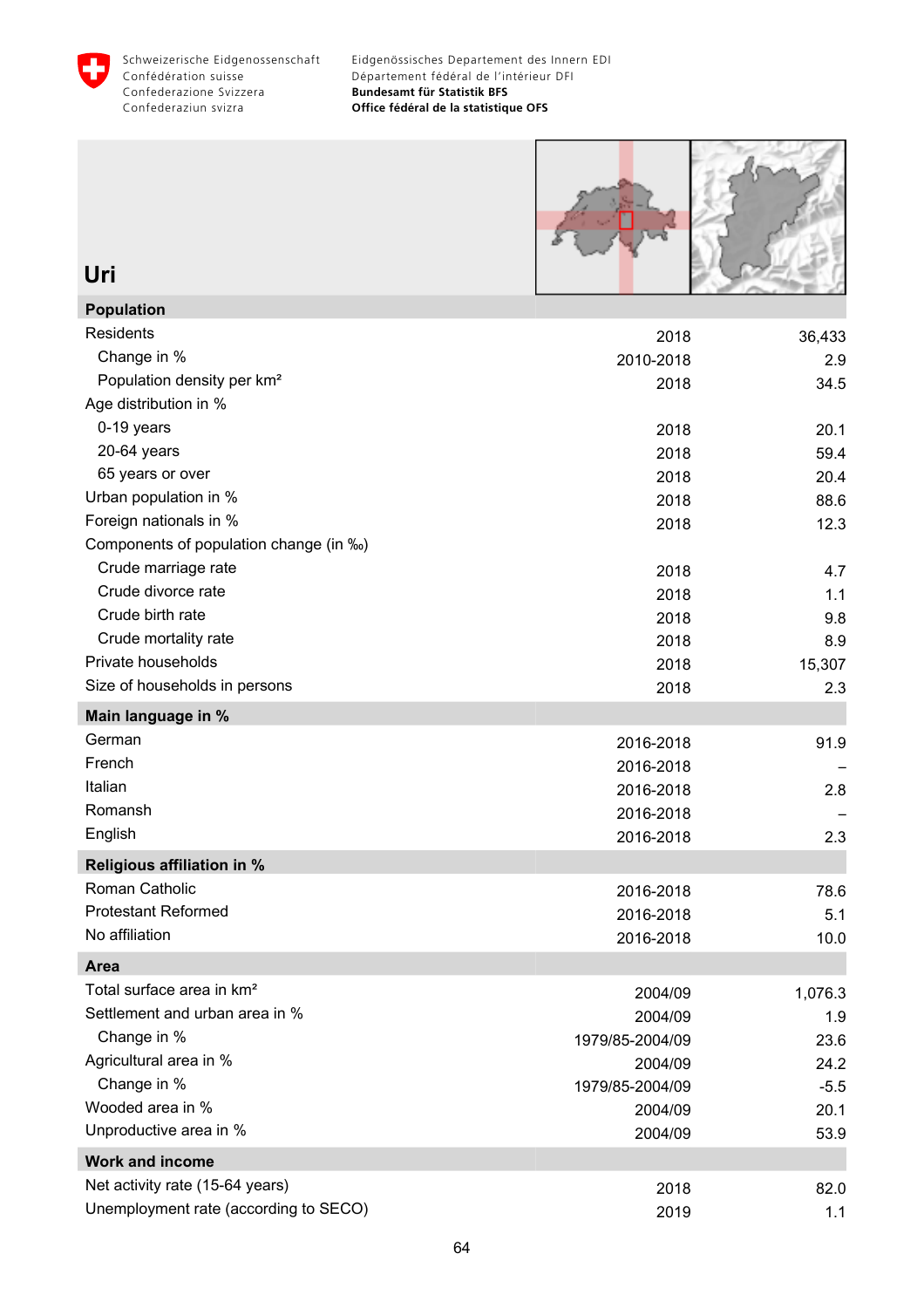



| Uri                                                                      |           |         |
|--------------------------------------------------------------------------|-----------|---------|
| <b>Economy</b>                                                           |           |         |
| Gross domestic product (GDP) per capita in Swiss francs                  | 2017      | 52,468  |
| Change in % of cantonal GDP                                              | 2016-2017 | 0.4     |
| Employed total                                                           | 2017      | 18,450  |
| Primary sector                                                           | 2017      | 1,499   |
| Secondary sector                                                         | 2017      | 5,316   |
| <b>Tertiary sector</b>                                                   | 2017      | 11,635  |
| Business establishments total                                            | 2017      | 2,800   |
| Primary sector                                                           | 2017      | 594     |
| Secondary sector                                                         | 2017      | 416     |
| <b>Tertiary sector</b>                                                   | 2017      | 1,790   |
| <b>Agriculture</b>                                                       |           |         |
| Share of organic agricultural land in total utilised agricultural area   |           |         |
| in $%$                                                                   | 2018      | 15.4    |
| Utilised agricultural area per farm in ha                                | 2018      | 12.0    |
| <b>Construction and housing</b>                                          |           |         |
| Dwelling vacancy rate                                                    | 2019      | 1.88    |
| Homeownership rate                                                       | 2018      | 46.8    |
| Average per capita living space in m <sup>2</sup>                        | 2018      | 46      |
| New housing units per 1000 residents                                     | 2017      | 10.7    |
| <b>Tourism</b>                                                           |           |         |
| Arrivals in hotels and spas                                              | 2018      | 152,178 |
| Overnight stays in hotels and spas                                       | 2018      | 255,421 |
| <b>Mobility and transport</b>                                            |           |         |
| Passenger cars per 1000 inhabitants                                      | 2018      | 551     |
| Main mode of transport of employed commuters in %                        |           |         |
| Public transportation                                                    | 2017      |         |
| Private motorised transport                                              | 2017      | 67.3    |
| <b>Social security</b>                                                   |           |         |
| Social assistance rate                                                   | 2018      | 1.2     |
| <b>Health</b>                                                            |           |         |
| Physicians in the outpatient sector per 100,000 inhabitants<br>Hospitals | 2018      | 113     |
| Hospital beds per 1000 inhabitants                                       | 2018      | 1.7     |
| Hospitalisation rate in intensive care (per 1000 inhabitants)            | 2018      | 153.8   |
| Average length of stay in intensive care (days)                          | 2018      | 4.6     |
|                                                                          |           |         |

#### **Education level in %**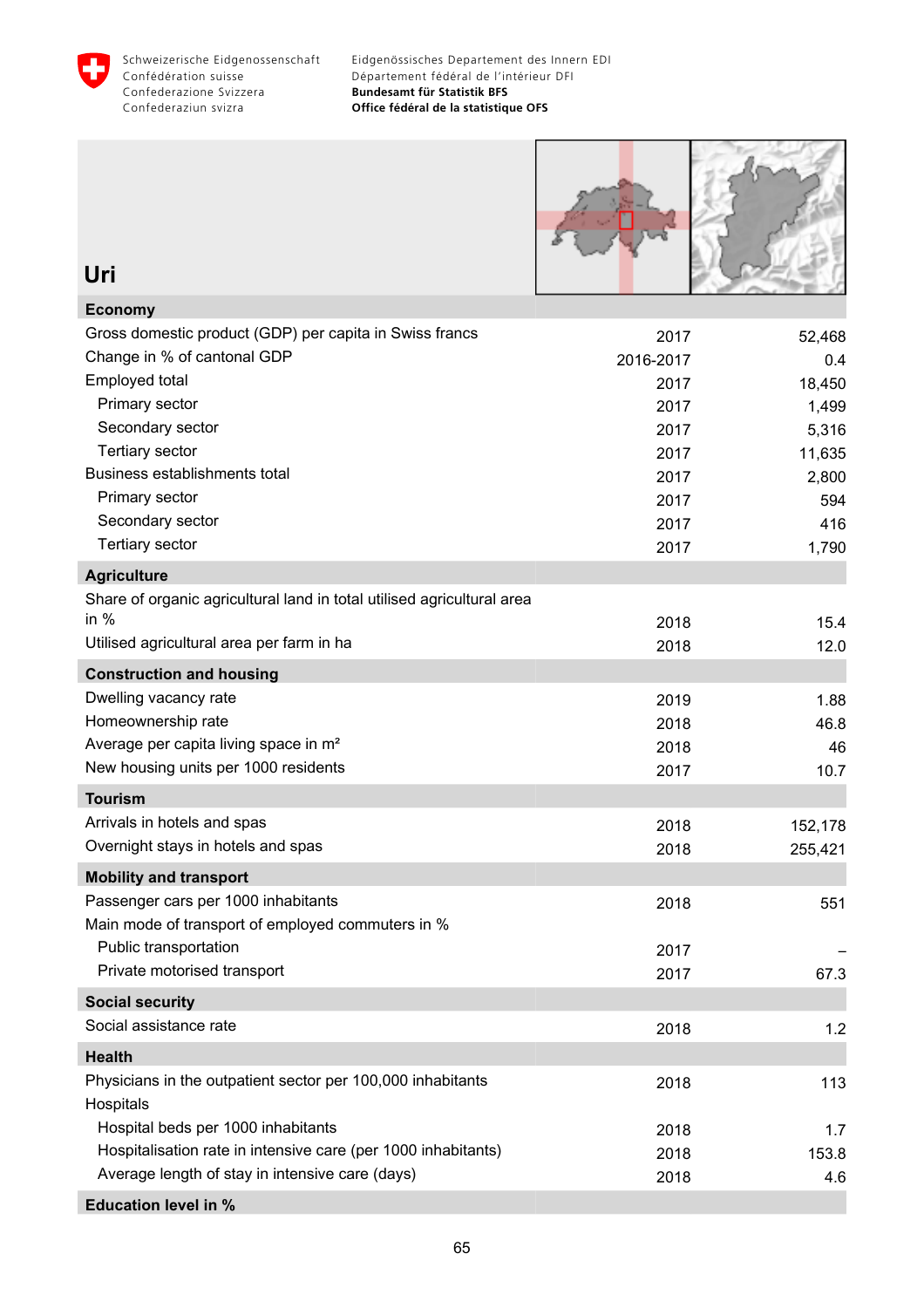

ſ

 $\begin{array}{c} \hline \end{array} \qquad \qquad \begin{array}{c} \hline \end{array} \qquad \qquad \begin{array}{c} \hline \end{array} \qquad \qquad \begin{array}{c} \hline \end{array} \qquad \qquad \begin{array}{c} \hline \end{array} \qquad \qquad \begin{array}{c} \hline \end{array} \qquad \qquad \begin{array}{c} \hline \end{array} \qquad \qquad \begin{array}{c} \hline \end{array} \qquad \qquad \begin{array}{c} \hline \end{array} \qquad \qquad \begin{array}{c} \hline \end{array} \qquad \qquad \begin{array}{c} \hline$ 

| Uri                                                                   |      |      |
|-----------------------------------------------------------------------|------|------|
| Without post-compulsory education                                     | 2018 | 25.1 |
| Upper secondary education                                             | 2018 | 49.7 |
| <b>Tertiary level</b>                                                 | 2018 | 25.3 |
| Graduation rate in higher education institutions                      | 2018 | 29.4 |
| Voter shares of selected parties in % (National Council<br>elections) |      |      |
| FDP/PLR inclusive LP/PL-BS                                            | 2019 |      |
| <b>CVP</b>                                                            | 2019 | 39.2 |
| <b>SP</b>                                                             | 2019 | 22.3 |
| <b>SVP</b>                                                            | 2019 | 36.3 |
| EVP/CSP                                                               | 2019 |      |
| <b>GLP</b>                                                            | 2019 |      |
| <b>BDP</b>                                                            | 2019 |      |
| PdA/Sol.                                                              | 2019 |      |
| <b>GPS</b>                                                            | 2019 |      |
| Small right-wing parties                                              | 2019 |      |
| Criminal offences as ‰ of total population                            |      |      |
| under the Swiss Criminal Code                                         | 2018 | 20.5 |
| under the Narcotics Act (NarcA)                                       | 2018 | 1.0  |
| under the Foreign Nationals Act (FNA)                                 | 2018 | 2.5  |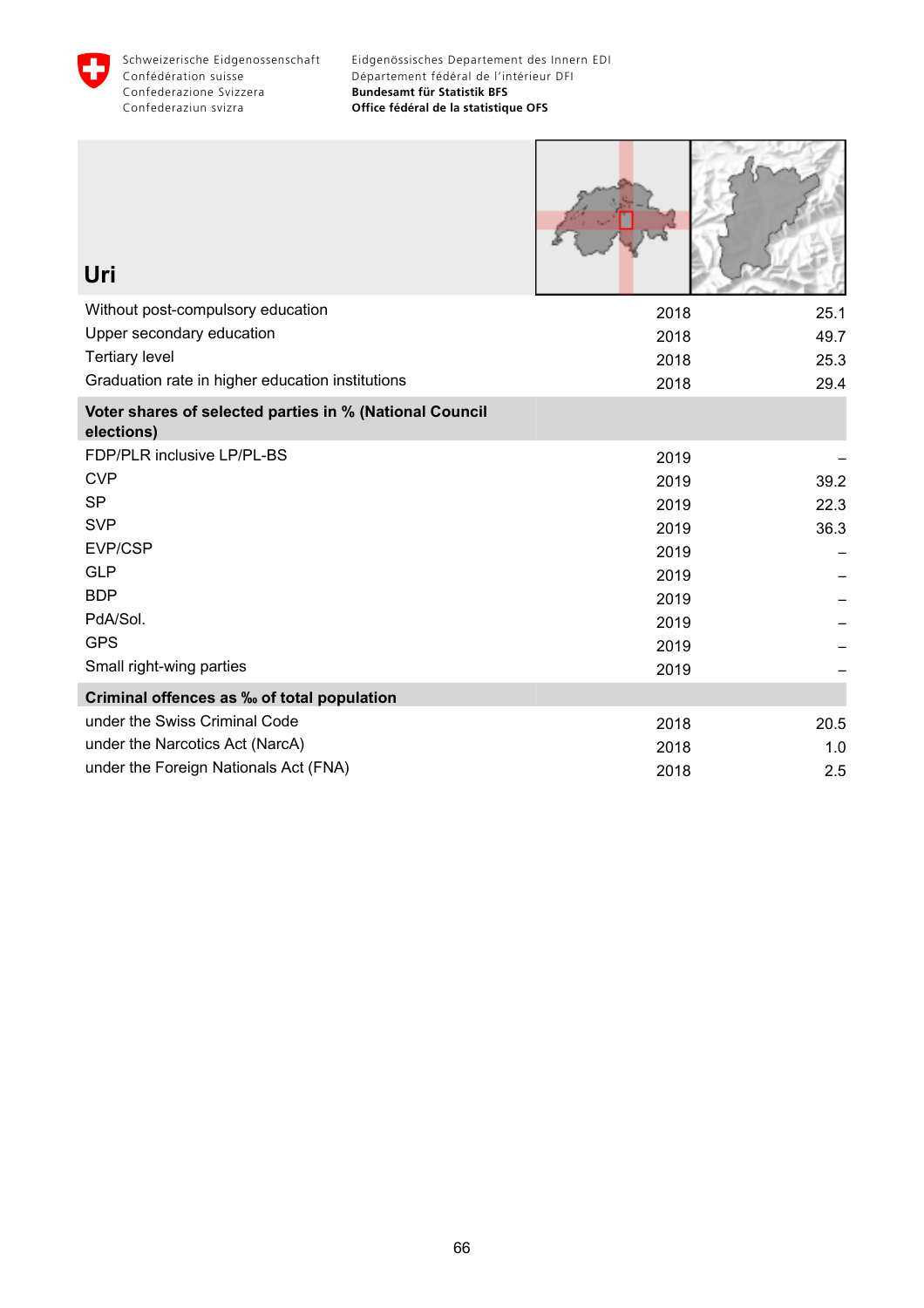



### **Valais**

| <b>Population</b>                      |                 |         |
|----------------------------------------|-----------------|---------|
| Residents                              | 2018            | 343,955 |
| Change in %                            | 2010-2018       | 10.0    |
| Population density per km <sup>2</sup> | 2018            | 66.0    |
| Age distribution in %                  |                 |         |
| 0-19 years                             | 2018            | 19.8    |
| 20-64 years                            | 2018            | 60.6    |
| 65 years or over                       | 2018            | 19.6    |
| Urban population in %                  | 2018            | 78.8    |
| Foreign nationals in %                 | 2018            | 22.7    |
| Components of population change (in ‰) |                 |         |
| Crude marriage rate                    | 2018            | 4.4     |
| Crude divorce rate                     | 2018            | 2.1     |
| Crude birth rate                       | 2018            | 9.7     |
| Crude mortality rate                   | 2018            | 7.9     |
| Private households                     | 2018            | 150,387 |
| Size of households in persons          | 2018            | 2.2     |
| Main language in %                     |                 |         |
| German                                 | 2016-2018       | 24.3    |
| French                                 | 2016-2018       | 67.6    |
| Italian                                | 2016-2018       | 3.8     |
| Romansh                                | 2016-2018       |         |
| English                                | 2016-2018       | 3.0     |
| Religious affiliation in %             |                 |         |
| Roman Catholic                         | 2016-2018       | 70.0    |
| <b>Protestant Reformed</b>             | 2016-2018       | 5.5     |
| No affiliation                         | 2016-2018       | 15.5    |
| Area                                   |                 |         |
| Total surface area in km <sup>2</sup>  | 2004/09         | 5,224.8 |
| Settlement and urban area in %         | 2004/09         | 3.5     |
| Change in %                            | 1979/85-2004/09 | 34.6    |
| Agricultural area in %                 | 2004/09         | 19.0    |
| Change in %                            | 1979/85-2004/09 | $-10.5$ |
| Wooded area in %                       | 2004/09         | 24.0    |
| Unproductive area in %                 | 2004/09         | 53.5    |
| <b>Work and income</b>                 |                 |         |
| Net activity rate (15-64 years)        | 2018            | 77.8    |
| Unemployment rate (according to SECO)  | 2019            | 2.7     |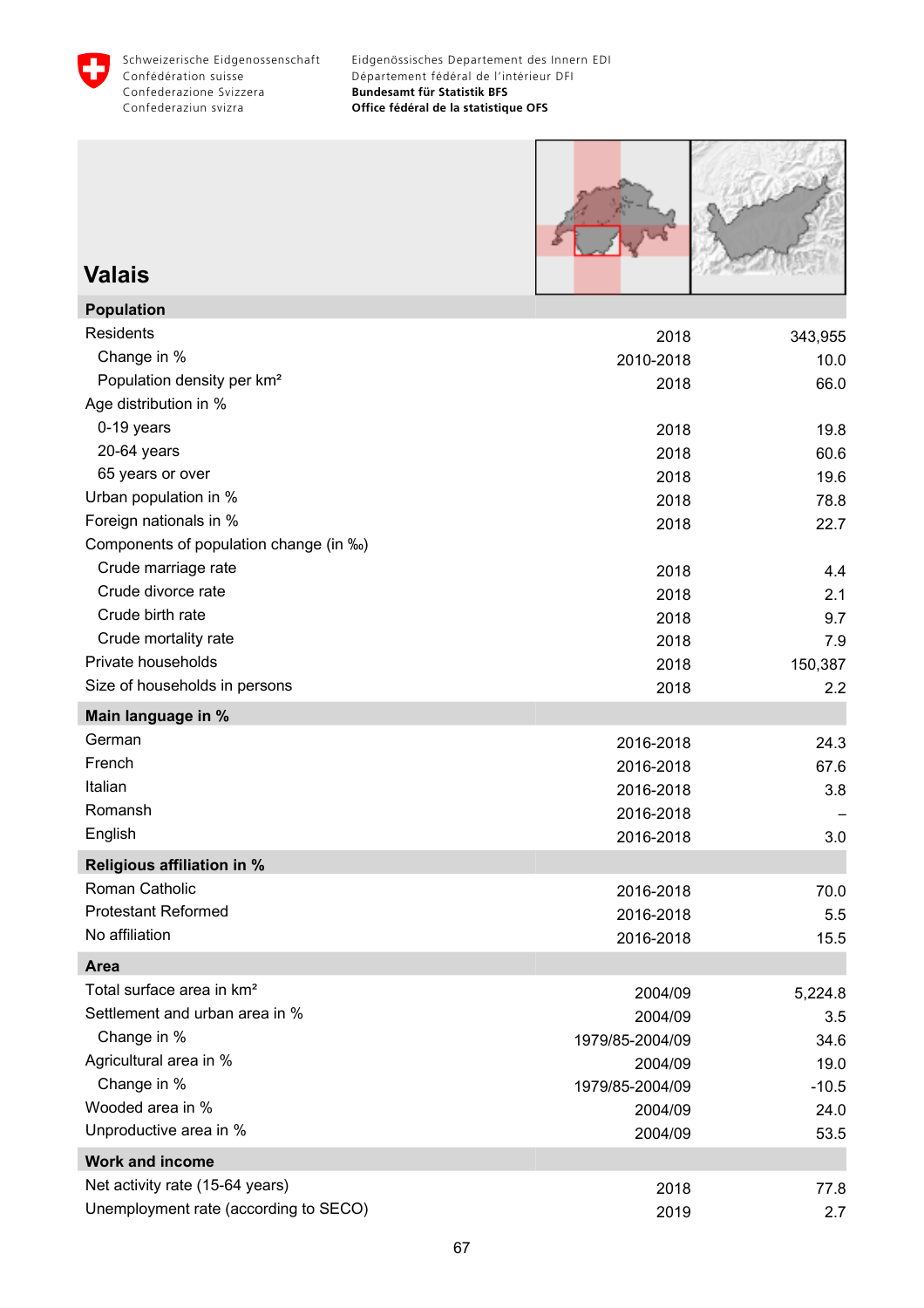



### **Valais**

| <b>Economy</b>                                                         |           |           |
|------------------------------------------------------------------------|-----------|-----------|
| Gross domestic product (GDP) per capita in Swiss francs                | 2017      | 54,083    |
| Change in % of cantonal GDP                                            | 2016-2017 | 2.2       |
| Employed total                                                         | 2017      | 176,690   |
| Primary sector                                                         | 2017      | 10,127    |
| Secondary sector                                                       | 2017      | 37,409    |
| <b>Tertiary sector</b>                                                 | 2017      | 129,154   |
| Business establishments total                                          | 2017      | 29,268    |
| Primary sector                                                         | 2017      | 3,122     |
| Secondary sector                                                       | 2017      | 4,397     |
| <b>Tertiary sector</b>                                                 | 2017      | 21,749    |
| <b>Agriculture</b>                                                     |           |           |
| Share of organic agricultural land in total utilised agricultural area |           |           |
| in $%$                                                                 | 2018      | 18.6      |
| Utilised agricultural area per farm in ha                              | 2018      | 13.4      |
| <b>Construction and housing</b>                                        |           |           |
| Dwelling vacancy rate                                                  | 2019      | 2.09      |
| Homeownership rate                                                     | 2018      | 55.8      |
| Average per capita living space in m <sup>2</sup>                      | 2018      | 46        |
| New housing units per 1000 residents                                   | 2017      | 8.5       |
| <b>Tourism</b>                                                         |           |           |
| Arrivals in hotels and spas                                            | 2018      | 1,761,447 |
| Overnight stays in hotels and spas                                     | 2018      | 4,129,344 |
| <b>Mobility and transport</b>                                          |           |           |
| Passenger cars per 1000 inhabitants                                    | 2018      | 645       |
| Main mode of transport of employed commuters in %                      |           |           |
| Public transportation                                                  | 2017      | 13.9      |
| Private motorised transport                                            | 2017      | 69.7      |
| <b>Social security</b>                                                 |           |           |
| Social assistance rate                                                 | 2018      | 1.8       |
| <b>Health</b>                                                          |           |           |
| Physicians in the outpatient sector per 100,000 inhabitants            | 2018      | 181       |
| Hospitals                                                              |           |           |
| Hospital beds per 1000 inhabitants                                     | 2018      | 3.9       |
| Hospitalisation rate in intensive care (per 1000 inhabitants)          | 2018      | 138.9     |
| Average length of stay in intensive care (days)                        | 2018      | 6.0       |
| <b>Education level in %</b>                                            |           |           |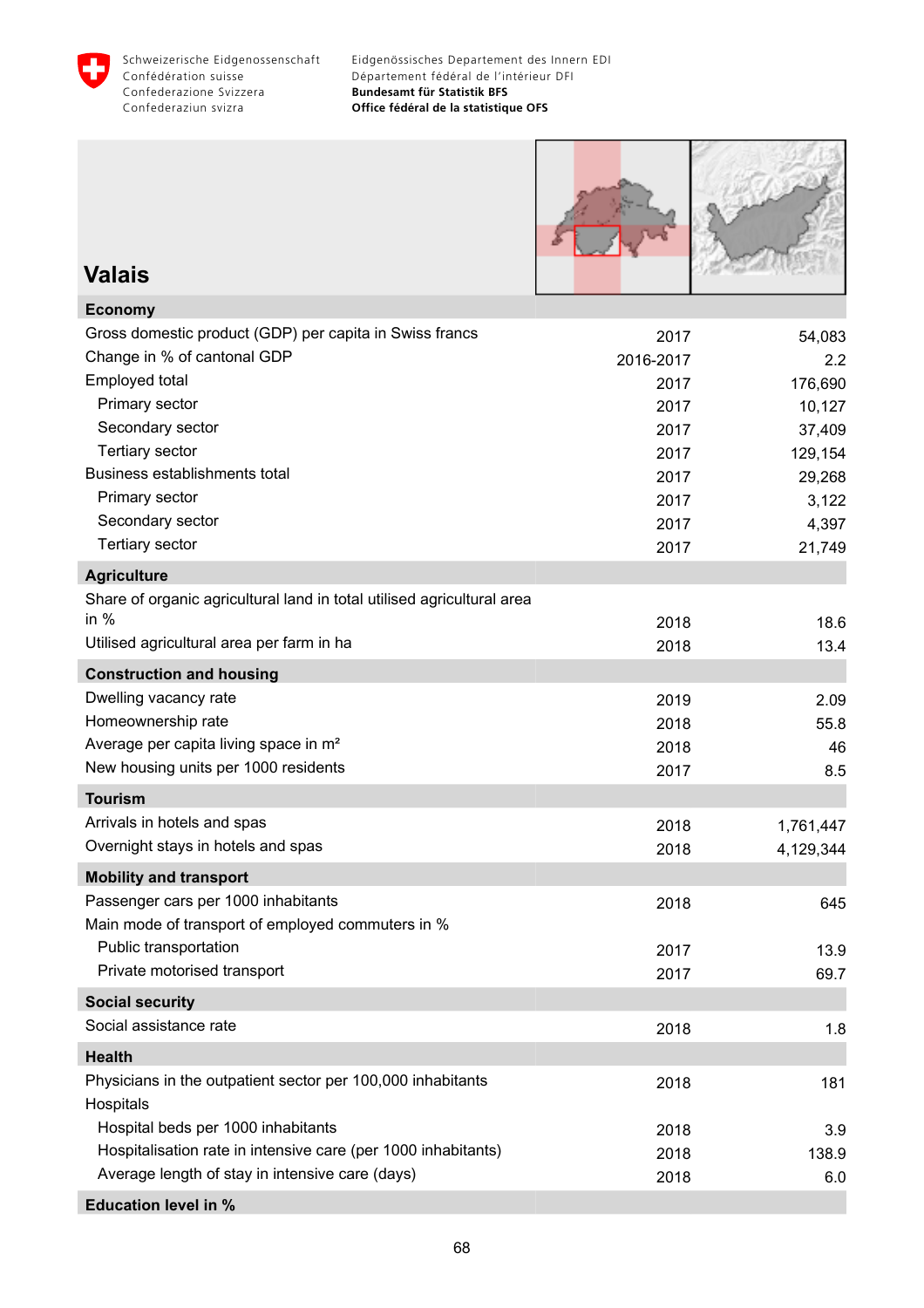

| <b>Valais</b>                                                         |      |      |
|-----------------------------------------------------------------------|------|------|
| Without post-compulsory education                                     | 2018 | 27.3 |
| Upper secondary education                                             | 2018 | 45.3 |
| <b>Tertiary level</b>                                                 | 2018 | 27.4 |
| Graduation rate in higher education institutions                      | 2018 | 29.9 |
| Voter shares of selected parties in % (National Council<br>elections) |      |      |
| FDP/PLR inclusive LP/PL-BS                                            | 2019 | 16.5 |
| <b>CVP</b>                                                            | 2019 | 34.8 |
| <b>SP</b>                                                             | 2019 | 15.1 |
| <b>SVP</b>                                                            | 2019 | 19.8 |
| EVP/CSP                                                               | 2019 | 1.0  |
| <b>GLP</b>                                                            | 2019 | 0.8  |
| <b>BDP</b>                                                            | 2019 |      |
| PdA/Sol.                                                              | 2019 |      |
| <b>GPS</b>                                                            | 2019 | 10.6 |
| Small right-wing parties                                              | 2019 |      |
| Criminal offences as ‰ of total population                            |      |      |
| under the Swiss Criminal Code                                         | 2018 | 32.5 |
| under the Narcotics Act (NarcA)                                       | 2018 | 9.9  |
| under the Foreign Nationals Act (FNA)                                 | 2018 | 3.6  |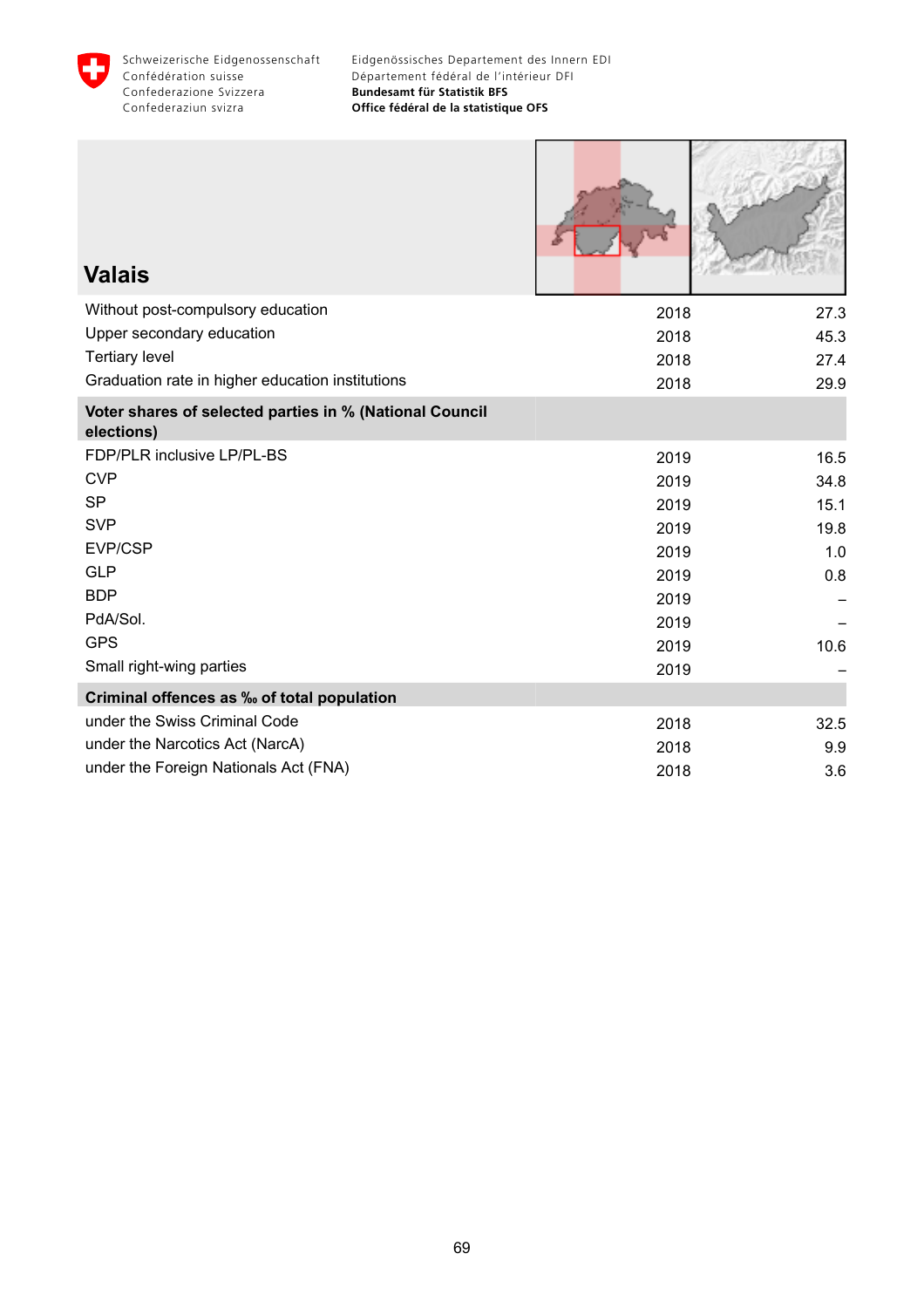



### **Vaud**

| <b>Population</b>                      |                 |         |
|----------------------------------------|-----------------|---------|
| <b>Residents</b>                       | 2018            | 799,145 |
| Change in %                            | 2010-2018       | 12.0    |
| Population density per km <sup>2</sup> | 2018            | 283.3   |
| Age distribution in %                  |                 |         |
| 0-19 years                             | 2018            | 22.0    |
| 20-64 years                            | 2018            | 61.6    |
| 65 years or over                       | 2018            | 16.4    |
| Urban population in %                  | 2018            | 89.6    |
| Foreign nationals in %                 | 2018            | 33.2    |
| Components of population change (in ‰) |                 |         |
| Crude marriage rate                    | 2018            | 4.2     |
| Crude divorce rate                     | 2018            | 2.0     |
| Crude birth rate                       | 2018            | 11.0    |
| Crude mortality rate                   | 2018            | 7.2     |
| Private households                     | 2018            | 349,758 |
| Size of households in persons          | 2018            | 2.2     |
| Main language in %                     |                 |         |
| German                                 | 2016-2018       | 5.6     |
| French                                 | 2016-2018       | 82.5    |
| Italian                                | 2016-2018       | 5.0     |
| Romansh                                | 2016-2018       | 0.1     |
| English                                | 2016-2018       | 7.8     |
| Religious affiliation in %             |                 |         |
| Roman Catholic                         | 2016-2018       | 29.1    |
| <b>Protestant Reformed</b>             | 2016-2018       | 22.8    |
| No affiliation                         | 2016-2018       | 32.7    |
| Area                                   |                 |         |
| Total surface area in km <sup>2</sup>  | 2004/09         | 3,212.2 |
| Settlement and urban area in %         | 2004/09         | 9.3     |
| Change in %                            | 1979/85-2004/09 | 24.8    |
| Agricultural area in %                 | 2004/09         | 42.4    |
| Change in %                            | 1979/85-2004/09 | $-5.1$  |
| Wooded area in %                       | 2004/09         | 32.1    |
| Unproductive area in %                 | 2004/09         | 16.1    |
| <b>Work and income</b>                 |                 |         |
| Net activity rate (15-64 years)        | 2018            | 76.8    |
| Unemployment rate (according to SECO)  | 2019            | 3.4     |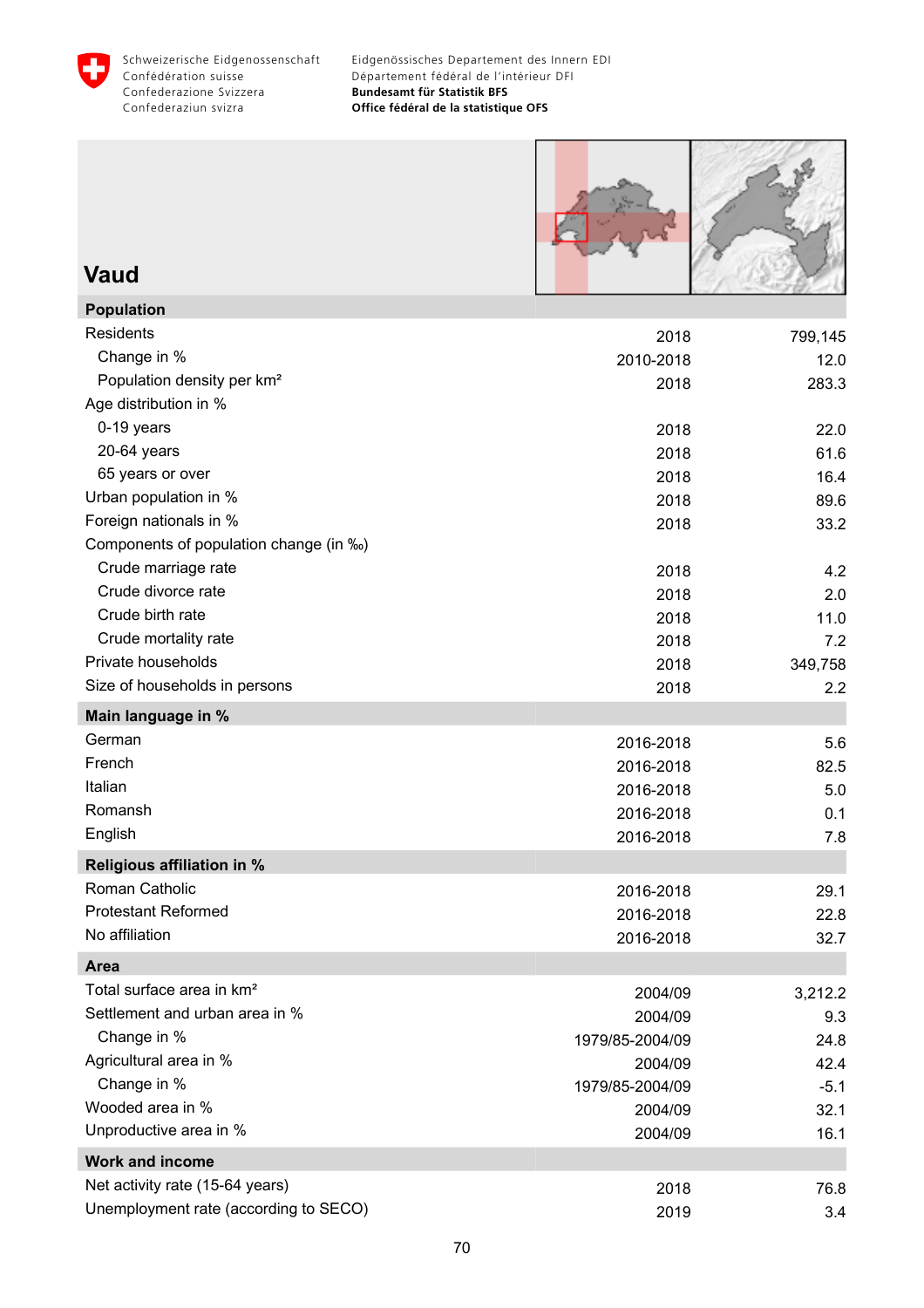



### **Vaud**

| <b>Economy</b>                                                         |           |           |
|------------------------------------------------------------------------|-----------|-----------|
| Gross domestic product (GDP) per capita in Swiss francs                | 2017      | 68,102    |
| Change in % of cantonal GDP                                            | 2016-2017 | $-5.4$    |
| Employed total                                                         | 2017      | 447,141   |
| Primary sector                                                         | 2017      | 13,442    |
| Secondary sector                                                       | 2017      | 72,999    |
| <b>Tertiary sector</b>                                                 | 2017      | 360,700   |
| Business establishments total                                          | 2017      | 60,526    |
| Primary sector                                                         | 2017      | 3,876     |
| Secondary sector                                                       | 2017      | 8,099     |
| Tertiary sector                                                        | 2017      | 48,551    |
| <b>Agriculture</b>                                                     |           |           |
| Share of organic agricultural land in total utilised agricultural area |           |           |
| in $%$                                                                 | 2018      | 8.6       |
| Utilised agricultural area per farm in ha                              | 2018      | 29.5      |
| <b>Construction and housing</b>                                        |           |           |
| Dwelling vacancy rate                                                  | 2019      | 1.10      |
| Homeownership rate                                                     | 2018      | 31.0      |
| Average per capita living space in m <sup>2</sup>                      | 2018      | 43        |
| New housing units per 1000 residents                                   | 2017      | 6.2       |
| <b>Tourism</b>                                                         |           |           |
| Arrivals in hotels and spas                                            | 2018      | 1,451,998 |
| Overnight stays in hotels and spas                                     | 2018      | 2,912,563 |
| <b>Mobility and transport</b>                                          |           |           |
| Passenger cars per 1000 inhabitants                                    | 2018      | 526       |
| Main mode of transport of employed commuters in %                      |           |           |
| Public transportation                                                  | 2017      | 32.5      |
| Private motorised transport                                            | 2017      | 56.3      |
| <b>Social security</b>                                                 |           |           |
| Social assistance rate                                                 | 2018      | 4.6       |
| <b>Health</b>                                                          |           |           |
| Physicians in the outpatient sector per 100,000 inhabitants            | 2018      | 243       |
| Hospitals                                                              |           |           |
| Hospital beds per 1000 inhabitants                                     | 2018      | 4.7       |
| Hospitalisation rate in intensive care (per 1000 inhabitants)          | 2018      | 127.2     |
| Average length of stay in intensive care (days)                        | 2018      | 5.8       |
| <b>Education level in %</b>                                            |           |           |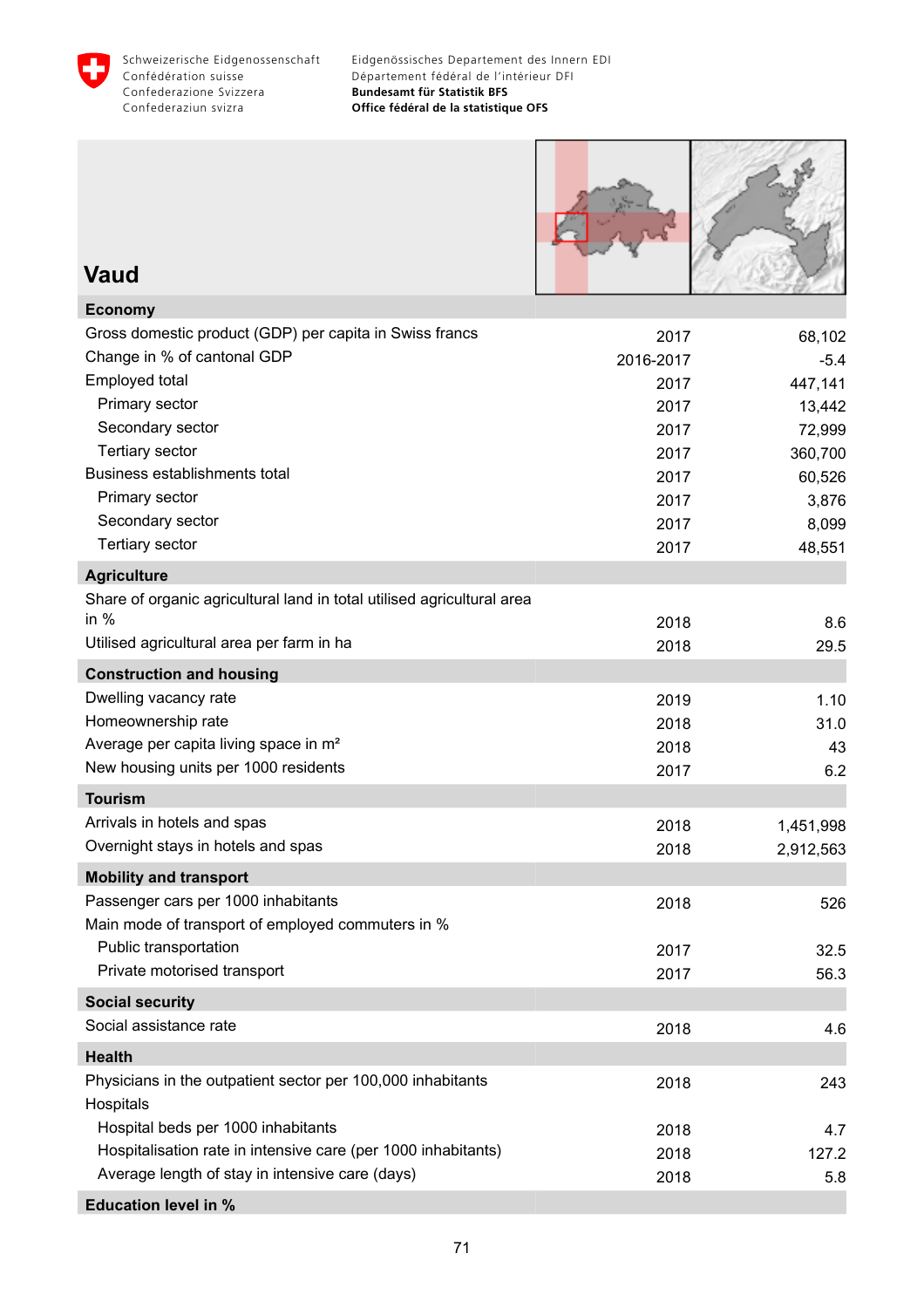

| <b>Vaud</b>                                                           |      |      |
|-----------------------------------------------------------------------|------|------|
| Without post-compulsory education                                     | 2018 | 22.6 |
| Upper secondary education                                             | 2018 | 38.0 |
| <b>Tertiary level</b>                                                 | 2018 | 39.4 |
| Graduation rate in higher education institutions                      | 2018 | 27.4 |
| Voter shares of selected parties in % (National Council<br>elections) |      |      |
| FDP/PLR inclusive LP/PL-BS                                            | 2019 | 23.3 |
| <b>CVP</b>                                                            | 2019 | 2.4  |
| <b>SP</b>                                                             | 2019 | 20.4 |
| <b>SVP</b>                                                            | 2019 | 17.4 |
| EVP/CSP                                                               | 2019 | 1.3  |
| <b>GLP</b>                                                            | 2019 | 8.4  |
| <b>BDP</b>                                                            | 2019 | 0.4  |
| PdA/Sol.                                                              | 2019 | 4.1  |
| <b>GPS</b>                                                            | 2019 | 19.7 |
| Small right-wing parties                                              | 2019 | 0.4  |
| Criminal offences as ‰ of total population                            |      |      |
| under the Swiss Criminal Code                                         | 2018 | 61.5 |
| under the Narcotics Act (NarcA)                                       | 2018 | 10.2 |
| under the Foreign Nationals Act (FNA)                                 | 2018 | 4.4  |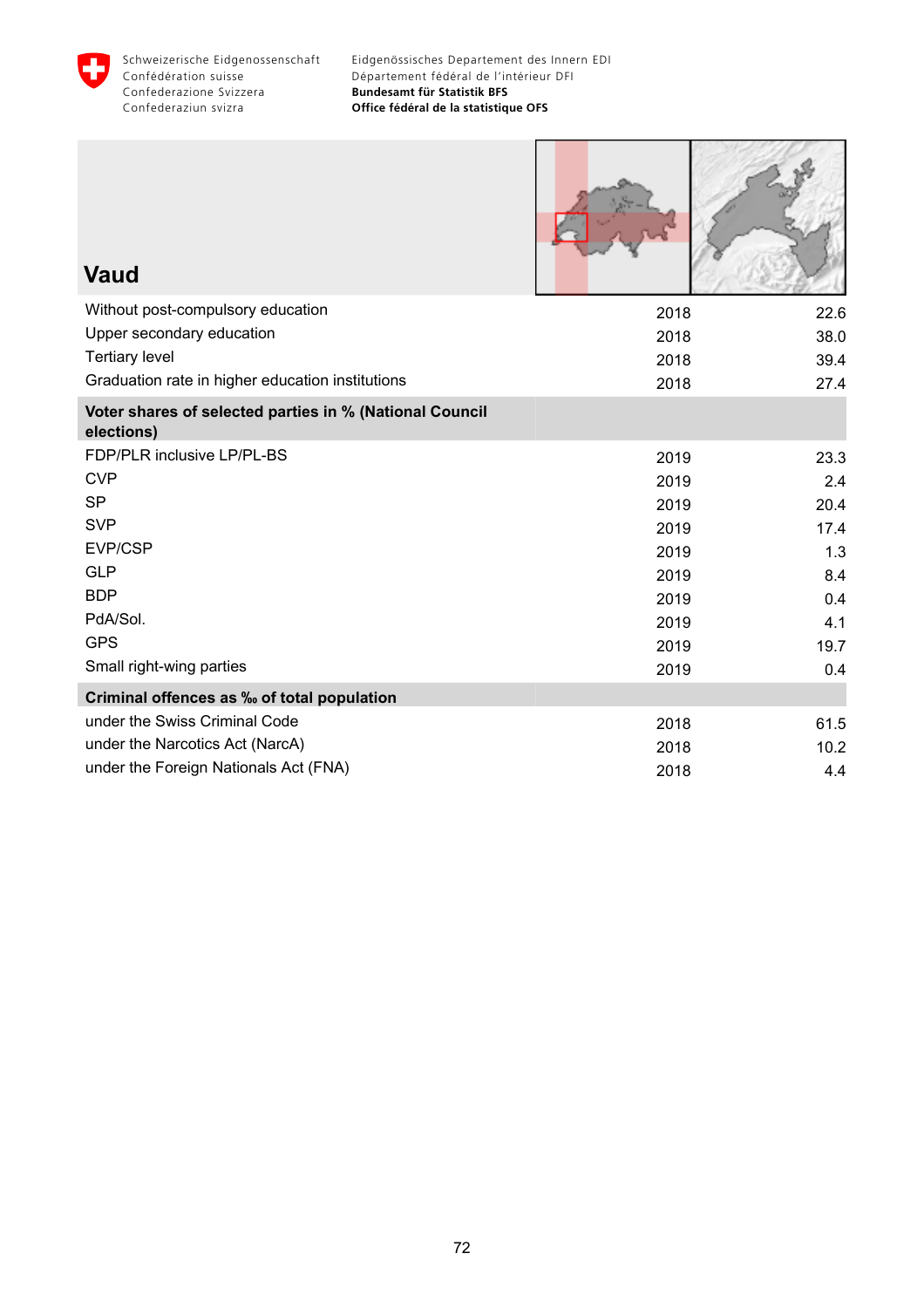



**Zug**

| <b>Population</b>                      |                 |         |
|----------------------------------------|-----------------|---------|
| Residents                              | 2018            | 126,837 |
| Change in %                            | 2010-2018       | 12.1    |
| Population density per km <sup>2</sup> | 2018            | 612.3   |
| Age distribution in %                  |                 |         |
| 0-19 years                             | 2018            | 20.3    |
| 20-64 years                            | 2018            | 62.8    |
| 65 years or over                       | 2018            | 17.0    |
| Urban population in %                  | 2018            | 100.0   |
| Foreign nationals in %                 | 2018            | 28.3    |
| Components of population change (in ‰) |                 |         |
| Crude marriage rate                    | 2018            | 5.4     |
| Crude divorce rate                     | 2018            | 1.9     |
| Crude birth rate                       | 2018            | 10.6    |
| Crude mortality rate                   | 2018            | 6.5     |
| Private households                     | 2018            | 54,467  |
| Size of households in persons          | 2018            | 2.3     |
| Main language in %                     |                 |         |
| German                                 | 2016-2018       | 80.9    |
| French                                 | 2016-2018       | 3.3     |
| Italian                                | 2016-2018       | 3.8     |
| Romansh                                | 2016-2018       |         |
| English                                | 2016-2018       | 11.3    |
| Religious affiliation in %             |                 |         |
| Roman Catholic                         | 2016-2018       | 50.1    |
| <b>Protestant Reformed</b>             | 2016-2018       | 13.8    |
| No affiliation                         | 2016-2018       | 23.5    |
| Area                                   |                 |         |
| Total surface area in km <sup>2</sup>  | 2004/09         | 238.7   |
| Settlement and urban area in %         | 2004/09         | 13.8    |
| Change in %                            | 1979/85-2004/09 | 27.5    |
| Agricultural area in %                 | 2004/09         | 43.4    |
| Change in %                            | 1979/85-2004/09 | $-6.0$  |
| Wooded area in %                       | 2004/09         | 27.4    |
| Unproductive area in %                 | 2004/09         | 15.4    |
| <b>Work and income</b>                 |                 |         |
| Net activity rate (15-64 years)        | 2018            | 80.6    |
| Unemployment rate (according to SECO)  | 2019            | 1.9     |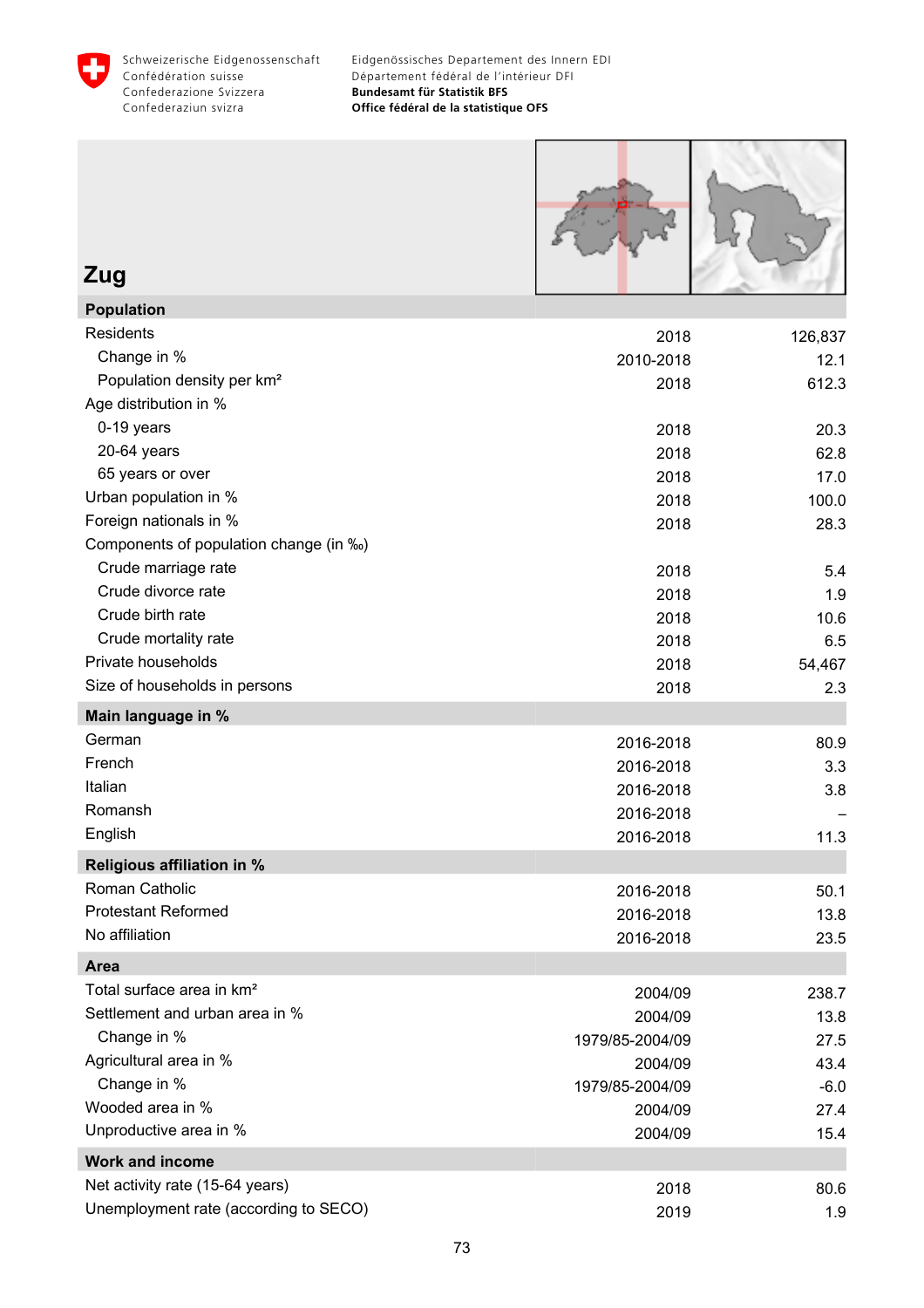

**Education level in %**

| Zug                                                                    |           |         |
|------------------------------------------------------------------------|-----------|---------|
| <b>Economy</b>                                                         |           |         |
| Gross domestic product (GDP) per capita in Swiss francs                | 2017      | 151,747 |
| Change in % of cantonal GDP                                            | 2016-2017 | $-0.9$  |
| Employed total                                                         | 2017      | 112,916 |
| Primary sector                                                         | 2017      | 1,897   |
| Secondary sector                                                       | 2017      | 22,236  |
| <b>Tertiary sector</b>                                                 | 2017      | 88,783  |
| Business establishments total                                          | 2017      | 17,955  |
| Primary sector                                                         | 2017      | 592     |
| Secondary sector                                                       | 2017      | 1,688   |
| <b>Tertiary sector</b>                                                 | 2017      | 15,675  |
| <b>Agriculture</b>                                                     |           |         |
| Share of organic agricultural land in total utilised agricultural area |           |         |
| in $%$                                                                 | 2018      | 16.1    |
| Utilised agricultural area per farm in ha                              | 2018      | 19.1    |
| <b>Construction and housing</b>                                        |           |         |
| Dwelling vacancy rate                                                  | 2019      | 0.42    |
| Homeownership rate                                                     | 2018      | 33.4    |
| Average per capita living space in m <sup>2</sup>                      | 2018      | 47      |
| New housing units per 1000 residents                                   | 2017      | 5.1     |
| <b>Tourism</b>                                                         |           |         |
| Arrivals in hotels and spas                                            | 2018      | 152,936 |
| Overnight stays in hotels and spas                                     | 2018      | 302,196 |
| <b>Mobility and transport</b>                                          |           |         |
| Passenger cars per 1000 inhabitants                                    | 2018      | 678     |
| Main mode of transport of employed commuters in %                      |           |         |
| Public transportation                                                  | 2017      | 30.6    |
| Private motorised transport                                            | 2017      | 52.1    |
| <b>Social security</b>                                                 |           |         |
| Social assistance rate                                                 | 2018      | 1.7     |
| <b>Health</b>                                                          |           |         |
| Physicians in the outpatient sector per 100,000 inhabitants            | 2018      | 209     |
| Hospitals                                                              |           |         |
| Hospital beds per 1000 inhabitants                                     | 2018      | 4.5     |
| Hospitalisation rate in intensive care (per 1000 inhabitants)          | 2018      | 131.3   |
| Average length of stay in intensive care (days)                        | 2018      | 4.5     |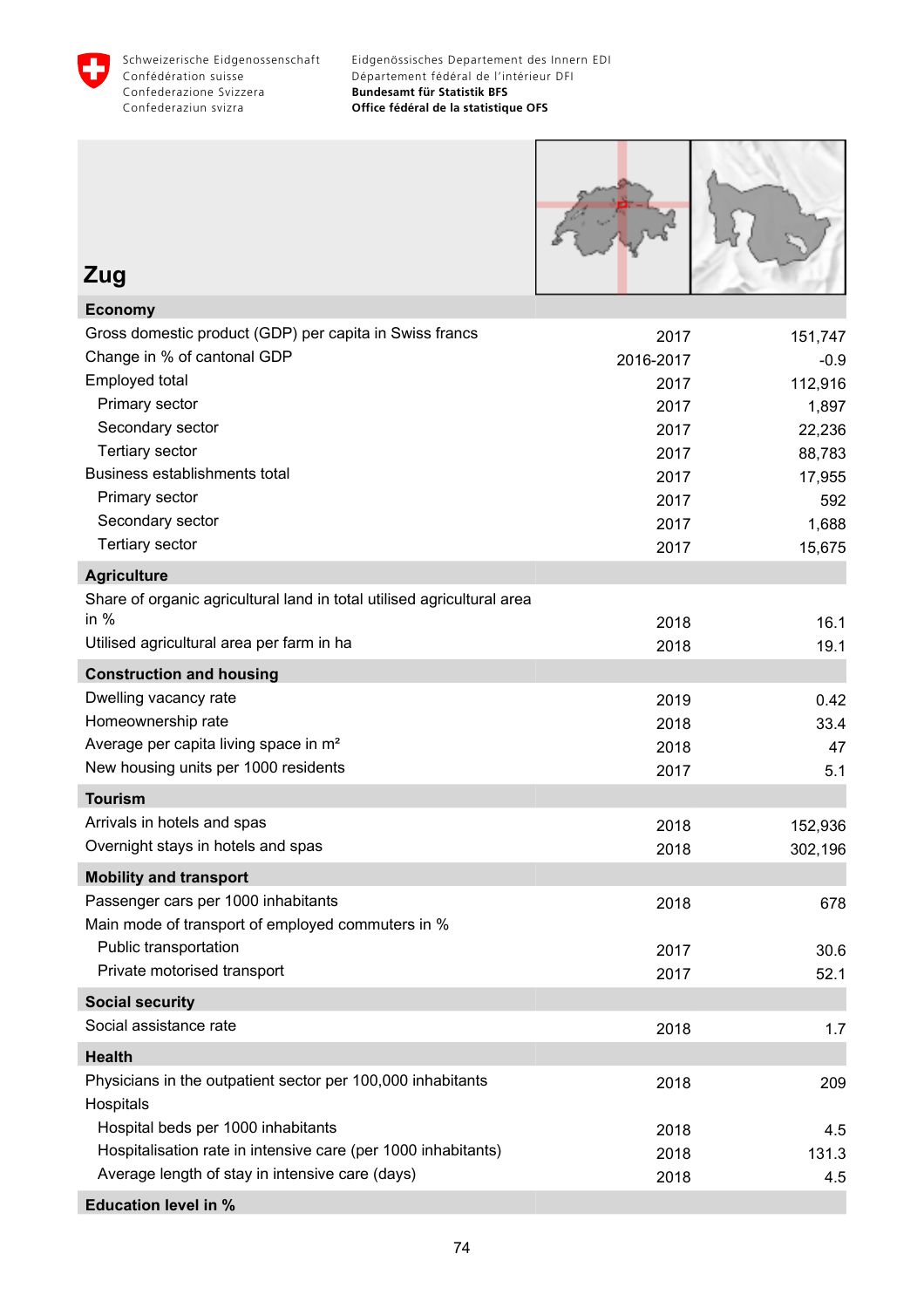

| Zug                                                                   |      |      |
|-----------------------------------------------------------------------|------|------|
| Without post-compulsory education                                     | 2018 | 13.0 |
| Upper secondary education                                             | 2018 | 41.2 |
| <b>Tertiary level</b>                                                 | 2018 | 45.8 |
| Graduation rate in higher education institutions                      | 2018 | 32.6 |
| Voter shares of selected parties in % (National Council<br>elections) |      |      |
| FDP/PLR inclusive LP/PL-BS                                            | 2019 | 14.7 |
| <b>CVP</b>                                                            | 2019 | 23.8 |
| <b>SP</b>                                                             | 2019 | 9.3  |
| <b>SVP</b>                                                            | 2019 | 26.6 |
| EVP/CSP                                                               | 2019 | 0.8  |
| <b>GLP</b>                                                            | 2019 | 5.5  |
| <b>BDP</b>                                                            | 2019 |      |
| PdA/Sol.                                                              | 2019 |      |
| <b>GPS</b>                                                            | 2019 | 19.2 |
| Small right-wing parties                                              | 2019 |      |
| Criminal offences as ‰ of total population                            |      |      |
| under the Swiss Criminal Code                                         | 2018 | 34.8 |
| under the Narcotics Act (NarcA)                                       | 2018 | 4.6  |
| under the Foreign Nationals Act (FNA)                                 | 2018 | 2.5  |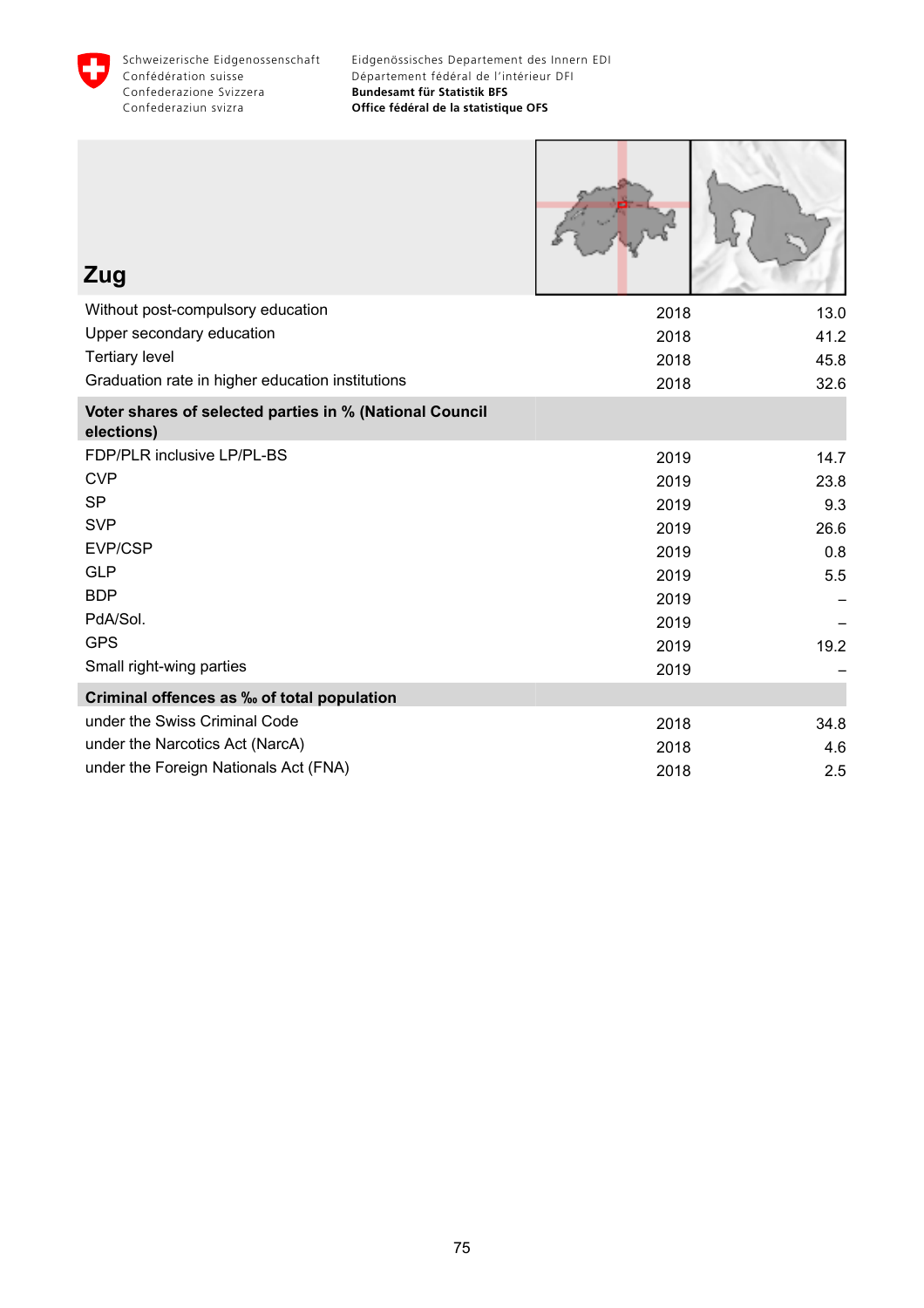



#### **Zurich Population**

| Population                             |                 |           |
|----------------------------------------|-----------------|-----------|
| Residents                              | 2018            | 1,520,968 |
| Change in %                            | 2010-2018       | 10.8      |
| Population density per km <sup>2</sup> | 2018            | 915.8     |
| Age distribution in %                  |                 |           |
| 0-19 years                             | 2018            | 19.7      |
| 20-64 years                            | 2018            | 63.3      |
| 65 years or over                       | 2018            | 17.0      |
| Urban population in %                  | 2018            | 99.3      |
| Foreign nationals in %                 | 2018            | 26.9      |
| Components of population change (in ‰) |                 |           |
| Crude marriage rate                    | 2018            | 5.5       |
| Crude divorce rate                     | 2018            | 2.0       |
| Crude birth rate                       | 2018            | 11.2      |
| Crude mortality rate                   | 2018            | 7.3       |
| Private households                     | 2018            | 680,791   |
| Size of households in persons          | 2018            | 2.2       |
| Main language in %                     |                 |           |
| German                                 | 2016-2018       | 81.6      |
| French                                 | 2016-2018       | 3.2       |
| Italian                                | 2016-2018       | 5.7       |
| Romansh                                | 2016-2018       | 0.3       |
| English                                | 2016-2018       | 7.9       |
| <b>Religious affiliation in %</b>      |                 |           |
| Roman Catholic                         | 2016-2018       | 26.2      |
| <b>Protestant Reformed</b>             | 2016-2018       | 28.2      |
| No affiliation                         | 2016-2018       | 29.4      |
| <b>Area</b>                            |                 |           |
| Total surface area in km <sup>2</sup>  | 2004/09         | 1,728.9   |
| Settlement and urban area in %         | 2004/09         | 21.9      |
| Change in %                            | 1979/85-2004/09 | 18.3      |
| Agricultural area in %                 | 2004/09         | 41.7      |
| Change in %                            | 1979/85-2004/09 | $-7.6$    |
| Wooded area in %                       | 2004/09         | 30.4      |
| Unproductive area in %                 | 2004/09         | 6.1       |
| Work and income                        |                 |           |
| Net activity rate (15-64 years)        | 2018            | 82.0      |
| Unemployment rate (according to SECO)  | 2019            | 2.1       |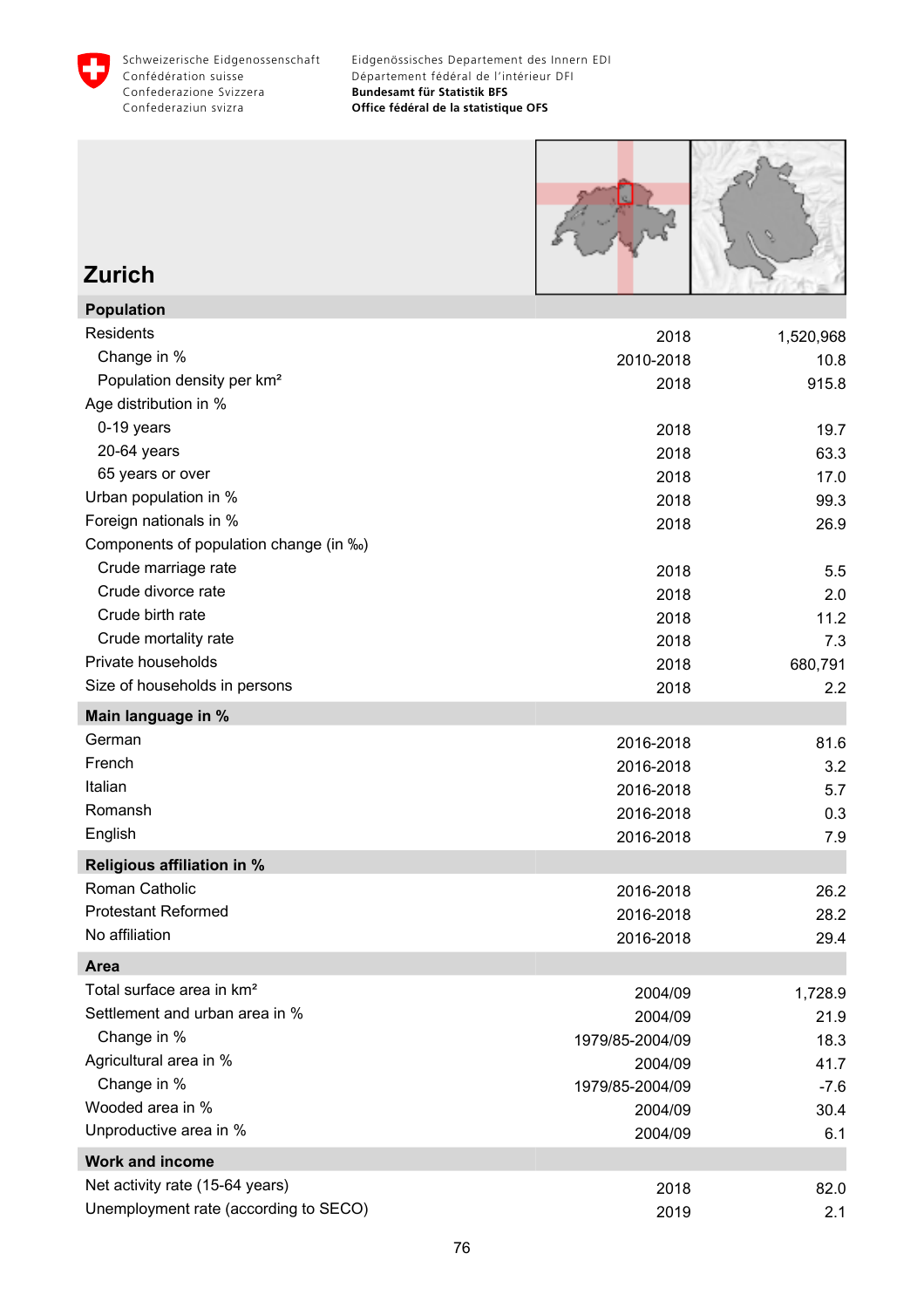



### **Zurich**

| <b>Economy</b>                                                         |           |           |
|------------------------------------------------------------------------|-----------|-----------|
| Gross domestic product (GDP) per capita in Swiss francs                | 2017      | 95,608    |
| Change in % of cantonal GDP                                            | 2016-2017 | 2.4       |
| Employed total                                                         | 2017      | 1,027,427 |
| Primary sector                                                         | 2017      | 11,563    |
| Secondary sector                                                       | 2017      | 139,281   |
| <b>Tertiary sector</b>                                                 | 2017      | 876,583   |
| Business establishments total                                          | 2017      | 118,647   |
| Primary sector                                                         | 2017      | 3,678     |
| Secondary sector                                                       | 2017      | 13,233    |
| <b>Tertiary sector</b>                                                 | 2017      | 101,736   |
| <b>Agriculture</b>                                                     |           |           |
| Share of organic agricultural land in total utilised agricultural area |           |           |
| in $%$                                                                 | 2018      | 13.4      |
| Utilised agricultural area per farm in ha                              | 2018      | 21.8      |
| <b>Construction and housing</b>                                        |           |           |
| Dwelling vacancy rate                                                  | 2019      | 0.89      |
| Homeownership rate                                                     | 2018      | 28.1      |
| Average per capita living space in m <sup>2</sup>                      | 2018      | 45        |
| New housing units per 1000 residents                                   | 2017      | 5.4       |
| <b>Tourism</b>                                                         |           |           |
| Arrivals in hotels and spas                                            | 2018      | 3,298,643 |
| Overnight stays in hotels and spas                                     | 2018      | 5,698,590 |
| <b>Mobility and transport</b>                                          |           |           |
| Passenger cars per 1000 inhabitants                                    | 2018      | 492       |
| Main mode of transport of employed commuters in %                      |           |           |
| Public transportation                                                  | 2017      | 46.4      |
| Private motorised transport                                            | 2017      | 40.6      |
| <b>Social security</b>                                                 |           |           |
| Social assistance rate                                                 | 2018      | 3.2       |
| <b>Health</b>                                                          |           |           |
| Physicians in the outpatient sector per 100,000 inhabitants            | 2018      | 261       |
| Hospitals                                                              |           |           |
| Hospital beds per 1000 inhabitants                                     | 2018      | 4.1       |
| Hospitalisation rate in intensive care (per 1000 inhabitants)          | 2018      | 138.1     |
| Average length of stay in intensive care (days)                        | 2018      | 5.2       |
| <b>Education level in %</b>                                            |           |           |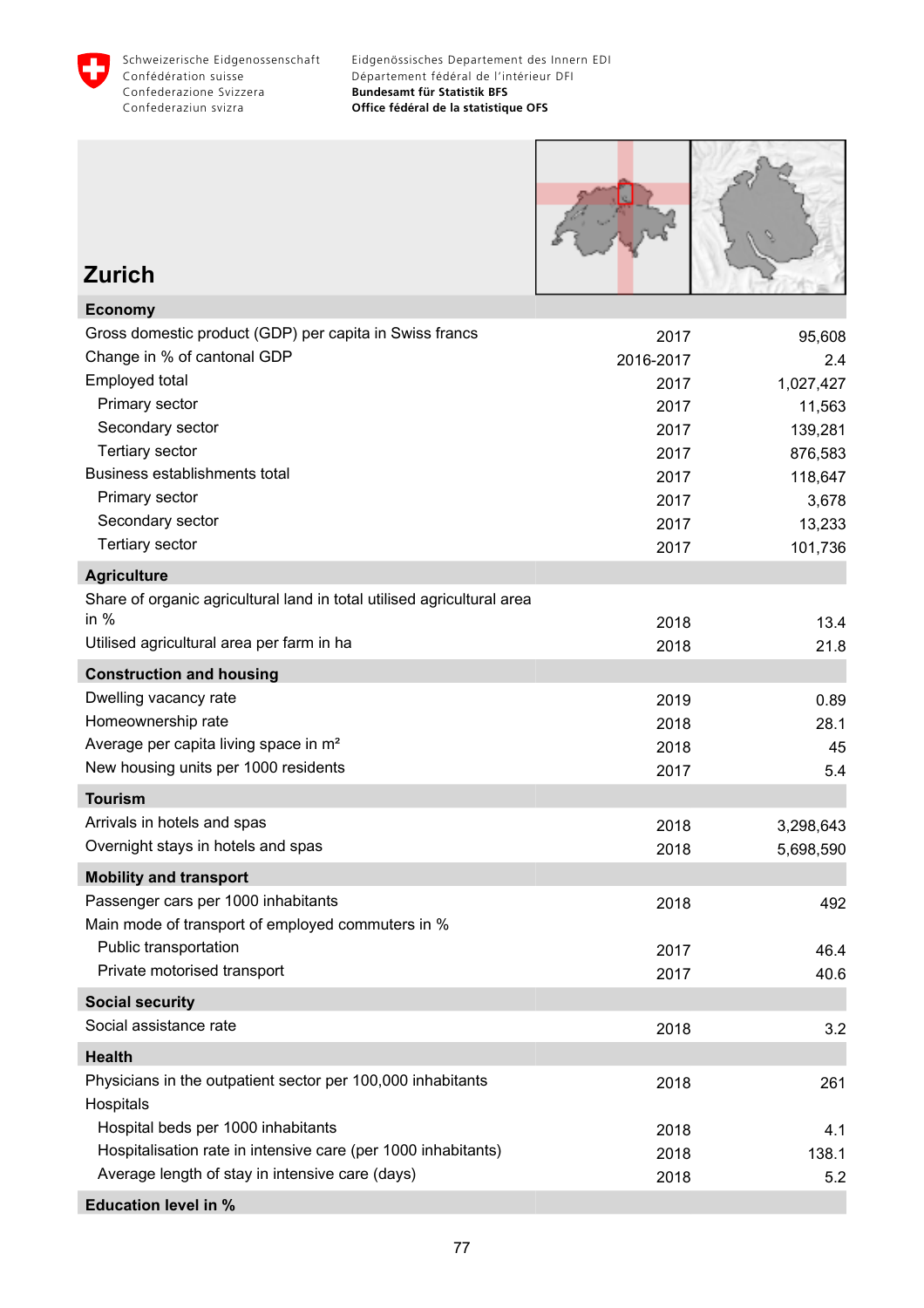

| <b>Zurich</b>                                                         |      |      |
|-----------------------------------------------------------------------|------|------|
| Without post-compulsory education                                     | 2018 | 14.9 |
| Upper secondary education                                             | 2018 | 42.4 |
| <b>Tertiary level</b>                                                 | 2018 | 42.7 |
| Graduation rate in higher education institutions                      | 2018 | 22.2 |
| Voter shares of selected parties in % (National Council<br>elections) |      |      |
| FDP/PLR inclusive LP/PL-BS                                            | 2019 | 13.7 |
| <b>CVP</b>                                                            | 2019 | 4.4  |
| <b>SP</b>                                                             | 2019 | 17.3 |
| <b>SVP</b>                                                            | 2019 | 26.7 |
| EVP/CSP                                                               | 2019 | 3.3  |
| <b>GLP</b>                                                            | 2019 | 14.0 |
| <b>BDP</b>                                                            | 2019 | 1.6  |
| PdA/Sol.                                                              | 2019 | 0.3  |
| <b>GPS</b>                                                            | 2019 | 14.1 |
| Small right-wing parties                                              | 2019 | 1.8  |
| Criminal offences as ‰ of total population                            |      |      |
| under the Swiss Criminal Code                                         | 2018 | 60.3 |
| under the Narcotics Act (NarcA)                                       | 2018 | 8.8  |
| under the Foreign Nationals Act (FNA)                                 | 2018 | 6.4  |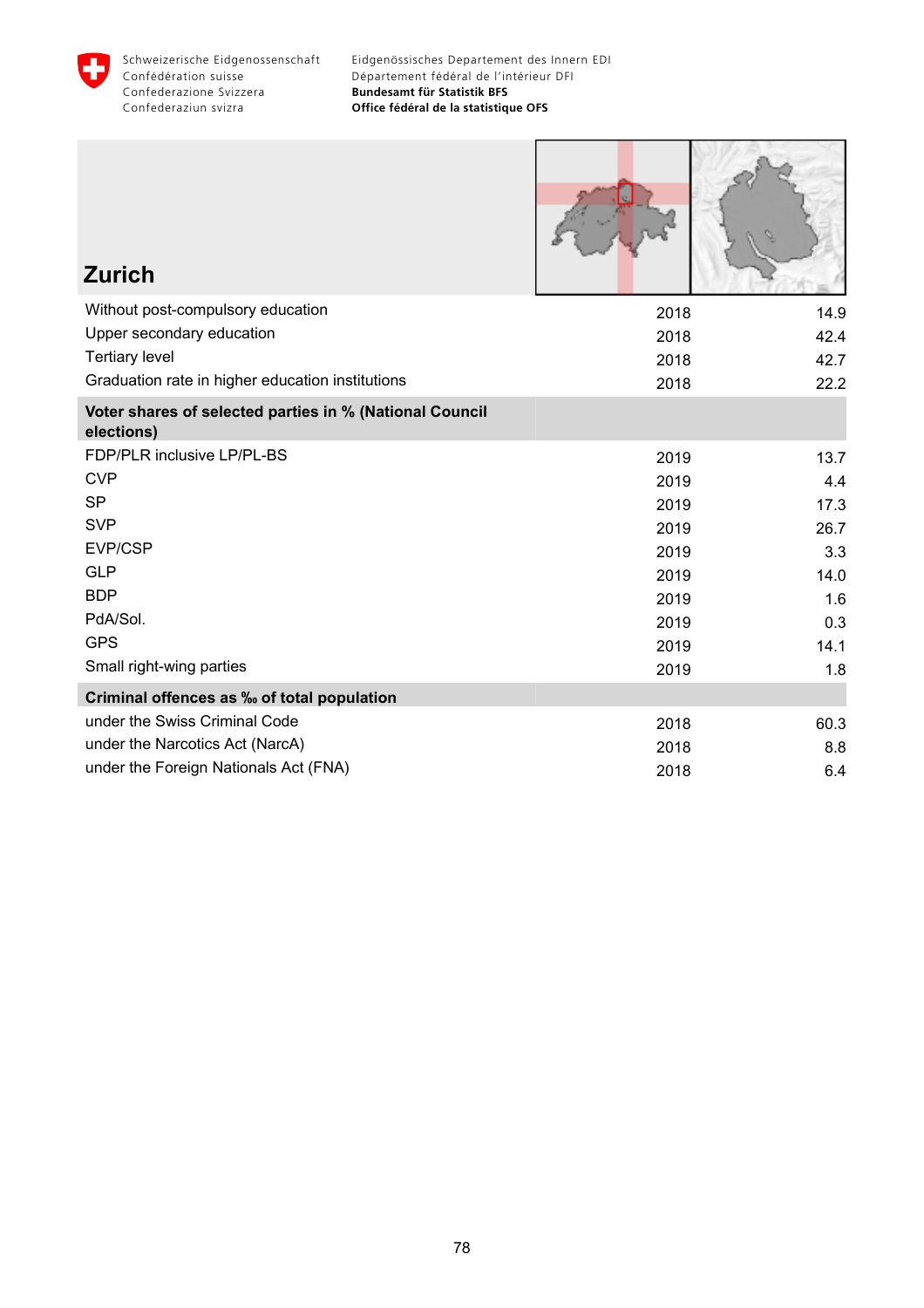



### **Switzerland**

**Population**

| Population                             |                 |           |
|----------------------------------------|-----------------|-----------|
| Residents                              | 2018            | 8,544,527 |
| Change in %                            | 2010-2018       | 8.6       |
| Population density per km <sup>2</sup> | 2018            | 213.7     |
| Age distribution in %                  |                 |           |
| 0-19 years                             | 2018            | 20.0      |
| 20-64 years                            | 2018            | 61.5      |
| 65 years or over                       | 2018            | 18.5      |
| Urban population in %                  | 2018            | 84.8      |
| Foreign nationals in %                 | 2018            | 25.1      |
| Components of population change (in ‰) |                 |           |
| Crude marriage rate                    | 2018            | 4.8       |
| Crude divorce rate                     | 2018            | 1.9       |
| Crude birth rate                       | 2018            | 10.3      |
| Crude mortality rate                   | 2018            | 7.9       |
| Private households                     | 2018            | 3,762,352 |
| Size of households in persons          | 2018            | 2.2       |
| Main language in %                     |                 |           |
| German                                 | 2016-2018       | 62.5      |
| French                                 | 2016-2018       | 22.9      |
| Italian                                | 2016-2018       | 8.1       |
| Romansh                                | 2016-2018       | 0.5       |
| English                                | 2016-2018       | 5.4       |
| <b>Religious affiliation in %</b>      |                 |           |
| Roman Catholic                         | 2016-2018       | 35.8      |
| <b>Protestant Reformed</b>             | 2016-2018       | 23.8      |
| No affiliation                         | 2016-2018       | 26.3      |
| <b>Area</b>                            |                 |           |
| Total surface area in km <sup>2</sup>  | 2004/09         | 41,290.4  |
| Settlement and urban area in %         | 2004/09         | 7.5       |
| Change in %                            | 1979/85-2004/09 | 23.4      |
| Agricultural area in %                 | 2004/09         | 35.9      |
| Change in %                            | 1979/85-2004/09 | $-5.4$    |
| Wooded area in %                       | 2004/09         | 31.3      |
| Unproductive area in %                 | 2004/09         | 25.3      |
| <b>Work and income</b>                 |                 |           |
| Net activity rate (15-64 years)        | 2018            | 79.9      |
| Unemployment rate (according to SECO)  | 2019            | 2.3       |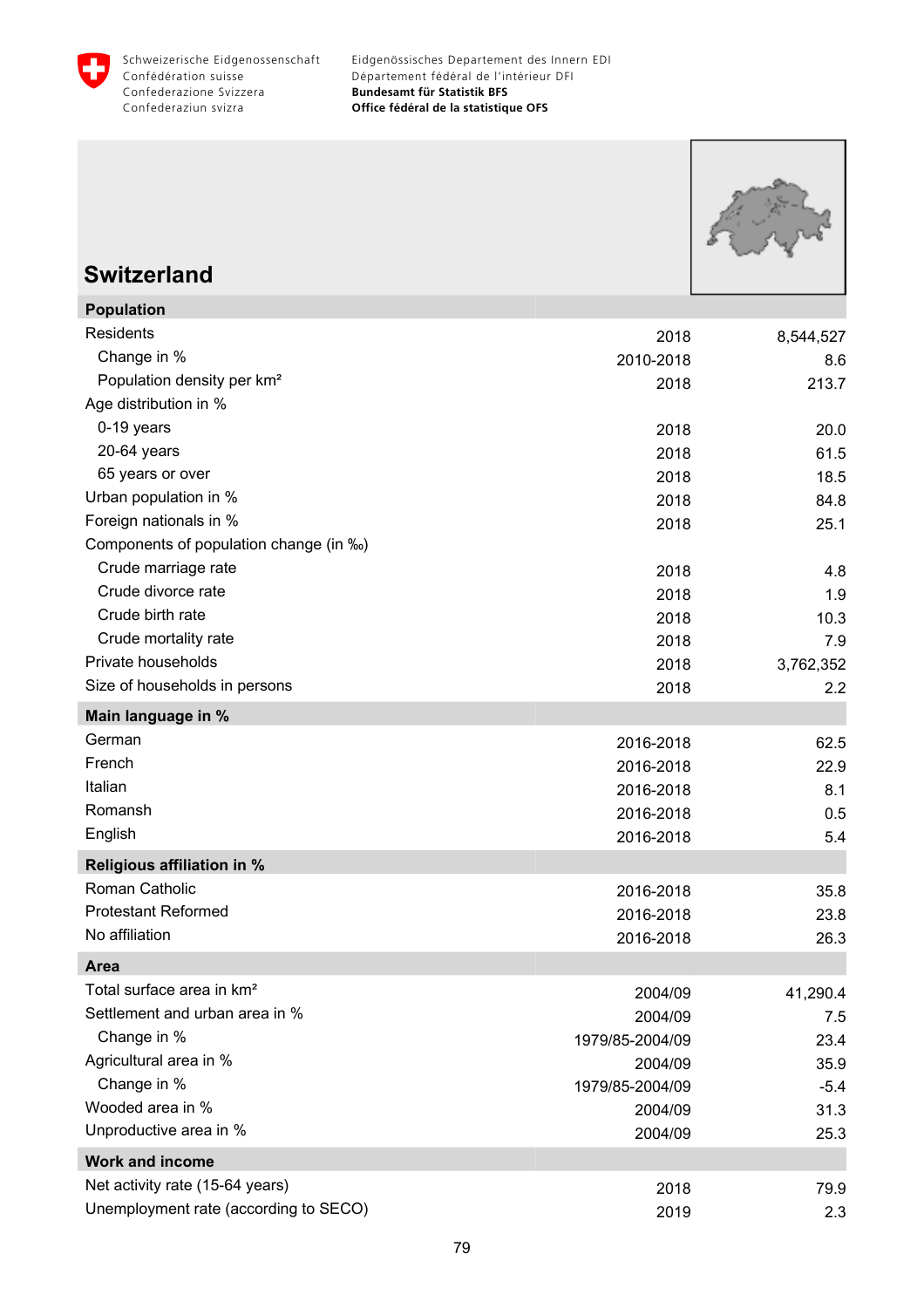



## **Switzerland**

| <b>Economy</b>                                                         |           |            |
|------------------------------------------------------------------------|-----------|------------|
| Gross domestic product (GDP) per capita in Swiss francs                | 2017      | 79,218     |
| Change in % of cantonal GDP                                            | 2016-2017 | 0.9        |
| Employed total                                                         | 2017      | 5,180,170  |
| Primary sector                                                         | 2017      | 162,905    |
| Secondary sector                                                       | 2017      | 1,078,704  |
| <b>Tertiary sector</b>                                                 | 2017      | 3,938,561  |
| Business establishments total                                          | 2017      | 684,167    |
| Primary sector                                                         | 2017      | 54,193     |
| Secondary sector                                                       | 2017      | 95,820     |
| <b>Tertiary sector</b>                                                 | 2017      | 534,154    |
| <b>Agriculture</b>                                                     |           |            |
| Share of organic agricultural land in total utilised agricultural area |           |            |
| in $%$                                                                 | 2018      | 15.4       |
| Utilised agricultural area per farm in ha                              | 2018      | 20.5       |
| <b>Construction and housing</b>                                        |           |            |
| Dwelling vacancy rate                                                  | 2019      | 1.66       |
| Homeownership rate                                                     | 2018      | 37.2       |
| Average per capita living space in m <sup>2</sup>                      | 2018      | 46         |
| New housing units per 1000 residents                                   | 2017      | 6.0        |
| <b>Tourism</b>                                                         |           |            |
| Arrivals in hotels and spas                                            | 2018      | 19,353,083 |
| Overnight stays in hotels and spas                                     | 2018      | 38,806,777 |
| <b>Mobility and transport</b>                                          |           |            |
| Passenger cars per 1000 inhabitants                                    | 2018      | 543        |
| Main mode of transport of employed commuters in %                      |           |            |
| Public transportation                                                  | 2017      | 30.6       |
| Private motorised transport                                            | 2017      | 53.8       |
| <b>Social security</b>                                                 |           |            |
| Social assistance rate                                                 | 2018      | 3.2        |
| <b>Health</b>                                                          |           |            |
| Physicians in the outpatient sector per 100,000 inhabitants            | 2018      | 226        |
| Hospitals                                                              |           |            |
| Hospital beds per 1000 inhabitants                                     | 2018      | 4.4        |
| Hospitalisation rate in intensive care (per 1000 inhabitants)          | 2018      | 144.8      |
| Average length of stay in intensive care (days)                        | 2018      | 5.3        |
| <b>Education level in %</b>                                            |           |            |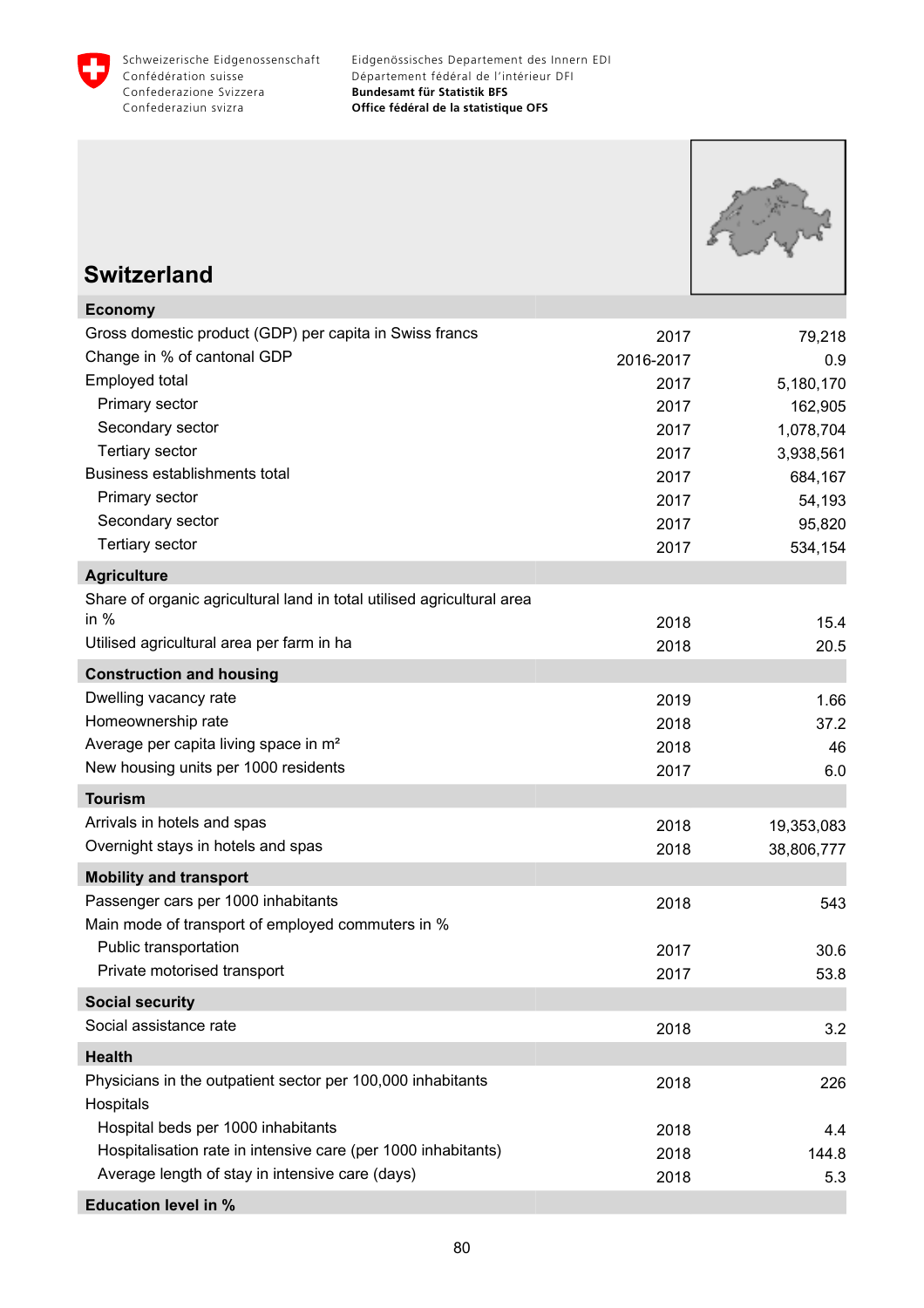

| <b>Switzerland</b>                                                    |      |      |
|-----------------------------------------------------------------------|------|------|
| Without post-compulsory education                                     | 2018 | 19.2 |
| Upper secondary education                                             | 2018 | 45.8 |
| <b>Tertiary level</b>                                                 | 2018 | 35.0 |
| Graduation rate in higher education institutions                      | 2018 | 29.8 |
| Voter shares of selected parties in % (National Council<br>elections) |      |      |
| FDP/PLR inclusive LP/PL-BS                                            | 2019 | 15.1 |
| <b>CVP</b>                                                            | 2019 | 11.4 |
| <b>SP</b>                                                             | 2019 | 16.8 |
| <b>SVP</b>                                                            | 2019 | 25.6 |
| EVP/CSP                                                               | 2019 | 2.3  |
| <b>GLP</b>                                                            | 2019 | 7.8  |
| <b>BDP</b>                                                            | 2019 | 2.4  |
| PdA/Sol.                                                              | 2019 | 1.0  |
| <b>GPS</b>                                                            | 2019 | 13.2 |
| Small right-wing parties                                              | 2019 | 2.1  |
| Criminal offences as ‰ of total population                            |      |      |
| under the Swiss Criminal Code                                         | 2018 | 51.0 |
| under the Narcotics Act (NarcA)                                       | 2018 | 9.0  |
| under the Foreign Nationals Act (FNA)                                 | 2018 | 4.5  |